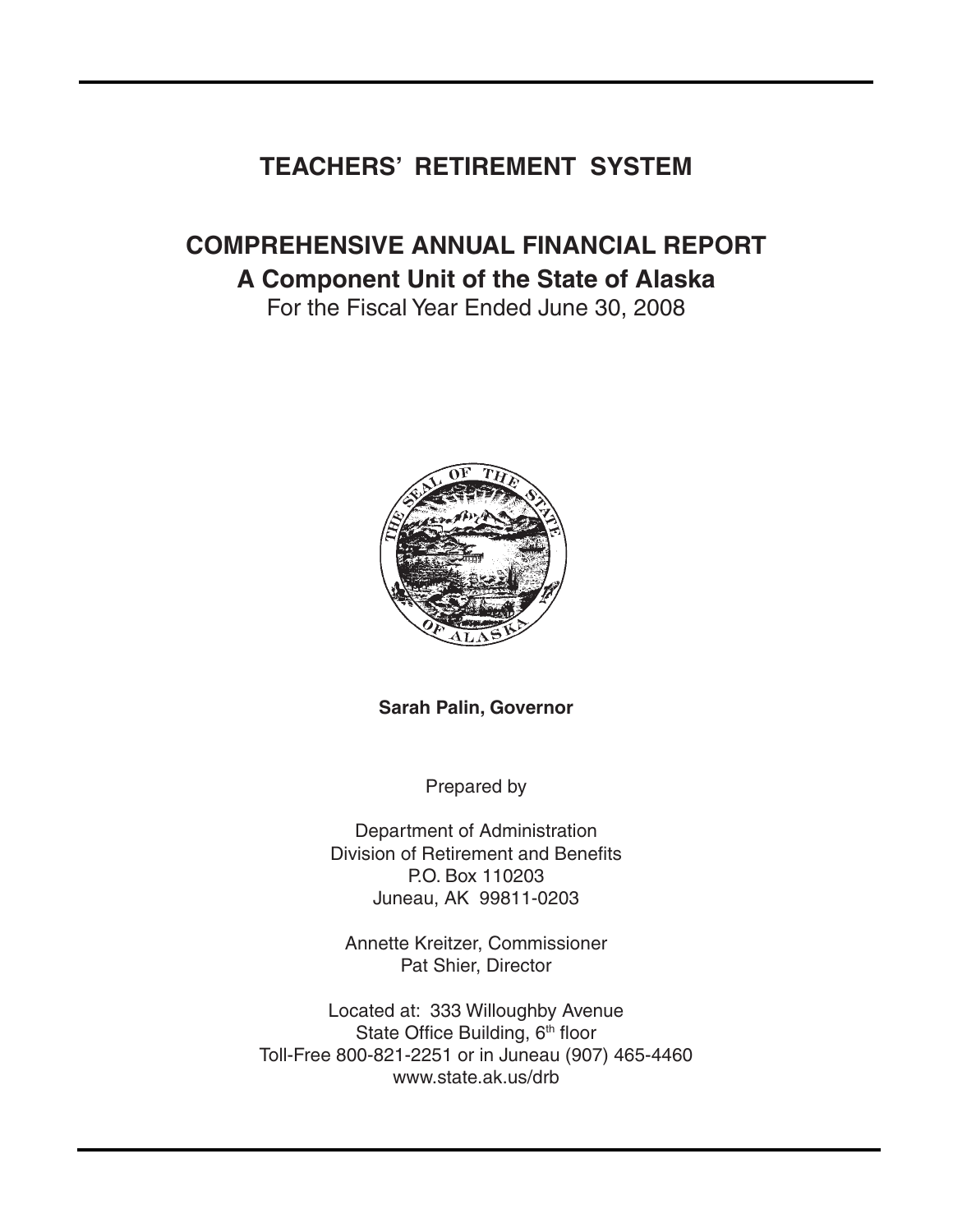

This page intentionally left blank.

The Alaska Department of Administration complies with Title II of the 1990 Americans with Disabilities Act. This publication is available in alternative communication formats upon request. To make necessary arrangements, contact the ADA Coordinator for the Alaska Division of Retirement and Benefits at (907) 465-4460 or the TDD for the hearing impaired at (907) 465-2805.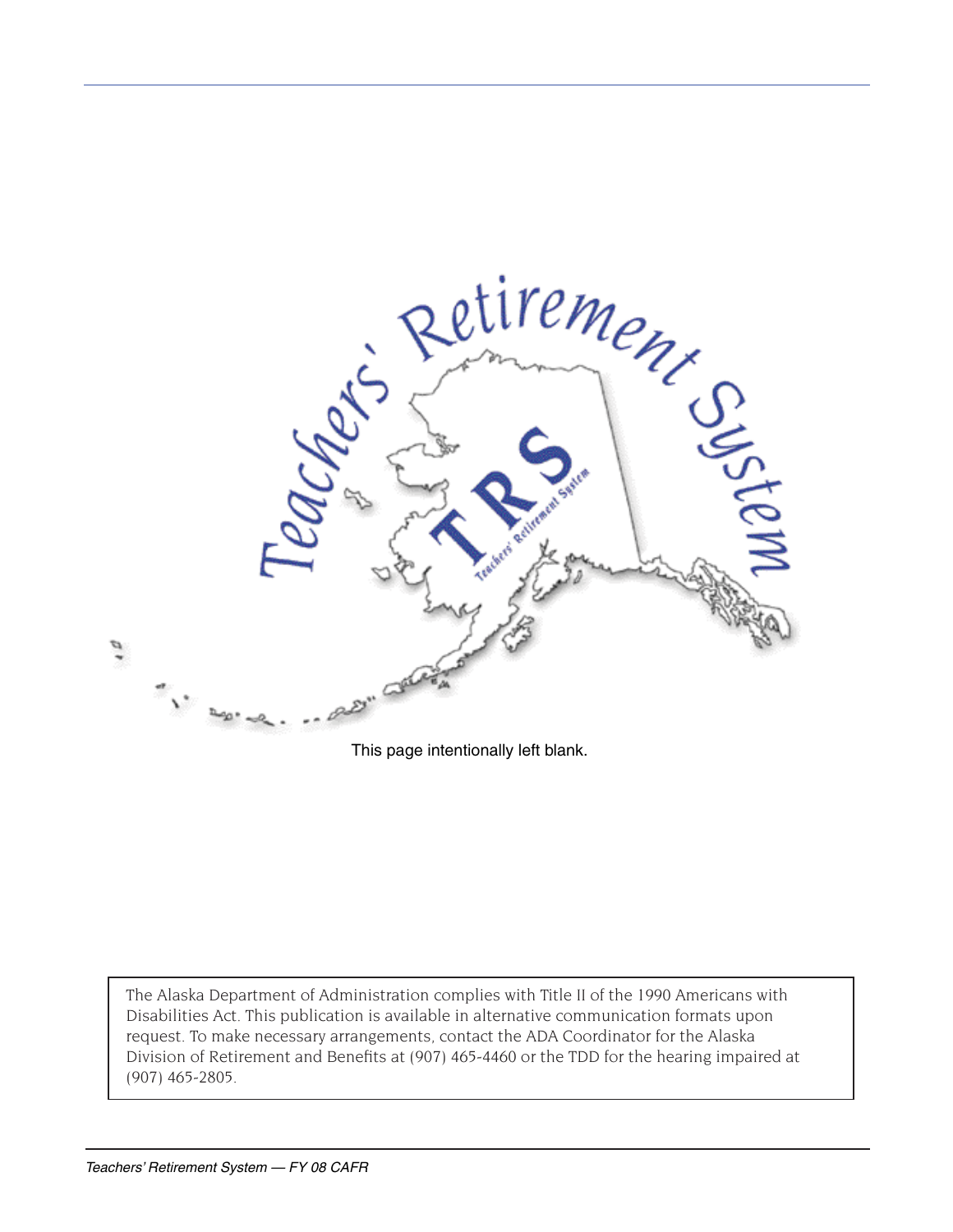# **TEACHERS' RETIREMENT SYSTEM TABLE OF CONTENTS**

| <b>Introductory Section</b>                                        |                |
|--------------------------------------------------------------------|----------------|
|                                                                    | $\mathbf{1}$   |
| Certificate of Achievement for Excellence in Financial Reporting   | 6              |
|                                                                    | $\overline{7}$ |
|                                                                    | 8              |
|                                                                    | 9              |
| <b>Financial Section</b>                                           |                |
|                                                                    | 11             |
|                                                                    | 13             |
| <b>Basic Financial Statements</b>                                  |                |
|                                                                    | 22             |
|                                                                    | 24             |
| <b>Notes to Financial Statements</b>                               |                |
|                                                                    | 26             |
|                                                                    | 33             |
|                                                                    | 37             |
| Note 4 - Foreign Exchange, Foreign Exchange Contracts and          |                |
|                                                                    | 57             |
|                                                                    | 58             |
|                                                                    | 59             |
| Note 7 - Funded Status and Funding Progress - DB Plan              | 59             |
|                                                                    | 61             |
|                                                                    | 63             |
| <b>Required Supplementary Information:</b>                         |                |
| <b>GASB Statement No. 25:</b>                                      |                |
|                                                                    | 64             |
| Schedule of Funding Progress - Postemployment Healthcare Benefits  | 65             |
| Schedule of Contributions from Employers and the State of Alaska - |                |
| Pension and Postemployment Healthcare Benefits                     | 66             |
| Notes to Required Supplementary Information                        |                |
| Note 1 - Description of Schedule of Funding Progress               | 67             |
|                                                                    | 67             |
|                                                                    | 71             |
| <b>Additional Information</b>                                      |                |
|                                                                    | 72             |
| Schedule of Payments to Consultants Other than Investment Advisors | 73             |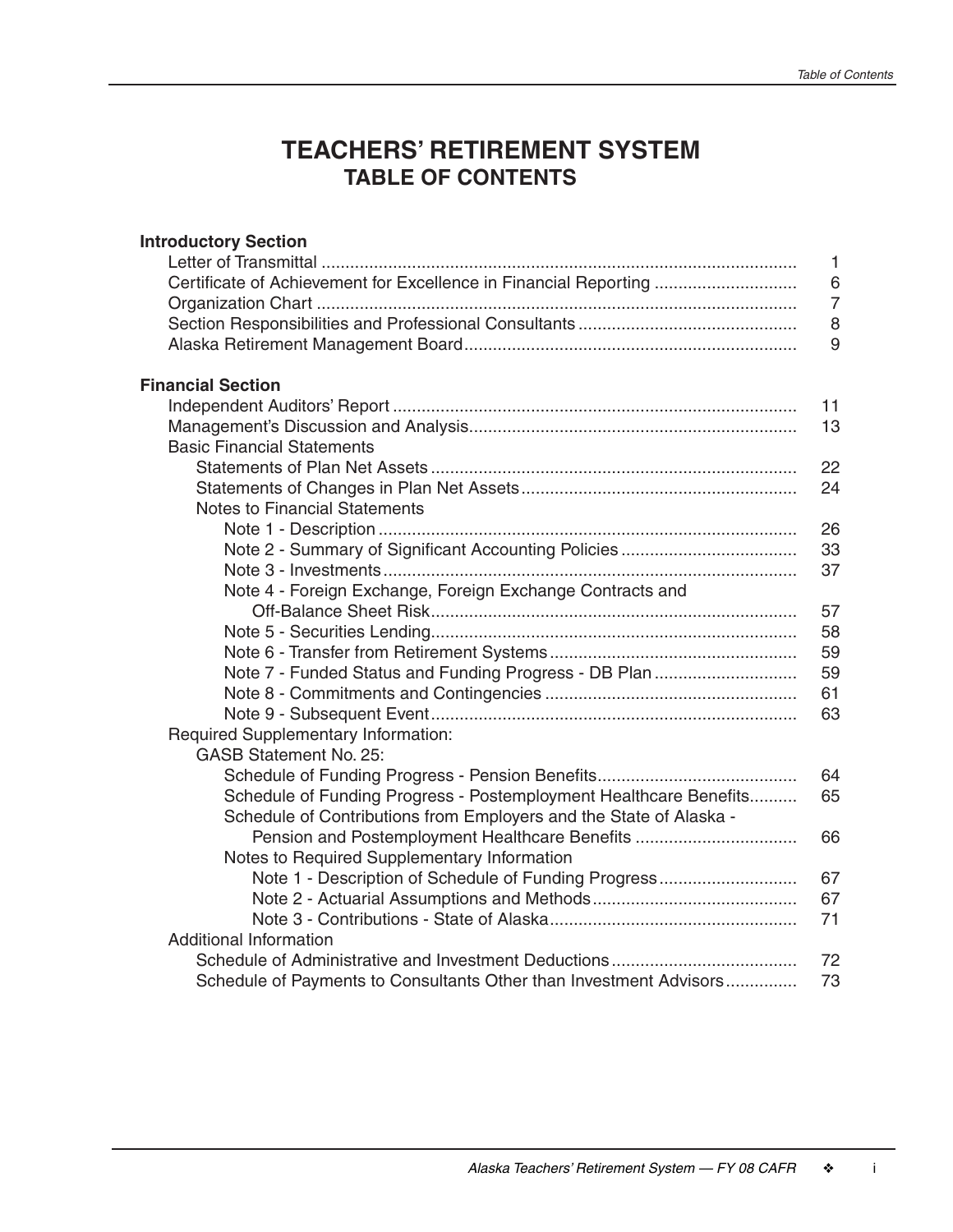| <b>Investment Section</b> |  |
|---------------------------|--|
|---------------------------|--|

|  | -75 |
|--|-----|
|  |     |
|  | 79  |
|  | 82  |
|  | 83  |
|  | 85  |
|  | 86  |
|  | 88  |
|  | 89  |
|  |     |
|  |     |

#### **Actuarial Section**

#### **Statistical Section**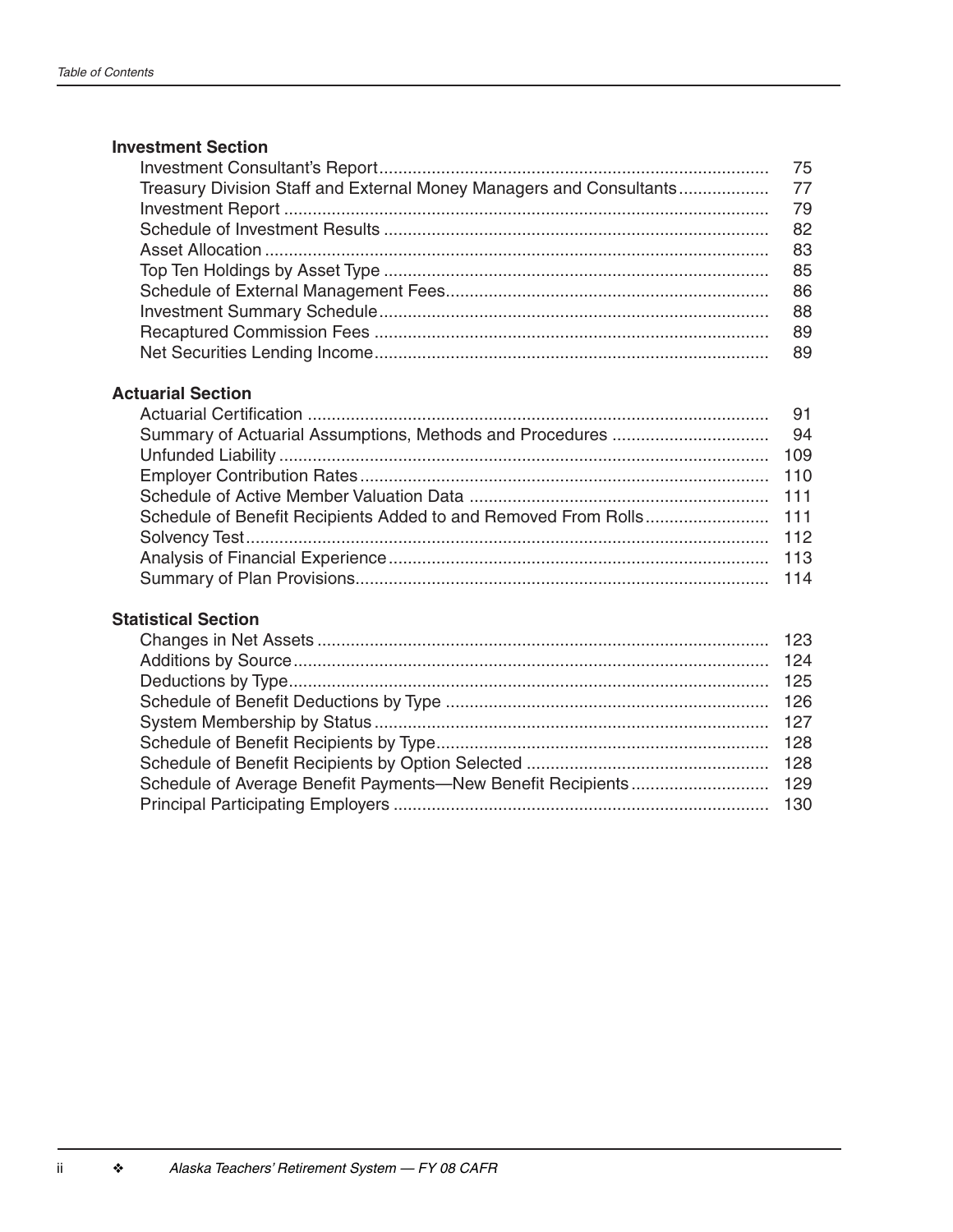

# **INTRODUCTORY SECTION**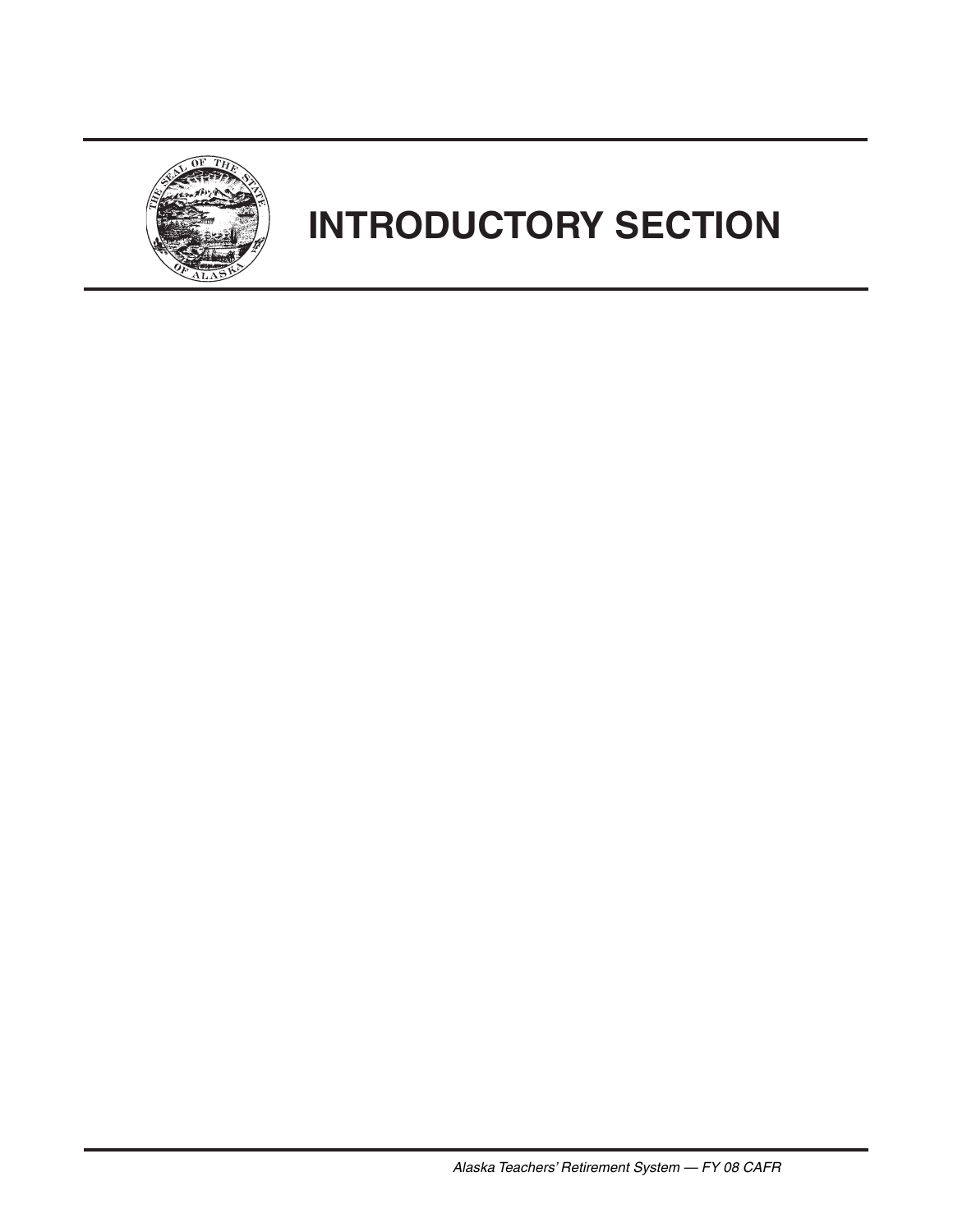

This page intentionally left blank.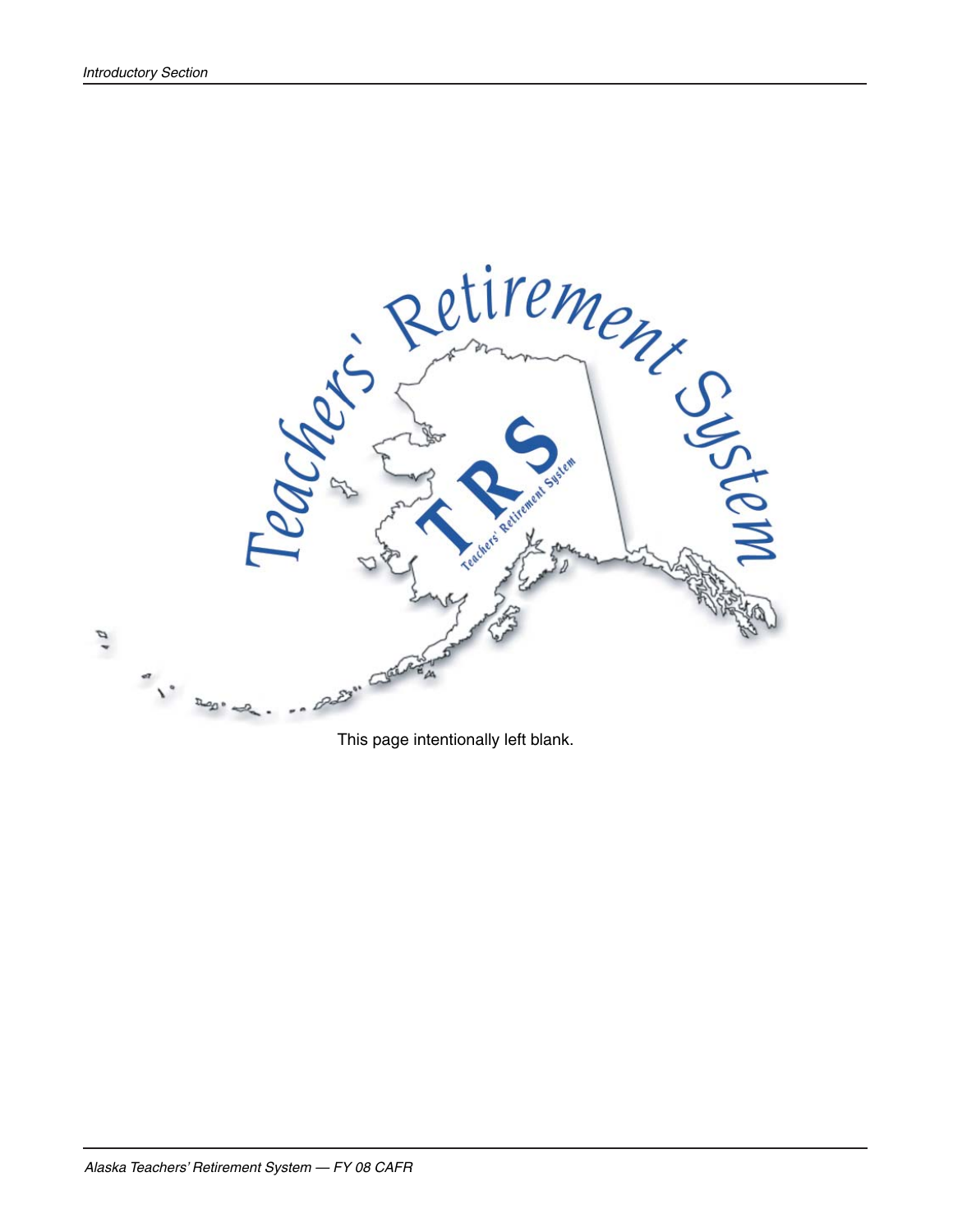# $\text{OPTANTE} \text{ } \textcircled{} \text{ } \textcircled{} \text{ } \textcircled{} \text{ } \textcircled{} \text{ } \textcircled{} \text{ } \textcircled{} \text{ } \textcircled{} \textcircled{} \textcircled{} \textcircled{} \textcircled{} \textcircled{} \textcircled{} \textcircled{} \textcircled{} \textcircled{} \textcircled{} \textcircled{} \textcircled{} \textcircled{} \textcircled{} \textcircled{} \textcircled{} \textcircled{} \textcircled{} \textcircled{} \textcircled{} \textcircled{} \textcircled{} \textcircled{} \textcircled{$

# **DEPARTMENT OF ADMINISTRATION**

**DIVISION OF RETIREMENT AND BENEFITS** 

PO BOX 110203 Juneau, AK 99811-0203 (907) 465-2805 TDD: FAX: (907) 465-3086 PHONE: (907) 465-4460 TOLL-FREE: 1-800-821-2251

December 15, 2008

The Honorable Sarah Palin, Governor Members of the Alaska State Legislature Alaska Retirement Management Board Employers and Plan Members

We are pleased to present the Comprehensive Annual Financial Report (CAFR) of the Teachers' Retirement System (TRS) (System) for the fiscal year ended June 30, 2008.

This report is intended to provide comprehensive information on the financial operations of the System for the year. Responsibility for the accuracy, completeness and fairness of the information presented rests with the management of the System. To the best of our knowledge and belief, the enclosed information is accurate in all material respects and is reported in a manner designed to fairly present the financial position and results of operations of the System for the year ended June 30, 2008. All disclosures necessary to enable the reader to gain an understanding of the System's activities have been included.

For financial reporting purposes, the System uses Governmental Accounting Standards Board (GASB) Statement No. 25, *Financial Reporting for Defined Benefit Pension Plans and Note Disclosures for Defined Contribution Plans*; GASB Statement No. 34, *Basic Financial Statements – and Management's Discussion and Analysis – for State and Local Governments*; GASB Statement No. 37, *Basic Financial Statements – and Management's Discussion and Analysis – for State and Local Governments: Omnibus*; GASB Statement No. 38, *Certain Financial Statement Note Disclosures*; GASB Statement No. 40, *Deposits and Investment Risk Disclosures*; GASB Statement No. 43, *Financial Reporting for Post Employment Benefit Plans Other Than Pension Plans*; GASB Statement No. 44, *Economic Condition Reporting: The Statistical Section;* and GASB Statement No. 50, *Pension Disclosures – an amendment of GASB Statements 25 and 27*. Assets of the System are presented at fair value. The actuarial value of assets and the actuarial accrued liability are presented in the notes to financial statements and in the required supplementary information following the notes to financial statements.

The CAFR is divided into five sections:

- **Introductory Section**, which contains the letter of transmittal, the administrative organization of the TRS, and a list of the members serving on the Alaska Retirement Management Board;
- **Financial Section**, which contains the Independent Auditor's Report, management's discussion and analysis (MD&A), basic financial statements, required supplementary information, and additional information;
- **Investment Section**, which contains a report prepared by the investment consultant, a report on investment activity, investment results, and various investment schedules;
- **Actuarial Section**, which contains the Actuarial Certification letter and the results of the most current annual actuarial valuation; and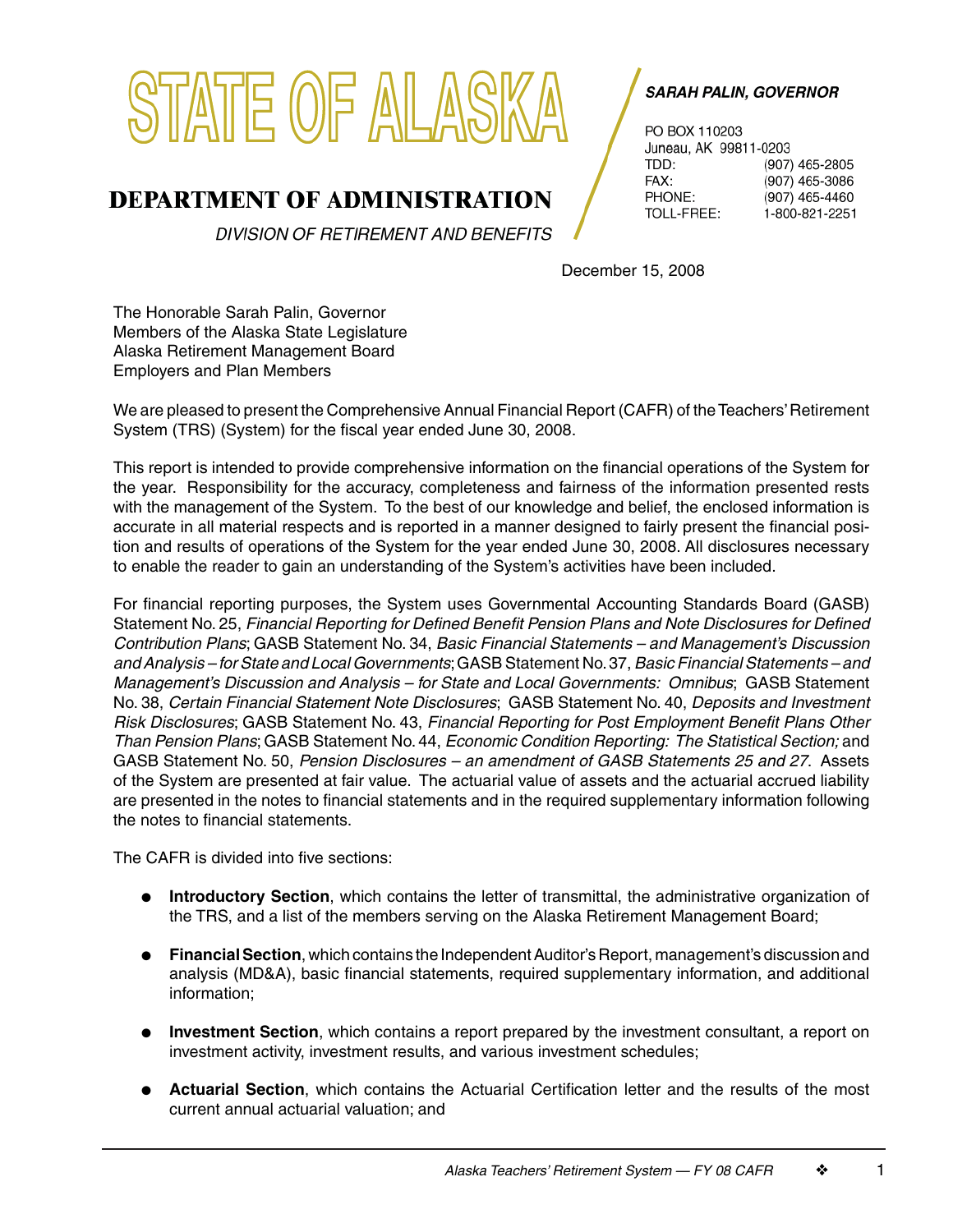● **Statistical Section**, which includes additional information related to financial trends, demographic and economic information, and operating information.

The MD&A provides an analytical overview of the financial statements. The Letter of Transmittal is designed to complement the MD&A and should be read in conjunction with it. The MD&A is located in the Financial Section of this report immediately following the Independent Auditors' Report.

#### **Profile of the System**

The System was established in 1955 to provide pension and postemployment healthcare benefits to teachers and other eligible participants. Normal service, survivor, and disability benefits are available to all members who attain the Plan's age and service requirements. During the fiscal year 2005 legislative session, a law was enacted that closed the Defined Benefit (DB) Plan. Senate Bill 141, signed into law on July 27, 2005, closed the DB Plan effective July 1, 2006, to new members and created a Defined Contribution Retirement (DCR) Plan for members first hired on or after July 1, 2006. Beginning in fiscal year 2007, the System consists of : (1) the DB Plan and (2) the DCR Plan. This report includes both plans. The DB Plan includes the pension plan, the postemployment healthcare plan, and the new Alaska Retiree Health Care Trust that replaces the postemployment healthcare plan. The DCR Plan includes the DCR trust, occupational death and disability plan (OD&D), retiree major medical plan (RMP), and the health reimbursement arrangement plan (HRA).

|                                |           | <b>Years Ended June 30</b> |         |  |  |
|--------------------------------|-----------|----------------------------|---------|--|--|
|                                | 2008      | 2007                       | 2006    |  |  |
| Net Assets (millions)          | \$4,823.2 | 4,900.2                    | 4,300.0 |  |  |
| <b>Participating Employers</b> | 58        | 58                         | 58      |  |  |

#### **Reporting Entity**

The System is considered a component unit of the State of Alaska for financial reporting purposes. Because of the closeness of the System's relationship to the State, it is included in the State of Alaska CAFR as a fiduciary fund.

The Commissioner of the Department of Administration, appointed by the Governor, is responsible for administering the System. In order to meet the statutory requirements of administering the System, the Commissioner appoints the Director of the Division of Retirement and Benefits. The Director is responsible for the daily operations of the System.

The Alaska Retirement Management Board (ARMB) constituted effective October 1, 2005, replaced the Teachers' Retirement Board (effective July 1, 2005) and the Alaska State Pension Investment Board (ASPIB) (effective October 1, 2005).

The ARMB is responsible for:

- adopting investment policies and developing investment objectives;
- providing a range of investment options and establishing the rules by which participants can direct their investments among those options, when applicable;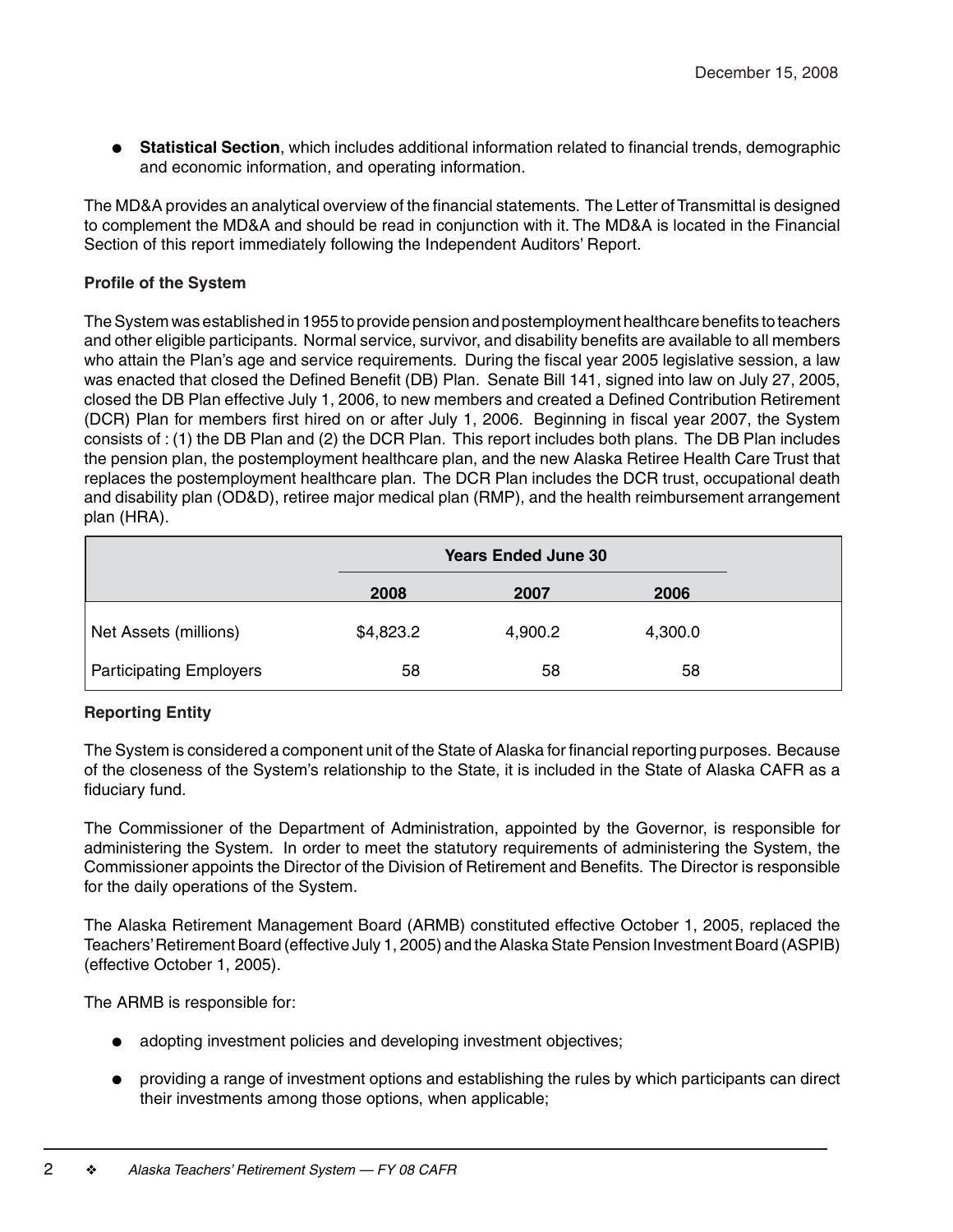- establishing crediting rates for members' individual contribution accounts, when applicable;
- assisting in prescribing policies for the proper operation of the System;
- coordinating with System Administrator to have actuarial valuations performed;
- reviewing actuarial assumptions and conducting experience analyses;
- contracting for an independent audit of actuarial valuations and external performance calculations; and
- reporting they Systems's financial condition to the governor, legislature, and individual employers participating in the System.

#### **Major Initiatives**

The Teachers' Retirement Board (governing board prior to July 1, 2005) examined ways to reduce costs to the employers and address the unfunded status of the TRS while also balancing the need of providing adequate benefits for effective recruitment and retention of new members. Senate Bill 141 passed during the 2005 legislative session created Tier III in the TRS. This new tier, a hybrid plan referred to as the defined contribution retirement plan (DCR Plan) became effective for members entering the TRS on or after July 1, 2006. The TRS administrator continues to work with legal counsel to obtain plan qualification and various private ruling letters related to the new tier.

The System continues to make progress on several on-going projects. Most of these efforts focused on the following improvements: technology, methods for employers to submit information, methods for members to obtain information, and continued compliance with accounting requirements of the GASB and the Financial Accounting Standards Board (FASB), as applicable.

The System continues to assess and retool its communication efforts, which include printed handbooks, newsletters, and website content. The System strives to ensure that all communication material is clear, accurate, and user-friendly.

The System also endeavors to provide the highest degree of customer service to all our members. Whether working with our pre-retirement or retirement services, health benefits, accounting, administrative sections, or attending our counseling and investment services, the System continues to analyze and improve ways to make interactions with us as pleasant and informative as possible.

#### **Funding Requirements**

The System's consulting actuary, Buck Consultants, presented the results of the June 30, 2007, actuarial valuation report to the Plan Administrator and the ARMB. The assumptions and benefits are explained in the Actuarial Section of this report.

Based on the most recent valuation report, the TRS has a funding ratio (actuarial value of DB Plan assets divided by actuarial liabilities for pension and postemployment healthcare benefits) of 61.5%. The DB Plan's unfunded actuarial accrued liability (actuarial liability minus actuarial value of DB plan assets) totals approximately \$2.8 billion. The unfunded liability continues to be addressed at all levels of the State. The Governor's budget proposed to deposit \$206.3 million to the TRS in fiscal year 2009 and continues to provide funding to TRS employers in order to maintain an appropriate level of employer contributions while also paying the actuarial required contribution rate adopted by the ARMB.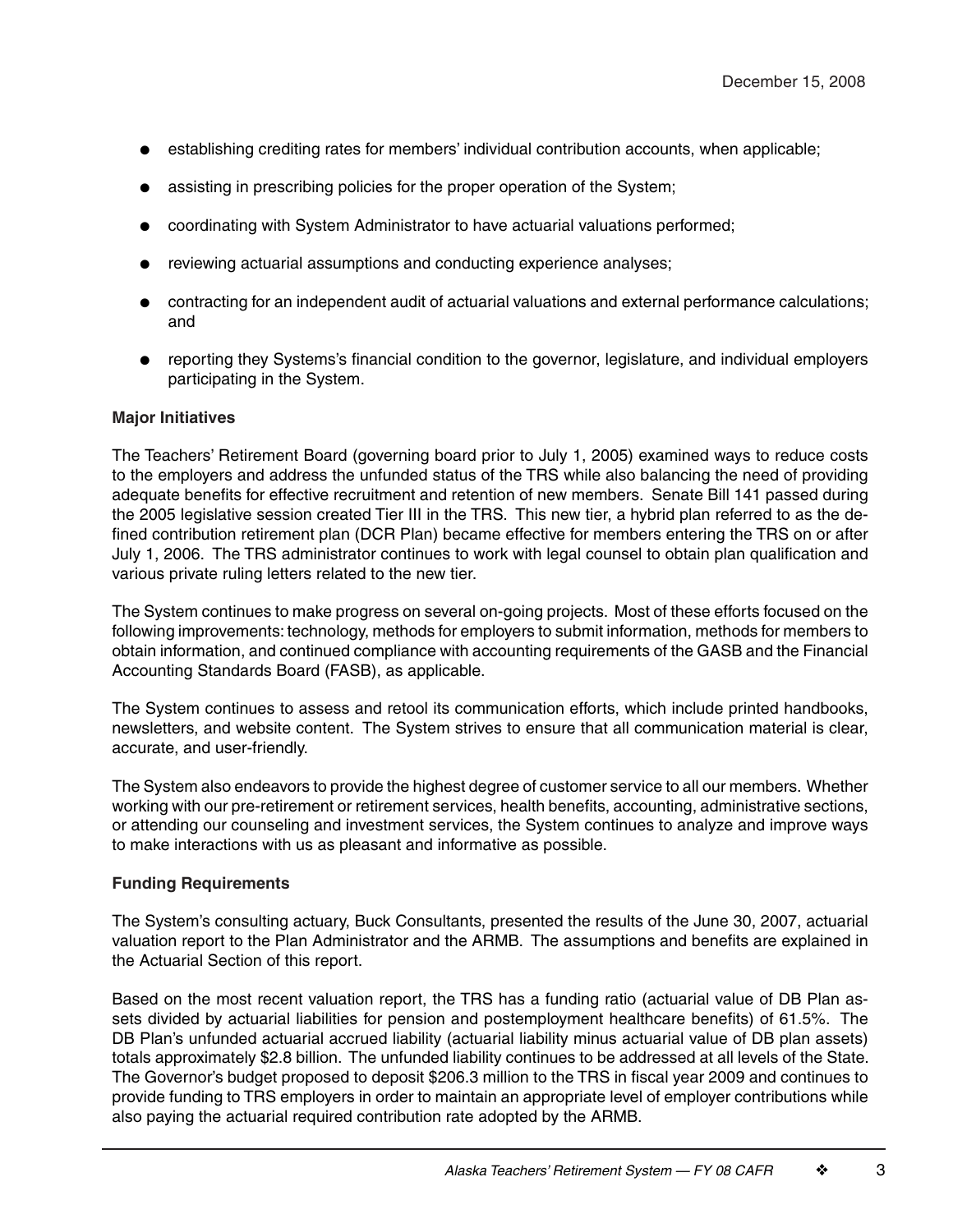#### **Independent Audit**

The System's annual audit was conducted by the independent certified public accounting firm of KPMG LLP. The audit of the System was conducted in accordance with generally accepted auditing standards (GAAS). The independent auditors' report on the financial statements is the first item in the Financial Section of this report and precedes the MD&A and financial statements. The goal of the independent audit is to provide reasonable assurance that the financial statements of the System for the fiscal year ended June 30, 2008, are free of material misstatement. The audit involves examining, on a test basis, evidence supporting the amounts and disclosures in the financial statements, assessing the accounting principles used, and evaluating the overall financial statement presentation.

#### **Investments**

At June 30, 2008, the DB Plan's investment portfolio was valued at \$4.7 billion and earned a -3.05% return for the fiscal year ended June 30, 2008. The DCR Plan's investment portfolio was valued at \$4.7 million for the fiscal year ended June 30, 2008. Over the past five years ending June 30, 2008, the DB Plan's investments earned a +10.10% return. The ARMB has statutory oversight of the DB Plan's and DCR Plan's investments and the Department of Revenue, Treasury Division, provides staff for the ARMB. Actual investing is performed by investment officers in the Treasury Division or by contracted external investment managers. The ARMB reviews and updates investment policies and strategies and is responsible for safeguarding invested assets.

#### **Internal Controls**

System management assumes full responsibility for the completeness and reliability of the information contained in this report, based upon a comprehensive framework of internal control that it has established for this purpose. Because the cost of internal control should not exceed anticipated benefits, the objective is to provide reasonable, rather than absolute, assurance that the financial statements are free of any material misstatements.

#### **Actuarial Valuation**

The System's consulting actuarial firm, Buck Consultants, completed the actuarial review and valuation as of June 30, 2007, and served as technical advisor to the TRS. The actuarial certification and supporting statistics are included in the Actuarial Section of this report.

#### **Professional Services**

Professional consultants are retained to perform professional services that are essential to the effective and efficient operation of the System. A list of consultants is provided in the Introductory Section with the exception of investment professional consultants, who are listed in the Investment Section of this report.

#### **Awards**

The Government Finance Officers Association of the United States and Canada (GFOA) awarded a Certificate of Achievement for Excellence in Financial Reporting to the System for its CAFR for the fiscal year ended June 30, 2007. In order to be awarded a Certificate of Achievement, a government entity must publish an easily readable and efficiently organized CAFR. This report must satisfy both U.S. generally accepted accounting principles and applicable legal requirements.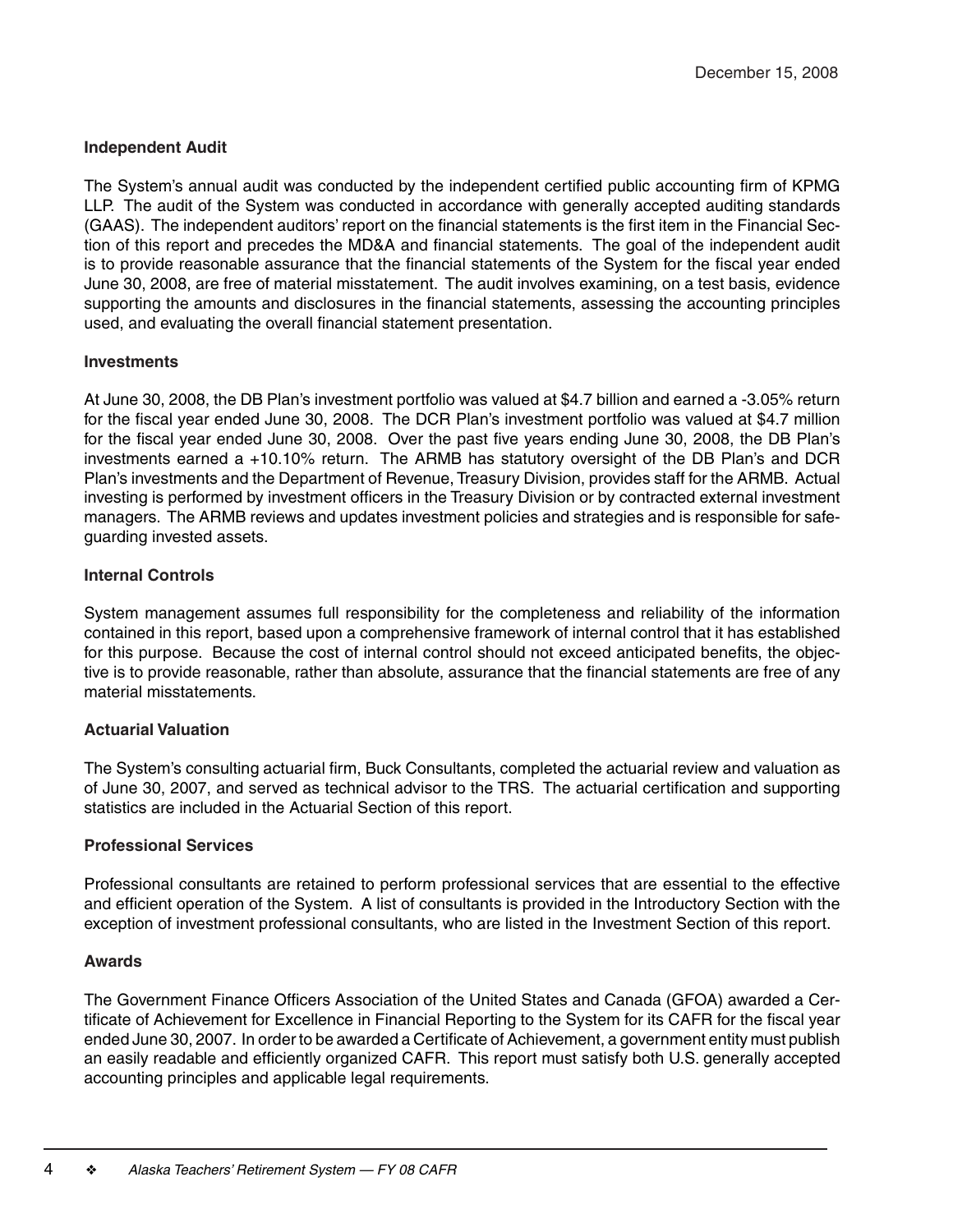A Certificate of Achievement is valid for a period of one year. We are confident our current CAFR continues to meet the Certificate of Achievement Program's requirements. Therefore, we are submitting it to the GFOA for consideration.

#### **Acknowledgements**

The preparation of this report is made possible by the dedicated services of the staff of the Department of Administration, Division of Retirement and Benefits, Department of Law, and the Department of Revenue, Treasury Division. It is intended to provide complete and reliable information as a basis for making management decisions, as a means of determining compliance with legal provisions, and as a means of determining responsible stewardship of the TRS financial resources.

The report is available on the web at www.state.ak.us/drb/trs/trscafr.shtml and mailed to those who submit a formal request. This report forms the link between the System and the membership. The cooperation of the membership contributes significantly to the success of the System. We hope the employers and plan members find this report informative.

We would like to take this opportunity to express our gratitude to the Alaska Retirement Management Board, the staff, the advisors, and to the many people who have diligently worked to assure the successful operation of the System.

Vika

Annette Kreitzer **Rachael Petro** Rachael Petro

Respectfully submitted,

Commissioner Deputy Commissioner

Pat Shier Kevin Worley **Director** Chief Financial Officer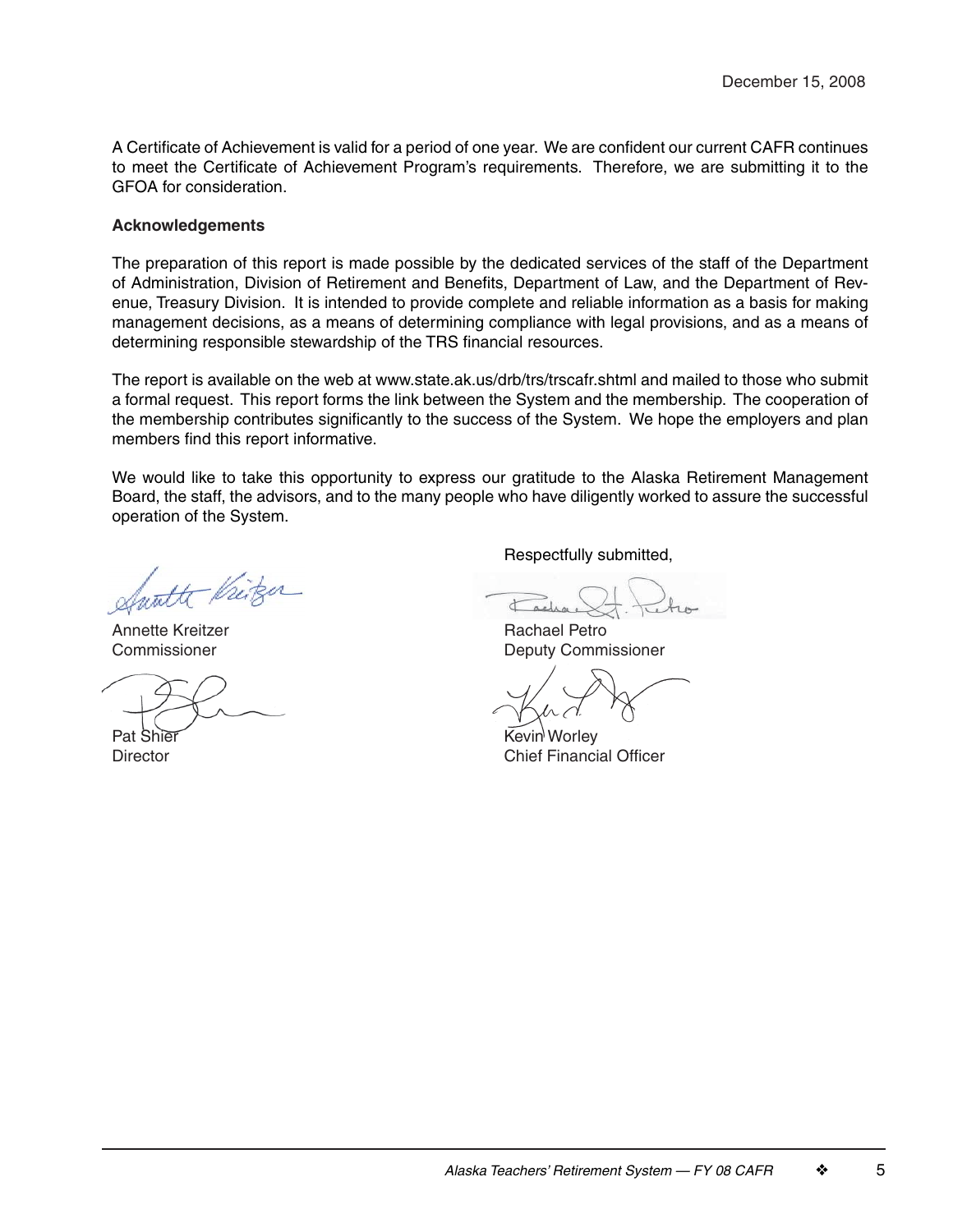# Certificate of Achievement for Excellence in Financial Reporting

Presented to

# Alaska Teachers' Retirement

# System

For its Comprehensive Annual **Financial Report** for the Fiscal Year Ended June 30, 2007

A Certificate of Achievement for Excellence in Financial Reporting is presented by the Government Finance Officers Association of the United States and Canada to government units and public employee retirement systems whose comprehensive annual financial reports (CAFRs) achieve the highest standards in government accounting and financial reporting.

have S. Cox

President

buy R. Eners

**Executive Director**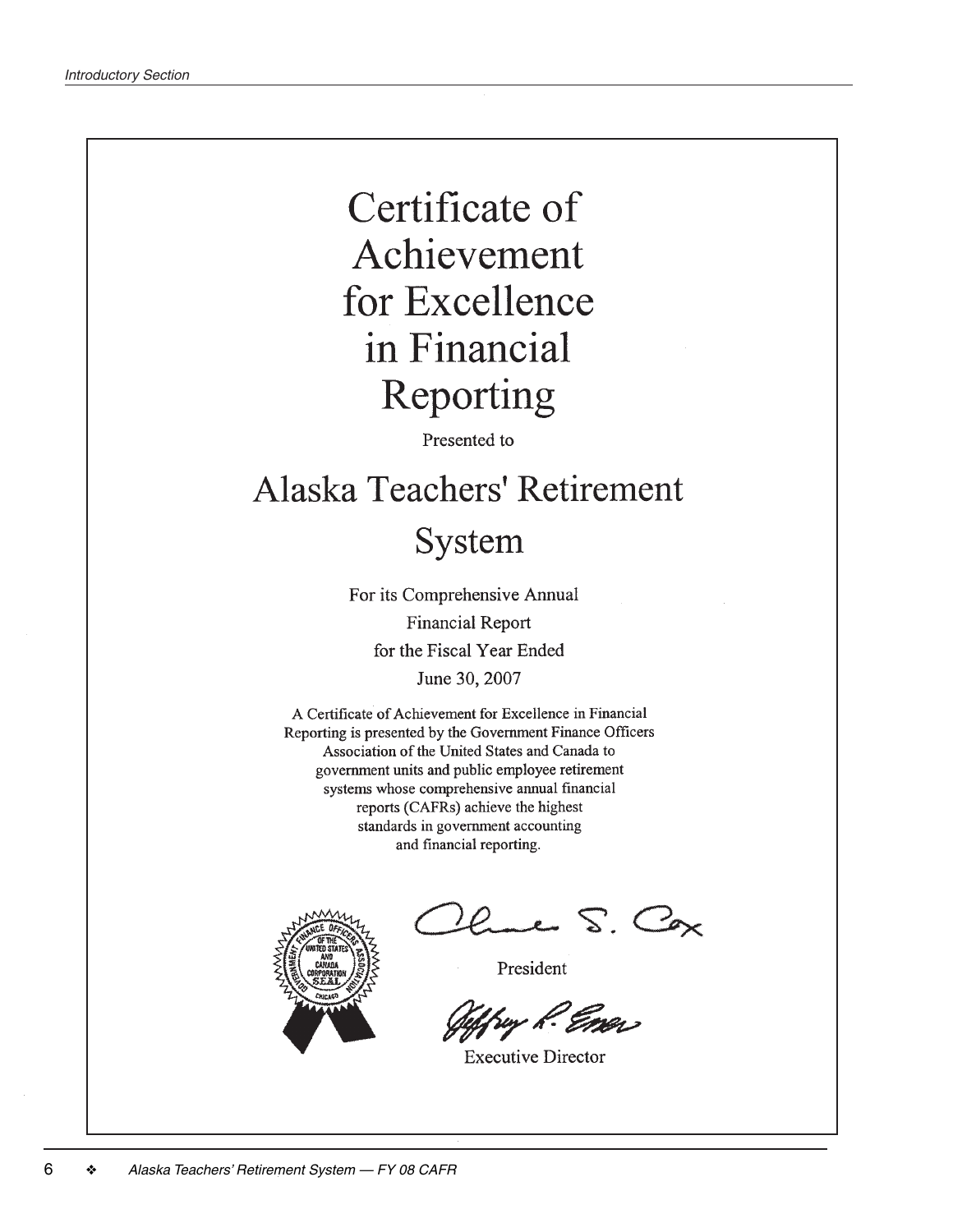#### **ORGANIZATION CHART**

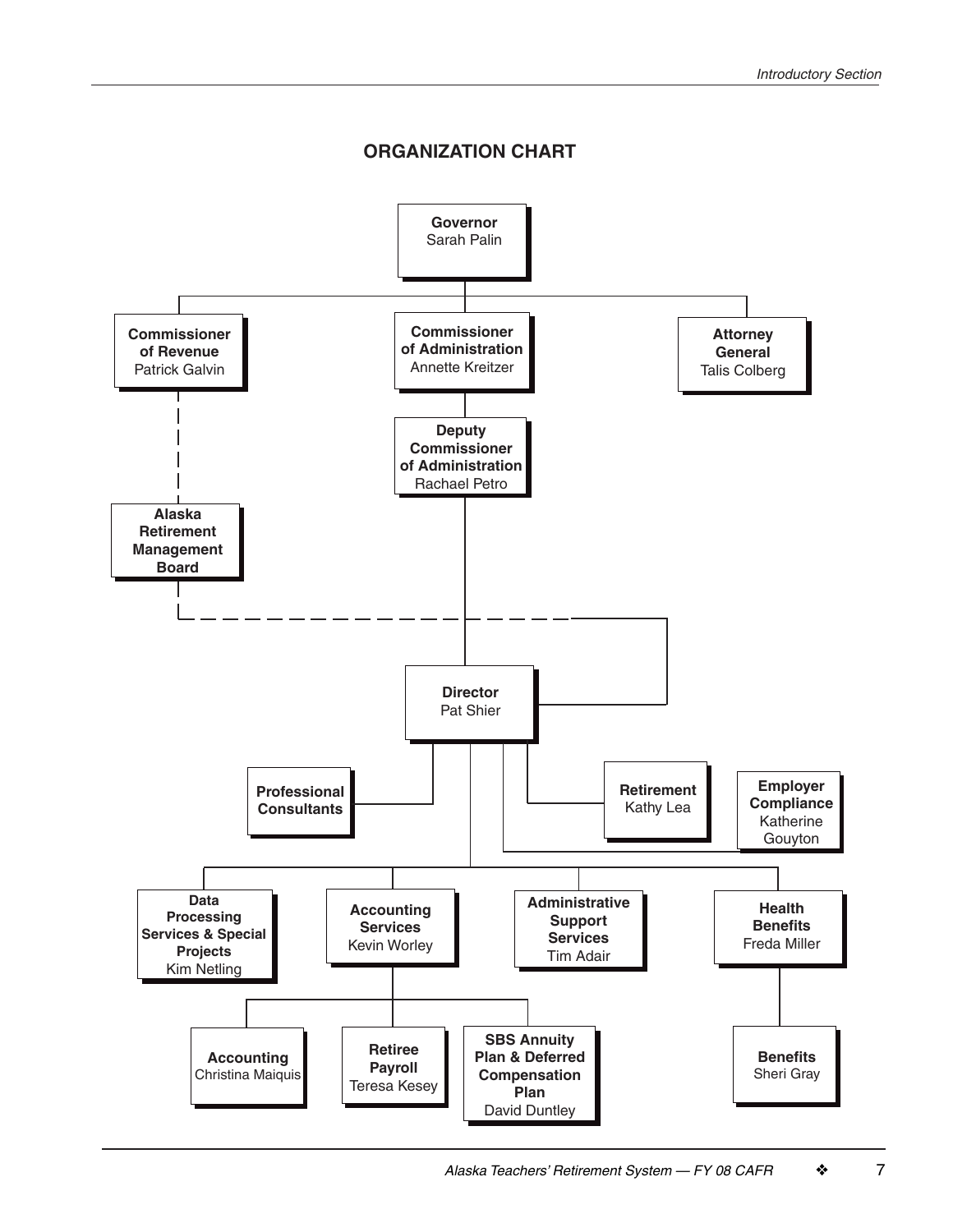#### **Section Responsibilities**

The **Retirement Section** is responsible for providing comprehensive retirement counseling to the participating members and employers in the plan. This section appoints members to retirement and maintains benefit payment information.

The Health Benefits Section is responsible for the administration of health, disability, and life insurance. This section provides benefits counseling and plan change information to the membership.

The **Accounting Services Section** is responsible for maintaining the employee and employer records and accounts in each of the defined benefit plans administered by the Division, producing financial statements and reports, and assuring compliance with the Internal Revenue Service requirements for defined benefit plans.

The **SBS Annuity Plan and Deferred Compensation Plan Section** is responsible for accounting, plan operations, and financial activities related to the SBS Annuity and Deferred Compensation Plan administered by the Division.

The **Data Processing Services and Special Projects Section** supports the information systems the System uses. Responsibilities include planning, development, data base design, programming, and operational support of the data processing systems, including the Local Area Network.

The **Administrative Support Services Section** is responsible for budget preparation, fiscal management of appropriations, procurement of professional services, supplies, and equipment. The section manages the systems' record center containing the member's physical records and performs other administrative functions such as legislative tracking and personnel management.

#### **PROFESSIONAL CONSULTANTS**

**Consulting Actuary** Buck Consultants *Denver, Colorado*

 **Independent Auditors** KPMG LLP *Anchorage, Alaska*

**Benefits Consultant**  Buck Consultants *Denver, Colorado*

**Third-Party Healthcare Claim Administrator** Premera Blue Cross Blue Shield of Alaska *Seattle, Washington*

**Legal Counsel** Anne Johnson Toby Steinberger Assistant Attorney Generals *Juneau, Alaska* Ice Miller LLP *Indianapolis, Indiana*

**Legal Counsel - Retirement Boards** Wohlforth, Johnson, Brecht, Cartledge & Brooking *Anchorage, Alaska*

> **Consulting Physicians** Kim Smith, M.D. William Cole, M.D. *Juneau, Alaska*

A list of investment consultants can be found on pages 77-78 and on the Schedule of External Management Fees on pages 86-87.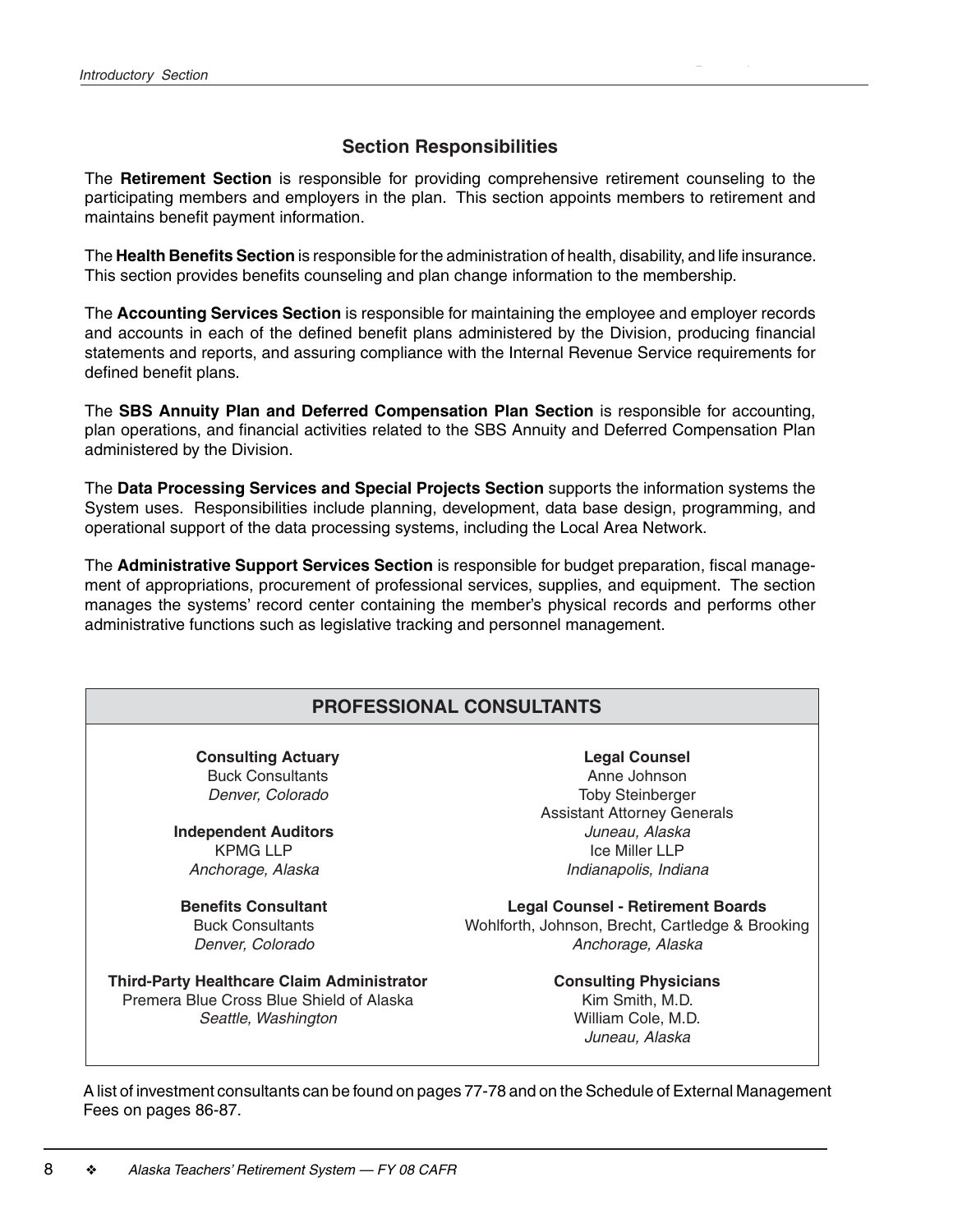# **ALASKA RETIREMENT MANAGEMENT BOARD**

**Gail (Anagick) Schubert, Chair,** is the Executive Vice President and General Counsel for the Bering Straits Native Corporation, and President/CEO of several of its subsidiary entities. Mrs. Schubert is an attorney licensed to practice law in the states of Alaska and New York, and holds a Law Degree and Masters Degree in Business Administration from Cornell University. She received her undergraduate degree from Stanford University. Mrs. Schubert serves as Chair of the Alaska Native Heritage Center, Chair of Akeela Treatment Services, Chair of the Alaska Retirement Management Board, Vice Chair of the Alaska Native Justice Center, Vice Chair of Khoanic Broadcast Corporation, Treasurer of the Bering Straits Native Corporation, and a board member of the Alaska Federation of Natives, and the Alaska Native Arts Foundation. Mrs. Schubert is also a member of the Alaska Rural Justice and Law Enforcement Commission.

**Sam Trivette, Vice-Chair**, is currently President of the Retired Public Employees of Alaska, and is on the national executive board of the American Federation of Teachers retirees. Mr. Trivette retired from public service after more than 32 years serving as Chief Probation Officer, Director of Community Corrections, Executive Director of the Parole Board, and as a probation and correctional officer. He is President of Quality Corrections Services, and on the board of directors of the Alaska Public Employees Association. Mr. Trivette has also served as an officer in a number of national and statewide professional organizations as well a many not-for-profit organizations around Alaska. He has a Bachelor's degree in Psychology from the University of Alaska, Anchorage and has completed postgraduate work in public administration, law and psychological counseling.

**Gayle W. Harbo, Secretary,** retired after teaching mathematics in Fairbanks for 25 years. She also served as math department chair, as advanced placement coordinator, on the district curriculum, evaluation and budget committees, and twice as chair of the Lathrop Self-Evaluation for Accreditation Committee. Ms. Harbo is a member of Alpha Delta Kappa, AARP, National Retired Teachers of Alaska, Fairbanks Retired Teachers Association, National Council of Teacher Retirement Systems, and the NCTR Education Committee. She is also a co-manager of a family trust. Ms. Harbo was named Alaska Teacher of the Year in 1989. She holds a Bachelor's of Science in Mathematics from North Carolina State University, and a Masters in Teaching from the University of Alaska, Fairbanks, and has completed an additional 40 hours in mathematics, counseling, law and finance.

**Patrick Galvin** was appointed Commissioner of the Department of Revenue by Governor Sarah Palin effective December 4, 2006. Before his appointment he served as a Petroleum Land Manager for the Alaska Department of Natural Resources (DNR), Division of Oil and Gas. His responsibilities included managing the oil and gas leasing and licensing programs, lease administration, and oil and gas permitting for the division. His education background includes a Bachelor's degree in Visual Arts and Quantitative Economics from the University of California, San Diego, a Law Degree from the University of San Diego, and a Master of Business Administration from San Diego State University. Prior to his position at DNR, Mr. Galvin served as Director of the Division of Governmental Coordination, overseeing the Alaska Coastal Management Program. Previously, Mr. Galvin was a private practice attorney focusing on municipal, corporate, and tribal law.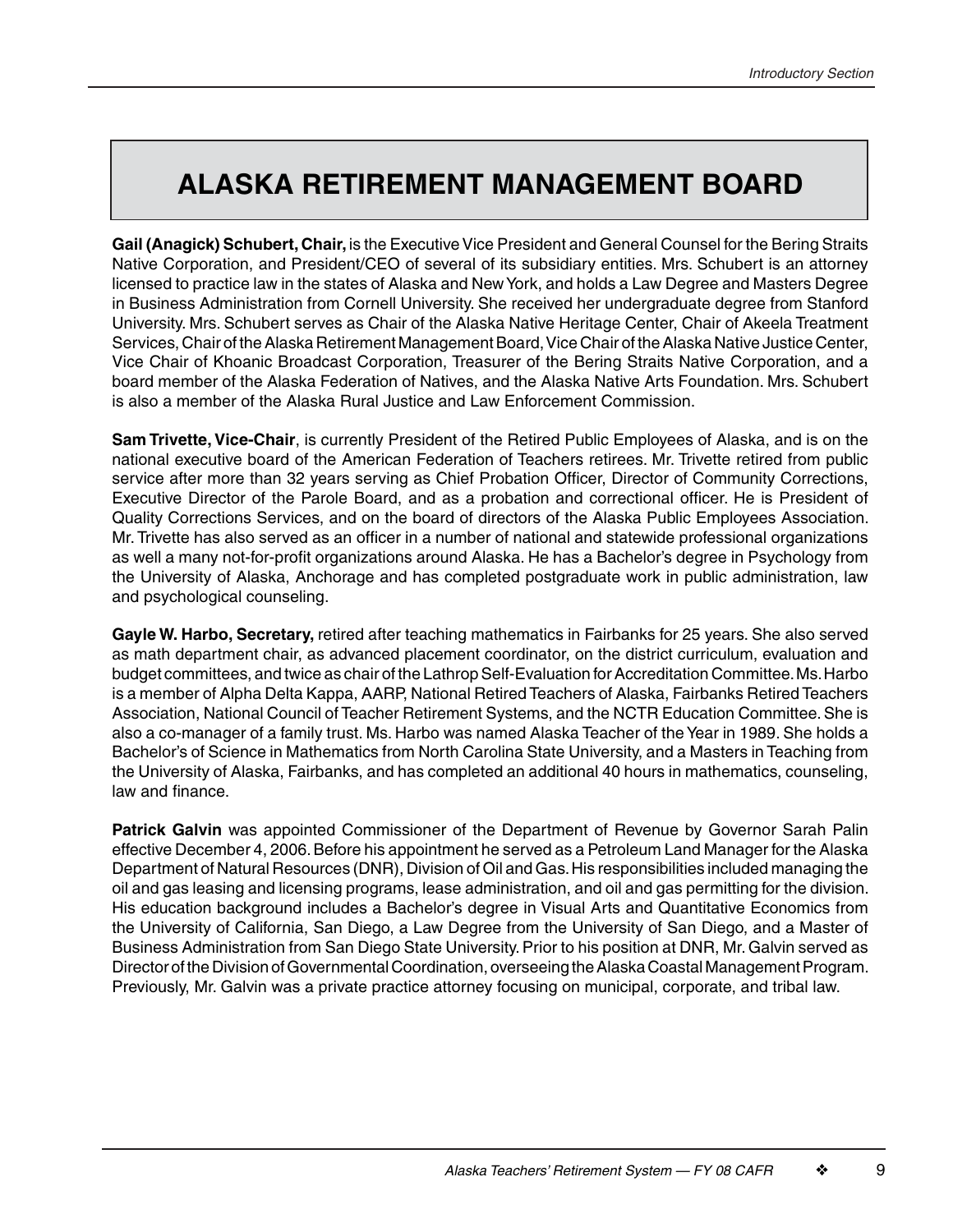**Annette Kreitzer** was appointed Commissioner of the Department of Administration by Governor Sarah Palin in January 2007. Most recently Ms. Kreitzer served as Chief of Staff for former Lieutenant Governor Loren Leman. She also served as Committee Aide for the Senate Special Committee on Oil and Gas, then as Committee Aide for the Senate Labor & Commerce and Resources committees, and Senate Finance Subcommittee staff for the Departments of Revenue, Environmental Conservation, and Natural Resources. Ms. Kreitzer has served as the Governor's appointee to Rural CAP (2002 - 2007); represented the Alaska Senate on the National Conference of State Legislatures Chemical Weapons Study Group (1998-1999); and served on the Governor's Safety Advisory Council (1994-1997). Ms. Kreitzer has also worked as an Emergency Medical Services Squad Leader and EMT II, administrator for the Anna Livingston Memorial Clinic, a reporter and a freelance writer. Volunteer activities include service on the Bartlett Regional Hospital Board, the Aleutians East Borough Health Committee, teaching gun safety and assisting with Ducks Unlimited and National Rifle Association events. Ms. Kreitzer attended Wright State University with an emphasis on journalism and took additional courses through the University of Washington and University of Alaska Fairbanks.

**Martin Pihl** came to Alaska in 1962 to work for Ketchikan Pulp Company, becoming President and General Manager in 1987 until his retirement in 1994. He then served as Acting Executive Director for the Alaska Permanent Fund Corporation in 1994-1995. Mr. Pihl serves as a director of National Bank of Alaska and on Wells Fargo Bank's Alaska Statewide Advisory Board, as Chairman of the Board of Governors of the Alaska Timber Insurance Exchange, and as a regent for Pacific Lutheran University. He is also a member of several advisory boards including Holland America-Westmark-Ketchikan Advisory Board, Ketchikan Ports and Harbors Advisory Board, and Alaska Airlines Southeast Alaska Community Advisory Board. Mr. Pihl holds a Bachelor's degree in Accounting from the University of Washington and has been a CPA since 1958.

**Michael R. Williams** is currently a Revenue Auditor for the Alaska Department of Revenue, performing audits of large, multi-state and multi-national corporations since 1998. He is also a partner and principal owner of Williams & Payne, LLC, a tax preparation and consultation business in Anchorage. Mr. Williams has also worked as a tax consultant for Deloitte & Touche and as a tax auditor for the State of Utah. He has served as Secretary for ASEA/AFSCME Local 52, as trustee for the ASEA Health Benefits Trust, and is a member of the National Association of Enrolled Agents. Mr. Williams holds a Bachelor's degree in Accounting & German and a Master of Professional Accountancy from Weber State University.

**Tom Richards** is currently a mathematics and general education teacher at the Star of the North Charter School in Fairbanks. Mr. Richards previously taught mathematics, science and economics and was chair of the mathematics department at Lathrop High School. He also serves on the Alaska State Bond Reimbursement and Grant Review Committee. Mr. Richards received a bachelor of science from the University of Idaho in 1976 earning a major in zoology and a minor in chemistry, and obtained his State of Alaska teacher certification in 1978 with a secondary endorsement in biological science and mathematics. In 1999, he received a master of science in education from Western Oregon University with an emphasis in information technology.

#### **Vacant**

One trustee position is currently vacant. The term of the vacant trustee position expires March 1, 2011.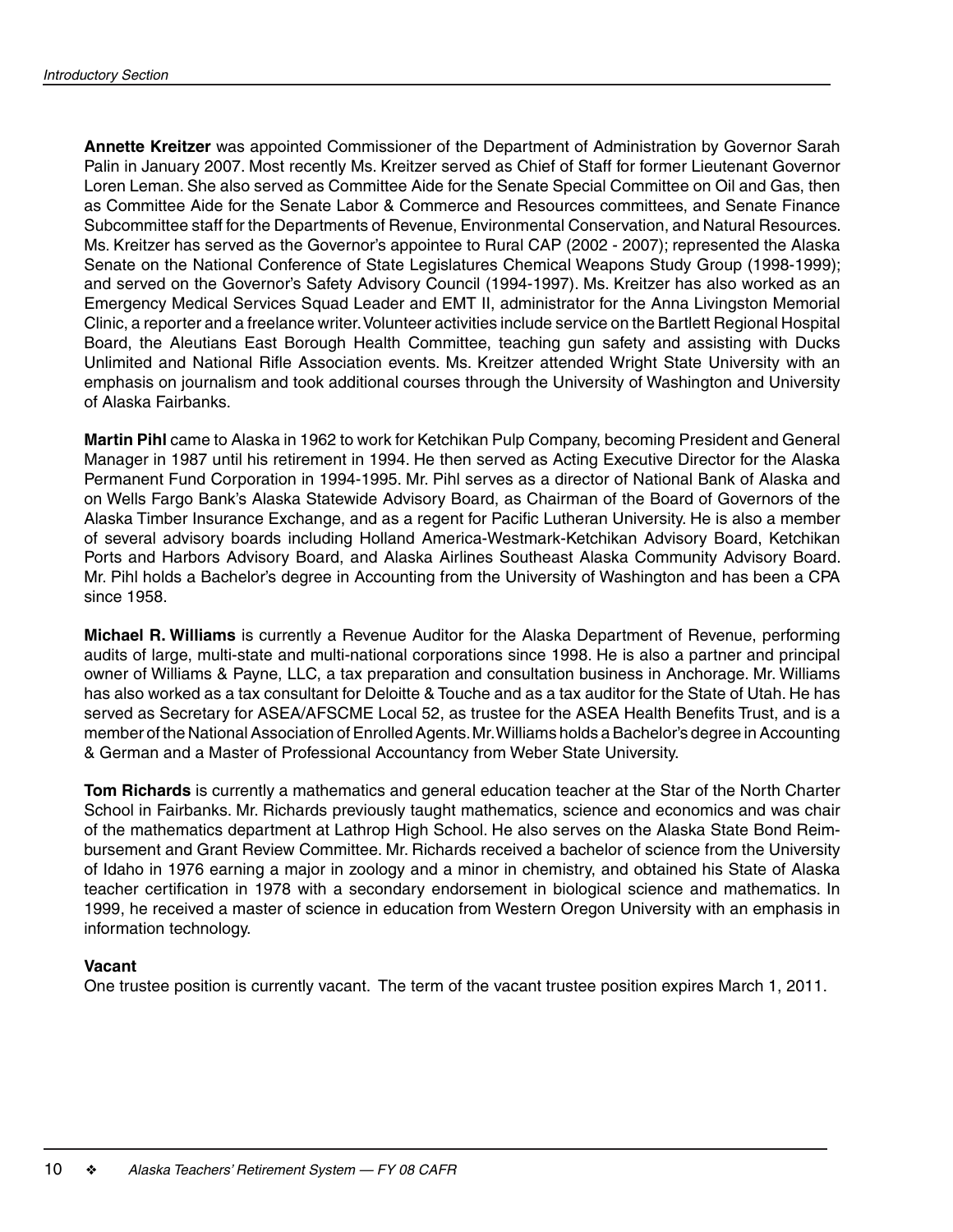

# **FINANCIAL SECTION**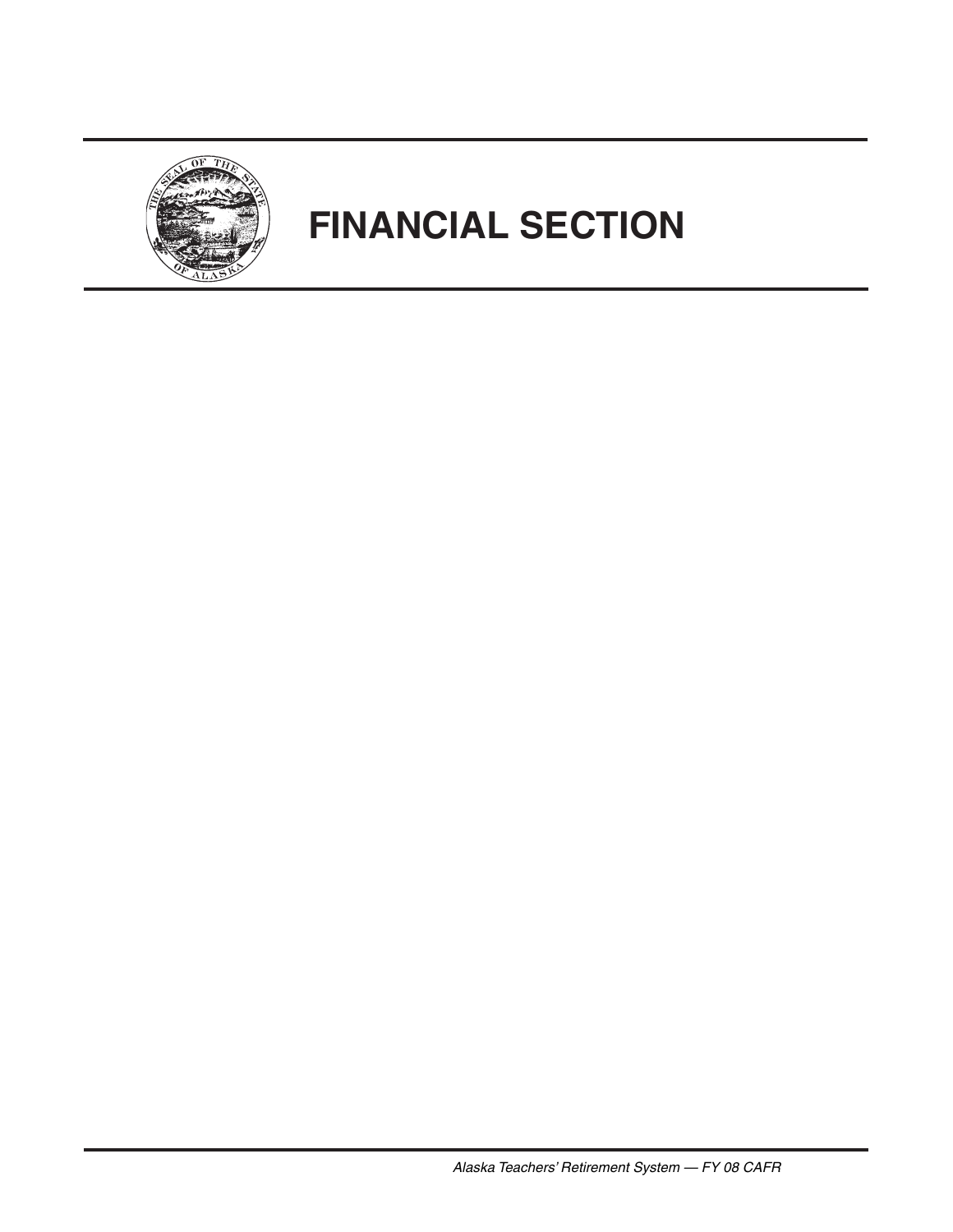

This page intentionally left blank.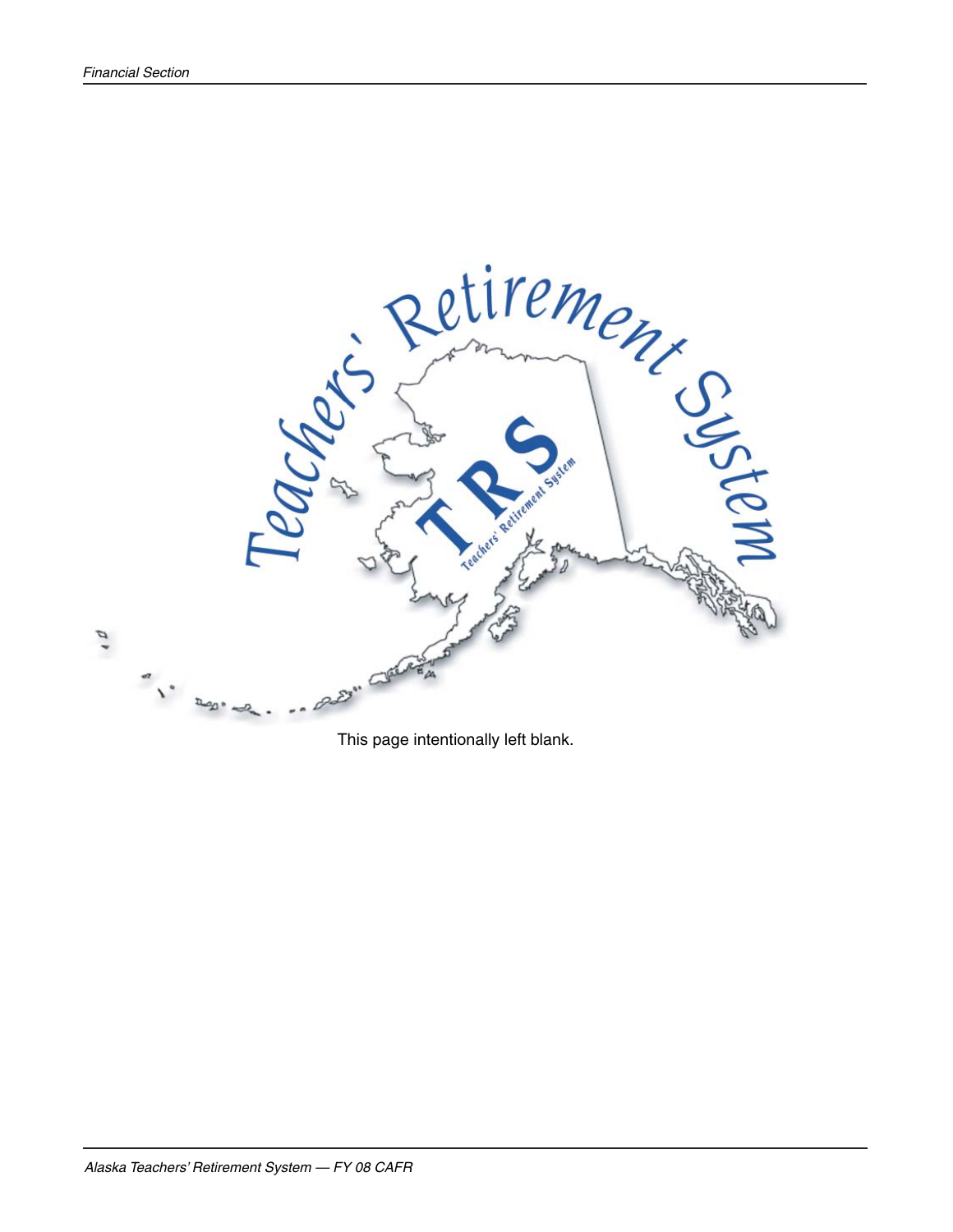

 **KPMG LLP** Suite 600 701 West Eighth Avenue Anchorage, AK 99501

#### **Independent Auditors' Report**

Alaska Retirement Management Board and Division of Retirement and Benefits State of Alaska Teachers Retirement System

We have audited the accompanying statement of net assets of the State of Alaska Teachers' Retirement System (System), a Component Unit of the State of Alaska, as of June 30, 2008, and the related statement of changes in net assets for the year then ended. These financial statements are the responsibility of the System's management. Our responsibility is to express an opinion on these financial statements based on our audits.

We conducted our audit in accordance with auditing standards generally accepted in the United States of America. Those standards require that we plan and perform the audit to obtain reasonable assurance about whether the financial statements are free of material misstatement. An audit includes consideration of internal control over financial reporting as a basis for designing audit procedures that are appropriate in the circumstances, but not for the purpose of expressing an opinion on the effectiveness of the internal control over financial reporting. Accordingly, we express no such opinion. An audit also includes examining, on a test basis, evidence supporting the amounts and disclosures in the financial statements, assessing the accounting principles used and significant estimates made by management, as well as evaluating the overall financial statement presentation. We believe that our audit provides a reasonable basis for our opinion.

In our opinion, the financial statements referred to above present fairly, in all material respects, the net assets of the State of Alaska Teachers' Retirement System, a Component Unit of the State of Alaska, as of June 30, 2008 and the changes in net assets for the year then ended in conformity with U.S. generally accepted accounting principles.

The accompanying required supplementary information of management's discussion and analysis on pages 13 to 21 and schedules of funding progress and employer contributions on pages 65 to 71 are not a required part of the basic financial statements but are supplementary information required by U.S. generally accepted accounting principles. We have applied certain limited procedures, which consisted principally of inquiries of management regarding the methods of measurement and presentation of the required supplementary information. However, we did not audit the information and express no opinion on it.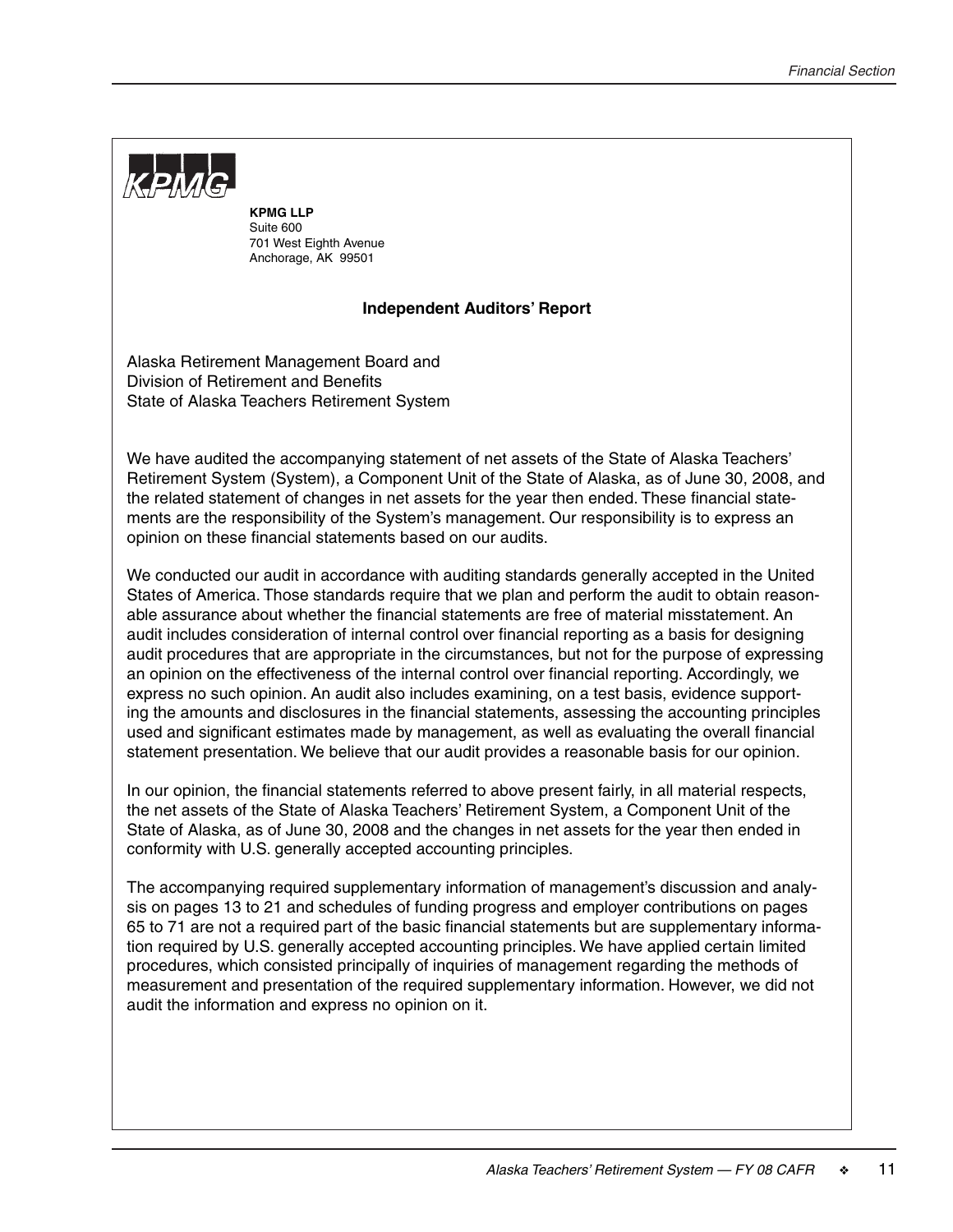#### $\kappa$ <sub>PNAG</sub>

Our audit was conducted for the purpose of forming an opinion on the basic financial statements taken as a whole. Schedules 1 and 2 on pages 72 and 73 are presented for the purpose of additional analysis and are not a required part of the basic financial statements. This information is the responsibility of the System's management, has been subjected to the auditing procedures applied in the audits of the basic financial statements and, in our opinion, is fairly stated in all material respects in relation to the basic financial statements taken as a whole.

The introductory section on pages 1 through 10 and investment, actuarial and statistical data on pages 75-130 are presented for the purpose of additional analysis and are not a required part of the basic financial statements. Such additional information has not been subjeect to the auditing procedures applied in the audit of the basic financial statements and accordingly, we express no opinion on it.

December 15, 2008

KPMG LLP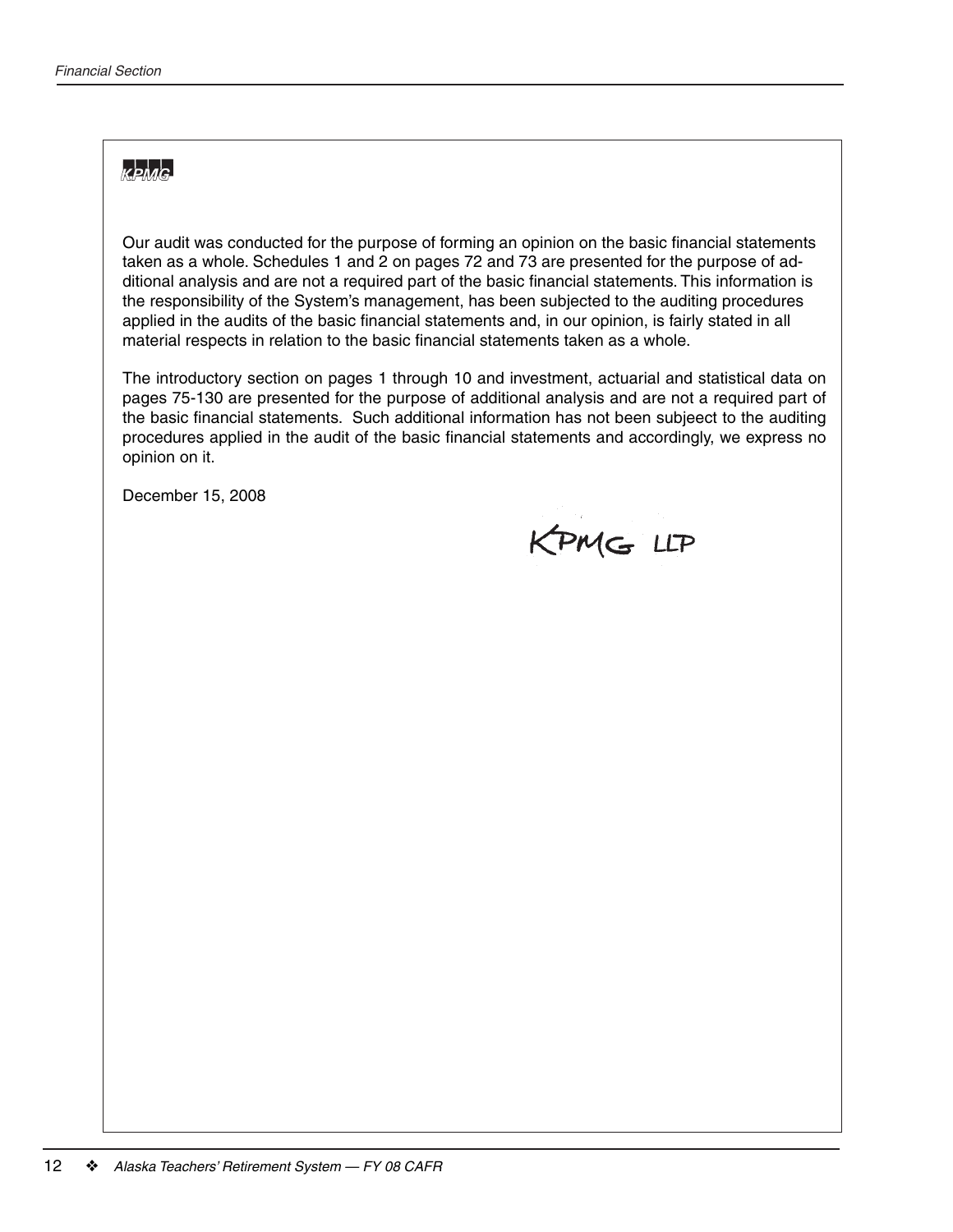# **Management's Discussion and Analysis**

**June 30, 2008**

This section presents management's discussion and analysis (MD&A) of the Teachers' Retirement System's (System) financial position and performance for the year ended June 30, 2008. This section is presented as a narrative overview and analysis. Please read the MD&A in conjunction with the financial statements, notes to the financial statements, required supplementary and additional information to better understand the financial condition and performance of the System during the fiscal year ended June 30, 2008.

#### **Financial Highlights**

The System's net assets held in trust for pension and postemployment healthcare benefits as of June 30, 2008 is \$4,823,247,000.

The System's net assets held in trust for pension and postemployment healthcare benefits as of June 30, 2008 decreased by (\$76,938,000) or -1.6% from June 30, 2007.

The System's contributions totaled \$142,492,000 during fiscal years 2008; a decrease of (\$73,629,000) or -34.1% from fiscal year 2007.

State of Alaska appropriations totaled \$269,992,000 during fiscal year 2008. There were no State of Alaska appropriations in fiscal year 2007.

The System's net investment income in fiscal year 2008 is (\$145,767,000); reflecting a decrease of (\$926,572,000) or -118.7% from fiscal year 2007.

The System's pension benefit and postemployment healthcare payments totaled \$336,183,000 during fiscal year 2008, reflecting a decrease of  $(\$53,585,000)$  or  $-13.7\%$  from fiscal year 2007.

#### **Overview of the Financial Statements**

This discussion and analysis is intended to serve as an introduction to the System's basic financial statements. The System's basic financial statements are comprised of three components: (1) statement of net assets, (2) statement of changes in net assets, and (3) notes to financial statements. This report also contains required supplementary information and other supplementary schedules.

*Statement of Plan Net Assets* – This statement presents information regarding the System's assets, liabilities, and net assets held in trust for pension and postemployment healthcare benefits. This statement reflects the System's investments at fair market value, along with cash and short-term investments, receivables, and other assets less current liabilities at June 30, 2008.

*Statement of Changes in Plan Net Assets* – This statement presents how the System's net assets held in trust for pension and postemployment healthcare benefits changed during the fiscal year ended June 30, 2008. This statement presents contributions earned and investment income (loss) during the period. Deductions for pension and postemployment healthcare benefits, refunds, and operating deductions are also presented.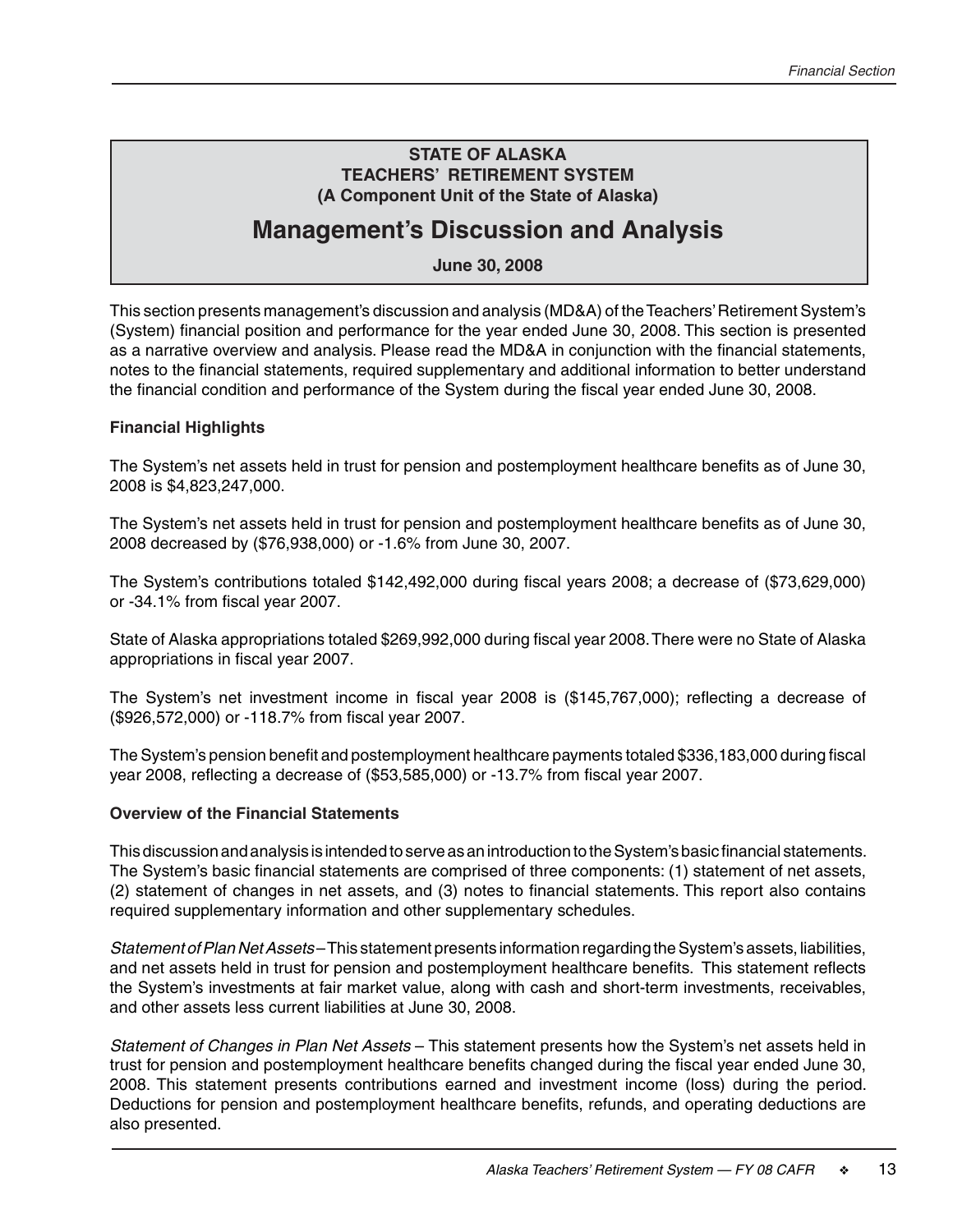# **Management's Discussion and Analysis**

**June 30, 2008**

The above statements represent resources available for investment and payment of benefits as of June 30, 2008, and the sources and uses of those funds during fiscal years 2008 and 2007.

*Notes to Financial Statements* – The notes to financial statements are an integral part of the financial statements and provide additional detailed information and schedules that is essential to a full understanding of the System's financial statements.

*Required Supplementary Information* – The required supplementary information consists of three schedules and related notes concerning the funded status of the Defined Benefit (DB) Plan and actuarial assumptions and methods used in the actuarial valuation.

*Other Supplementary Schedules* – Other supplementary schedules include detailed information on administrative and investment deductions incurred by the System and payments to consultants (other than investment advisors) for professional services.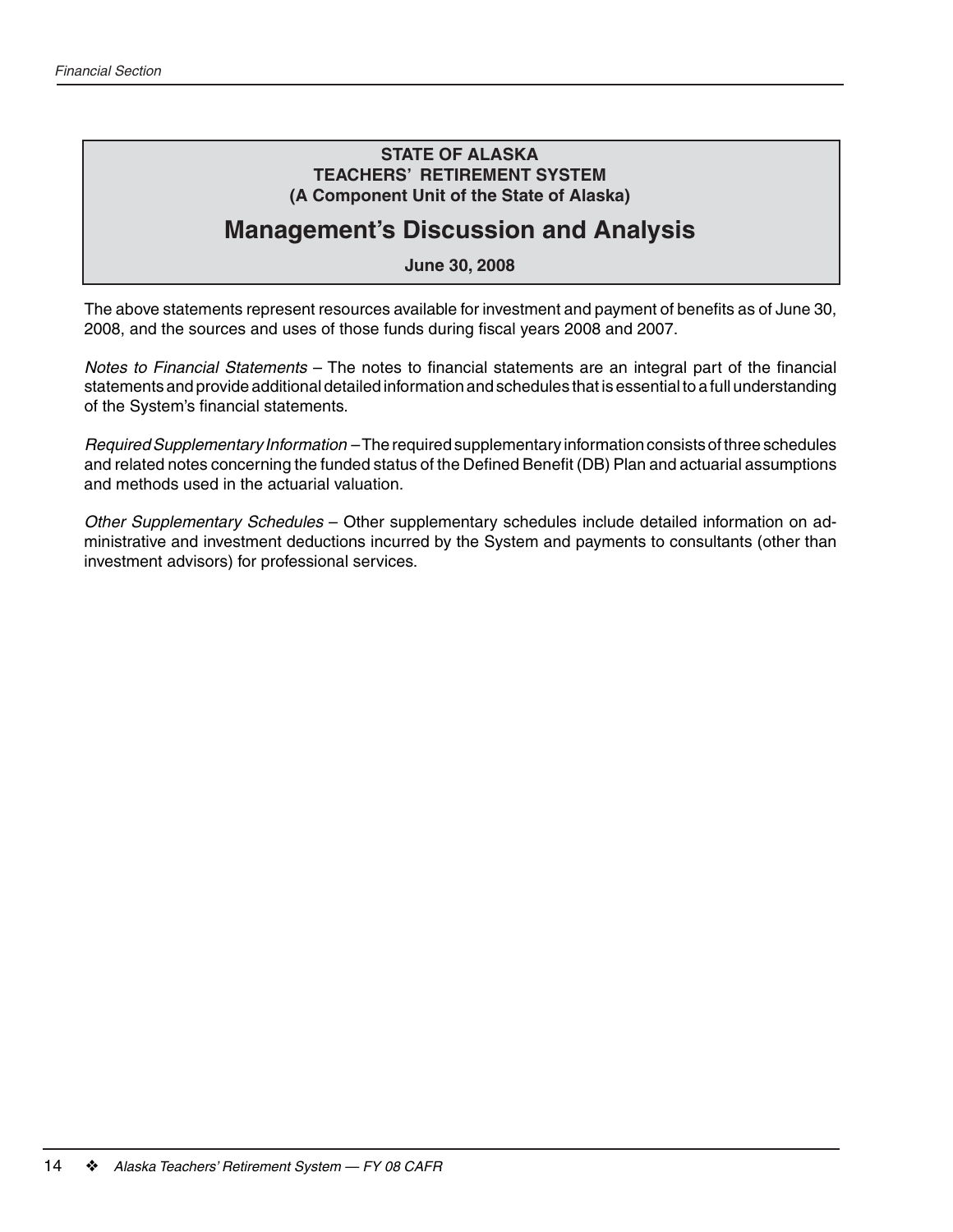# **Management's Discussion and Analysis**

**June 30, 2008 and 2007**

#### **Condensed Financial Information**

| <b>NET ASSETS</b><br>(Dollars in thousands) |                              |           |            |                     |  |
|---------------------------------------------|------------------------------|-----------|------------|---------------------|--|
|                                             |                              |           |            | Increase/(Decrease) |  |
| <b>Description</b>                          | 2008                         | 2007      | Amount     | Percentage          |  |
| Assets:                                     |                              |           |            |                     |  |
| Cash, cash equivalents and receivables      | \$1,192,256                  | 26,502    | 1,165,754  | 4,398.7%            |  |
| Securities lending collateral               |                              | 531.810   | (531, 810) | n/a                 |  |
| Investments, at fair value                  | 4,721,111                    | 4,876,834 | (155, 723) | (3.2)               |  |
| Other assets                                | 17                           | 27        | (10)       | (37.0)              |  |
| Total assets                                | 5,913,384                    | 5,435,173 | 478,211    | 8.8                 |  |
| Liabilities:                                |                              |           |            |                     |  |
| Accrued expenses                            | 3,517                        | 3,178     | 339        | 10.7%               |  |
| Securities lending collateral payable       |                              | 531,810   | (531, 810) | n/a                 |  |
| Other liabilities                           | 1,086,620                    |           | 1,086,620  | n/a                 |  |
| <b>Total liabilities</b>                    | 1,090,137                    | 534,988   | 555,149    | <u> 103.8</u>       |  |
| <b>Net assets</b>                           | \$4,823,247                  | 4,900,185 | (76, 938)  | (1.6)%              |  |
|                                             |                              |           |            |                     |  |
|                                             | <b>CHANGES IN NET ASSETS</b> |           |            |                     |  |
|                                             | (Dollars in thousands)       |           |            |                     |  |
| Net assets, beginning of year               | \$4,900,185                  | 4.299.971 | 600.214    | 14.0%               |  |

| Net assets, end of year                                       | \$4,823,247 | 4,900,185 | (76, 938)  | (1.6)%  |
|---------------------------------------------------------------|-------------|-----------|------------|---------|
| Increase (decrease) in net assets                             | (76,938)    | 600,214   | (677, 152) | (112.8) |
| Total deductions                                              | 1,430,309   | 396,733   | 1,033,576  | 260.5   |
| Transfers out                                                 | 086,620. ا  |           | 1,086,620  | n/a     |
| Administrative                                                | 3,543       | 2,410     | 1,133      | 47.0    |
| <b>Refunds</b>                                                | 3,963       | 4,555     | (592)      | (13.0)  |
| Deductions:<br>Pension and postemployment healthcare benefits | 336,183     | 389,768   | (53, 585)  | (13.7)  |
| Total additions                                               | 1,353,371   | 996.947   | 356,424    | 35.8    |
| Other additions                                               | 34          | 21        | 13         | 61.9    |
| Transfers in                                                  | 1,086,620   |           | 1,086,620  | n/a     |
| Net investment income (loss)                                  | (145, 767)  | 780,805   | (926, 572) | (118.7) |
| State of Alaska appropriation                                 | 269.992     |           | 269,992    | n/a     |
| Additions:<br>Contributions                                   | 142,492     | 216,121   | (73,629)   | (34.1)  |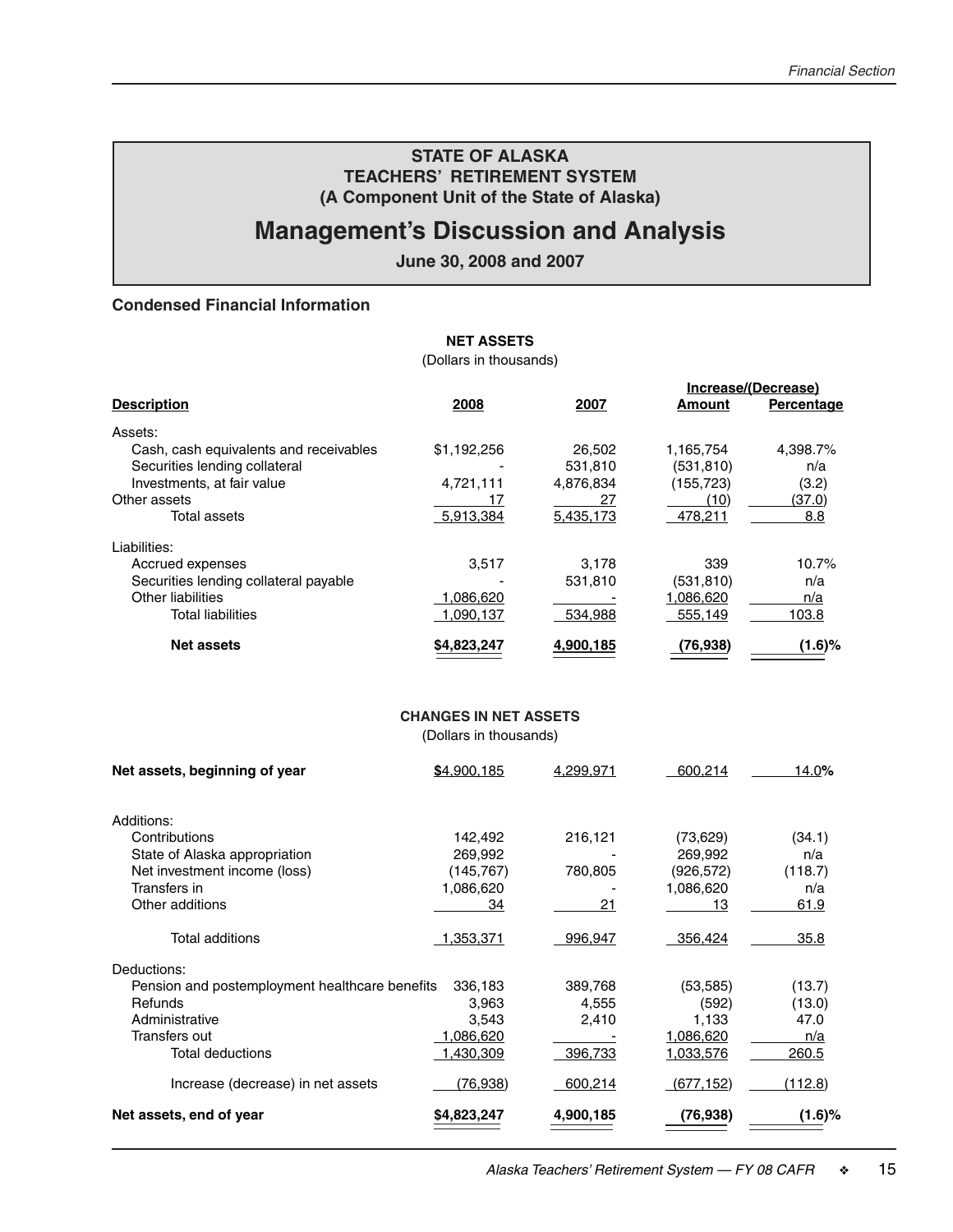# **Management's Discussion and Analysis**

**June 30, 2008 and 2007**

#### **Financial Analysis of the Plan**

The Statements of Plan Net Assets as of June 30, 2008 and 2007 showed net assets held in trust for pension and postemployment healthcare benefits of \$4,823,247,000 and \$4,900,185,00, respectively. The entire amount is available to cover the System's obligations to pay pension and postemployment healthcare benefits to its members and their beneficiaries.

These amounts represent a decrease in the System's net assets held in trust for pension and postemployment healthcare benefits of (\$76,938,000) or -1.6% from fiscal year 2007 to 2008. Over the long term, plan member, employer contributions, and State of Alaska appropriations, as well as investment income earned, are expected to sufficiently fund the pension benefit and postemployment healthcare costs of the System. The decrease in net assets is primarily due to the negative investment returns of the System.

The investment of pension funds is a long-term undertaking. On an annual basis, the Alaska Retirement Management Board (ARMB) reviews and adopts an asset allocation strategy to ensure the asset mix will remain at an optimal risk/return level given the Systems constraints and objectives. During fiscal year 2008, the ARMB adopted an asset allocation that includes 37% in domestic equities, 14% in international equities, 18% in domestic fixed income, 2% in international fixed income, 10% in real estate, 7% in private equity, 3% in high yield, 2% in emerging market equity, 4% in absolute return, and 2.5% in other investments. The asset allocation is expected to provide a five year median return of 8.12%.

For fiscal years 2008 and 2007, the System's investments generated a -3.05% and a +18.92% rate of return. The System's annualized rate of return was +8.84% over the last three years and +10.10% over the last five years.

#### **Actuarial Valuations and Funding Progress – DB Plan**

The overall objective of a pension fund is to accumulate sufficient funds to meet all expected future obligations to members. The employer contribution requirements are actuarially determined as a percentage of eligible salaries, and reflect the cost of benefits accruing during a fiscal year and a fixed amortization of the unfunded accrued liability. The amortization period is recommended by the Actuary and adopted by the ARMB. Contribution rates are recommended by the Actuary and adopted by the ARMB annually. Increasing healthcare costs and contribution shortfalls continue to impact the DB Plan's funding ratio. The ratio of assets to liabilities was 61.5%, at June 30, 2007 (the date of the DB Plan's latest actuarial valuation report). The goal for the DB Plan is to make progress toward achieving the funding objectives.

A summary of the actuarial assumptions and methods is presented in the Notes to Required Supplementary Information. The assumptions, when applied in combination, fairly represent past and anticipated future experience of the DB Plan.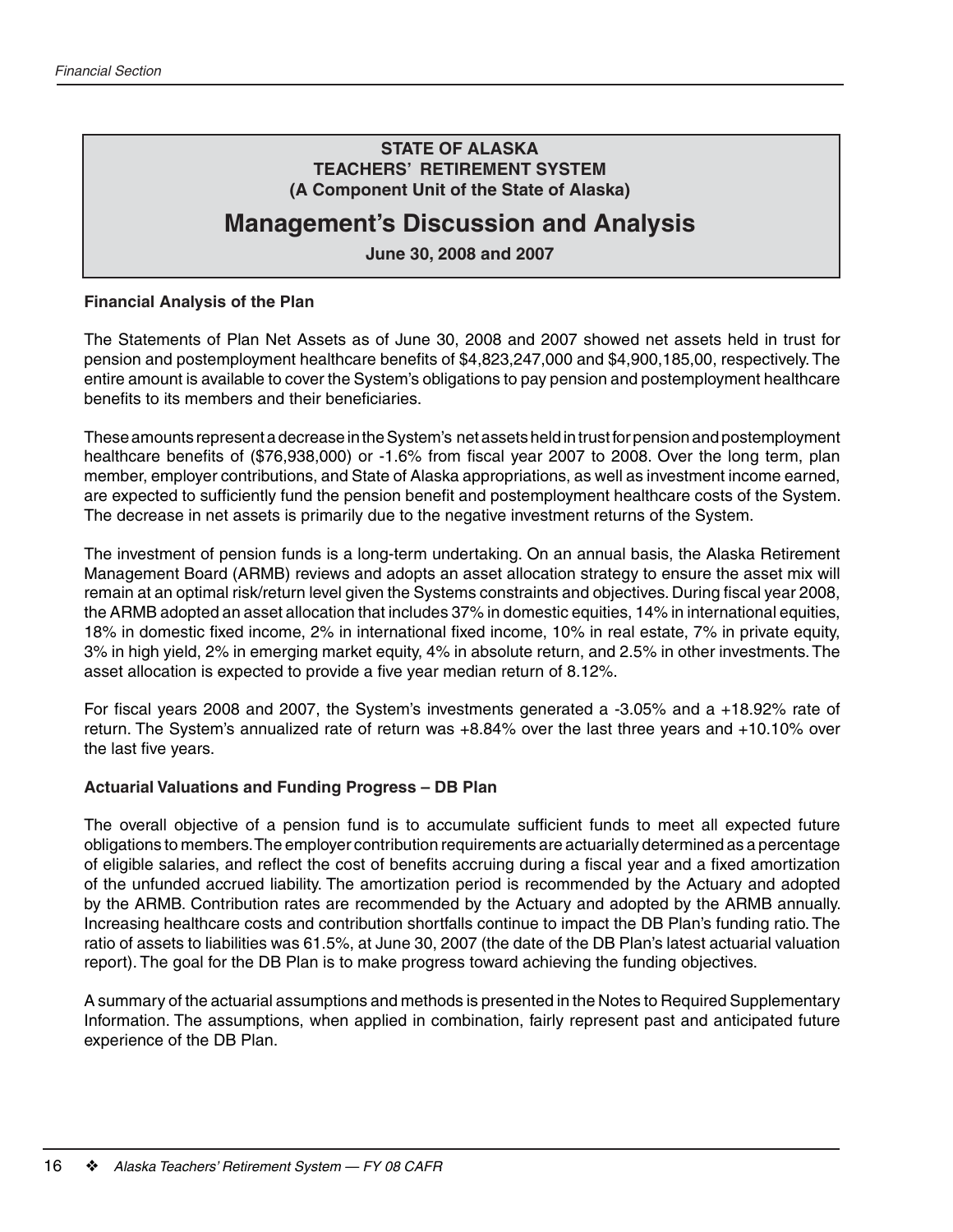# **Management's Discussion and Analysis**

**June 30, 2008 and 2007**

For fiscal year 2008, the normal cost rate decreased from 13.76% to 12.56%, the past service rate increased from 28.02% to 29.70%, thus producing a total fiscal year 2008 annual contribution rate of 42.26%. The ARMB adopted a contribution rate of 42.26% for fiscal year 2008.

|                                        | <b>Valuation Year</b><br>(Dollars in thousands) |           |  |  |
|----------------------------------------|-------------------------------------------------|-----------|--|--|
|                                        | 2007                                            | 2006      |  |  |
| <b>Valuation Assets</b>                | \$4,424,399                                     | 4,141,700 |  |  |
| Actuarial Liabilities (total benefits) | 7,356,826                                       | 7,229,851 |  |  |
| Funding ratio                          | 60.1%                                           | 57.3%     |  |  |

#### **Contributions and Investment Income**

The additions required to fund retirement benefits are accumulated through a combination of employer and plan member contributions, State of Alaska appropriation, investment income (loss), other additions, and a transfer.

| <b>Additions</b> (in thousands)                                                                                                                             |                                               |                              |                                           |                                   |  |
|-------------------------------------------------------------------------------------------------------------------------------------------------------------|-----------------------------------------------|------------------------------|-------------------------------------------|-----------------------------------|--|
|                                                                                                                                                             | 2008                                          | 2007                         | Amount                                    | Increase/(Decrease)<br>Percentage |  |
| Plan member contributions<br><b>Employer contributions</b><br>State of Alaska appropriation<br>Net investment income (loss)<br>Transfer from postemployment | S<br>59.579<br>82,913<br>269,992<br>(145,767) | 58,516<br>157.605<br>780,805 | 1,063<br>(74,692)<br>269,992<br>(926,572) | 1.8%<br>(47.4)<br>n/a<br>(118.7)  |  |
| health fund<br>Other additions                                                                                                                              | 1,086,620<br>34                               | 21                           | 1,086,620<br>13                           | n/a<br>61.9                       |  |
| Total                                                                                                                                                       | \$1,353,371                                   | 996,947                      | 356,424                                   | 35.8%                             |  |

The System's employer contributions decreased from \$157,605,000 in fiscal year 2007 to \$82,913,000 in fiscal year 2008, a decrease of (\$74,692,000) or -47.4%. The State of Alaska provided \$269,992,000 in employer on-behalf payments for fiscal year 2008 in House Bill 95, Section 15 (a). The employer contribution rate decreased from 26.00% in fiscal year 2007 to 12.56% in fiscal year 2008. The employer effective contribution rate of 12.56% for fiscal year 2008 was established in House Bill 95, Section 15 (b).

The System's net investment income in fiscal year 2008 decreased by (\$926,572,000) or -118.7% from amounts recorded in fiscal year 2007. The System's total returns were -3.05, +18.92, +11.78 for years ending 2008, 2007 and 2006. Changes were due to the performance of the equity markets. The Domestic Equity Pool realized a return of -13.5% in 2008 compared to +20.1% in 2007. The Retirement Fixed Income Pool realized a return of +6.6% in 2008 compared to +6.2% in 2007. The International Equity Pool realized a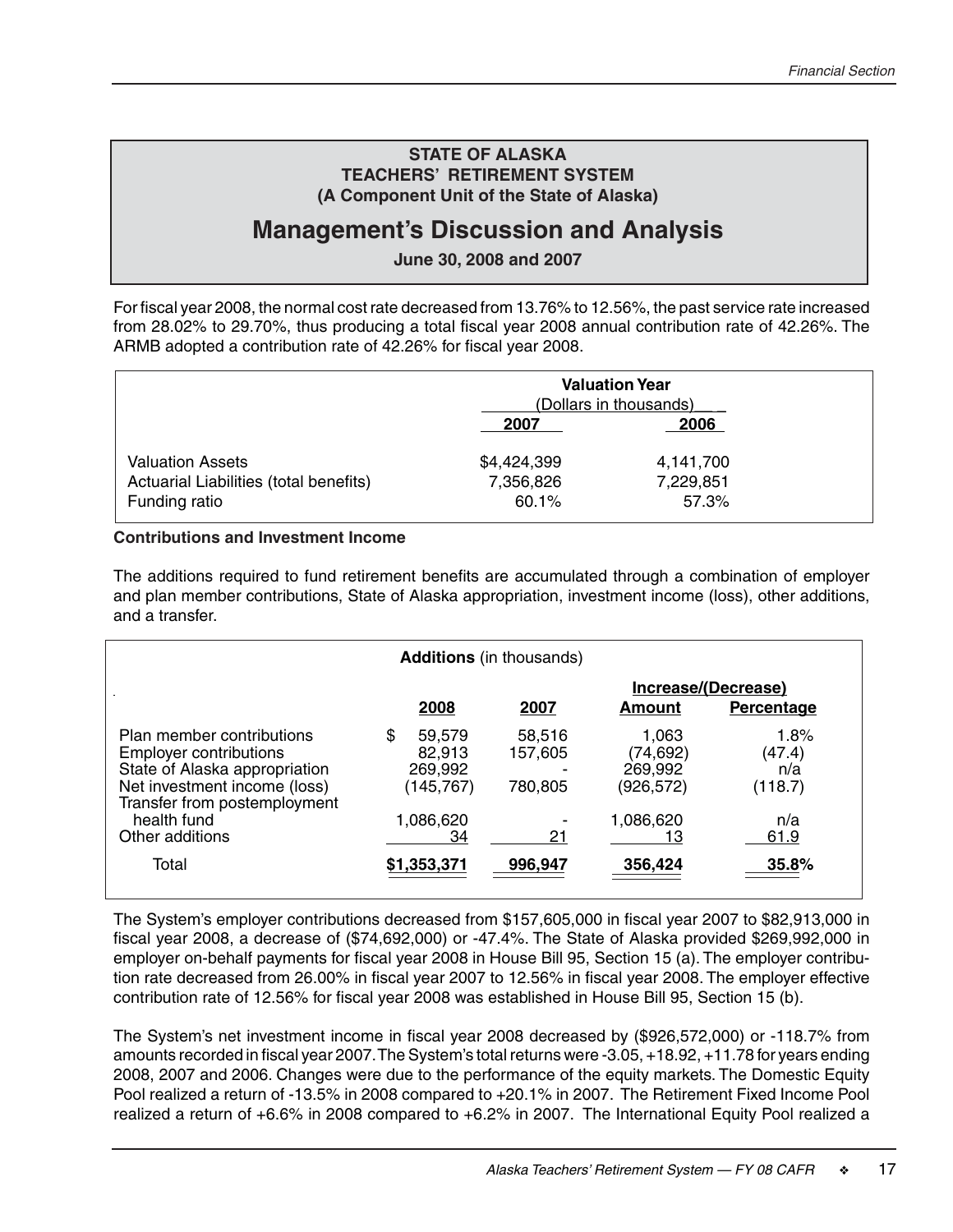# **Management's Discussion and Analysis**

**June 30, 2008**

return of -9.4% in 2008 compared to +27.9% in 2007. The Real Estate Pool realized a return of +5.7% in 2008 compared to +20.7% in 2007. The International Fixed Income Pool realized a return of +19.0% in 2008 compared to +2.0% in 2007. The Private Equity Pool realized a return of +13.2% in 2008 compared to +28.7% in 2007. The Emerging Markets Equity Pool realized a return of +4.0% in 2008 compared to +48.0% in 2007. The High Yield Pool realized a return of -0.9% in 2008 compared to +10.9% in 2007. The Other Investments Pool realized a return of +19.1% in 2008 compared to +11.3% in 2007. More than ninety-four percent of invested assets were invested in these pools.

The Defined Contribution Retirement (DCR) Pension Trust employer effective rate for fiscal year 2008 was 12.56%. The DCR Pension Trust employer contribution rate for Fiscal Year 2008 was 7.00%. The DCR Retiree Medical Fund rate for fiscal year 2008 was 0.99%. The DCR Occupational Death and Disability Fund rate for fiscal year 2008 was 0.62%. The rate for the Retiree Major Medical Insurance Fund was 0.99% per ARMB Resolution 2006-28, and the rate for the Health Reimbursement Arrangement Fund was set at 3% of the employer's average annual compensation per AS 39.30.370. Any remaining balance, if any, after subtracting the mandatory contributions from the total employer contribution rate of 12.56% was deposited in the DB Plan.

Over the long term, investment income has been a major component of additions to System assets. During fiscal year 2008, the System experienced a significant reduction in rates of return on investments. The rate of return used in the actuarial valuation report to determine liabilities of the DB Plan was 8.25%. The actual rate of return did not exceed the actuarial rate of return for fiscal year 2008 as it had for the four prior years.

During fiscal year 2008, the System transferred the \$1,086,620,000 balance of the Postemployment Healthcare fund to the Alaska Retiree Healthcare Trust as a result of the creation of the Alaska Retiree Healthcare Trust fund, which began on July 1, 2007.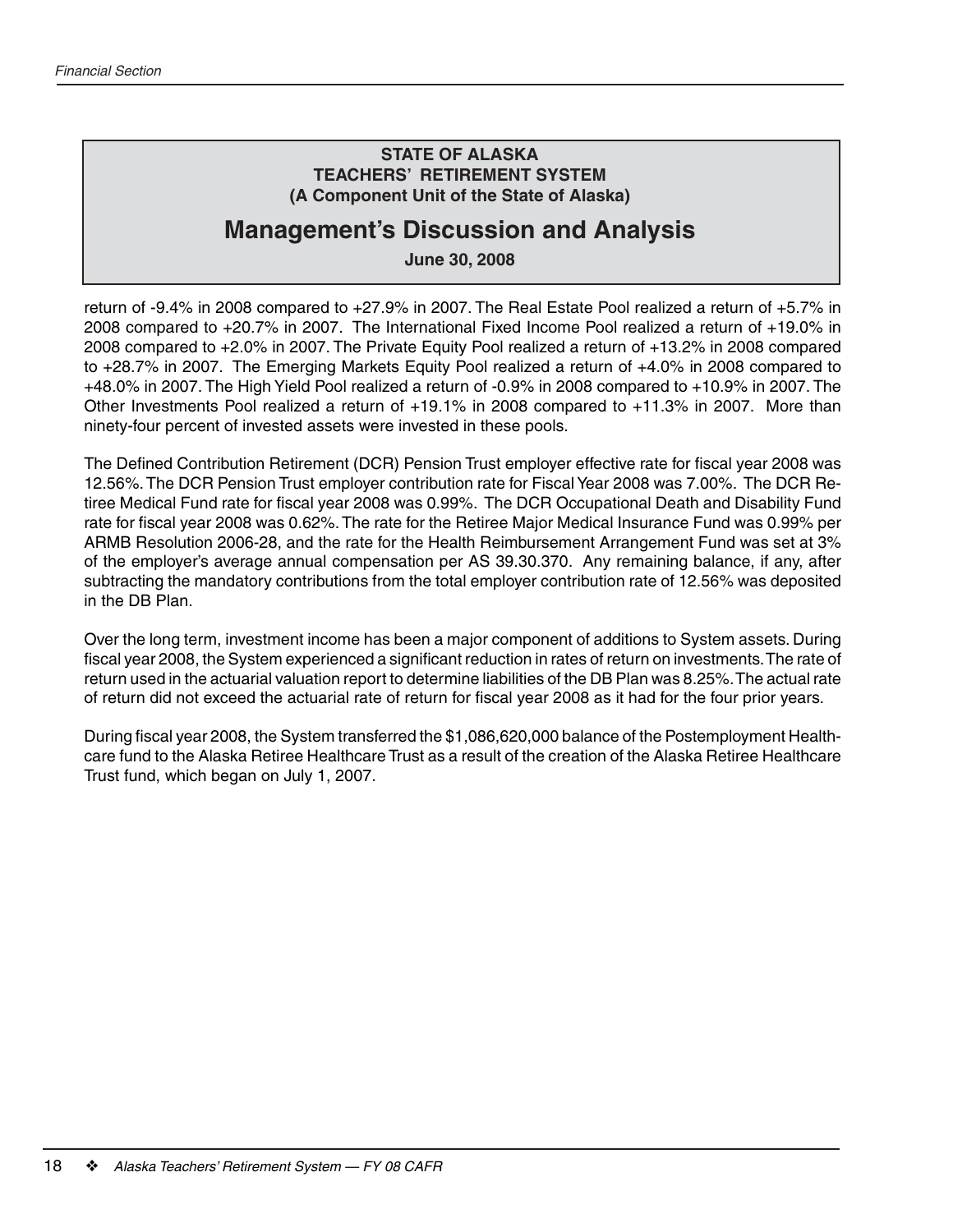# **Management's Discussion and Analysis**

**June 30, 2008**

#### **Benefits and Other Deductions**

The primary deduction of the DB Plan is the payment of pension and postemployment healthcare benefits. The primary deduction of the DCR Pension Trust is the refund of contributions. These benefit payments, healthcare claims paid, lump sum refunds made to former plan members, and the cost of administering the plans comprise the costs of operation.

| <b>Deductions</b> (in thousands)                                                                |                                                             |                           |                             |                              |  |
|-------------------------------------------------------------------------------------------------|-------------------------------------------------------------|---------------------------|-----------------------------|------------------------------|--|
|                                                                                                 | Increase/(Decrease)<br>2008<br>2007<br>Percentage<br>Amount |                           |                             |                              |  |
| Pension and postemployment<br>healthcare benefits<br>Refunds of contributions<br>Administrative | \$336,183<br>3,963<br>3,543                                 | 389,768<br>4,555<br>2,410 | (53, 585)<br>(592)<br>1,133 | $(13.7)\%$<br>(13.0)<br>47.0 |  |
| Total                                                                                           | \$343,689                                                   | 396,733                   | (53, 044)                   | <u>(13.4)</u> %              |  |

The System's pension and postemployment healthcare benefit payments in 2008 decreased (\$53,585) or -13.7% from fiscal year 2007. The primary reason of the decrease was the change in how healthcare costs are reported in the System financial statements. The DB Plan ARHCT was established with Senate Bill 123 and became effective July 1, 2007. The ARHCT healthcare claims payments were \$29,494,000 for fiscal year 2008. Prior to fiscal year 2008, the System was responsible for a healthcare premium paid directly to the Retiree Health Fund (RHF) for each retired member / beneficiary participating in the System. Beginning July 1, 2007, the System began funding the ARHCT via employer contributions. The RHF continued to pay healthcare claims for the three participating Systems until February 29, 2008. Beginning March 1, 2008, the ARHCT is responsible for payment of healthcare claims.

#### **Funding**

Retirement benefits are financed by accumulations from employers, plan members, State of Alaska appropriations, and income earned on System investments.

- The contribution rates are determined by consulting actuary and approved by the ARMB annually. The DCR Pension Trust Fund's employer contribution rates were established by Alaska Statute and adopted by the ARMB, with the exception of the Healthcare Reimbursement Arrangement Plan amounts, which are calculated and approved by the Department.
- Plan member contributions are established by Alaska Statute 14.25.050 for the DB Plan and Alaska Statute 14.25.340 for the DCR Pension Trust Fund.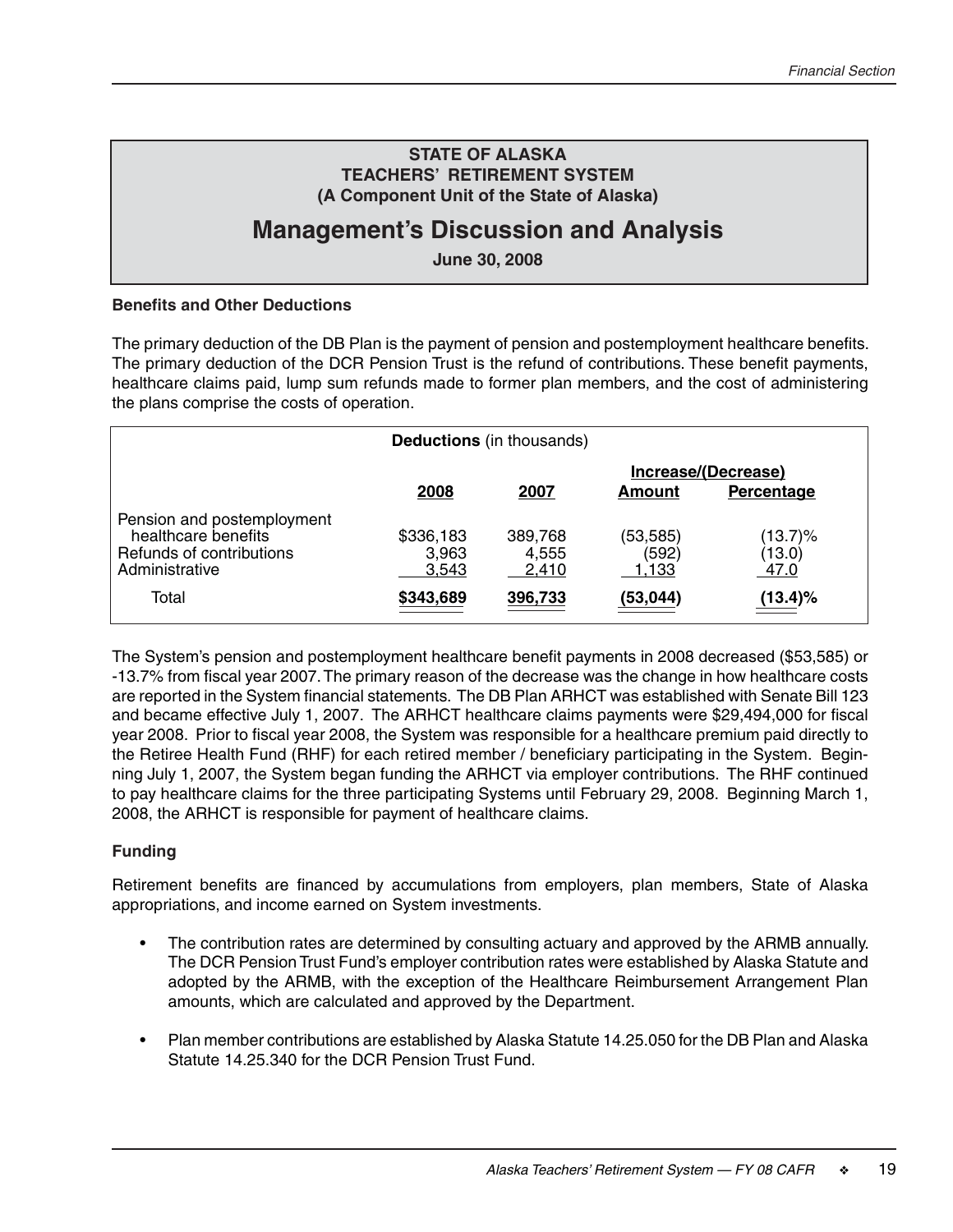# **Management's Discussion and Analysis**

**June 30, 2008**

- Alaska Statute 14.25.085 requires that additional state contributions are required each July 1 or as soon after July 1 for the ensuing fiscal year that when combined with the total employer contributions is sufficient to pay the System's past service liability at the contribution rate adopted by the ARMB for that fiscal year.
- The ARMB works with an external consultant to determine the proper asset allocation strategy.

#### **Legislation**

During Fiscal Year 2008, the Twenty-Sixth Alaska State Legislature enacted three laws that affect the System:

- Senate Bill 125 establishes an employer contribution rate of 12.56 percent for all TRS employers.
- House Bill 310 appropriates \$206.3 million from the general fund to the Department of Administration for deposit in the System's defined benefit pension fund and retiree healthcare trust as partial payment of the participating employers' contributions for the fiscal year ending June 30, 2009. This appropriation is to fund the difference between the statutory required contribution established in Senate Bill 125 of 12.56 percent and the actuarially required contribution of 44.17 percent for fiscal year 2009.
- House Bill 13 authorizes the State of Alaska to issue pension obligation bonds to help reduce the Systems unfunded liability.

#### **Economic Conditions, Future Contribution Rates, and Status of Unfunded Liability**

The financial market environment continues to challenge investors. The ARMB continues to diversify the portfolio of the System to maintain an optimal risk/return ratio. The return on the DB Plan's investments failed to meet or exceed its' actuarially assumed return of 8.25%. Even with investment returns exceeding the actuarial rate of return, the DB Plan will continue to see an increase in employer actuarial determined contribution rates due to rising medical costs and past contribution shortfalls.

The consulting actuary recommended an increase from the System's contribution rate of 41.78% in fiscal year 2007 to 42.26% in fiscal year 2008. The ARMB adopted a contribution rate of 54.03% for fiscal year 2008, up 28.03 points from the fiscal year 2007 contribution rate of 26.00%. The statutory contribution remained 12.56% for fiscal year 2007 and 2008.

The June 30, 2007, actuarial valuation for the DB Plan reported a funding ratio of 61.5% and an unfunded liability of \$2.7 billion.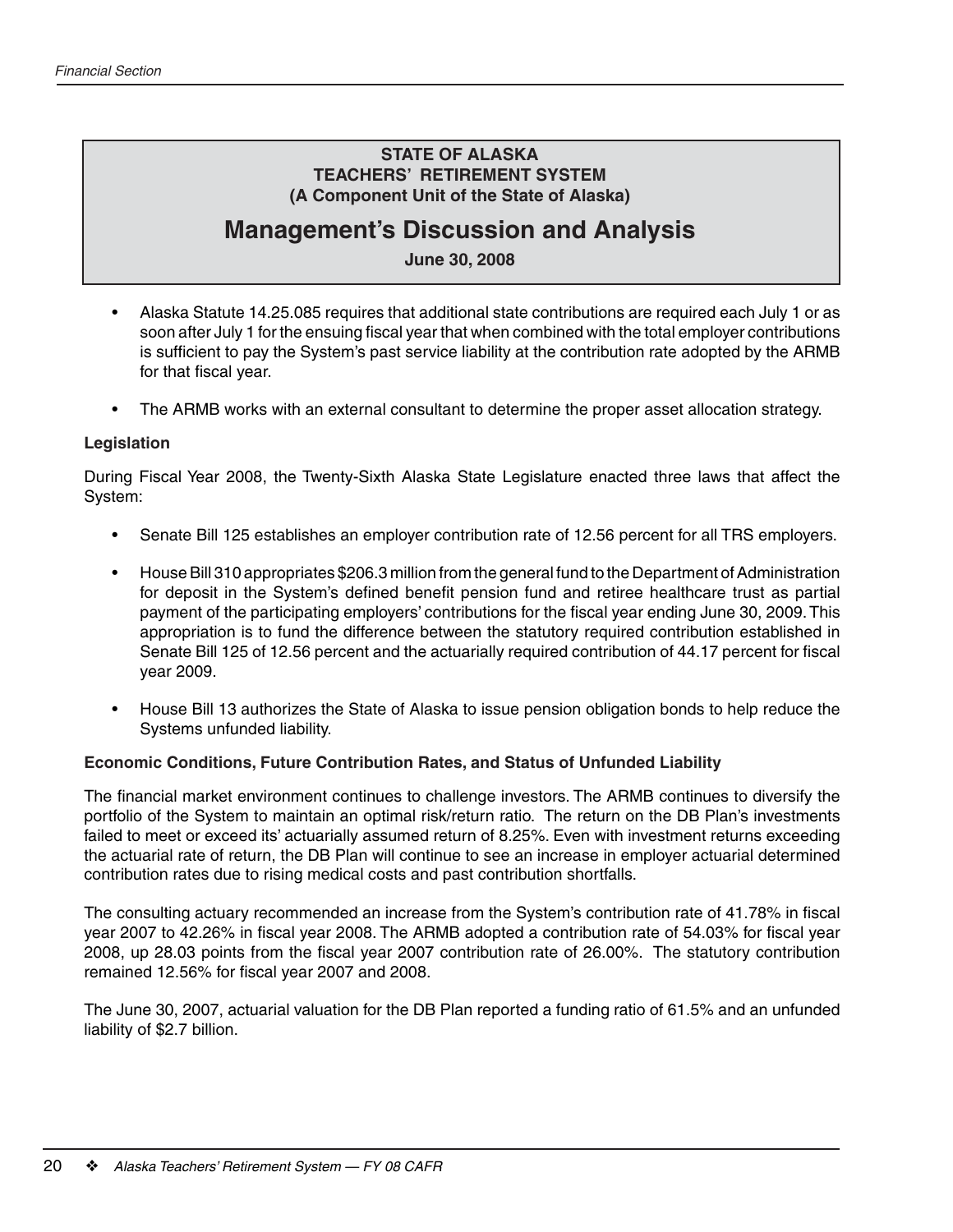### **Management's Discussion and Analysis**

**June 30, 2008 and 2007**

For fiscal years 2008 and 2007, the DCR Pension Trust Fund's employer contribution rate was established at 7.00%. The DCR Pension Trust Fund retiree medical plan contribution rate was adopted by the ARMB to be 0.99% and 1.75% for fiscal years 2008 and 2007 respectively. The DCR Pension Trust Fund's occupational death and disability rate was established by Senate Bill 123 and approved by the ARMB for fiscal year 2008 to be  $0.62\%$ .

#### **Requests for Information**

This financial report is designed to provide a general overview of the finances for all those with interest in the finances. Questions concerning any of the information provided in this report or requests for additional financial information should be addressed to:

> Alaska Teachers' Retirement System Division of Retirement & Benefits, Accounting Section P.O. Box 110203 Juneau, Alaska 99811-0203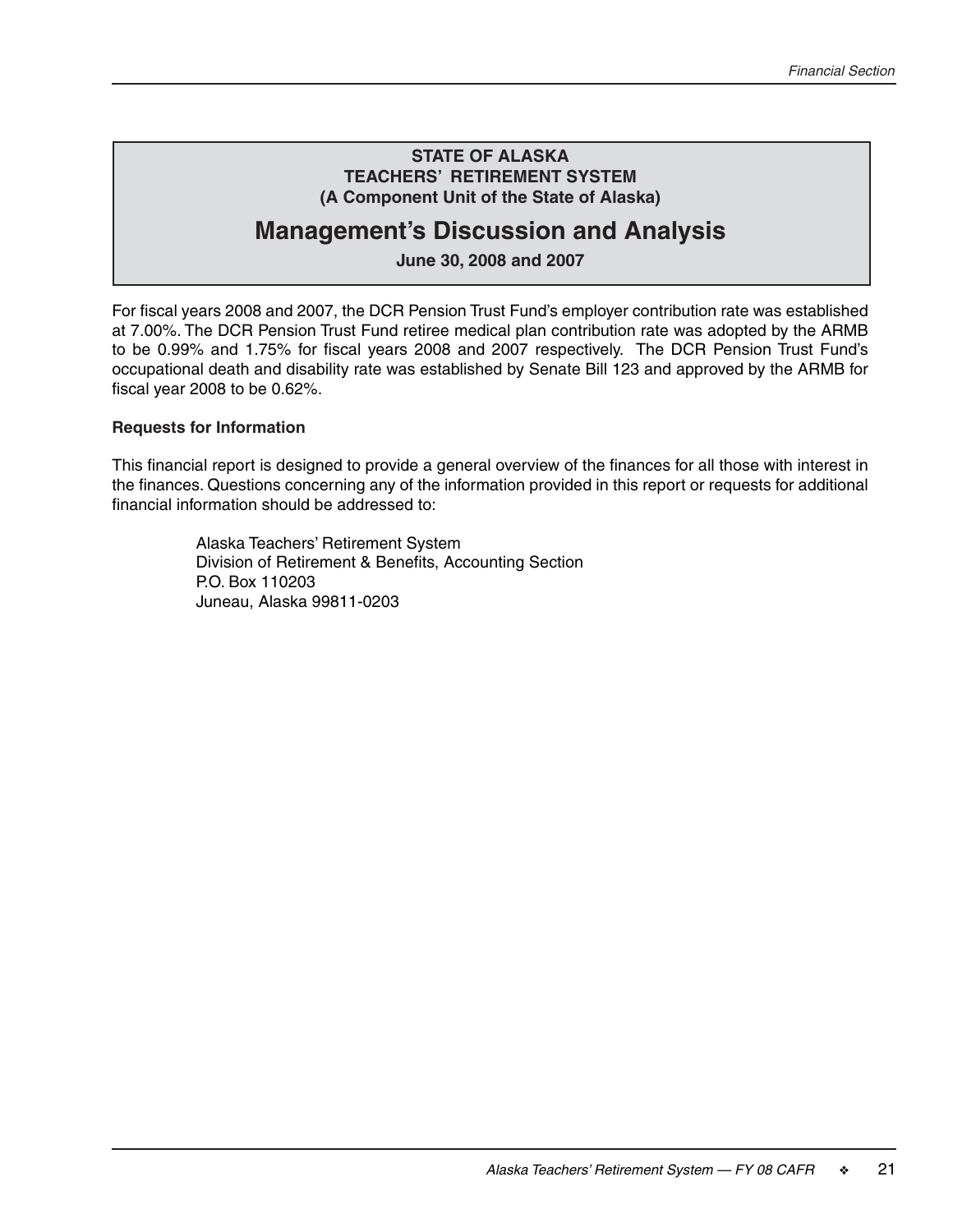# **Statements of Plan Net Assets**

**June 30, 2008 (in thousands)**

|                                                           |             | <b>Defined Benefit Plan</b><br>2008 |                                    |           |
|-----------------------------------------------------------|-------------|-------------------------------------|------------------------------------|-----------|
|                                                           | Pension     | Postemployment<br>healthcare        | Alaska retiree<br>healthcare trust | Total     |
| Assets                                                    |             |                                     |                                    |           |
| Cash and cash equivalents (notes 3 and 5):                |             |                                     |                                    |           |
| Short-term fixed income pool<br><b>Great West Account</b> | \$<br>4.303 | 2.148                               | 7.838                              | 14,289    |
| Total cash and cash equivalents                           | 4,303       | 2.148                               | 7,838                              | 14.289    |
| Receivables:                                              |             |                                     |                                    |           |
| Contributions                                             | 3,196       |                                     | 1,714                              | 4,910     |
| Due from State of Alaska General Fund                     | 12,963      |                                     | 5,697                              | 18,660    |
| Due from PERS Alaska Retiree Healthcare Trust             |             |                                     | 64,996                             | 64,996    |
| Due from Retiree Health Fund                              |             |                                     | 754                                | 754       |
| Due from postemployment healthcare trust (note 6)         |             |                                     | 1.086.620                          | 1.086.620 |
| Other account receivable                                  | 5           |                                     | 56                                 | 61        |
| Total receivables                                         | 16,164      |                                     | 1,159,837                          | 1,176,001 |
| Investments (notes 3, 4, 5, and 8):                       |             |                                     |                                    |           |
| Domestic equity pool                                      | 1,471,637   | 55,250                              |                                    | 1,526,887 |
| Retirement fixed income pool                              | 465,421     | 232,354                             |                                    | 697,775   |
| International equity pool                                 | 460,525     | 229,910                             |                                    | 690,435   |
| Real estate pool                                          | 387,754     | 193,580                             | L.                                 | 581,334   |
| International fixed income pool                           | 65,454      | 32,677                              | ÷                                  | 98,131    |
| Private equity pool                                       | 264,967     | 132,280                             |                                    | 397,247   |
| Emerging markets equity pool                              | 87,448      | 43,657                              |                                    | 131,105   |
| Other investments pool                                    | 105,612     | 52,725                              |                                    | 158,337   |
| High yield pool                                           | 77,597      | 38,739                              |                                    | 116,336   |
| Absolute return pool                                      | 129,720     | 64,761                              |                                    | 194,481   |
|                                                           |             |                                     |                                    |           |
| Treasury inflation protection pool                        | 17,105      | 8,539                               |                                    | 25,644    |
| Collective investment funds, at fair value:               |             |                                     |                                    |           |
| Participant directed                                      |             |                                     |                                    |           |
| Common trust funds                                        |             |                                     | 86,424                             | 86,424    |
| ERISA commingled and mutual funds                         |             |                                     |                                    |           |
| <b>Total investments</b>                                  | 3,533,240   | 1,084,472                           | 86,424                             | 4,704,136 |
| Loans and mortgages, net of allowance for                 |             |                                     |                                    |           |
| loan losses of \$1 for 2008                               | 17          |                                     |                                    | 17        |
| Total assets                                              | 3,553,724   | 1,086,620                           | 1,254,099                          | 5.894.443 |
| Liabilities:                                              |             |                                     |                                    |           |
| Accrued expenses                                          | 2,926       |                                     | 526                                | 3,452     |
| Due to Alaska Retiree Healthcare                          |             |                                     |                                    |           |
| Trust - TRS (note 6)                                      |             | 1,086,620                           |                                    | 1,086,620 |
| <b>Total liabilities</b>                                  | 2,926       | 1,086,620                           | 526                                | 1,090,072 |
| Commitment and contingencies (note 8)                     |             |                                     |                                    |           |
| Net assets held in trust for pension and                  |             |                                     |                                    |           |
| postemployment healthcare benefits                        | \$3,550,798 |                                     | 1,253,573                          | 4,804,371 |

See accompanying notes to financial statements.

 *(continued)*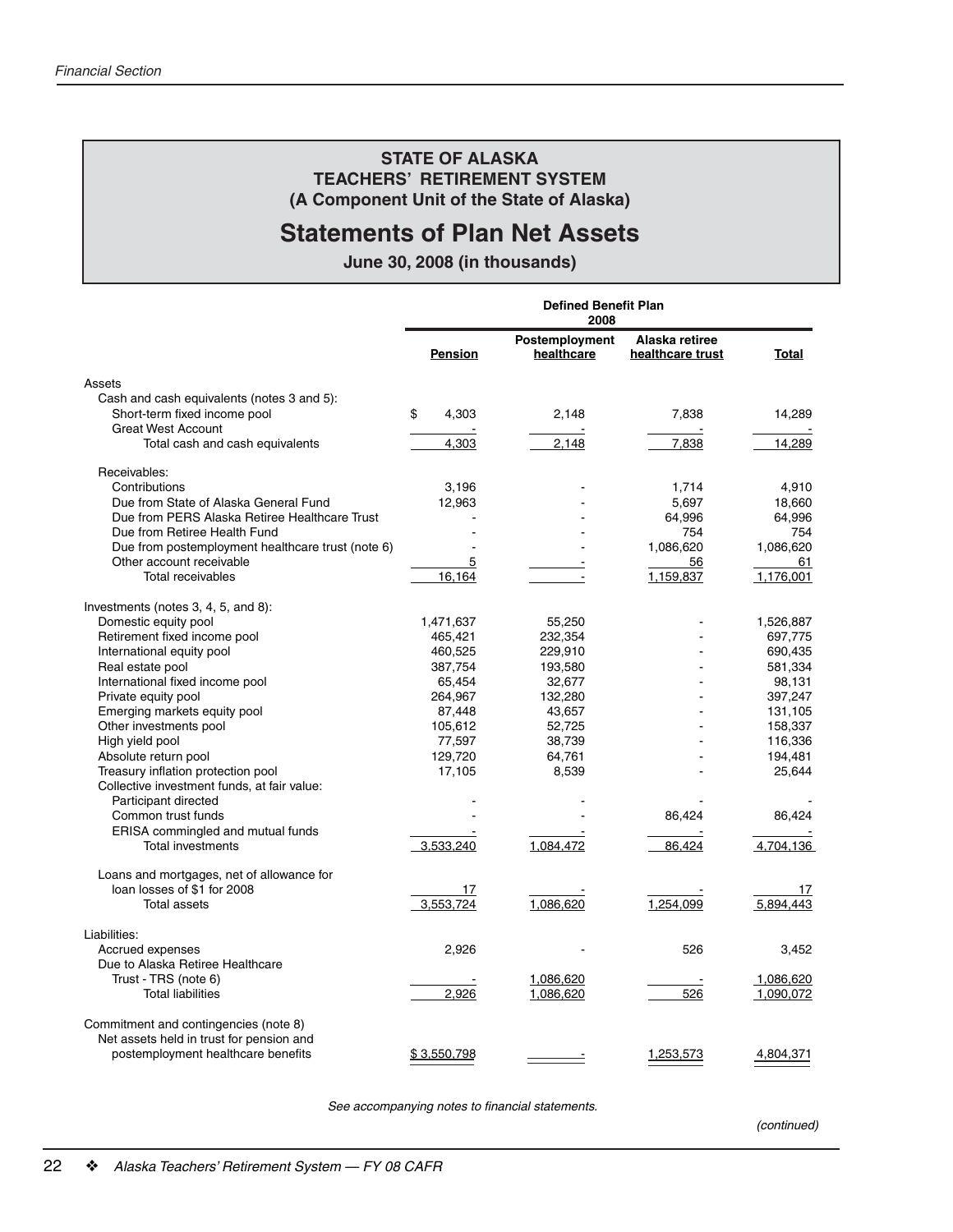# **Statements of Plan Net Assets**

**June 30, 2008 (in thousands)**

|                                                           | <b>Defined Contribution Pension Trust Fund</b> |                                         |                                |                                               |                          |                               |
|-----------------------------------------------------------|------------------------------------------------|-----------------------------------------|--------------------------------|-----------------------------------------------|--------------------------|-------------------------------|
|                                                           | 2008                                           |                                         |                                |                                               |                          |                               |
|                                                           | Participant<br>directed                        | Occupational<br>death and<br>disability | <b>Retiree</b><br>medical plan | <b>Health</b><br>reimbursement<br>arrangement | <b>Total</b>             | <b>SYSTEM</b><br><b>TOTAL</b> |
|                                                           |                                                |                                         |                                |                                               |                          |                               |
| Assets:                                                   |                                                |                                         |                                |                                               |                          |                               |
| Cash and cash equivalents (notes 3 and 5):                |                                                |                                         |                                |                                               |                          |                               |
| Short-term fixed income pool<br><b>Great West Account</b> | 159                                            | 35                                      | 108                            | 304                                           | 606                      | 14,895                        |
| Total cash and cash equivalents                           | 77<br>236                                      | $\blacksquare$<br>35                    | 108                            | 304                                           | 77<br>683                | 77<br>14.972                  |
|                                                           |                                                |                                         |                                |                                               |                          |                               |
| Receivables:                                              |                                                |                                         |                                |                                               |                          |                               |
| Contributions                                             | 361                                            | 15                                      | 24                             | 70                                            | 470                      | 5,380                         |
| Due from State of Alaska General Fund                     | 639                                            | 26                                      | 42                             | 106                                           | 813                      | 19,473                        |
| Due from PERS Alaska Retiree Healthcare Trust             |                                                | $\overline{a}$                          |                                | $\blacksquare$                                | $\blacksquare$           | 64,996                        |
| Due from Retiree Health Fund                              |                                                |                                         |                                |                                               |                          | 754                           |
| Due from postemployment healthcare                        |                                                |                                         |                                |                                               |                          |                               |
| trust (note 6)                                            |                                                |                                         |                                |                                               |                          | 1,086,620                     |
| Other account receivable                                  |                                                |                                         | $\overline{a}$                 |                                               |                          | 61                            |
| <b>Total receivables</b>                                  | 1,000                                          | 41                                      | 66                             | 176                                           | 1,283                    | 1,177,284                     |
| Investments (notes 3, 4, 5, and 8):                       |                                                |                                         |                                |                                               |                          |                               |
| Domestic equity pool                                      |                                                |                                         |                                |                                               | L,                       | 1,526,887                     |
| Retirement fixed income pool                              |                                                |                                         |                                |                                               |                          | 697,775                       |
| International equity pool                                 |                                                |                                         |                                |                                               | $\overline{a}$           | 690,435                       |
| Real estate pool                                          |                                                |                                         |                                |                                               |                          | 581,334                       |
| International fixed income pool                           |                                                |                                         |                                |                                               | $\overline{\phantom{a}}$ | 98,131                        |
| Private equity pool                                       |                                                |                                         |                                |                                               | $\blacksquare$           | 397,247                       |
| Emerging markets equity pool                              |                                                |                                         |                                |                                               |                          | 131,105                       |
| Other investments pool                                    |                                                |                                         |                                |                                               | $\overline{a}$           | 158,337                       |
| High yield pool                                           |                                                |                                         |                                |                                               |                          | 116,336                       |
| Absolute return pool                                      |                                                |                                         |                                |                                               | $\overline{a}$           | 194,481                       |
| Treasury inflation protection pool                        |                                                | 33                                      | 110                            | 276                                           | 419                      | 26,063                        |
| Collective investment funds, at fair value:               |                                                |                                         |                                |                                               |                          |                               |
| Participant directed                                      | 12,883                                         |                                         |                                |                                               | 12,883                   | 12,883                        |
| Common trust funds                                        |                                                |                                         |                                |                                               |                          | 86,424                        |
| ERISA commingled and mutual funds                         |                                                | 291                                     | 962                            | 2,420                                         | 3,673                    | 3,673                         |
| <b>Total investments</b>                                  | 12,883                                         | 324                                     | 1,072                          | 2,696                                         | 16,975                   | 4,721,111                     |
|                                                           |                                                |                                         |                                |                                               |                          |                               |
| Loans and mortgages, net of allowance for                 |                                                |                                         |                                |                                               |                          |                               |
| loan losses of \$1 for 2008                               |                                                |                                         |                                |                                               |                          | 17                            |
| <b>Total assets</b>                                       | 14,119                                         | 400                                     | 1,246                          | 3,176                                         | 18,941                   | 5,913,384                     |
| Liabilities:                                              |                                                |                                         |                                |                                               |                          |                               |
| Accrued expenses                                          | 65                                             |                                         |                                |                                               | 65                       | 3,517                         |
| Due to Alaska Retiree Healthcare                          |                                                |                                         |                                |                                               |                          |                               |
| Trust - TRS (note 6)                                      |                                                |                                         |                                |                                               | $\blacksquare$           | 1,086,620                     |
| <b>Total liabilities</b>                                  | 65                                             |                                         |                                |                                               | 65                       | 1,090,137                     |
| Commitment and contingencies (note 8)                     |                                                |                                         |                                |                                               |                          |                               |
| Net assets held in trust for pension and                  |                                                |                                         |                                |                                               |                          |                               |
| postemployment healthcare benefits                        | 14.054                                         | 400                                     | 1,246                          | 3,176                                         | 18.876                   | 4,823,247                     |
|                                                           |                                                |                                         |                                |                                               |                          |                               |
|                                                           |                                                |                                         |                                |                                               |                          |                               |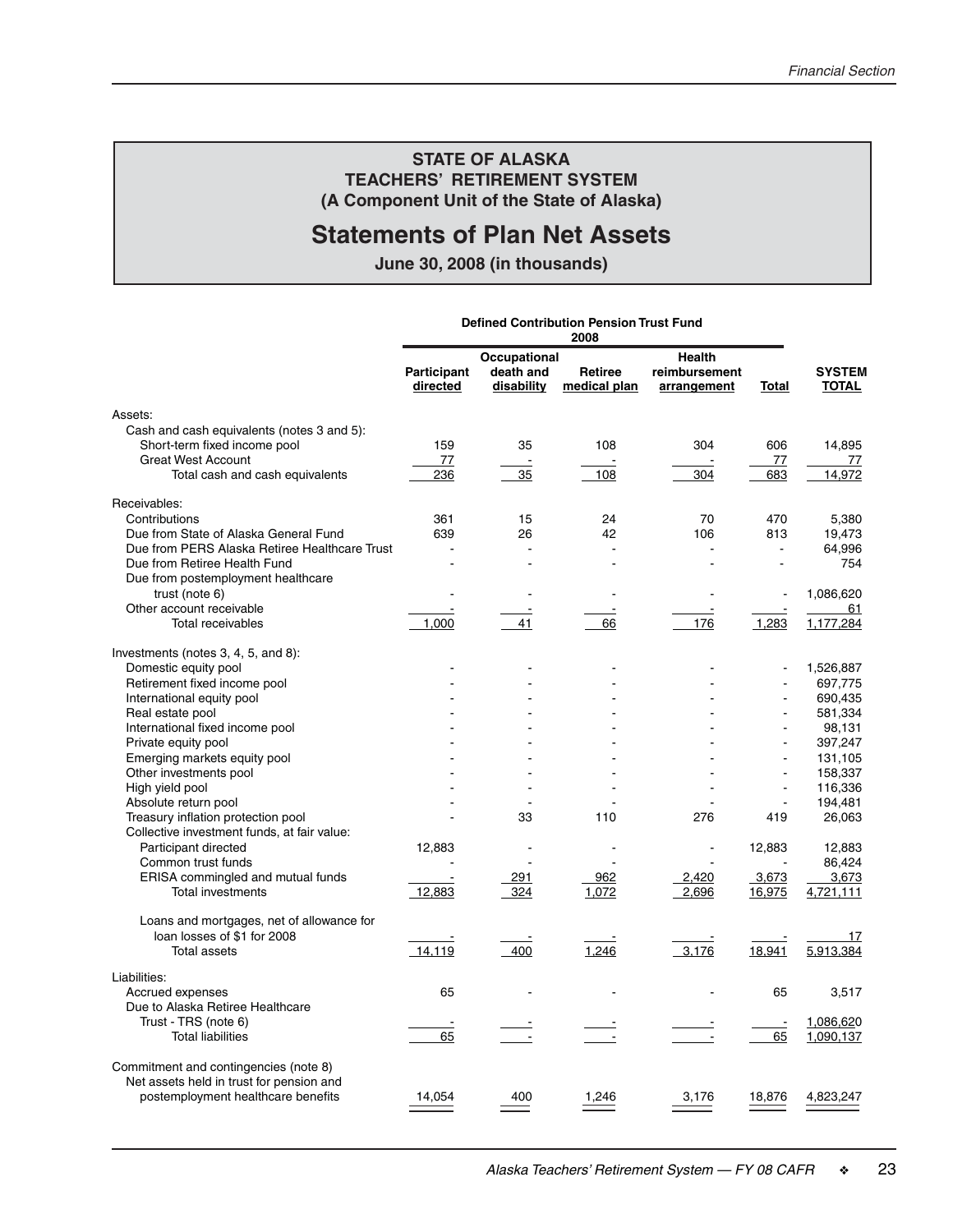# **Statements of Changes in Plan Net Assets**

**June 30, 2008 (in thousands)**

|                                                        | <b>Defined Benefit Plan</b><br>2008 |                              |                                    |            |
|--------------------------------------------------------|-------------------------------------|------------------------------|------------------------------------|------------|
|                                                        | Pension                             | Postemployment<br>healthcare | Alaska retiree<br>healthcare trust | Total      |
| Additions:                                             |                                     |                              |                                    |            |
| Contributions:                                         |                                     |                              |                                    |            |
| Employers                                              | \$<br>31,313                        |                              | 43,697                             | 75,010     |
| Plan members                                           | 54,121                              |                              | 111                                | 54,232     |
| Employer legislative relief                            | 111,237                             |                              | 158,755                            | 269,992    |
| <b>Total contributions</b>                             | 196,671                             | ÷.                           | 202,563                            | 399,234    |
| Investment income:                                     |                                     |                              |                                    |            |
| Net appreciation (depreciation) in fair value (note 3) | (315, 129)                          |                              | (8,870)                            | (323,999)  |
| Interest                                               | 58,061                              |                              | 2,386                              | 60,447     |
| <b>Dividends</b>                                       | 126,385                             |                              | 1,166                              | 127,551    |
| Net recognized loan recovery                           | 11                                  |                              |                                    | 11         |
| Total investment income (loss)                         | (130, 672)                          |                              | (5,318)                            | (135,990)  |
| Less investment expense                                | 10,544                              |                              |                                    | 10,544     |
| Net investment income (loss)                           |                                     |                              |                                    |            |
| before securities lending                              | (141, 216)                          |                              | (5,318)                            | (146, 534) |
| Securities lending income (note 5)                     | 17,913                              |                              | $\mathbf{r}$                       | 17,913     |
| Less securities lending expenses (note 5)              | 15,979                              |                              |                                    | 15,979     |
| Net income from securities lending activities          | 1,934                               | $\overline{\phantom{a}}$     | <b>Contract Contract</b>           | 1,934      |
| Net investment income (loss)                           | (139, 282)                          |                              | (5,318)                            | (144, 600) |
| Transfer from postemployment healthcare fund           |                                     |                              |                                    |            |
| (note 6)                                               | $\overline{\phantom{a}}$            | $\overline{\phantom{a}}$     | 1,086,620                          | 1,086,620  |
| Other:                                                 |                                     |                              |                                    |            |
| Other                                                  | 34                                  | $\overline{\phantom{a}}$     |                                    | 34         |
| Total additions                                        | 57,423                              | $\blacksquare$               | 1.283.865                          | 1,341,288  |
| Deductions:                                            |                                     |                              |                                    |            |
| Pension and postemployment benefits                    | 306,689                             |                              | 29,494                             | 336,183    |
| Refunds of contributions                               | 3,761                               |                              |                                    | 3,761      |
| Administrative                                         | 2,669                               |                              | 798                                | 3,467      |
| <b>Total deductions</b>                                | 313,119                             |                              | 30,292                             | 343,411    |
| Transfer to Alaska Retiree Healthcare Trust (note 6)   | <u> 1999 - 19</u>                   | 1,086,620                    | $\sim$                             | 1,086,620  |
| Net increase (decrease)                                | (255, 696)                          | (1,086,620)                  | 1,253,573                          | (88, 743)  |
| Net assets held in trust for pension and               |                                     |                              |                                    |            |
| postemployment healthcare benefits:                    |                                     |                              |                                    |            |
| Balance, beginning of year                             | 3,806,494                           | 1,086,620                    |                                    | 4,893,114  |
| Balance, end of year                                   | \$3,550,798                         |                              | 1,253,573                          | 4,804,371  |

See accompanying notes to financial statements.

 *(continued)*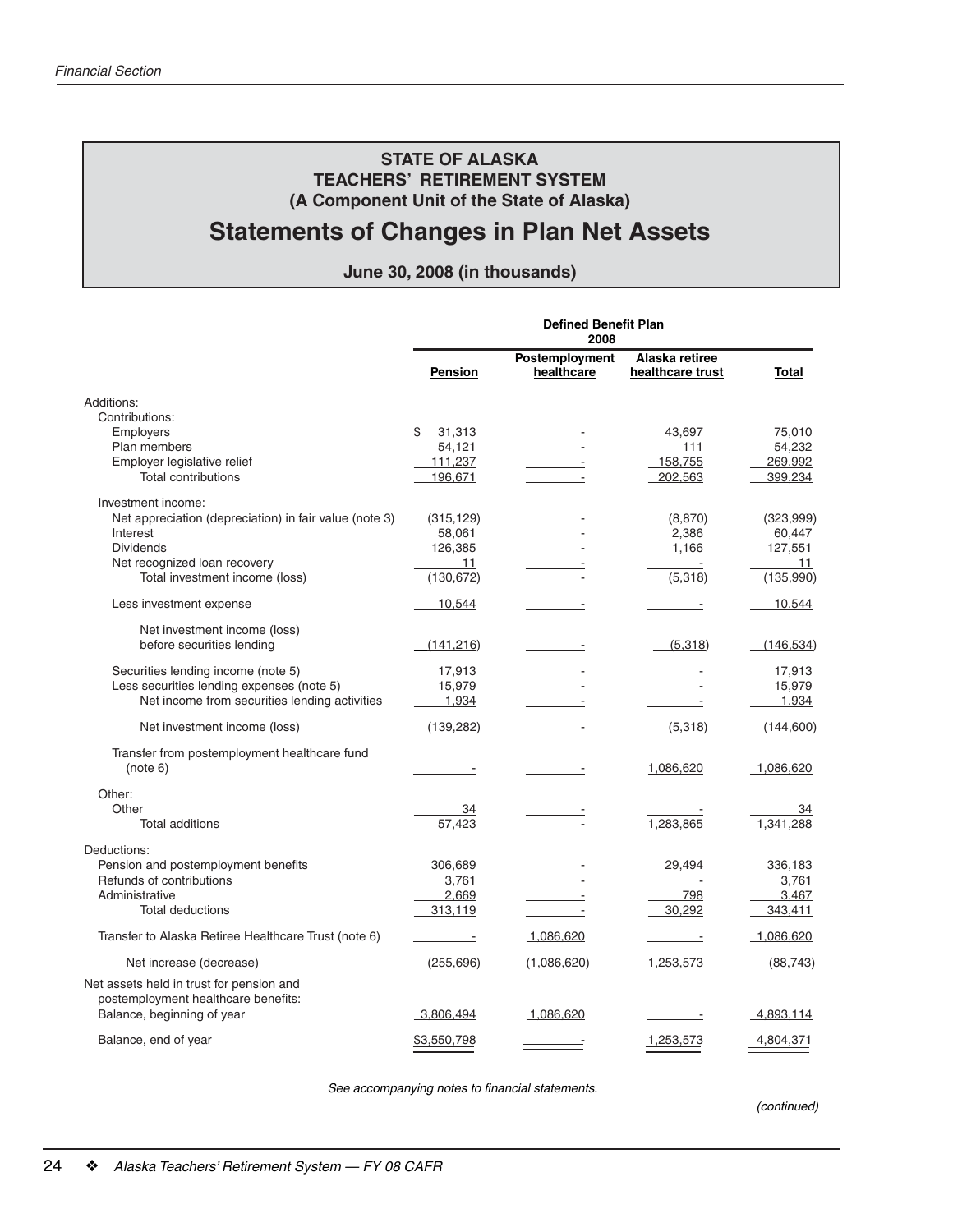# **Statements of Changes in Plan Net Assets**

**June 30, 2008 (in thousands)**

|                                                                                                                                                                                   | <b>Defined Contribution Pension Trust Fund</b><br>2008 |                                         |                          |                                               |                                            |                                                     |
|-----------------------------------------------------------------------------------------------------------------------------------------------------------------------------------|--------------------------------------------------------|-----------------------------------------|--------------------------|-----------------------------------------------|--------------------------------------------|-----------------------------------------------------|
|                                                                                                                                                                                   | <b>Participant</b><br>directed                         | Occupational<br>death and<br>disability | Retiree<br>medical plan  | <b>Health</b><br>reimbursement<br>arrangement | Total                                      | <b>SYSTEM</b><br><b>TOTAL</b>                       |
| Additions:                                                                                                                                                                        |                                                        |                                         |                          |                                               |                                            |                                                     |
| Contributions:<br>Employers<br>Plan members<br>Employer legislative relief                                                                                                        | 4,717<br>5,347                                         | 408<br>ä,<br>$\overline{\phantom{a}}$   | 651<br>$\frac{1}{2}$     | 2,127<br>$\blacksquare$                       | 7,903<br>5,347<br>$\overline{\phantom{a}}$ | 82,913<br>59,579<br>269,992                         |
| <b>Total contributions</b>                                                                                                                                                        | 10.064                                                 | 408                                     | 651                      | 2,127                                         | 13,250                                     | 412,484                                             |
| Investment income:<br>Net appreciation (depreciation) in<br>fair value (note 3)<br>Interest<br><b>Dividends</b><br>Net recognized loan recovery<br>Total investment income (loss) | (1,579)<br>340<br>(1,239)                              | (10)<br>2<br>(8)                        | (51)<br>53<br>3<br>5     | (116)<br>184<br>$\overline{7}$<br>75          | (1,756)<br>579<br>10<br>(1, 167)           | (325, 755)<br>61,026<br>127,561<br>11<br>(137, 157) |
| Less investment expense                                                                                                                                                           | Ŀ.                                                     |                                         |                          |                                               |                                            | 10,544                                              |
| Net investment income (loss)<br>before securities lending                                                                                                                         | (1,239)                                                | (8)                                     | 5                        | 75                                            | (1, 167)                                   | (147, 701)                                          |
| Securities lending income (note 5)<br>Less securities lending expenses (note 5)<br>Net income from securities lending activities                                                  | ×.<br>$\overline{\phantom{a}}$                         | ä,<br>$\equiv$                          | Ŀ.                       | $\blacksquare$<br>$\equiv$<br>$\equiv$        | ÷,<br>Ŀ<br>$\overline{a}$                  | 17,913<br>15,979<br>1,934                           |
| Net investment income (loss)                                                                                                                                                      | (1,239)                                                | (8)                                     | 5                        | 75                                            | (1, 167)                                   | (145, 767)                                          |
| Transfer from postemployment healthcare fund<br>(note 6)                                                                                                                          |                                                        |                                         |                          |                                               |                                            | 1,086,620                                           |
| Other:<br>Other<br><b>Total additions</b>                                                                                                                                         | 8.825                                                  | 400                                     | 656                      | 2,202                                         | 12,083                                     | 34<br>1,353,371                                     |
| Deductions:<br>Pension and postemployment benefits<br>Refunds of contributions<br>Administrative<br><b>Total deductions</b>                                                       | 202<br>76<br>278                                       | $\sim$                                  | $\overline{\phantom{a}}$ | ä,<br>$\sim$                                  | ÷,<br>202<br>76<br>278                     | 336,183<br>3,963<br>3,543<br>343,689                |
| Transfer to Alaska Retiree Healthcare Trust (note 6) ________                                                                                                                     |                                                        |                                         |                          |                                               | $\sim 10^{-11}$                            | 1,086,620                                           |
| Net increase (decrease)                                                                                                                                                           | 8,547                                                  | 400                                     | 656                      | 2,202                                         | 11,805                                     | (76, 938)                                           |
| Net assets held in trust for pension and<br>postemployment healthcare benefits:<br>Balance, beginning of year                                                                     | 5,507                                                  | $\sim$                                  | 590                      | 974                                           | 7,071                                      | 4,900,185                                           |
| Balance, end of year                                                                                                                                                              | 14,054                                                 | 400                                     | 1,246                    | 3,176                                         | 18,876                                     | 4,823,247                                           |
|                                                                                                                                                                                   |                                                        |                                         |                          |                                               |                                            |                                                     |

See accompanying notes to financial statements.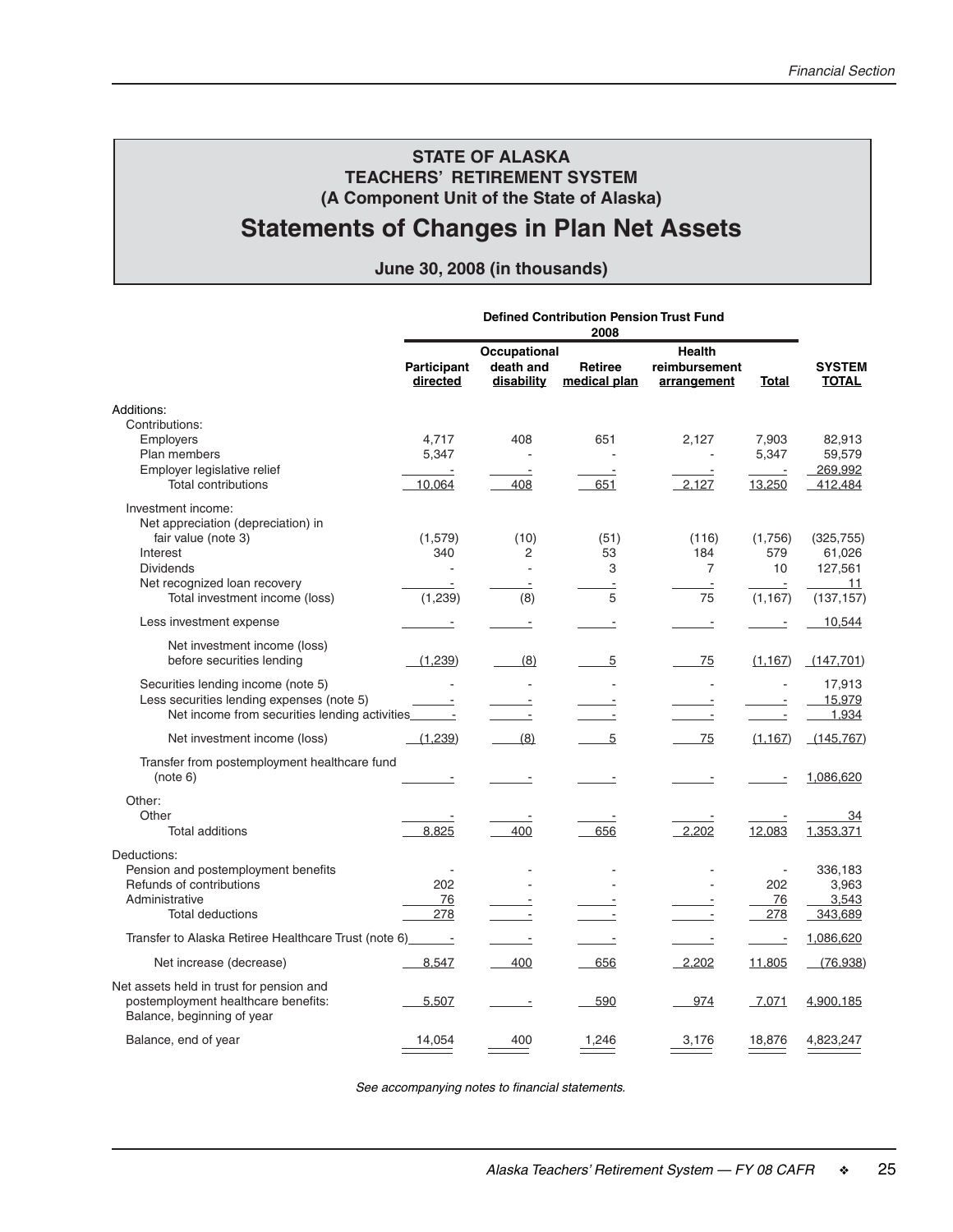# **Notes to Financial Statements**

**June 30, 2008**

#### **1) Description**

The following brief description of the State of Alaska Teachers' Defined Benefit Retirement System (TRS) Defined Benefit Retirement Pension and Postemployment Healthcare Plan (DB) and Defined Contribution Retirement Trust Fund (DCR). TRS is a Component Unit of the State of Alaska. The DCR Plan consists of a Participant Directed Fund, Retiree Medical Fund, Health Reimbursement Arrangement Fund, and Occupational Death and Disability Fund. Members should refer to the System agreement for more complete information then that noted in the notes to the financial statements.

|                  | 2008           | 2007      |  |
|------------------|----------------|-----------|--|
| State of Alaska  |                |           |  |
| School districts | 53             | 53        |  |
| Other            |                |           |  |
|                  | $\frac{58}{1}$ | <u>58</u> |  |

At June 30, the number of participating local government employers was:

Inclusion in the DB Plan and DCR Pension Trust Fund is a condition of employment for permanent school district, University of Alaska and State Department of Education employees who meet the eligibility requirements for participation.

#### **Defined Benefit Retirement Plan**

#### *General*

The DB Plan is a defined benefit, cost-sharing, multiple employer plan within the System established and administered by the State of Alaska (State) to provide pension and postemployment healthcare benefits for teachers and other eligible members. Benefit and contribution provisions are established by State law and may be amended only by the State Legislature. The DB Plan is a plan within the System, which includes the DB Retirement Pension Trust Fund and Alaska Retiree Healthcare Trust Fund. TRS is a component unit of the State financial reporting entity and is included in the State's Comprehensive Annual Financial Report as a pension trust fund. With the passage of Senate Bill 141, the TRS DB Plan is closed to all new members effective July 1, 2006.

Senate Bill 123 was passed during the 2007 legislative session and created the Alaska Retiree Healthcare Trust (ARHCT). The ARHCT fund was established and effective July 1, 2007.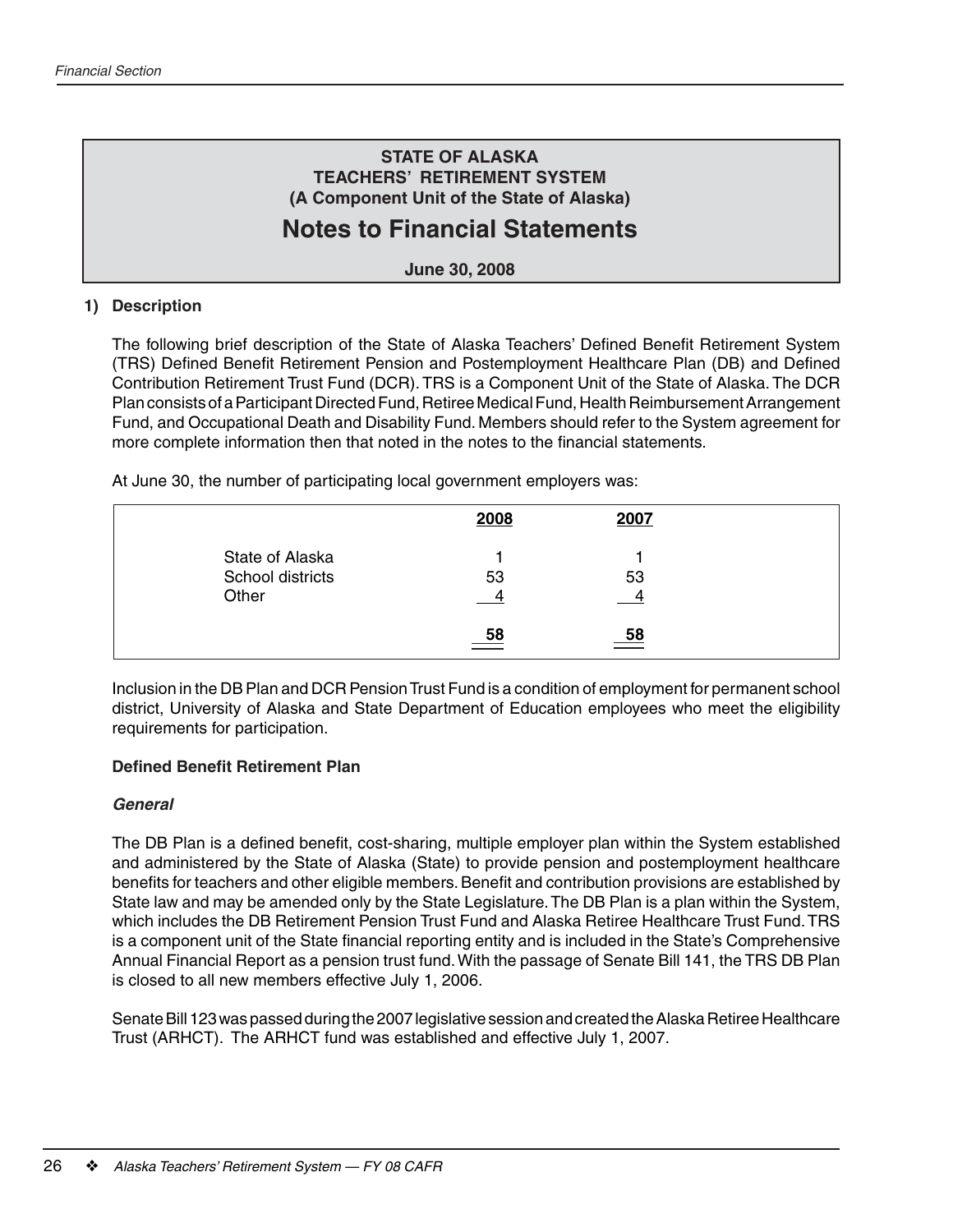#### **STATE OF ALASKA TEACHERS' RETIREMENT SYSTEM (A Component Unit of the State of Alaska) Notes to Financial Statements**

**June 30, 2008**

At June 30, DB Plan's membership consisted of:

|                                                                                                                | 2008                       | 2007                    |
|----------------------------------------------------------------------------------------------------------------|----------------------------|-------------------------|
| Retirees and beneficiaries currently receiving benefits<br>Terminated plan members entitled to future benefits | 9,992<br>794<br>10,786     | 9,669<br>814<br>10,483  |
| Active plan members:<br>Vested<br>Nonvested                                                                    | 5,678<br>$-3,004$<br>8,682 | 5,632<br>3,624<br>9,256 |
|                                                                                                                | 19,468                     | 19,739                  |

#### **Pension Benefits**

Vested members hired prior to July 1, 1990, are entitled to pension benefi ts beginning at normal retirement age, fifty-five, or early retirement age, fifty. For members hired after June 30, 1990, the normal and early retirement ages are sixty and fifty-five, respectively. Members may also retire at any age and receive a normal benefit when they accumulate the required credited service.

The normal annual pension benefit is based on years of service and average base salary. The average base salary is based upon the members' three highest contract years' salaries.

The benefit related to all years of credited service prior to July 1, 1990 and for years of service through a total of twenty years is equal to 2% of the employee's average base salary. The benefit for each year over twenty years of service subsequent to June 30, 1990, is equal to 2-1/2% of the employee's base salary.

Minimum benefits for members eligible for retirement are \$25 per month for each year of credited service.

Married members must receive their benefits in the form of a joint and survivor annuity unless their spouse consents to another form of benefit or benefits are payable under the 1% supplemental contributions provision.

The DB Plan has two types of post-retirement pension adjustments (PRPA). The automatic PRPA is issued annually to all eligible benefit recipients when the cost of living increases in the previous calendar year. The automatic PRPA increase is paid beginning July 1 of each year. The discretionary PRPA may be granted to eligible recipients by the DB Plan's administrator, if the cost of living in the previous calendar year rises and the financial condition of the DB Plan's permits. If both an automatic and discretionary PRPA are granted, and a retiree is eligible for both adjustments, the one that provides the retiree the greater increase will be paid.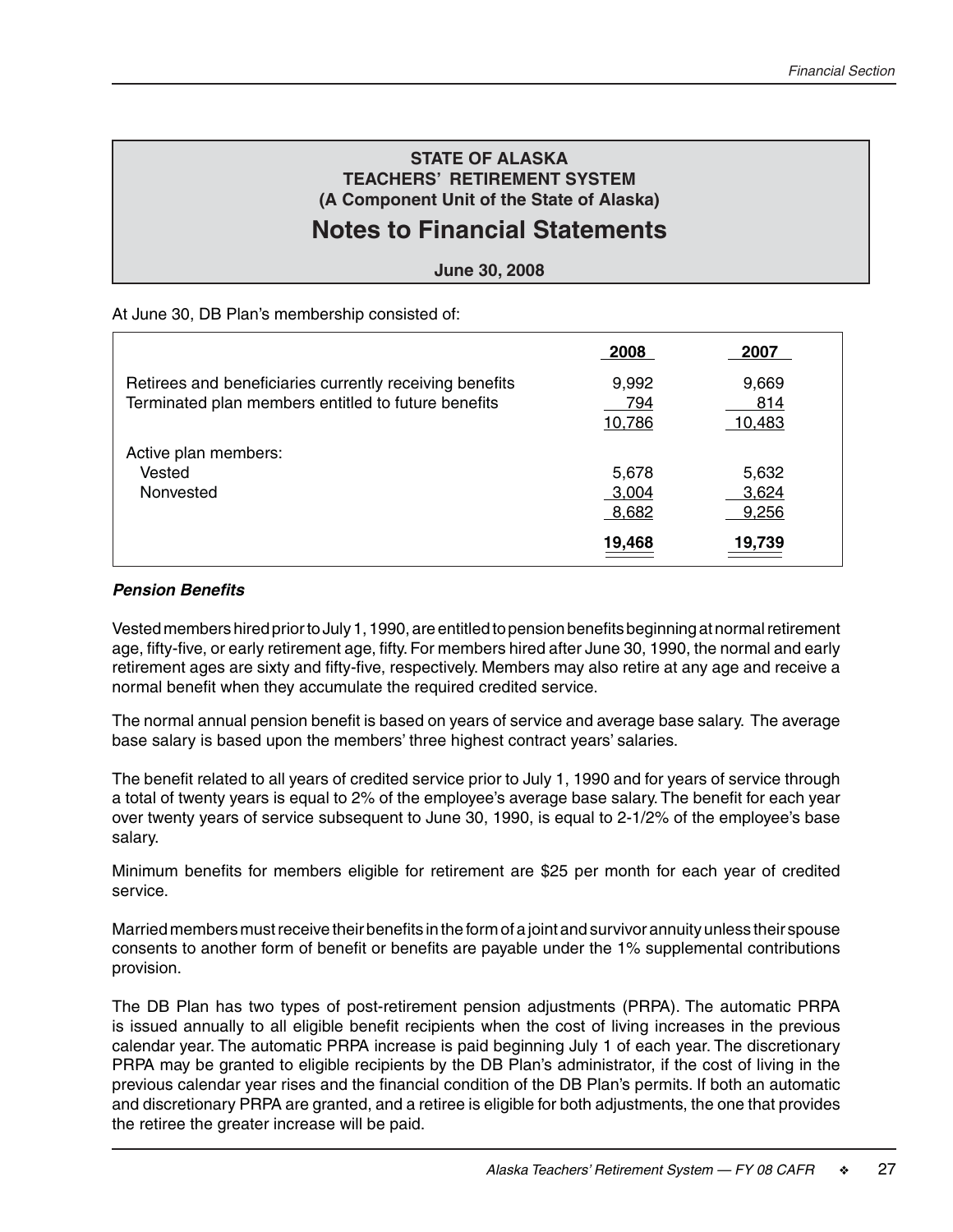# **Notes to Financial Statements**

**June 30, 2008**

#### **Postemployment Healthcare Benefits**

When pension benefits begin, major medical benefits are provided without cost to (1) all members first hired before July 1, 1990, (2) members hired after July 1, 1990 with 25 years of membership service, and (3) members who are disabled or age sixty or older, regardless of their initial hire dates. Members first hired after June 30, 1990, may receive major medical benefits prior to age sixty by paying premiums.

Prior to July 1, 1997, postemployment healthcare benefits were provided by the payment of premiums to an insurance company. Beginning July 1, 1997, the Retiree Health Fund (RHF), a pension trust fund of the State, was established. The RHF is self-funded and provides major medical coverage to retirees of the DB Plan. Retirees of three other State administered retirement Systems also participate in the RHF. The DB Plan, along with the other participating plans, retains the risk of loss of allowable claims. The RHF issues a publicly available financial report which may be obtained by writing to the State of Alaska, Department of Administration, Division of Retirement and Benefits, P.O. Box 110203, Juneau, Alaska, 99811-0203 or by calling (907) 465-4460.

Beginning July 1, 2007, the Alaska Retiree Healthcare Trust (ARHCT), a healthcare trust fund of the State, was established. The ARHCT is self-funded and provides major medical coverage to retirees of the System. The System retains the risk of loss of allowable claims for eligible members. The ARHCT began paying member healthcare claims on March 1, 2008. Prior to that, healthcare claims were paid for by the RHF.

#### **Death Benefits**

When benefits are payable under the 1% supplemental contribution provision, the DB Plan member's spouse is eligible for a spouse's pension if there is/are no dependent child(ren). If there is/are dependent child(ren), a survivor's allowance may be payable to the DB Plan member's spouse, or guardian of the dependent child(ren). The amount of the pension or allowance is determined by the DB Plan member's base salary. DB Plan members first hired after June 30, 1982, are not eligible to participate in this provision.

If an active DB Plan member dies from occupational causes, the spouse may receive a monthly pension from the DB Plan. When death is due to occupational causes and there is no surviving spouse, the DB Plan member's dependent child(ren) may receive a monthly pension until they are no longer dependents. If the member does not have a spouse or dependent children at the time of death, a lump sum death benefit is payable to the named beneficiary(ies). The amount of the occupational death pension is 40% of the member's base salary at the time of death. The amount of the occupational death pension changes on the date the DB Plan member's normal retirement would have occurred if the DB Plan member had lived. The new benefit is based on the DB Plan member's average base salary at the time of death and the credited service that would have accrued had the DB Plan member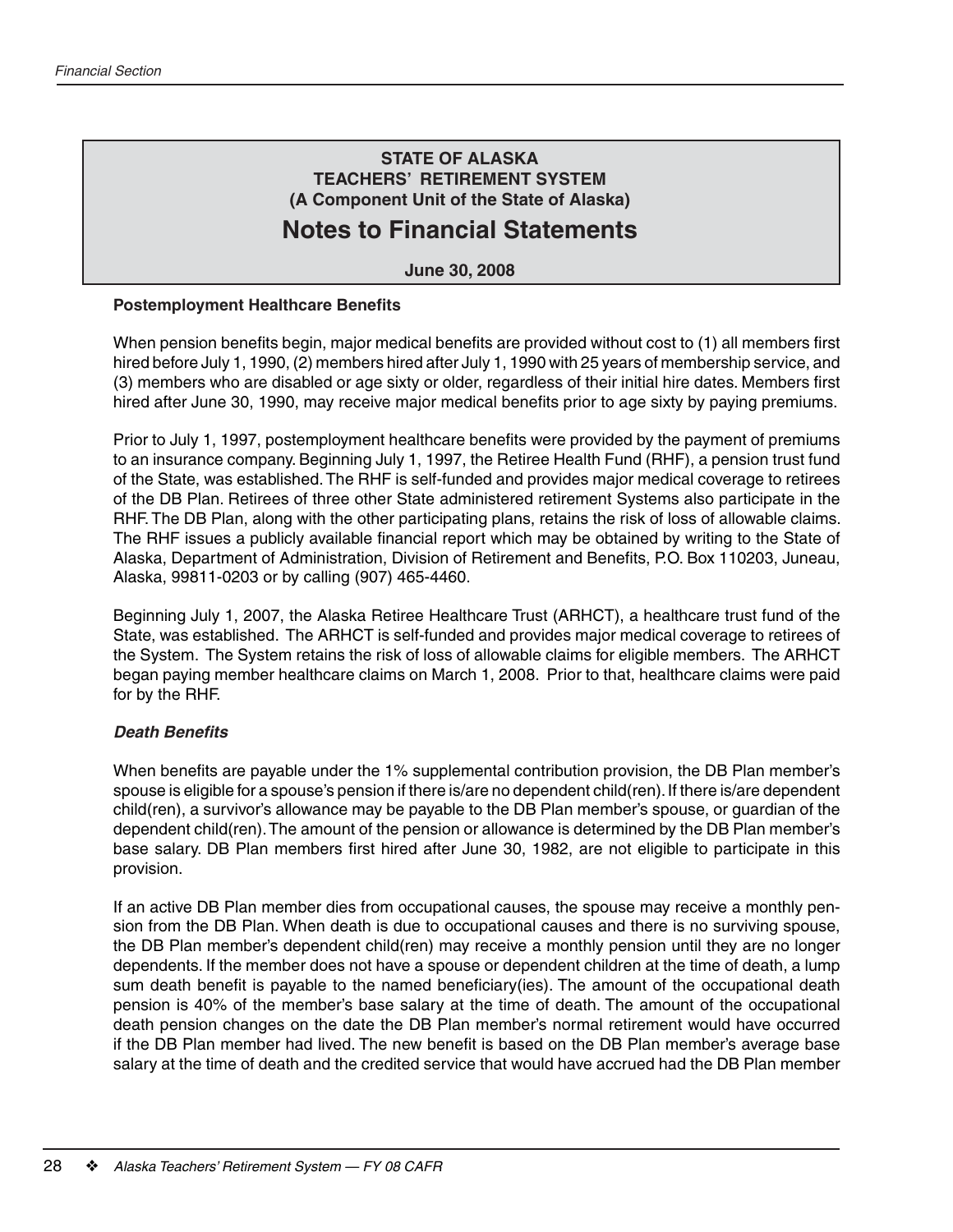# **Notes to Financial Statements**

**June 30, 2008**

lived and continued to work until normal retirement. If benefits are payable under the 1% supplemental contribution provision, benefits are not payable under this provision. If the death was from nonoccupational causes, and the DB Plan member was vested, the spouse may receive a monthly 50% joint and survivor option benefit based on the member's credited service and average base salary at the time of death. If the DB Plan member is not married or vested, a lump sum death benefit is payable to the named beneficiary(ies).

## **Disability Benefits**

If a DB Plan member has been in membership service for five or more years for which contributions have been made, is not eligible for normal retirement benefits and becomes permanently disabled, the DB Plan member is entitled to a monthly benefit. The annual disability benefit is equal to 50% of the base salary at the time of the disability plus an additional 10% of his/her base salary for each dependent child up to a maximum of four children. At normal retirement age, a disabled Plan member receives normal retirement benefits.

### *Contributions*

### **DB Plan Member Contributions**

The DB Plan members contribute 8.65% of their base salary as required by statute. The DB Plan's member contributions are deducted before federal tax is withheld. Eligible DB Plan members contribute an additional 1% of their salary under the supplemental contribution provision. Contributions are collected by employers and remitted to the DB Plan. DB Plan member contributions earn interest at the rate of 4.5% per annum, compounded annually.

### **Employer Contributions**

The DB Plan's funding policy provides for periodic employer contributions at actuarially determined rates that, expressed as a percent of annual covered payroll, are sufficient to accumulate assets to pay both pension and postemployment healthcare benefits when due. Employer contribution rates are determined using the entry age normal actuarial cost method of funding. The DB Plan uses the level percentage of pay method to amortize the unfunded liability over a twenty-five year fixed period. Employer contributions are accumulated in both the pension and the healthcare funds based on the approved contribution rate for the fiscal year.

### **Contributions from the State of Alaska**

Alaska Statute 14.25.085 requires that additional state contributions are required each July 1 or as soon after July 1 for the ensuing fiscal year that when combined with the total employer contributions is sufficient to pay the System's past service liability at the contribution rate adopted by the ARMB for that fiscal year.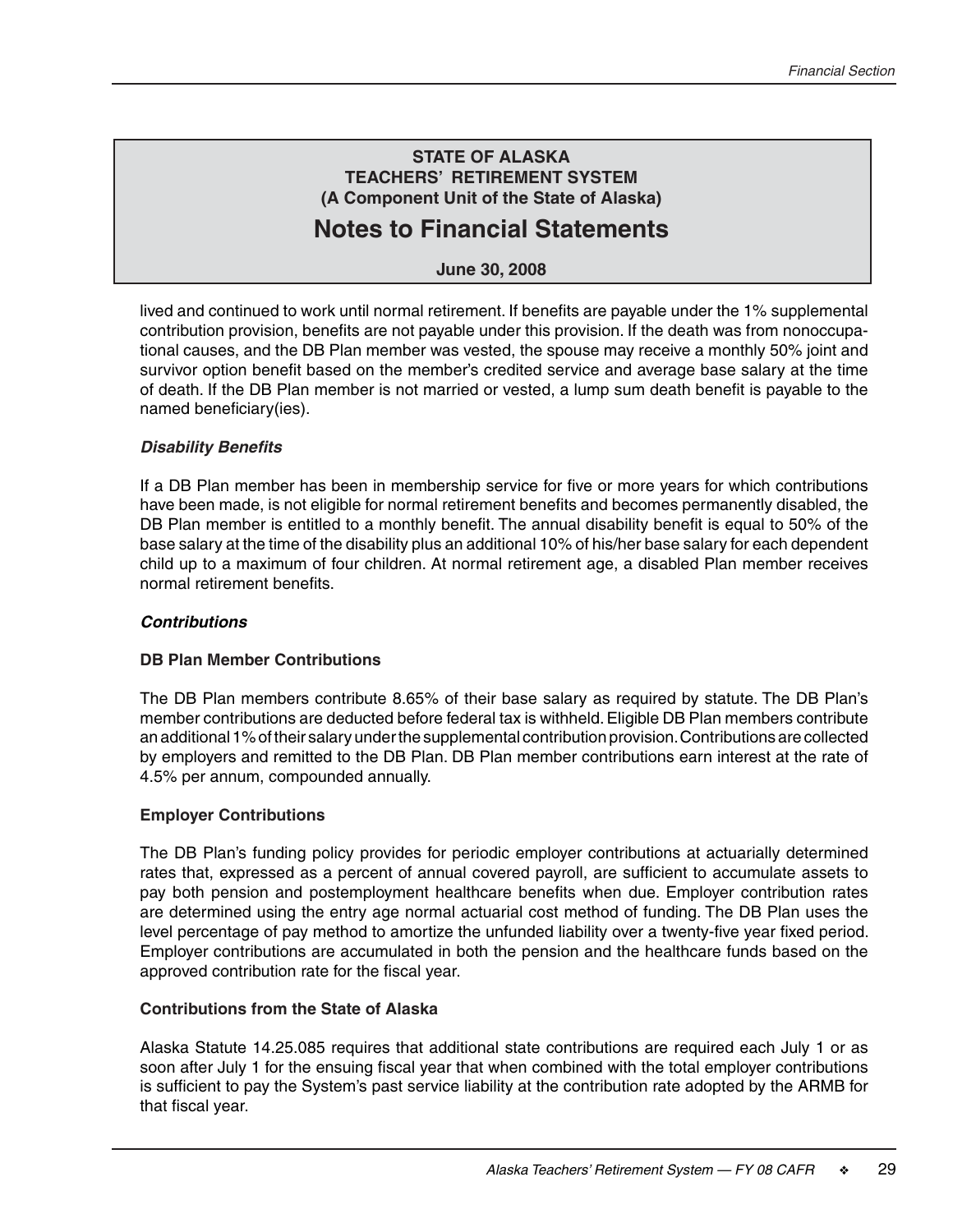# **Notes to Financial Statements**

**June 30, 2008**

### *Refunds*

DB Plan member contributions may be voluntarily or, under certain circumstances, involuntarily refunded to the employee or a garnishing agency sixty days after termination of employment. Voluntary refund rights are forfeited on July 1 following the member's 75th birthday or within fifty years of the member's last termination date. Members who have had contributions refunded forfeit all retirement benefits, including postemployment healthcare benefits. Members are allowed to reinstate refunded service due to involuntary refunds by repaying the total involuntary refunded balance and accrued interest. Members are allowed to reinstate voluntarily refunded service by repaying the voluntarily refunded balance and accrued interest, as long as they re-establish an employee relationship with a participating DB Plan employer before July 1, 2010. Members who have not re-established an employee relationship with a participating DB Plan employer by June 30, 2010, will not be eligible to reinstate voluntarily refunded service and will forfeit any claim to DB Plan membership rights. Balances refunded to members accrue interest at the rate of 7.0% per annum, compounded semiannually.

## *Administrative Costs*

Administrative costs are financed through investment earnings.

### *Due From (to) State of Alaska General Fund*

Amounts due from (to) the State of Alaska General Fund represent the net difference between amounts paid by the DB Plan on behalf of others and amounts paid by others on behalf of the DB Plan.

### **DCR Pension Trust Fund**

### *General*

The DCR Pension Trust Fund is a defined contribution, cost-sharing, multiple employer public employee retirement plan within TRS established and administrated by the State of Alaska (State) to provide pension and postemployment healthcare benefits for eligible employees. Benefits and contribution provisions are established by State law and may be amended only by the State Legislature. The DCR Pension Trust Fund was created by State of Alaska Statutes effective July 1, 2006. A defined contribution plan is a plan in which savings are accumulated in an individual retirement account for the exclusive benefit of the member or beneficiaries.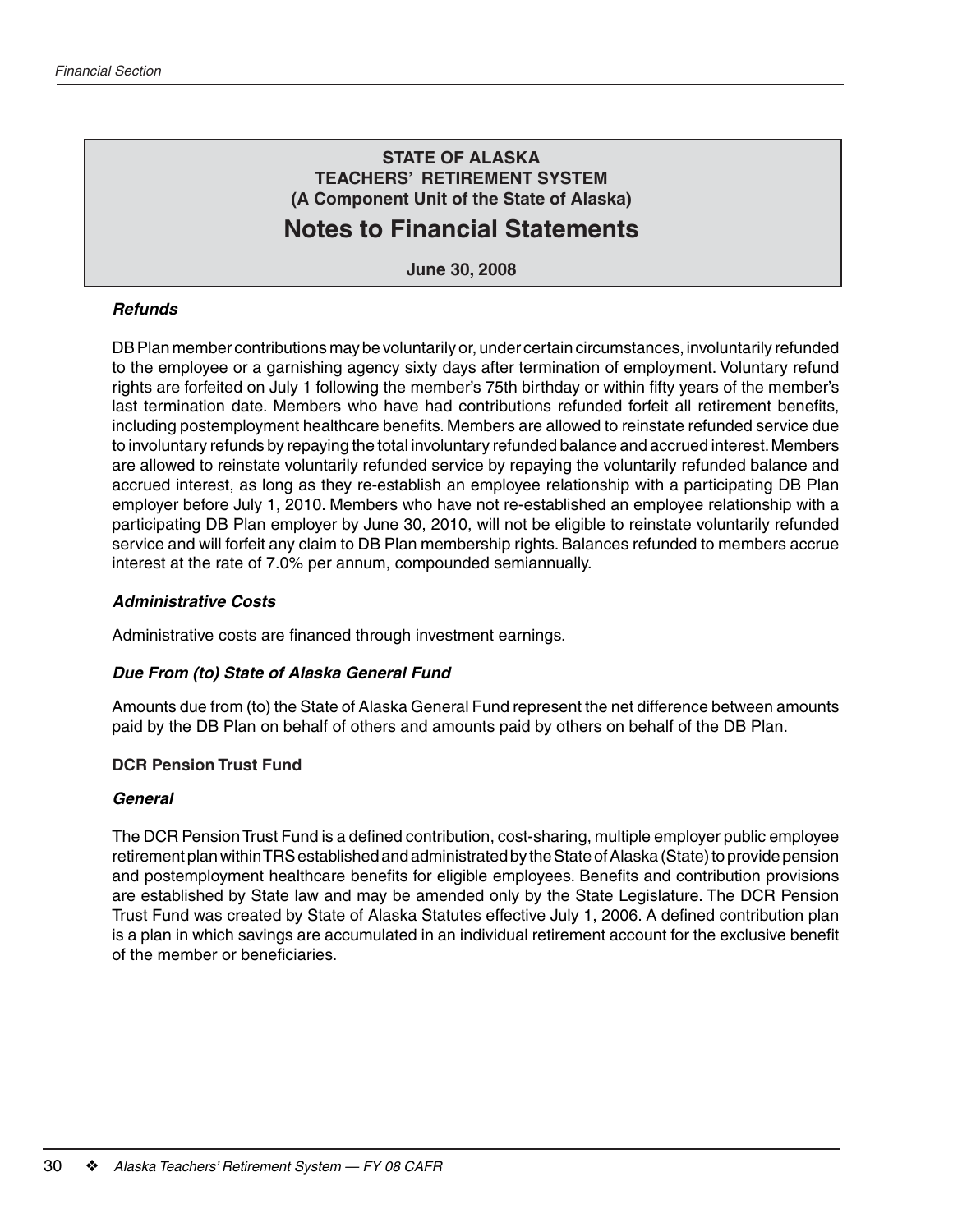# **STATE OF ALASKA TEACHERS' RETIREMENT SYSTEM (A Component Unit of the State of Alaska) Notes to Financial Statements**

**June 30, 2008**

At June 30, DCR Pension Trust Fund membership consisted of:

|                                                                                                               | 2008                 |
|---------------------------------------------------------------------------------------------------------------|----------------------|
| Retirees and beneficiaries currently receiving benefits                                                       |                      |
| Terminated plan members entitled to future benefits:<br>25% Vested<br>50% Vested<br>75% Vested<br>100% Vested | 77<br>3              |
| Total terminated plan members entitled to future benefits                                                     | 81                   |
| Total current and future benefits                                                                             | 81                   |
| Active plan members:<br>25% Vested<br>50% Vested<br>75% Vested<br>100% Vested<br>Nonvested                    | 378<br>2<br>5<br>818 |
| Total active plan members                                                                                     | 1,203                |
| Total                                                                                                         | 1.284                |

### **Pension Benefits**

A participating member is immediately and fully vested in that member's contributions and related earnings. A member shall be fully vested in the employer contributions made on that member's behalf, and related earnings, after five years of service. A member is partially vested in the employer contributions made on that member's behalf, and the related earnings, in the ratio of a) 25% with two years of service; b) 50% with three years of service; c) 75% with four years of service; and d) 100% with five years of service.

### **Postemployment Healthcare Benefits**

Major medical benefits available to eligible persons are access to the retiree major medical insurance plan and to the health reimbursement arrangement plan. Access to the retiree major medical insurance plan means that an eligible person may not be denied insurance coverage except for failure to pay the required premium.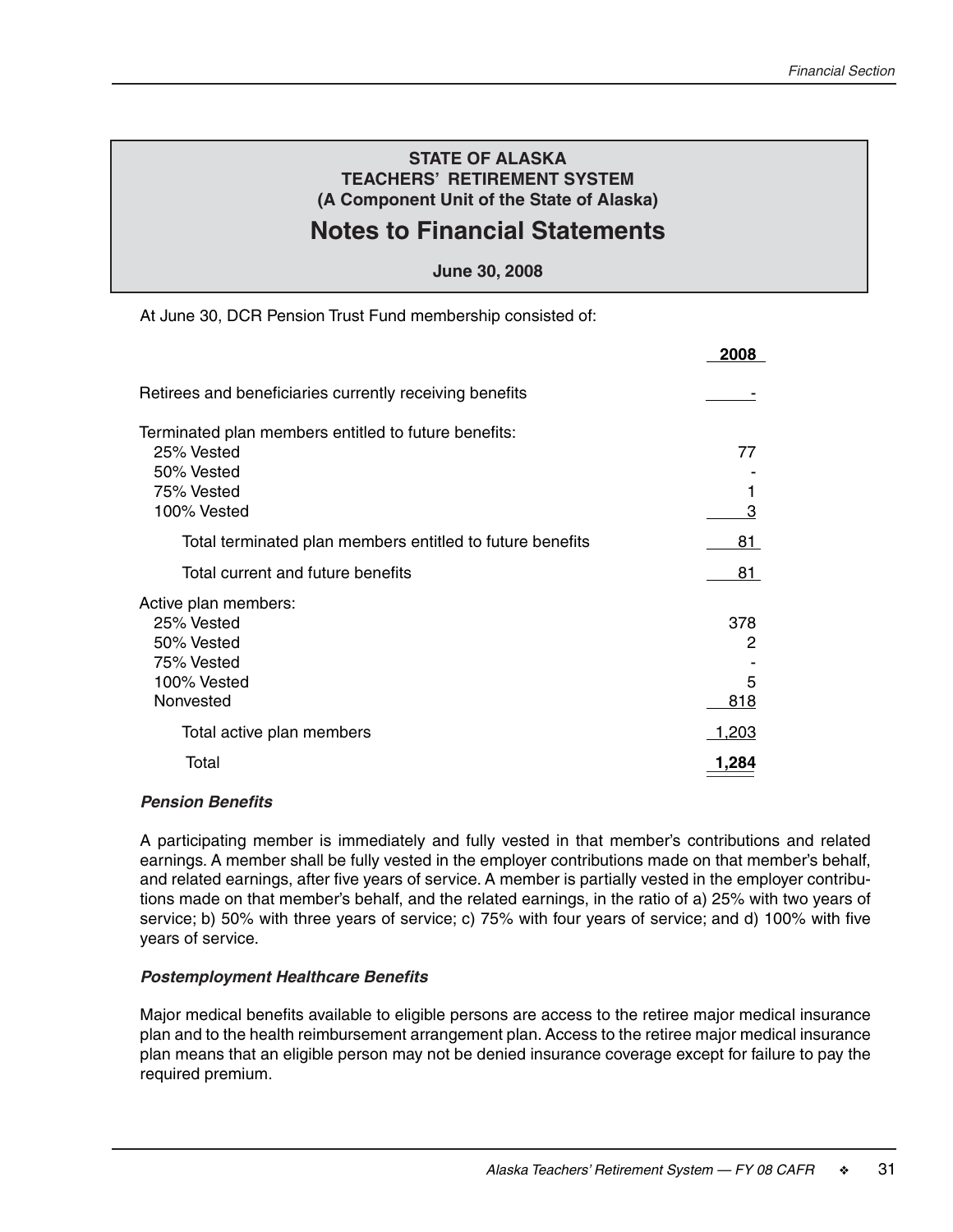# **Notes to Financial Statements**

**June 30, 2008**

#### **Death Benefits**

If (1) the death of an employee occurs before the employee's retirement and before the employee's normal retirement date, (2) the proximate cause of death is a bodily injury sustained or a hazard undergone while in the performance and within the scope of the employee's duties, and (3) the injury or hazard is not the proximate result of willful negligence of the employee, a monthly survivor's pension shall be paid to the surviving spouse. If there is no surviving spouse or if the spouse later dies, the monthly survivor's pension shall be paid in equal parts to the dependent children of the employee.

The monthly survivor's pension section for survivors of employees who were not peace officers or fire fighters is 40% of the employee's monthly compensation in the month in which the employee dies. The monthly survivor's pension for survivors of employees who were peace officers or fire fighters is 50% of the monthly compensation in the month in which the employee dies. While the monthly survivor's pension is being paid, the employer shall make contributions on behalf of the employee's beneficiaries based on the deceased employee's gross monthly compensation at the time of occupational death.

#### **Disability Benefits**

An employee is eligible for an occupational disability benefit if employment is terminated because of a total and apparently permanent occupational disability before the employee's normal retirement date. The occupational disability benefits accrue beginning the first day of the month following termination of employment as a result of the disability and are payable the last day of the month. If a final determination granting the benefit is not made in time to pay the benefit when due, a retroactive payment shall be made to cover the period of deferment.

### *Contributions*

### **Defi ned Contribution Retirement Pension Trust Fund Member Contributions**

Contribution rates are 8.0% for DCR Pension Trust Fund members, as required by statute. The employer shall deduct the contribution from the member's compensation at the end of each payroll period, and the contribution shall be credited by the plan to the member's individual account. The contributions shall be deducted from the member's compensation before the computation of applicable federal taxes.

#### **Employer Contributions**

An employer shall contribute to each member's individual account an amount equal to 7.0% of the member's compensation.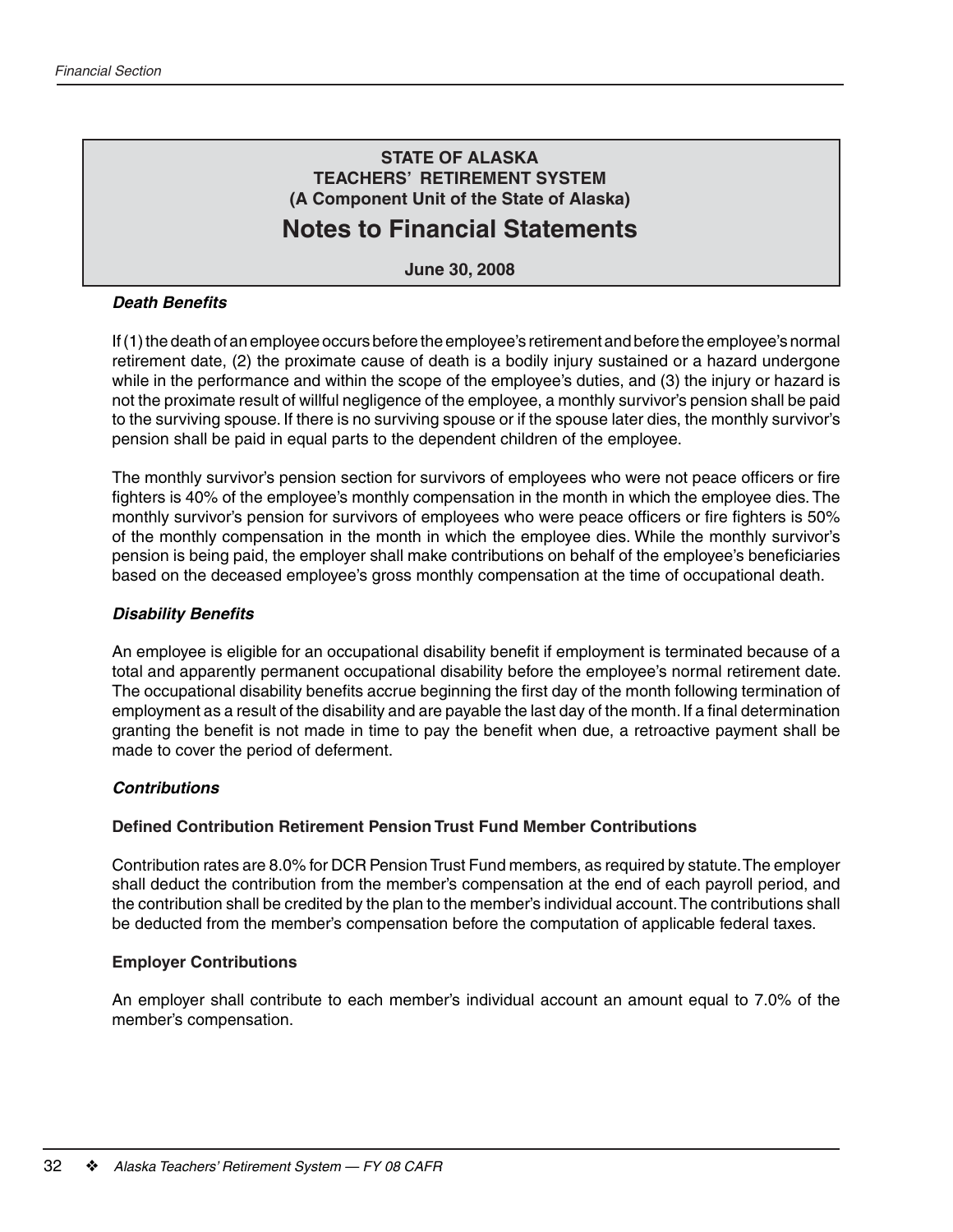# **Notes to Financial Statements**

**June 30, 2008**

#### **Participant Accounts**

Participant accounts under the DCR Pension Trust Fund are self-directed with respect to investment options. Investment options are disclosed in note 3.

Each participant designates how contributions are to be allocated among the investment options. Each participant's account is credited with the participant's contributions and the appreciation or depreciation in unit value for the investment funds.

Recordkeeping/administrative fees consisting of a fixed amount, applied in a lump-sum each calendar year, and a variable amount, applied monthly, are deducted from each participant's account, applied pro rata to all the funds in which the employee participates. This fee is for all costs incurred by the record keeper and by the State. The investment management fees are netted out of the funds' performance.

### *Refunds*

A member is eligible to elect distribution of the member's account in accordance with this section 60 days after termination of employment. Distributions that are being paid to a member may not be affected by the member's subsequent reemployment with the employer. Upon reemployment, a new individual account shall be established for the member to whom any future contributions shall be allocated.

### **(2) Summary of Significant Accounting Policies**

### *Basis of Accounting*

The Systems financial statements are prepared using the economic resources measurement focus and the accrual basis of accounting. Contributions are recognized in the period in which they are due. Benefits and refunds are recognized when due and payable.

### *Use of Estimates*

The preparation of financial statements in conformity with generally accepted accounting principles requires management to make estimates and assumptions that affect the reported amounts of assets and liabilities and disclosure of contingent assets and liabilities at the date of the financial statements and the reported amounts of additions and deductions during the reporting period. Actual results could differ from those estimates.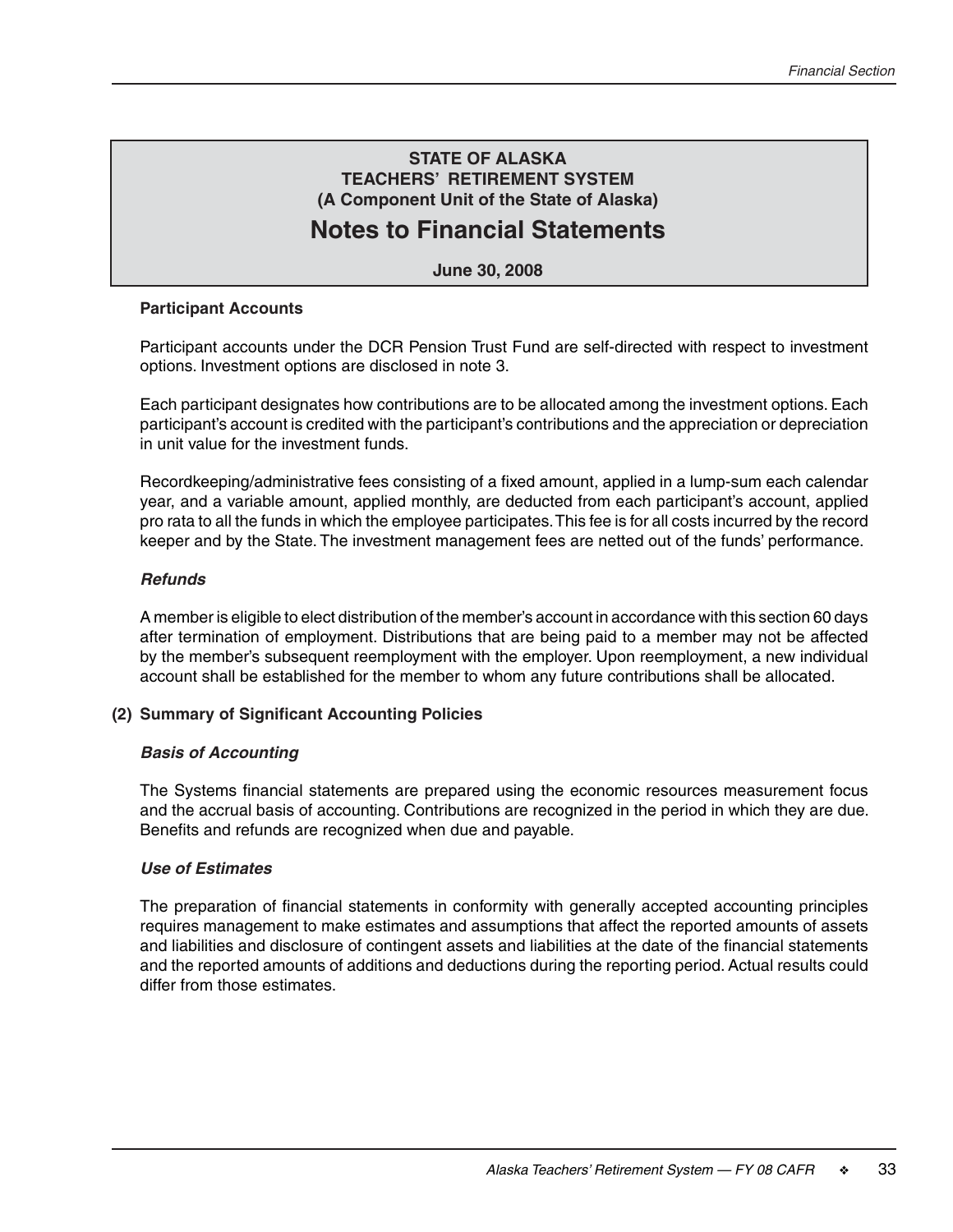# **STATE OF ALASKA TEACHERS' RETIREMENT SYSTEM (A Component Unit of the State of Alaska) Notes to Financial Statements**

**June 30, 2008**

#### *GASB Statements No. 25 and No. 43*

The DB Plan and DCR Pension Trust Fund follow the provisions of Government Accounting Standards Board (GASB) Statement No. 25, *Financial Reporting for Defined Benefit Pension Plans and note Disclosures for Defined Contribution Plans* (GASB 25). GASB 25 establishes a financial reporting framework for defined benefit plans that distinguishes between two separate categories of information: (a) current financial information about plan assets and financial activities and (b) actuarially determined information, from a long-term perspective, about the funded status of the plan and the progress being made in accumulating sufficient assets to pay benefits when due.

During the fiscal year, the DB Plan adopted GASB Statement No. 43, *Financial Reporting for Postemployment Benefit Plans Other Than Pension Plans* (GASB 43). GASB 43 establishes uniform financial reporting standards for Other Postemployment Benefit Plans (OPEB) and supersedes the interim guidance included in GASB Statement No. 26, *Financial Reporting or Postemployment Healthcare Plans Administered by Defined Benefit Pension Plans*. The approach followed by GASB 43 is generally consistent with the approach adopted in GASB 25, with modifications to reflect differences between pension and OPEB plans.

#### *Investments*

Investments are recorded at fair value. Fair value is "the amount that a plan can reasonably expect to receive for an investment in a current sale between a willing buyer and a willing seller – that is, other than in a forced or liquidation sale." Security transactions are accounted for on a trade date (ownership) basis at the current fair value. Dividend income on equity securities is accrued on the ex-dividend date. Net appreciation (depreciation) is determined by calculating the change in the fair value of investments between the end of the year and the beginning of the year, less purchases of investments at cost, plus sales of investments at fair value. Investment deductions consist of those administrative deductions directly related to the System's investment operations.

#### *Basis of Accounting*

The financial statements are prepared using the accrual basis of accounting for investment income. Assets are reported at fair value. Investment purchases and sales are recorded on a trade-date basis. Contributions, benefits paid and all expenses are recorded on a cash basis.

#### *Valuation*

#### **Defined Benefit Pension and Postemployment Healthcare Investments**

Fixed income securities are valued each business day using prices obtained from a pricing service when such prices are available; otherwise, such securities are valued at the most current sale price or based on a valuation provided by investment managers.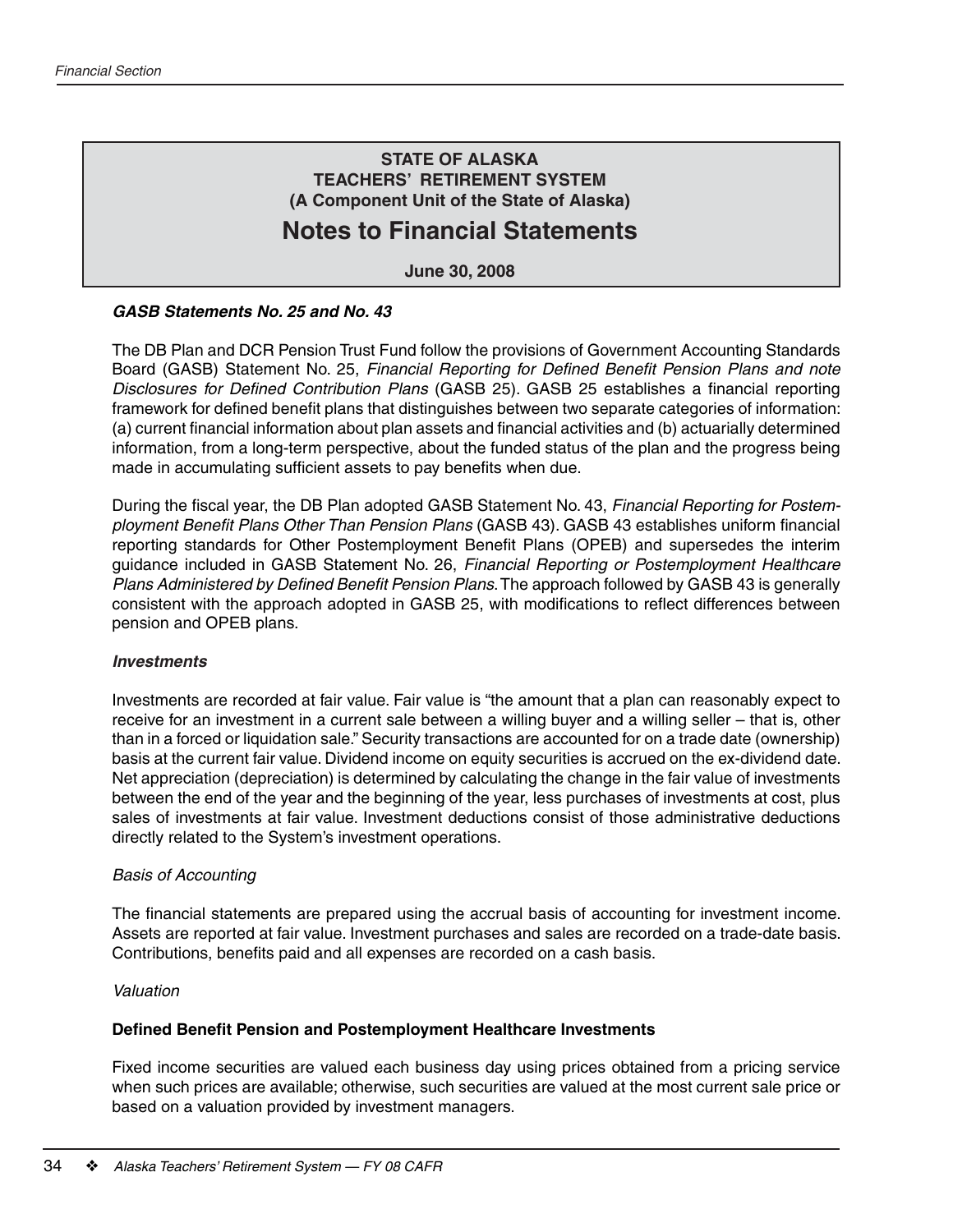# **Notes to Financial Statements**

**June 30, 2008**

Domestic and international equity securities are valued each business day using prices obtained from a pricing service or prices quoted by one or more independent brokers.

Emerging markets securities are valued on the last business day of each month by the investment managers.

Private equity investments are valued quarterly by the general partners and investment sponsors. Private equity oversight managers and ARMB staff employ a standard of reasonable care in verifying that the valuations reasonably reflect the underlying fair value of the investments.

Absolute return investments are valued monthly by the general partners. The fund administrators are held to a standard of reasonable care in verifying that the valuations reasonably reflect the underlying fair value of the investments.

The energy related investments in the other investments pool are valued quarterly by the general partners. The agricultural investments are valued quarterly by investment managers based on market conditions. Agricultural holdings are appraised once every three years, in conjunction with the purchase anniversary date, by independent appraisers.

With the exception of real estate investment trust holdings, real estate investments are valued quarterly by investment managers based on market conditions. Separate account real estate investments are appraised annually by independent appraisers. Real estate investment trust holdings are valued each business day using prices obtained from a pricing service.

Securities expressed in terms of foreign currencies are translated into U.S. dollars at the prevailing exchange rates. Forward currency contracts are valued at the mid-point of representative quoted bid and asked prices.

## **Defined Benefit Alaska Retiree Healthcare Trust Investments**

With the exception of the SSgA emerging markets strategy which is valued bi-monthly following the third Wednesday and last business day of each month, common trust funds are valued daily. Equity investments for which market quotations are readily available are valued at the last reported sale price or close for certain markets on their principal exchange on the valuation date. If no sales are reported for that day, investments are valued at the more recent of the last published sale price or the mean between the last reported bid and asked prices, or at the fair value as determined in good faith by the Trustee.

### **Defined Contribution Pension Participant Direct Investments**

Pooled investment funds, held in trust, are stated at fair value based on the unit value as reported by the Trustees multiplied by the number of units held by the System. The unit value is determined by the Trustees based on fair value of the underlying assets. Purchases and sales of securities are recorded on a trade-date basis.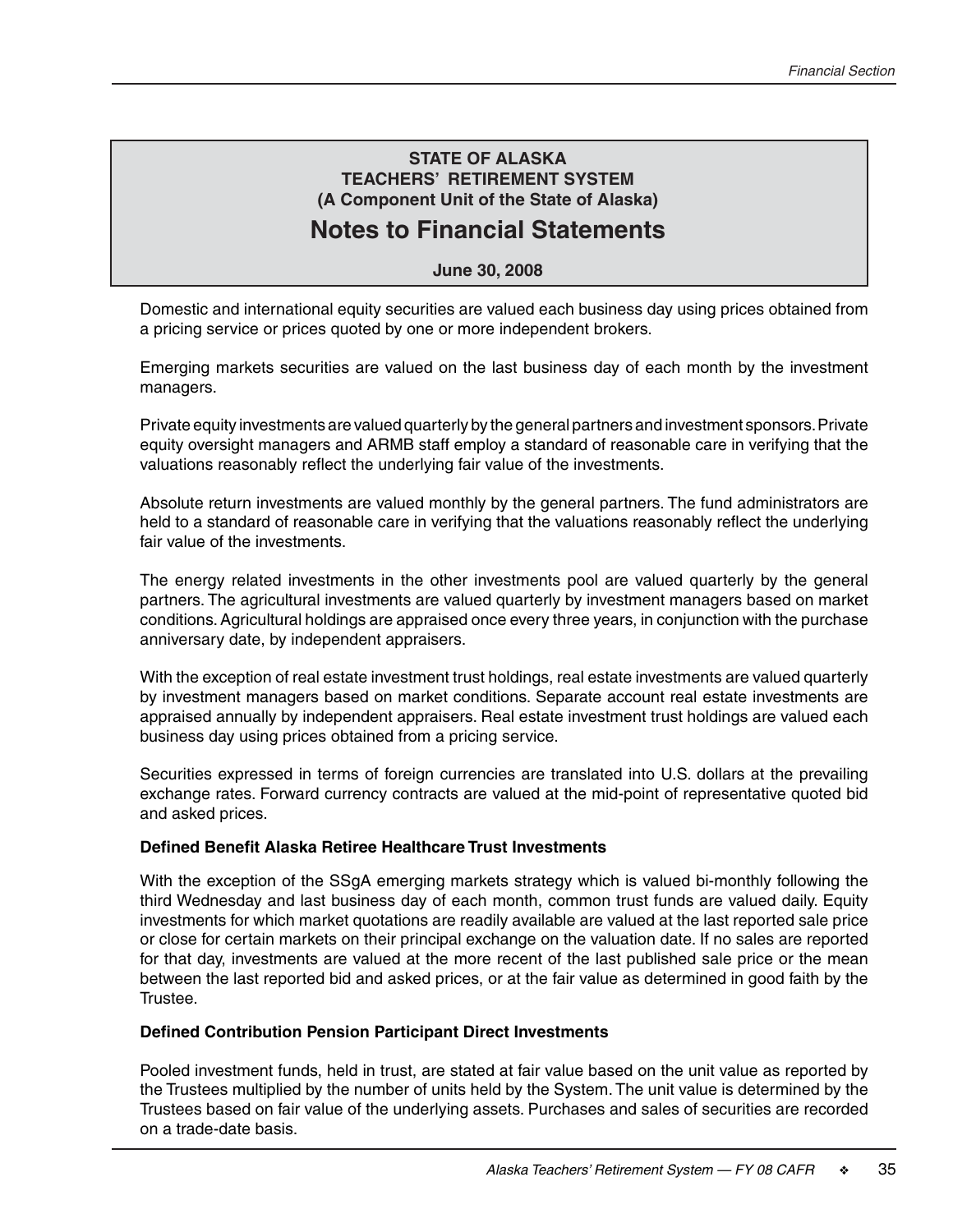# **Notes to Financial Statements**

### **June 30, 2008**

Collective Investment Funds, held in trust, are stated at fair value based on the unit value as reported by the Trustees multiplied by the number of units held by the System. The unit value is determined by the Trustees based on fair value of the underlying assets. Purchases and sales of securities are recorded on a trade-date basis.

#### **Occupational Death and Disability, Retiree Medical and Health Reimbursement Arrangement Investments**

ERISA commingled and mutual funds are valued daily. Equity investments for which market quotations are readily available are valued at the last reported sale price or official close for certain markets on their principal exchange on valuation date. If no sales are reported for that day, investments are valued at the more recent of the last published sale price or the mean between the last reported bid and asked prices, or at the fair value determined in good faith by the Trustee.

### *Income Allocation*

Income in the fixed income and domestic and international equity pools is credited to the net asset value of the pool daily and allocated to pool participants daily on a pro rata basis.

Income in the emerging markets, private equity, absolute return, other investments, and real estate pools is credited to the net asset value of the pool daily and allocated to pool participants monthly on a pro rata basis.

Income for the common trust funds is credited and allocated in accordance with the participants pro rata share of the fund when received.

Income for the pooled investment and collective investment funds is credited to the fund's net asset value on a daily basis and allocated to pool participants daily on a pro rata basis.

Income for the ERISA commingled and mutual funds is credited to the fund's net asset value on a daily basis and allocated to pool participants daily on a pro rata basis.

### *Contributions Receivable*

Contributions from the DB Plan and DCR Pension Trust Fund members and employers for service through June 30 are accrued. These contributions are considered fully collectible and, accordingly, no allowance for uncollectible receivables is reflected in the financial statements.

### *Federal Income Tax Status*

The DB Plan and DCR Pension Trust Funds are qualified plans under Section  $401(a)$  and  $414(d)$  of the Internal Revenue Code and are exempt from federal income taxes under Section 501(a).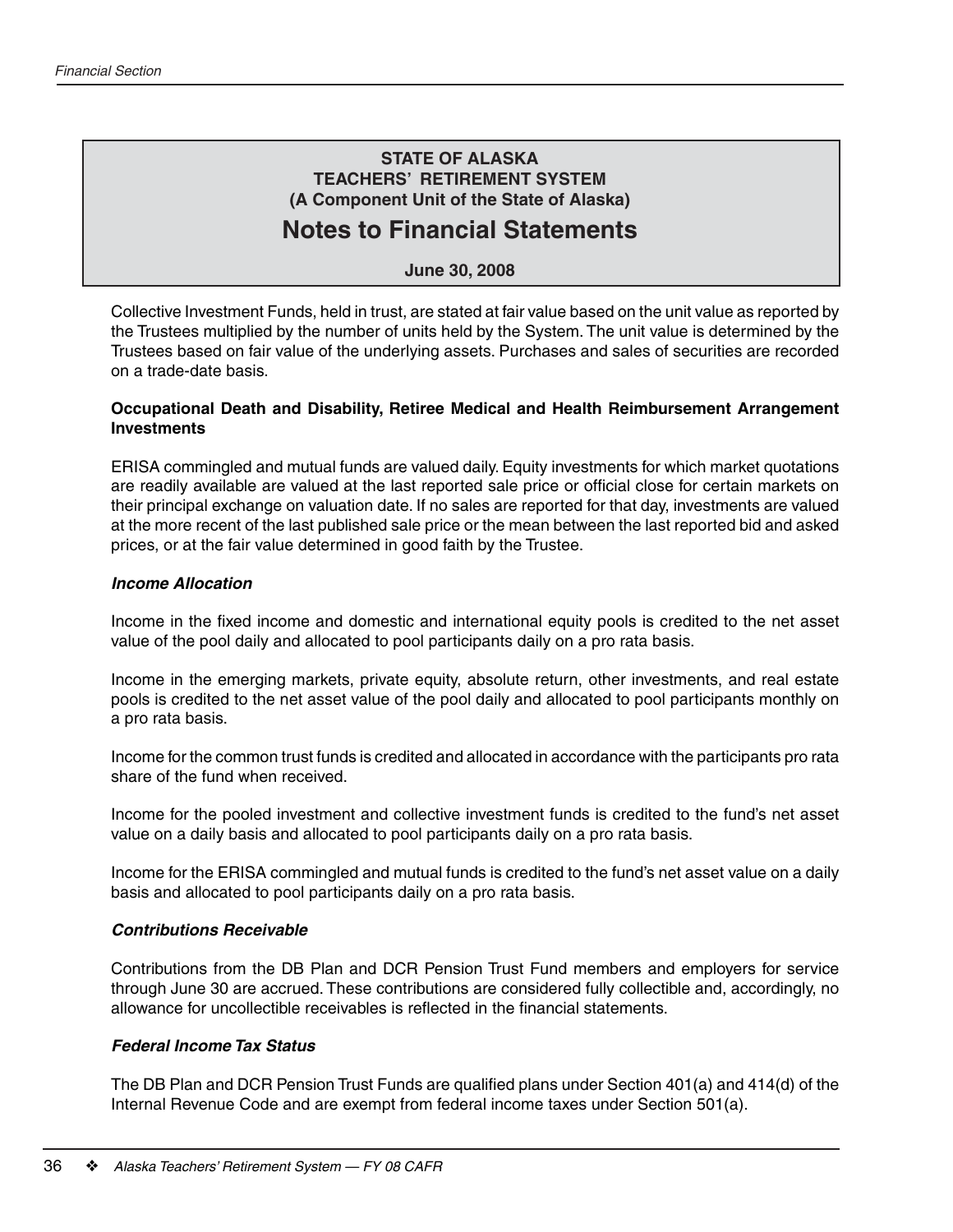# **Notes to Financial Statements**

**June 30, 2008**

#### **(3) Investments**

The Alaska Retirement Management Board (ARMB) has statutory oversight of the DB Plan and DCR Pension Trust Fund's investments. As the fiduciary, the ARMB has the statutory authority to invest the assets under the Prudent Investor Rule. Alaska Statute provides that investments shall be made with the judgment and care under circumstances then prevailing that an institutional investor of ordinary professional prudence, discretion and intelligence exercises in managing large investment portfolios.

The Department of Revenue, Treasury Division (Treasury) provides staff for the ARMB. Treasury has created a pooled environment by which it manages the investments the ARMB has fiduciary responsibility for. Additionally, Treasury manages a mix of common trust pooled investments, collective investments, ERISA commingled and mutual funds for the Alaska Retiree Healthcare Trust, and the following Defined Contribution Retirement plans; which includes Participant Direct Pension, Occupational Death and Disability, Retiree Medical, and Health Reimbursement Arrangement Plans.

Actual investing is performed by investment officers in State's Department of Revenue, Treasury Division, or by contracted external investment managers. The ARMB has developed investment guidelines, policies and procedures for Treasury staff and external investment managers to adhere to when managing investments. Specifically, the international fixed income pool, high yield pool, domestic equity pool, international equity pool, emerging markets equity pool, private equity pool, absolute return pool, other investments pool, real estate pool investments (with the exception of real estate investment trust holdings), common trust funds, pooled investment funds, collective investment funds, ERISA commingled funds, and mutual funds are managed by external management companies. Treasury manages the retirement fixed income pool, enhanced cash pool, treasury inflation protected securities pool, real estate investment trust holdings and cash holdings of certain external managers in addition to acting as oversight manager for all externally managed investments.

The short-term fixed income pool is a State pool managed by the State's Department of Revenue, Treasury Division that holds investments on behalf of the System as well as other pension and state funds.

Both Defined Benefit and Defined Contribution Pension Trust Plan invested assets participate in two internally managed fixed income pools.

### **(a) Short-Term Fixed Income Pool**

The System participates in the State's internally managed short-term fixed income pool which was established March 15, 1993, with a startup and maintained share price of \$1. Treasury staff determines the allocation between permissible securities. Each member owns shares in the pool, the number of which fluctuates daily with contributions and withdrawals. Member shares also change at the beginning of each month when income is paid. At June 30, 2008 the System had a 0.34% direct ownership in the short-term fixed income pool which included interest receivable of \$21,704. The System had a 1.30% indirect ownership in the short-term fixed income pool at June 30, 2008.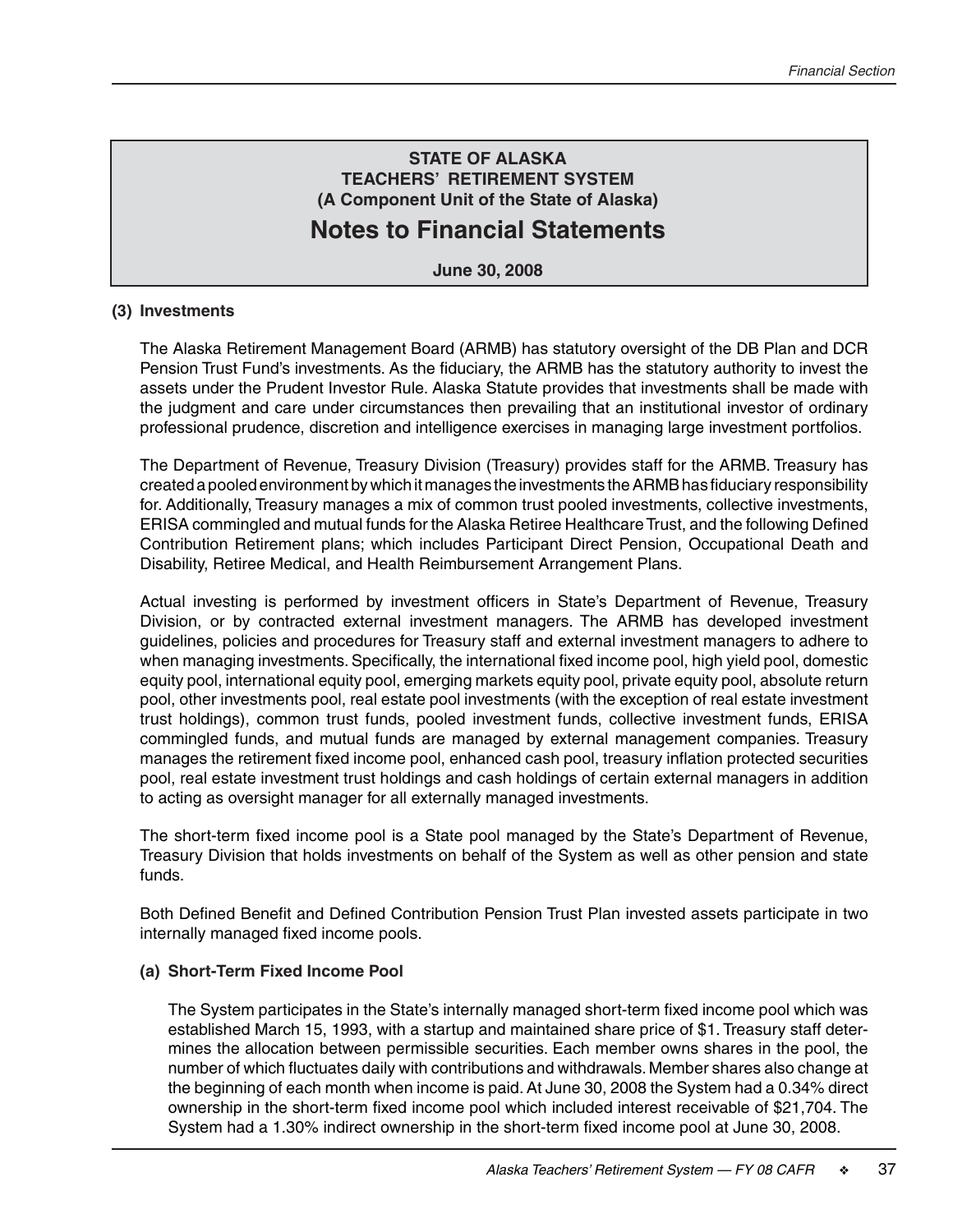# **Notes to Financial Statements**

**June 30, 2008**

### **(b) Treasury Inflation Protected Securities (TIPS) Pool**

The System participates in the State's internally managed TIPS pool which was established May 24, 2006 with a startup price of \$1,000. The share price at June 30, 2008 was \$1,177. Treasury staff determines the allocation between permissible securities. Ownership in the pool is based on the number of shares held by each member. The net asset value per share is determined by dividing the total fair value of the net assets of the pool by the number of shares of the pool outstanding on the valuation date. Contributions to and withdrawals from the pool are based on the beginning of the day net asset value per share on the day of the transaction. At June 30, 2008 System's invested assets included a 29.15% ownership in the TIPS Pool.

#### **Defined Benefit Investments - Pension Plan Investments**

#### **(c) Retirement Fixed Income Pool**

The System participated in the ARMB's internally managed retirement fixed income pool which was established March 1, 1996, with a startup share price of \$1,000. The share price at June 30, 2008, was \$2,083. Treasury staff determines the allocation between permissible securities. Ownership in the pool is based on the number of shares held by each member. The net asset value per share is determined by dividing the total fair value of the net assets of the pool by the number of shares of the pool outstanding on the valuation date. Contributions to and withdrawals from the pool are based on the beginning of the day net asset value per share on the day of the transaction. At June 30, 2008 the System's invested assets included a 29.37% ownership in the retirement fixed income pool.

### **Enhanced Cash Fixed Income Pool**

The System participated in the State's internally managed enhanced cash fixed income pool which had only one investor, the retirement fixed income pool. The enhanced cash fixed income pool was established on June 27, 2007 with a startup price of \$1,000. The share price at June 30, 2008 was \$1,009. Treasury staff determines the allocation between permissible securities. Ownership in the pool is based on the number of shares held by each member. The net asset value per share is determined by dividing the total fair value of the net assets of the pool by the number of shares of the pool outstanding on the valuation date. Contributions to and withdrawals from the pool are based on the beginning of the day net asset value per share on the day of the transaction. At June 30, 2008 System invested assets included a 29.37% indirect ownership in the Enhanced Cash Fixed Income Pool.

#### **(d) Internal Fixed Income Pool**

The System participates in the ARMB's externally managed international fixed income pool which was established March 3, 1997, with a startup share price of \$1,000. The share price at June 30, 2008, was \$2,172. The manager independently determines the allocation between permissible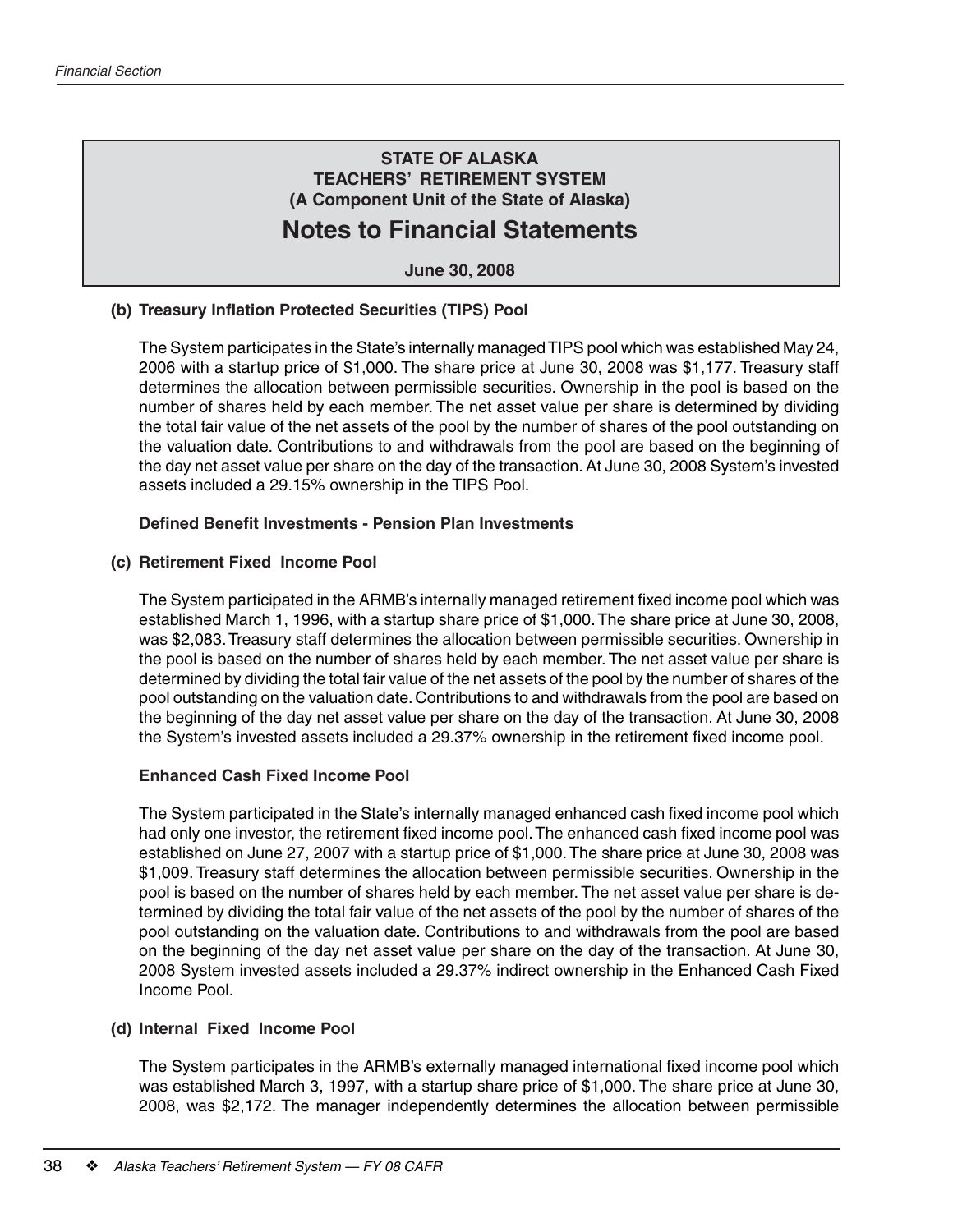# **Notes to Financial Statements**

## **June 30, 2008**

securities. Ownership in the pool is based on the number of shares held by each member. The net asset value per share is determined by dividing the total fair value of the net assets of the pool by the number of shares of the pool outstanding on the valuation date. Contributions to and withdrawals from the pool are based on the beginning of the day net asset value per share on the day of the transaction. At June 30, 2008 the System had a 30.64% ownership in the international fixed income pool.

## **(e) High Yield Pool**

The System participates in the ARMB's externally managed high yield fixed income pool which was established April 15, 2005, with a startup share price of \$1,000. The share price at June 30, 2008, was \$1,179. Each manager independently determines the allocation between permissible securities. Ownership in the pool is based on the number of shares held by each member. The net asset value per share is determined by dividing the total fair value of the net assets of the pool by the number of shares of the pool outstanding on the valuation date. Contributions to and withdrawals from the pool are based on the beginning of the day net asset value per share on the day of the transaction. At June 30, 2008 the System had a 30.58% ownership in the high yield pool.

### **(f) Domestic Equity Pool**

The domestic equity pool is comprised of an external large cap domestic equity pool and an external small cap domestic equity pool.

### **Large Cap Domestic Equity Pool**

The System participates in the ARMB's externally managed large cap domestic equity pool which was established July 1, 2004, with a startup share price of \$1,000. The share price at June 30, 2008, was \$1,182. Each manager independently determines the allocation between permissible securities. Ownership in the pool is based on the number of shares held by each member. The net asset value per share is determined by dividing the total fair value of the net assets of the pool by the number of shares of the pool outstanding on the valuation date. Contributions to and withdrawals from the pool are based on the beginning of the day net asset value per share on the day of the transaction. At June 30, 2008 the System had a 30.52% ownership in the large cap domestic equity pool.

### **Small Cap Domestic Equity Pool**

The System participates in the ARMB's externally managed small cap domestic equity pool which was established July 1, 2004, with a startup share price of \$1,000. The share price at June 30, 2008, was \$1,194. Each manager independently determines the allocation between permissible securities. Ownership in the pool is based on the number of shares held by each member. The net asset value per share is determined by dividing the total fair value of the net assets of the pool by the number of shares of the pool outstanding on the valuation date.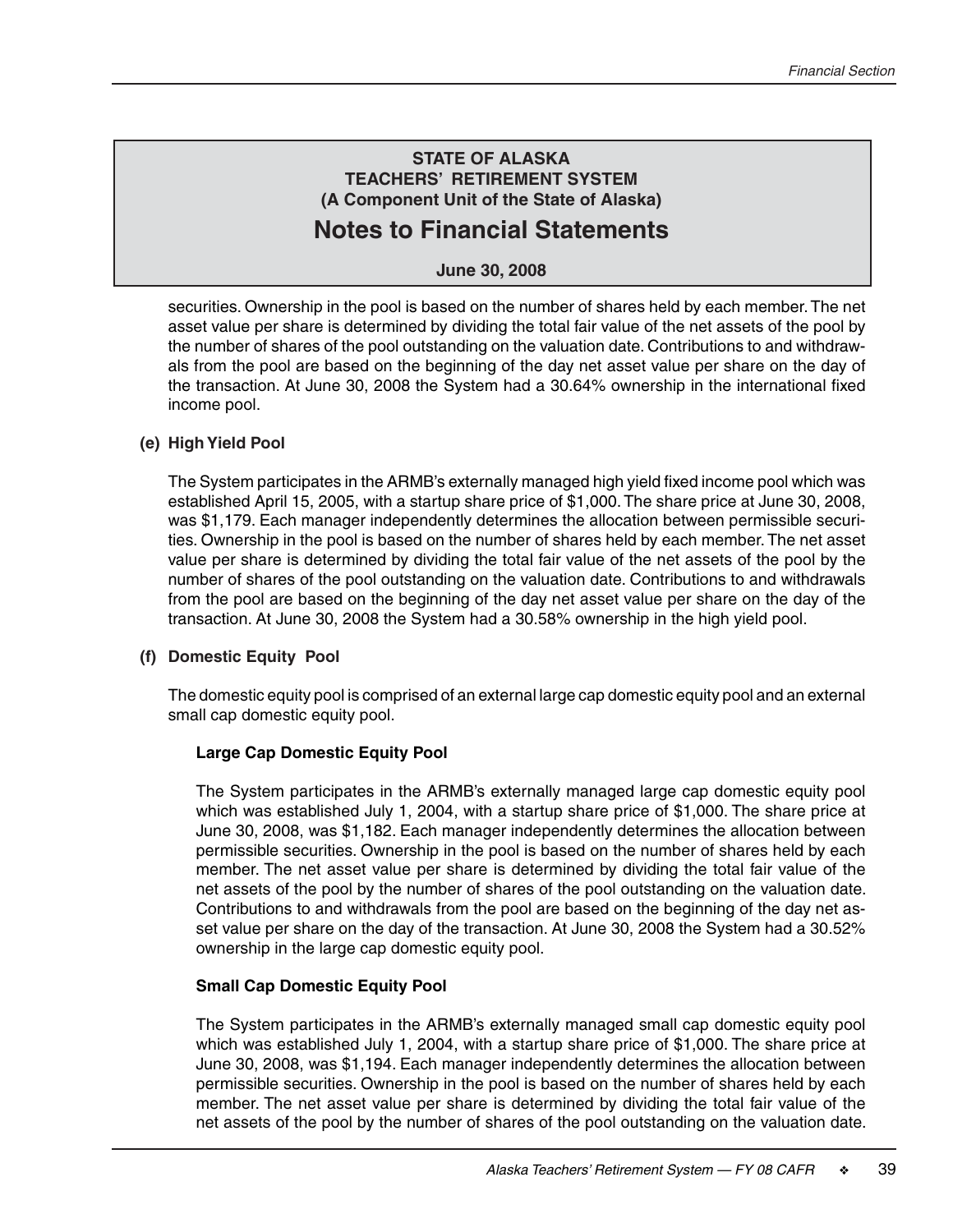# **Notes to Financial Statements**

**June 30, 2008**

Contributions to and withdrawals from the pool are based on the beginning of the day net asset value per share on the day of the transaction. At June 30, 2008 the System had a 30.46% ownership in the small cap domestic equity pool.

### **(g) International Equity Pool**

The System participates in the ARMB's externally managed international equity pool which was established January 1, 1992, with a startup share price of \$1,000. The share price at June 30, 2008, was \$3,899. Each manager independently determines the allocation between permissible securities. Ownership in the pool is based on the number of shares held by each member. The net asset value per share is determined by dividing the total fair value of the net assets of the pool by the number of shares of the pool outstanding on the valuation date. Contributions to and withdrawals from the pool are based on the beginning of the day net asset value per share on the day of the transaction. At June 30, 2008 the System had a 30.43% ownership in the international equity pool.

### **(h) Emerging Markets Equity Pool**

The System participates in the ARMB's externally managed emerging markets equity pool which was established May 2, 1994, with a startup share price of \$1,000. The share price at June 30, 2008, was \$4,023. The pool participates in three externally managed commingled investment funds alongside other institutional investors through ownership of equity shares. The commingled funds invest in the securities markets of developing countries. Ownership in the pool is based on the number of shares held by each member. The net asset value per share is determined by dividing the total fair value of the net assets of the pool by the number of shares of the pool outstanding on the valuation date. Contributions to and withdrawals from the pool are based on the beginning of the day net asset value per share on the day of the transaction. At June 30, 2008 the System had a 30.70% ownership in the emerging markets equity pool.

### **(i) Private Equity Pool**

The System participates in the ARMB's externally managed private equity pool which was established April 24, 1998, with a startup share price of \$1,000. The share price at June 30, 2008, was \$2,507. Underlying assets in the pool are comprised of venture capital, buyouts, restructuring and special situation investments through limited partnership agreements. Each manager independently determines the limited partnerships to invest in. Ownership in the pool is based on the number of shares held by each member. The net asset value per share is determined by dividing the total fair value of the net assets of the pool by the number of shares of the pool outstanding on the valuation date. Contributions to and withdrawals from the pool are based on the beginning of the day net asset value per share on the day of the transaction. At June 30, 2008 the System had a 30.89% ownership in the private equity pool.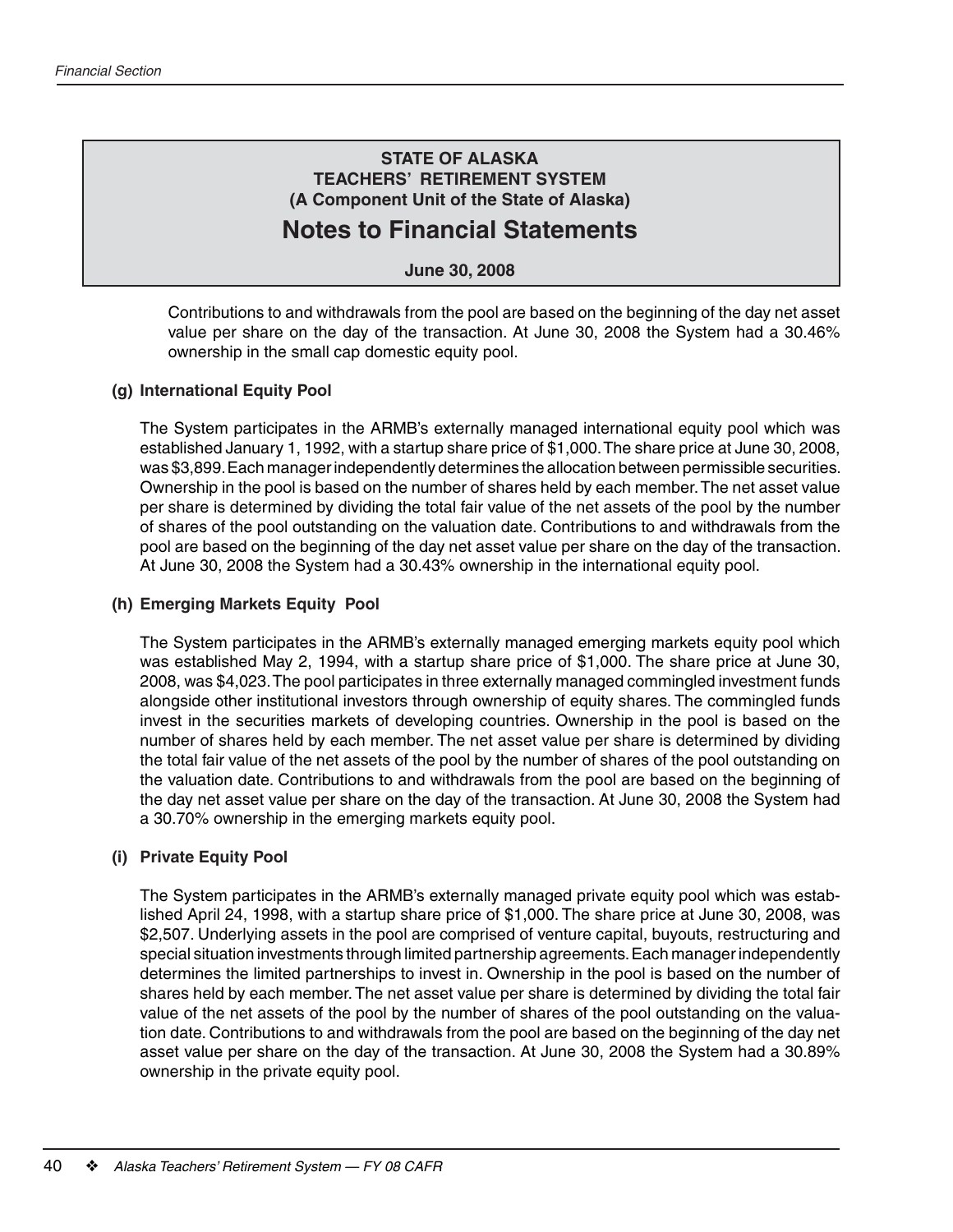# **Notes to Financial Statements**

**June 30, 2008**

#### **(j) Absolute Return Pool**

The System participates in the ARMB's externally managed absolute return pool which was established October 31, 2004, with a startup share price of \$1,000. The share price at June 30, 2008, was \$1,267. Underlying assets in the pool are comprised of hedge fund investments through limited partnership agreements. Each fund administrator independently determines the limited partnerships to invest in. Ownership in the pool is based on the number of shares held by each member. The net asset value per share is determined by dividing the total fair value of the net assets of the pool by the number of shares of the pool outstanding on the valuation date. Contributions to and withdrawals from the pool are based on the beginning of the day net asset value per share on the day of the transaction. At June 30, 2008 the System had a 30.64% ownership in the absolute return pool.

#### **(k) Other Investments Pool**

The System participates in the ARMB's externally managed other investments pool which was established March 18, 2004, with a startup share price of \$1,000. The share price at June 30, 2008, was \$1,532. Underlying assets in the pool are comprised of limited partnership interests in an energy related venture capital operating company and two agricultural entities. Each manager independently determines which permissible investments are made. Ownership in the pool is based on the number of shares held by each member. The net asset value per share is determined by dividing the total fair value of the net assets of the pool by the number of shares of the pool outstanding on the valuation date. Contributions to and withdrawals from the pool are based on the beginning of the day net asset value per share on the day of the transaction. At June 30, 2008 the System had a 30.88% ownership in the other investments pool.

### **(l) Real Estate Pool**

The System participates in the ARMB's real estate pool which was established June 27, 1997, with a startup share price of \$1,000. The share price at June 30, 2008, was \$3,273. Underlying assets in the pool are comprised of separate accounts, commingled accounts, limited partnerships, and real estate investment trust holdings. With the exception of investments in real estate investment trusts, managers independently determine permissible investments. Treasury staff determines the permissible real estate investment trusts to invest in. Ownership in the pool is based on the number of shares held by each member. The net asset value per share is determined by dividing the total fair value of the net assets of the pool by the number of shares of the pool outstanding on the valuation date. Contributions to and withdrawals from the pool are based on the beginning of the day net asset value per share on the day of the transaction. At June 30, 2008 the System had a 30.62% ownership in the real estate pool.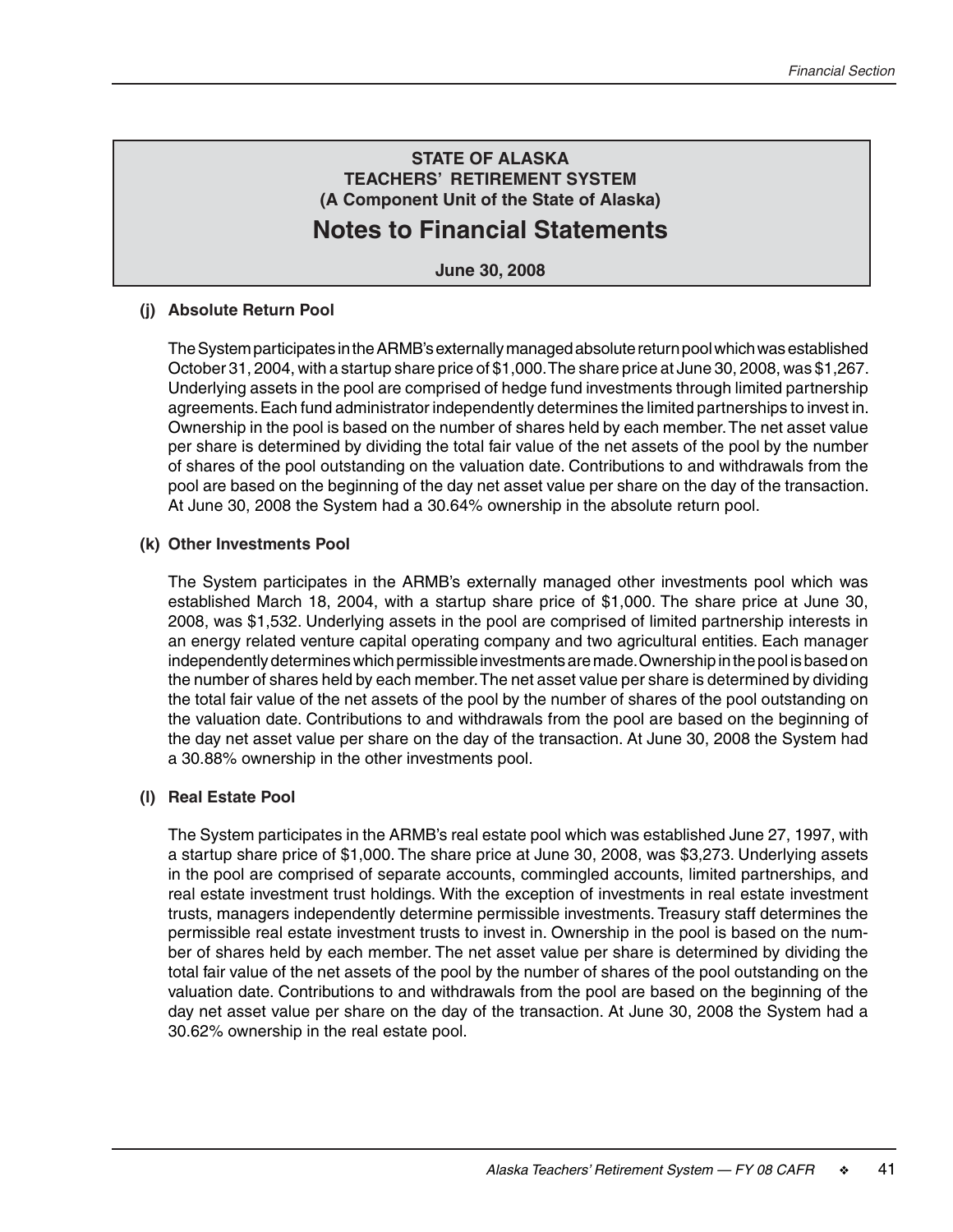# **Notes to Financial Statements**

**June 30, 2008**

### **Alaska Retiree Health Care Trust Investments**

The Board Contracts with an external manager who manages a mix of Common Trust Funds.

### **(m) Domestic Equity**

The Health Care Trust Investments in Domestic Equity are comprised of two externally managed Common Trust Funds.

### **SSgA Domestic Large Cap**

The purpose of this fund is to replicate the returns and characteristics of the Russell 1000® Index through buying, holding and trading securities only when there is a change to the composition of the Index or when cash flow activity occurs in the Strategy.

#### **SSgA Domestic Small Cap**

The purpose of this fund is to replicate the returns and characteristics of the Russell 2000® Index through buying, holding and trading securities only when there is a change to the composition of the Index or when cash flow activity occurs in the Strategy.

#### **(n) SSgA International Equity**

The purpose of this fund is to replicate the returns and characteristics of the MSCI EAFE Index through investing in 21 individual MSCI country funds which, in turn, own Index securities in market-weighted proportion.

#### **(o) SSgA Emerging Markets**

The purpose of this fund is to closely match the returns of the capitalization-weighted MSCI Emerging Markets Index.

#### **(p) SSgA Domestic Fixed Income**

The purpose of this fund is to create a well diversified portfolio that is representative of the domestic investment grade bond market. The strategy seeks to replicate the returns and characteristics of the Lehman Brothers Aggregate Bond Index through individual security selection based on criteria generated by SSgA's credit and research group, security availability, and the analysis of its impact on the portfolio's weightings.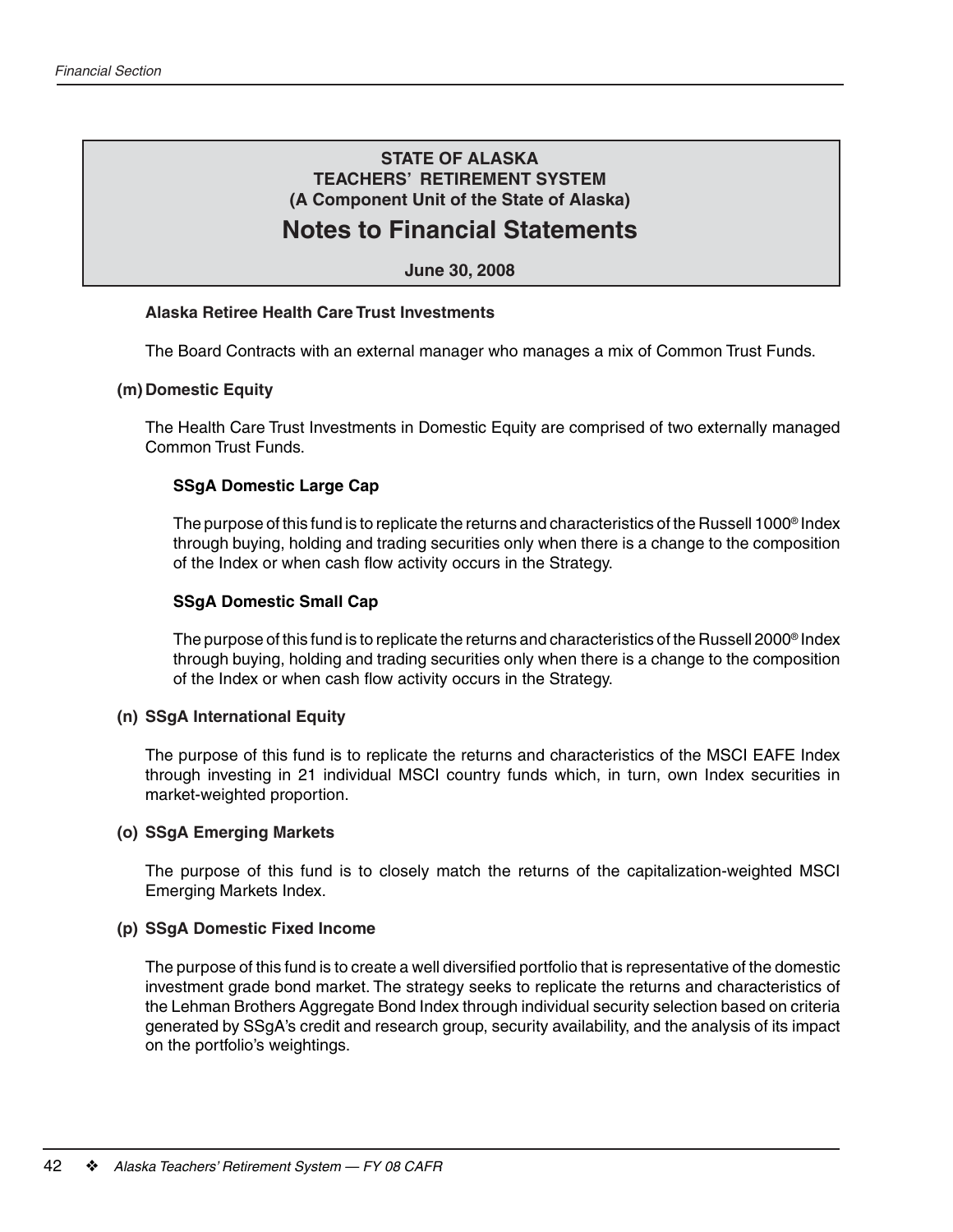# **Notes to Financial Statements**

**June 30, 2008**

### **(q) SSgA International Fixed Income**

The purpose of this fund is to create a well diversified portfolio that is representative of the international government bond market. The strategy seeks to replicate the returns and characteristics of the Citigroup World Government Bond Ex-US Index by matching duration, quality and sector of the Index.

## **(r) SSgA High Yield Bond Index**

The purpose of this fund is to deliver a risk-controlled, higher quality, liquid exposure to the broad U.S. high yield market with low tracking error. The strategy uses stratified sampling to create a portfolio of liquid issuers that target the Lehman High Yield \$200 Million Very Liquid Index (HYVLI) in such characteristics as duration, issuer market weight, credit quality and industry.

## **(s) SSgA TIPS**

The purpose of the U.S. Treasury Inflation Protected Securities Index Strategy is to replicate the returns and characteristics of the Lehman Brothers Inflation Notes Index.

### **Defi ned Contribution Pension Trust Fund Participant Directed Investments**

### **Pooled Investment Funds**

The ARMB contracts with an external investment manager who is given the authority to invest funds in a wholly owned pooled environment to accommodate four participant-directed funds.

### **(t) T. Rowe Alaska Target 2025 Trust**

On July 1, 2006 the DCR Pension Trust Fund began participation in the Target 2025 Trust. The purpose of this fund is to provide a diverse mix of stocks, bonds, and cash for long-term investors with a high tolerance for risk. Underlying investments are comprised of domestic and international stocks, investment grade bonds, federally guaranteed mortgages, and money market instruments. At June 30, 2008 the DCR Pension Trust Fund's invested assets included a 0.04% ownership in the Alaska Target 2025 Fund.

### **(u) T. Rowe Alaska Balance Trust**

On July 1, 2006 the DCR Pension Trust Fund began participation in the Alaska balanced trust. The purpose of this fund is to provide a balanced and diversified mix of U.S. and international stocks, investment-grade bonds, federally guaranteed mortgages and money market instruments for investors with a low to average risk tolerance. At June 30, 2008 the DCR Pension Trust Fund's invested assets included a 0.01% ownership in the Alaska balanced trust.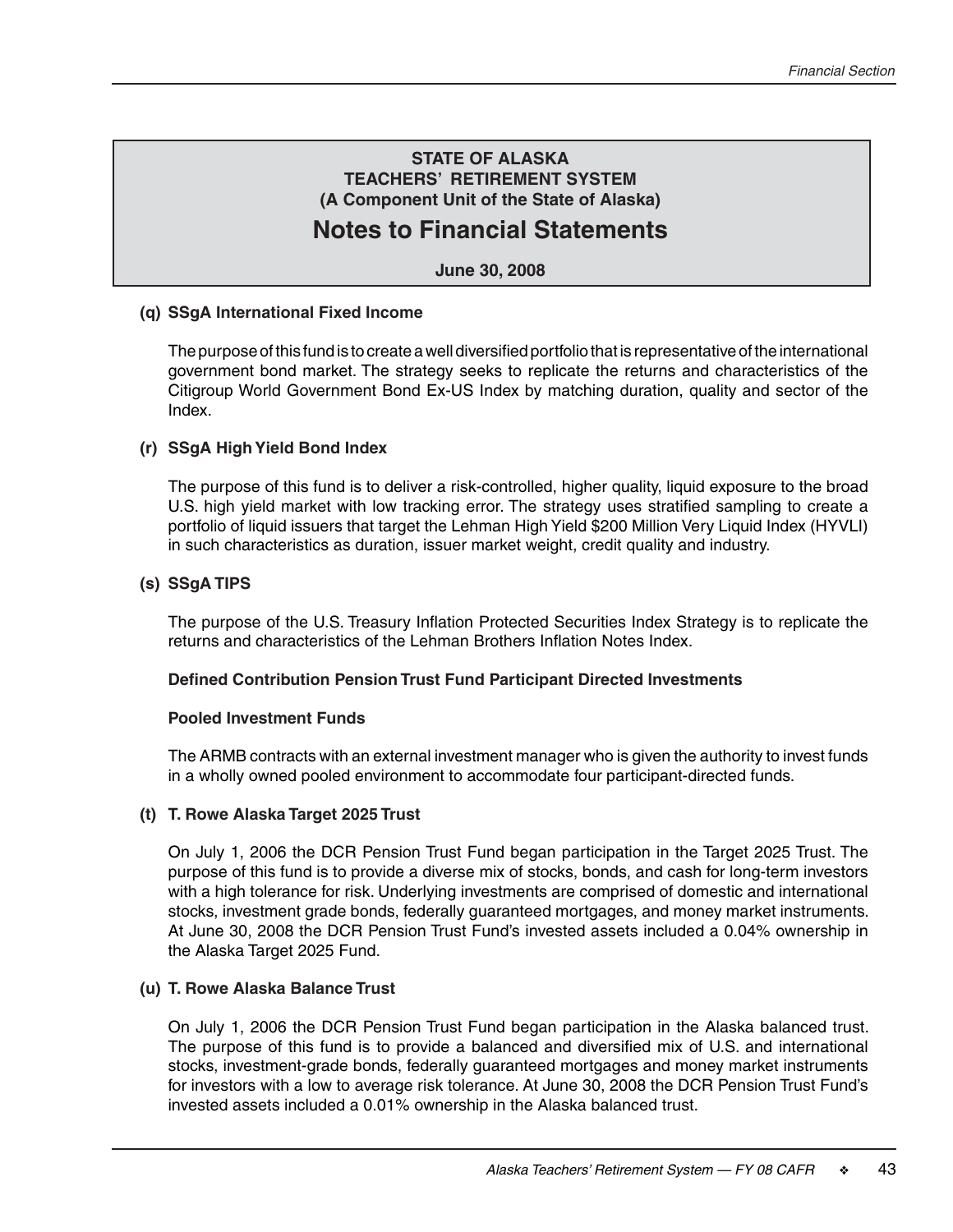# **STATE OF ALASKA TEACHERS' RETIREMENT SYSTEM (A Component Unit of the State of Alaska) Notes to Financial Statements**

**June 30, 2008**

#### **(v) T. Rowe Long-Term Balance Trust**

On July 1, 2006 the DCR Pension Trust Fund began participation in the long-term balanced trust. The purpose of this fund is to provide a balanced and diversified mix of stocks, bonds, federally guaranteed mortgages and money market instruments for investors with an average risk tolerance. At June 30, 2008 the DCR Pension Trust Fund's invested assets included a 0.16% ownership in the long-term balanced trust.

#### **(w) T. Rowe Alaska Money Market Trust**

On July 1, 2006 the DCR Pension Trust Fund began participation in the Alaska money market trust. Underlying assets are comprised of cash equivalent instruments with maturities of less than one year which include commercial paper, banker acceptances, and certificates of deposit with ratings of A1/P1 or better; as well as, obligations of the US Government and its agencies, and repurchase agreements collateralized by US Treasury Instruments with the goal of maintaining a \$1.00 unit price. At June 30, 2008 the DCR Pension Trust Fund's invested assets included a 13.70% ownership in the Alaska money market trust

#### **Collective Investment Funds**

The ARMB contracts with external investment managers who maintain collective investment funds. Mangers selected are subject to the provision of the collective investment funds the ARMB has selected.

### **(x) SSgA Government/Corporate Bond Fund**

The purpose of this fund was to match or exceed the return of the Lehman Brothers Government/ Credit Bond Index. This fund was liquidated in September 2007 and replaced by the Barclays government/corporate bond fund.

### **(y) SSgA S&P 500 Stock Index Fund**

The purpose of this fund is to provide income and capital appreciation that matches total return of the Standards & Poor's Composite Stock Price Index.

#### **(z) Barclays Government/Corporate Bond Fund**

The purpose of this fund is to match or exceed the return of the Lehman Brothers Government/ Credit Bond Index.

#### **(aa) Capital Guardian Global Balanced Fund**

The purpose of this fund is to invest in stocks and bonds of U.S. and international companies and government bonds issued by the U.S. and other governments.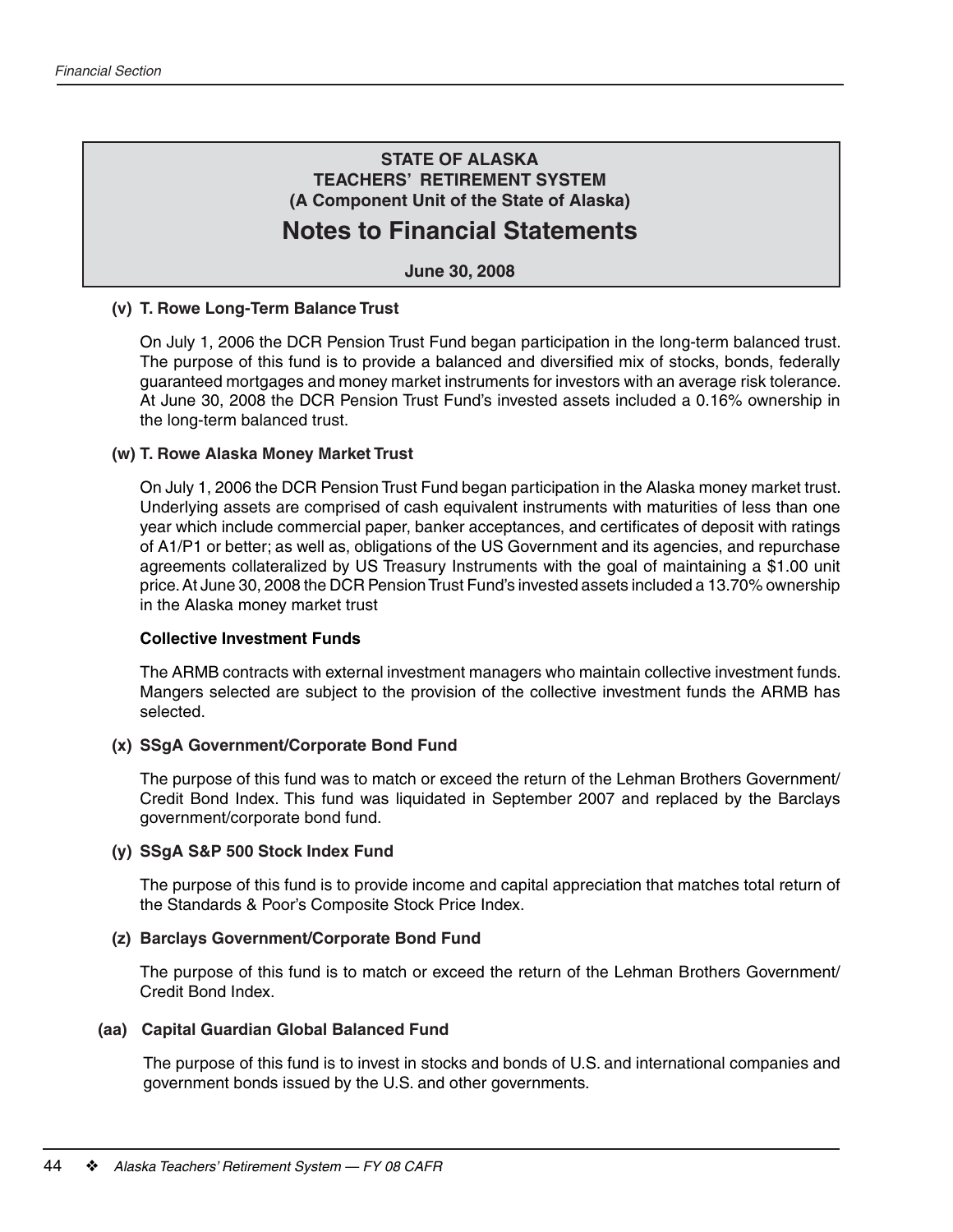# **Notes to Financial Statements**

**June 30, 2008**

#### **(bb) Brandes Institutional International Equity Fund**

The purpose of this fund is to provide long-term capital appreciation. This fund invests principally in common and preferred stocks of foreign companies and securities that are convertible into such stocks.

#### **(cc) Citizens Core Growth Fund**

The purpose of this fund is to invest primarily in U.S. large cap growth stocks, with an emphasis on those that are managed in a socially responsible manner. This fund was liquidated in April 2008 and replaced by the sentinel sustainable opportunities fund.

#### **(dd) Sentinel Sustainable Opportunities Fund**

The purpose of this fund is to invest primarily in U.S. large cap growth stocks, with an emphasis on those that are managed in a socially responsible manner.

#### **(ee) T. Rowe Small Cap Stock Fund**

The purpose of this fund is to provide long-term capital growth by investing primarily in stocks of small companies. This fund invests at least 65% of its total assets in the stocks and equity-related securities of small companies.

### **Defined Contribution Health and Occupational Death and Disability Investments**

#### **ERISA Commingled and Mutual Funds**

The ARMB Contracts with external managers who manage a mix of ERISA and Mutual Funds.

#### **(ff) Domestic Equity**

The Health Care Trust Investments in domestic equity are comprised of two externally managed ERISA Funds.

#### **SSgA Domestic Large Cap**

The purpose of this fund is to replicate the returns and characteristics of the Russell 1000® Index through buying, holding and trading securities only when there is a change to the composition of the Index or when cash flow activity occurs in the Strategy.

#### **SSgA Domestic Small Cap**

The purpose of this fund is to replicate the returns and characteristics of the Russell 2000® Index through buying, holding and trading securities only when there is a change to the composition of the Index or when cash flow activity occurs in the Strategy.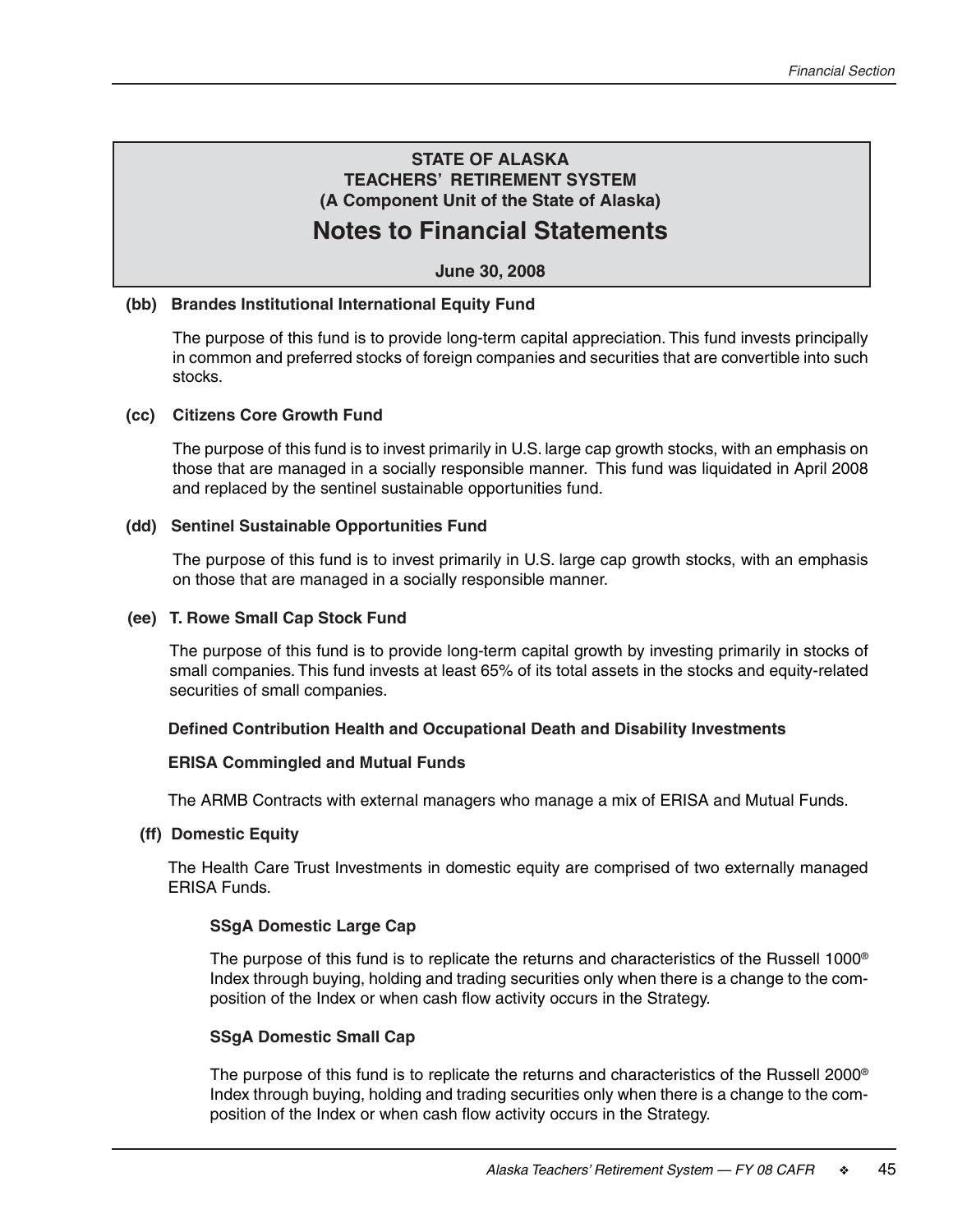# **Notes to Financial Statements**

**June 30, 2008**

### **(gg) SSgA International Equity**

The purpose of this fund is to replicate the returns and characteristics of the MSCI EAFE Index through investing in 21 individual MSCI country funds which, in turn, own Index securities in market-weighted proportion.

### **(hh) SSgA Domestic Fixed Income**

The purpose of this fund is to create a well diversified portfolio that is representative of the domestic investment grade bond market. The strategy seeks to replicate the returns and characteristics of the Lehman Brothers Aggregate Bond Index through individual security selection based on criteria generated by SSgA's credit and research group, security availability, and the analysis of its impact on the portfolio's weightings.

#### **(ii) SSgA International Fixed Income**

The purpose of this fund is to create a well diversified portfolio that is representative of the international government bond market. The strategy seeks to replicate the returns and characteristics of the Citigroup World Government Bond Ex-US Index by matching duration, quality and sector of the Index.

### **(jj) SSgA Real Estate**

The purpose of this strategy is to replicate the returns and characteristics of the Dow Jones Wilshire REIT Index. To accomplish this, SSgA's strategy is to buy and hold securities, trading only when there is a change in the composition of the Index or when cash flow activity occurs in the Strategy.

### **(kk) Lazard Emerging Markets Mutual Fund**

The purpose of this fund is to meet or exceed the MSCI Emerging Markets Index by 3% per annum over a rolling five-year period. Underlying investments are comprised of domestic and global equities as well as alternative assets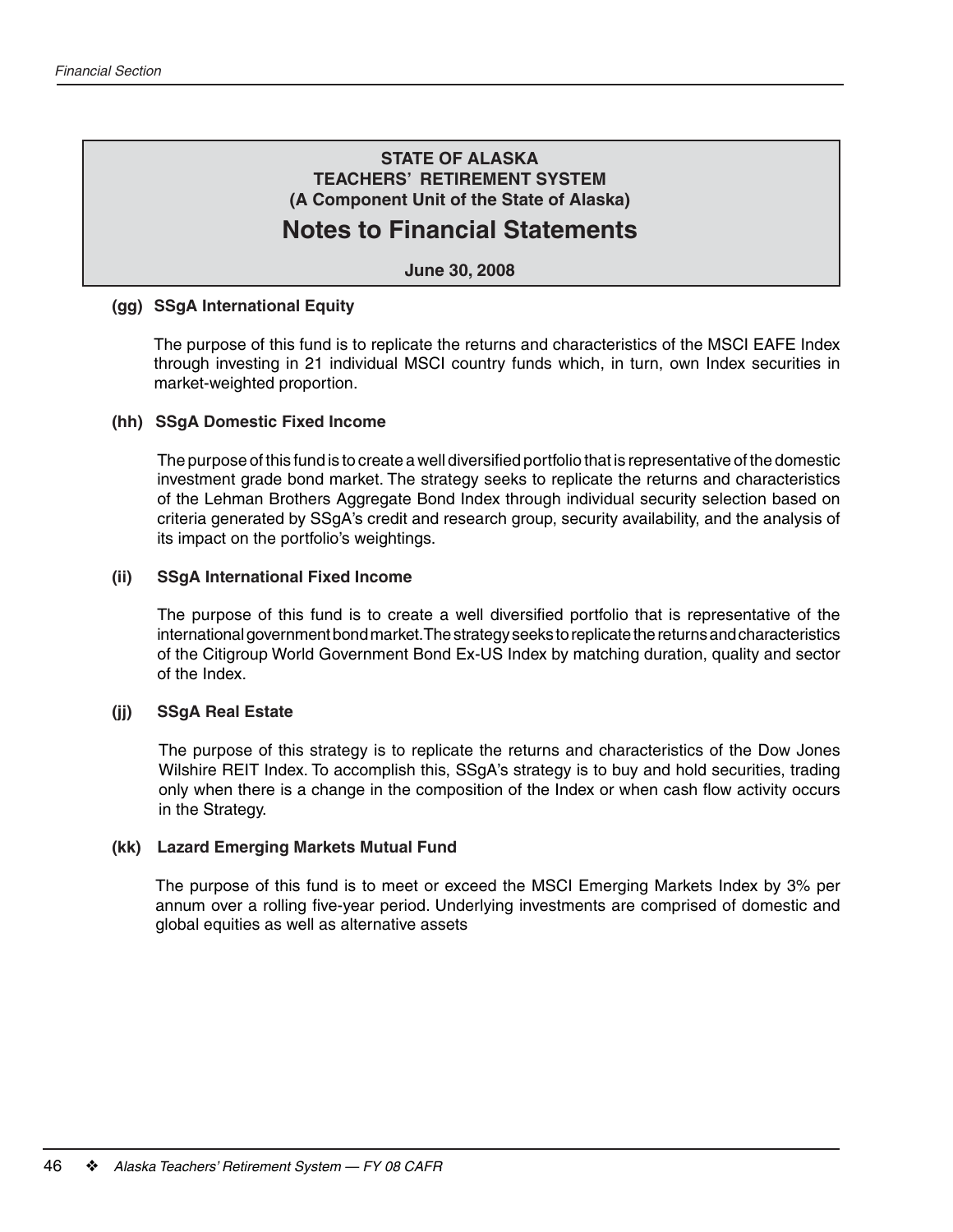# **STATE OF ALASKA TEACHERS' RETIREMENT SYSTEM (A Component Unit of the State of Alaska) Notes to Financial Statements**

**June 30, 2008**

At June 30, 2008, the System investments included the following:

|                                 |                |            |                         |                    | Fair value (In thousands) |             |                                |           |           |
|---------------------------------|----------------|------------|-------------------------|--------------------|---------------------------|-------------|--------------------------------|-----------|-----------|
|                                 | Short-<br>term | Retirement | <b>Enhanced</b><br>cash | Interna-<br>tional | High<br>yield             | <b>TIPS</b> | Pooled<br>investments<br>funds | Other     | Total     |
| Deposits                        | \$             |            |                         | 360                |                           |             | 1                              | 2,289     | 2,650     |
| Overnight sweep account (Imcs)  |                |            |                         | $\overline{a}$     | 4,577                     |             | $\blacksquare$                 |           | 4,577     |
| Short-term investment fund      |                |            |                         | 615                |                           |             | 10                             | 13,380    | 14,005    |
| Commercial paper                | 4,815          |            |                         |                    |                           |             | 38                             |           | 4,853     |
| Domestic equity                 |                |            |                         |                    | 24                        | L,          | 230                            | L,        | 254       |
| International equity            |                |            |                         |                    |                           |             | 14                             |           | 14        |
| Bridge loans                    |                |            |                         |                    | 1,726                     |             |                                |           | 1,726     |
| U.S. treasury notes             |                | 69,045     |                         |                    |                           | 18,926      | Ĭ.                             |           | 87,971    |
|                                 |                |            |                         |                    |                           |             | 17                             |           | 34,800    |
| U.S. treasury bonds             |                | 27,901     |                         |                    |                           | 6,882       |                                |           |           |
| U.S. treasury - TIPS            |                |            |                         |                    |                           |             | 33                             |           | 33        |
| U.S. government agency          | 31,160         | 12,505     |                         |                    |                           |             | 29                             |           | 43,694    |
| Municipal bonds                 |                | 255        |                         |                    |                           |             | $\overline{4}$                 |           | 259       |
| Foreign government bonds        |                |            |                         | 54,504             |                           |             |                                |           | 54,504    |
| Mortgage-backed                 | 2,504          | 370,048    | 4,358                   |                    |                           |             | 58                             |           | 376,968   |
| Other asset-backed              | 14,516         | 37,246     | 5,379                   |                    | 224                       |             | ÷.                             |           | 57,365    |
| Corporate bonds                 | 13,738         | 138,979    | 2,162                   | 41,634             | 70,945                    |             | 51                             |           | 267,509   |
| Convertible bonds               |                |            |                         |                    | 292                       |             | 1                              |           | 293       |
| Yankees:                        |                |            |                         |                    |                           |             |                                |           |           |
| Government                      |                | 3,251      |                         |                    |                           |             | 4                              |           | 3,255     |
| Corporate                       | 4,120          | 17,942     | 1,220                   |                    | 7,128                     |             | 8                              |           | 30,418    |
| Domestic equity pool:           |                |            |                         |                    |                           |             |                                |           |           |
| Limited partnership             |                |            |                         |                    |                           |             |                                | 69,152    | 69,152    |
| Convertible bonds               |                |            |                         |                    |                           |             |                                | 218       | 218       |
| <b>Treasury bills</b>           |                |            |                         |                    |                           |             |                                | 507       | 507       |
| Equity                          |                |            |                         |                    |                           |             | ä,                             | 1,436,932 | 1,436,932 |
| International equity pool:      |                |            |                         |                    |                           |             |                                |           |           |
| Convertible bonds               |                |            |                         |                    |                           |             |                                | 349       | 349       |
| Equity                          |                |            |                         |                    |                           |             | ÷,                             | 671,208   | 671.208   |
| Emerging markets equity pool    |                |            |                         |                    |                           |             |                                | 131,105   | 131,105   |
| Private equity pool:            |                |            |                         |                    |                           |             |                                |           |           |
| Limited partnerships            |                |            |                         |                    |                           |             | $\ddot{\phantom{0}}$           | 397,247   | 397,247   |
| Absolute return pool:           |                |            |                         |                    |                           |             |                                |           |           |
| Limited partnerships            |                |            |                         |                    |                           |             |                                | 194,481   | 194,481   |
| Other investments pool:         |                |            |                         |                    |                           |             |                                |           |           |
| Limited partnerships            |                |            |                         |                    |                           |             | ÷.                             | 23,827    | 23,827    |
| Agricultural holdings           |                |            |                         |                    |                           |             |                                | 134,509   | 134,509   |
| Real estate pool:               |                |            |                         |                    |                           |             |                                |           |           |
| Real estate                     |                |            |                         |                    |                           |             |                                | 282.232   | 282,232   |
| Commingled funds                |                |            |                         |                    |                           |             | ä,                             | 106,892   | 106,892   |
| Limited partnerships            |                |            |                         |                    |                           |             |                                | 168,367   | 168,367   |
| Real estate investment trusts   |                |            |                         |                    |                           |             |                                | 23,486    | 23,486    |
| Mortgages                       |                |            |                         |                    |                           |             |                                | 17        | 17        |
| Mutual funds                    |                |            |                         |                    | 31,315                    |             | $\ddot{\phantom{0}}$           | 102,436   | 133,751   |
| Net other assets (liabilities)  | (17)           | (21, 735)  | (1,093)                 | 1,018              | 105                       | 223         | (3)                            | (1,953)   | (23, 455) |
| Other pool ownership            | (55, 941)      | 42,338     | (12,026)                |                    |                           | 32          |                                | 25,597    |           |
| Unallocated deposits in transit |                |            |                         |                    |                           |             |                                | 33        | 33        |
| Total invested ssets            | \$14,895       |            |                         | 98,131             | 116,336                   | 26,063      | 495                            | 3,782,311 | 4,736,006 |
|                                 |                | 697,775    |                         |                    |                           |             |                                |           |           |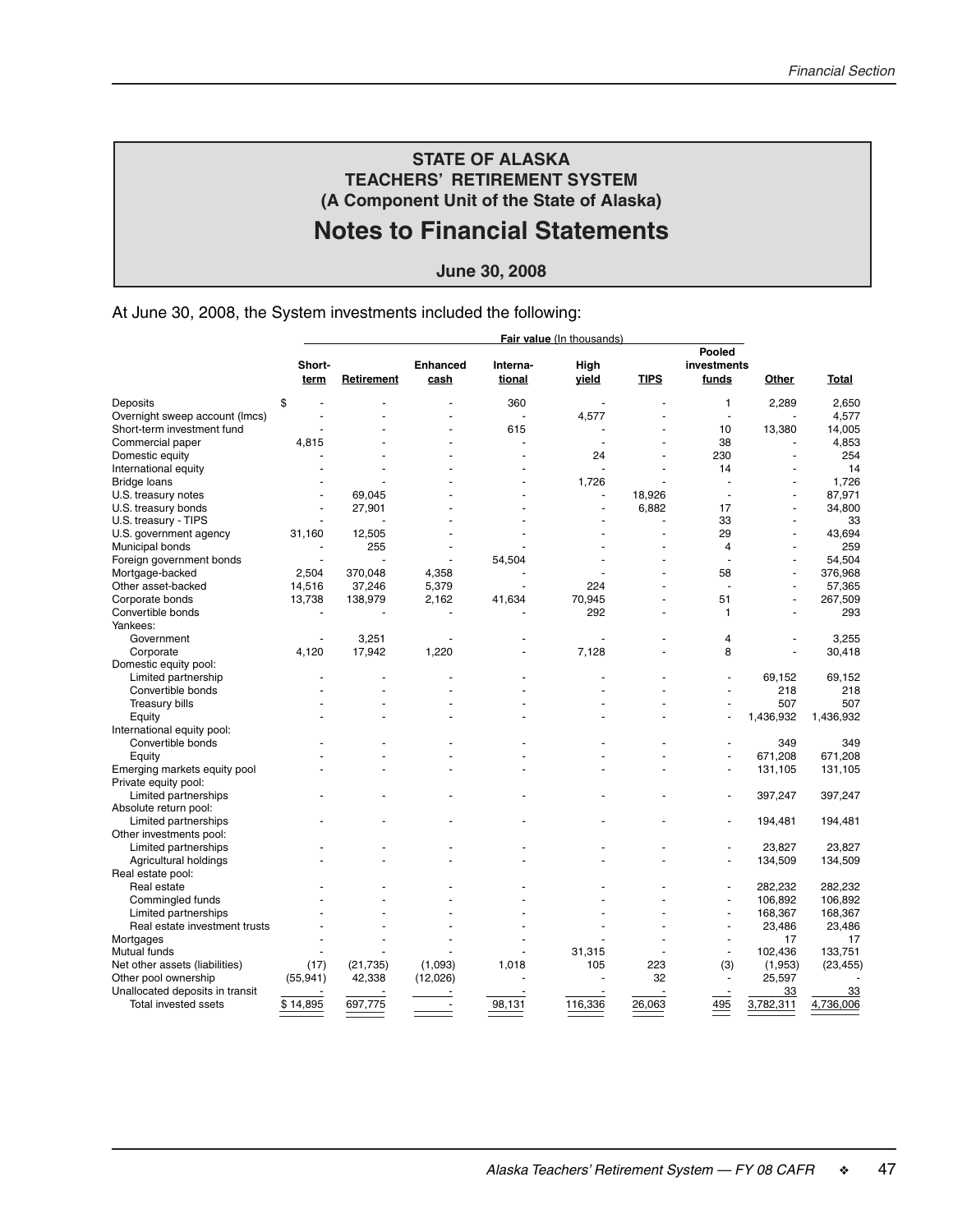# **Notes to Financial Statements**

**June 30, 2008**

#### **(ll) Interest Rate Risk**

Interest rate risk is the risk that changes in interest rates will adversely affect the fair value of an investment.

#### **(mm) Short-Term Fixed Income Pool**

As a means of limiting its exposure to fair value losses arising from increasing interest rates, Treasury's investment policy limits individual fixed rate securities to fourteen months in maturity or fourteen months expected average life. Floating rate securities are limited to three years in maturity or three years expected average life. Treasury utilizes the actual maturity date for commercial paper and twelve-month prepay speeds for other securities. At June 30, 2008, the expected average life of individual fixed income securities ranged from eight days to less than three months.

Duration is a measure of interest rate risk. It measures a security's sensitivity to a 100-basis point change in interest rates. The duration of a pool is the average fair value weighted duration of each security in the pool taking into account all related cash flows. Treasury uses industry standard analytical software developed by The Yield Book Inc. to calculate effective duration. The software takes into account various possible future interest rates, historical and estimated prepayment rates, options and other variable cash flows to calculate effective duration.

#### (nn) Other Defined Benefit Fixed Income Pools

Through the ARMB's investment policy, Treasury manages the exposure to fair value losses arising from increasing interest rates by limiting the effective duration of the retirement fixed income portfolio to  $\pm$  20% of the Lehman Brothers Aggregate Bond Index. The effective duration for the Lehman Brothers Aggregate Bond Index at June 30, 2008, was 4.68 years.

Through the ARMB's investment policy, Treasury manages the exposure to fair value losses arising from increasing interest rates by limiting the effective duration of the enhanced cash fixed income portfolio to one year.

Through the ARMB's investment policy, Treasury manages the exposure to fair value losses arising from increasing interest rates by limiting the effective duration of the international fixed income portfolio to ± 25% of the Salomon Non-U.S. World Government Bond Index. The effective duration for the Salomon Non-U.S. World Government Bond Index at June 30, 2008, was 6.24 years.

Through the ARMB's investment policy, Treasury manages the exposure to fair value losses arising from increasing interest rates by limiting the effective duration of the high yield portfolio to  $\pm 20\%$ of the Merrill Lynch U.S. High Yield Master II Index. The effective duration for the Merrill Lynch U.S. High Yield Master II Index at June 30, 2008, was 4.49 years.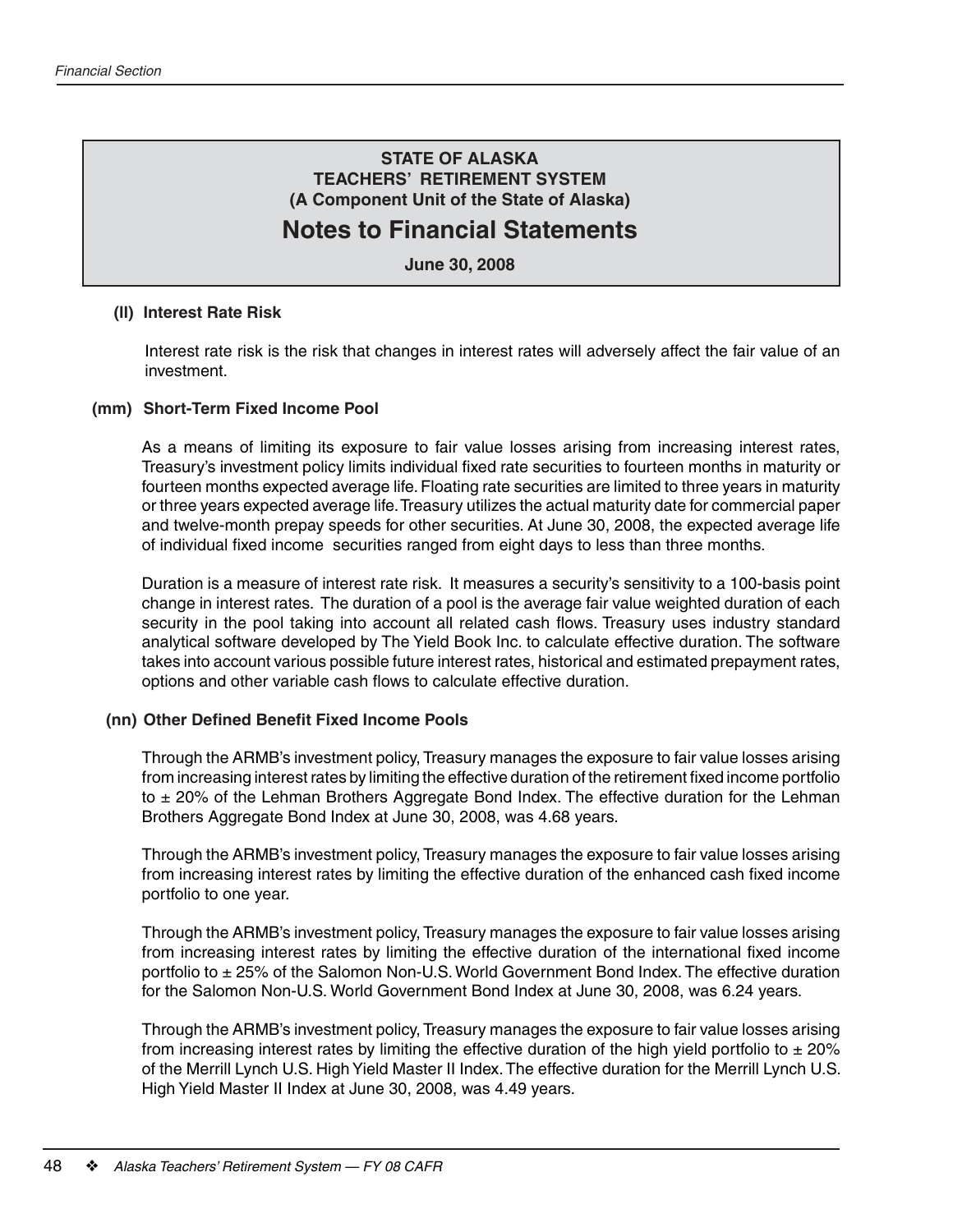# **Notes to Financial Statements**

**June 30, 2008**

Through the ARMB's investment policy, Treasury manages the exposure to fair value losses arising from increasing interest rates by limiting the effective duration of the TIPS portfolio to a band which may not exceed  $\pm$  20% around the duration of the Lehman Brothers Global Inflation-Linked U.S. TIPS Index, or a reasonable proxy thereof. The duration of the proxy index at June 30, 2008, was 6.19 years.

At June 30, 2008, the effective duration of the DB Plan's fixed income pools, by investment type, was as follows:

|                              | <b>Effective duration (In years)</b> |                      |               |                   |             |  |
|------------------------------|--------------------------------------|----------------------|---------------|-------------------|-------------|--|
|                              | <b>Retirement</b>                    | <b>Enhanced cash</b> | International | <b>High yield</b> | <b>TIPS</b> |  |
| U.S. treasury notes          | 7.24                                 |                      |               |                   | 3.52        |  |
| U.S. treasury bonds          | 13.48                                |                      |               |                   | 12.66       |  |
| U.S. government agency       | 4.85                                 |                      |               |                   |             |  |
| Municipal bonds              | 10.96                                |                      |               |                   |             |  |
| Mortgage-backed              | 4.37                                 | 0.73                 |               |                   |             |  |
| Other asset-backed           | 2.58                                 | 0.18                 |               | 3.25              |             |  |
| Corporate bonds              | 4.91                                 | (0.02)               |               | 4.46              |             |  |
| Convertible bonds            |                                      |                      |               | 5.91              |             |  |
| Yankees                      |                                      |                      |               |                   |             |  |
| Government                   | 11.93                                |                      | 6.65          |                   |             |  |
| Corporate                    | 5.48                                 | (0.76)               | 4.09          | 4.04              |             |  |
| Portfolio effective duration | 4.57                                 | 0.20                 | 5.49          | 2.99              | 5.95        |  |

### **Defined Benefit Common Trust Funds**

The ARMB does not have a policy to limit interest rate risk for these investments. The weighted average maturity of the common trust investment funds that consists solely of debt securities, domestic fixed income, high yield, international fixed income, and TIPS were 4.69, 4.45, 6.31, and 7.83 years at June 30, 2008, respectively.

### **Defined Contribution Pension Trust Pooled Investment Funds**

The ARMB contracts with an external investment manager who is given the authority to invest funds in a wholly owned pooled environment to accommodate four participant directed funds. Through the ARMB's investment policy, exposure to fair value losses arising from increasing interest rates is managed by limiting the duration as follows:

For government and corporate debt securities, duration is limited to  $\pm$  0.25 years of the Lehman Brothers Government/Credit Index. At June 30, 2008, the duration of the government and corporate debt securities was 5.32 years and the duration of the Lehman Brothers Government Credit Index was 5.30 years.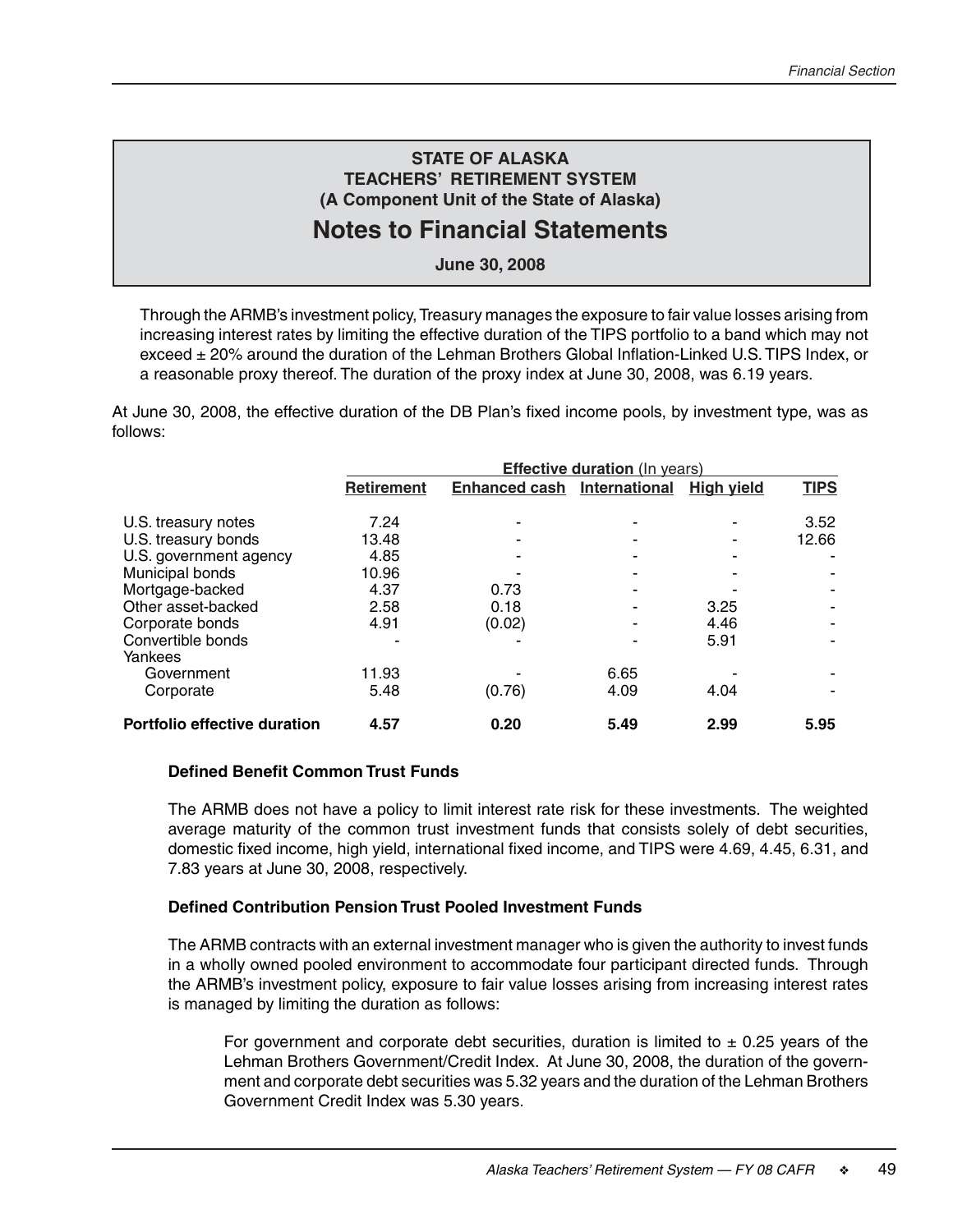# **Notes to Financial Statements**

**June 30, 2008**

For mortgage-backed securities, duration is limited to  $\pm$  0.25 years of the Lehman GNMA Index. At June 30, 2008, the duration of the mortgage-backed securities was 4.14 years and the duration of the Lehman GNMA Index was 4.25 years.

The weighted average maturity of the money market portfolio was forty-five days at June 30, 2008.

The ARMB does not have a policy with respect to these funds to limit interest rate risk for funds held in foreign currency, the custodian's short-term investment fund or commercial paper.

### **Defined Contribution Pension Trust Collective Investment Funds**

The ARMB does not have a policy to limit interest rate risk for these investments. The weighted average maturity of the collective investment fund that consisted solely of debt securities, the government/corporate bond fund, was 5.18 years at June 30, 2008.

## **Defined Contribution Pension Trust Occupational Death and Disability, Retiree Medical, and Health Reimbursement ERISA Commingled and Mutual Funds**

The ARMB does not have a policy to limit interest rate risk for these investments. The weighted average maturity of the ERISA commingled investment funds that consists solely of debt securities, domestic fixed income and international fixed income, were 4.69 and 6.31 years at June 30, 2008, respectively.

### **(oo) Credit Risk**

Credit risk is the risk that an issuer or other counter party to an investment will not fulfill its obligations.

Treasury's investment policy has the following limitations with regard to credit risk:

Short-term fixed income pool investments are limited to instruments with a long-term credit rating of at least A3 or equivalent and instruments with a short-term credit rating of at least P1 or equivalent. Asset-backed and non-agency mortgage securities that are not rated by both Standard & Poor's and Moody's may be purchased if they have an AAA rating by two of the following: Standard & Poor's, Moody's or Fitch. Unexpected daily cash surpluses that arise in this pool are invested overnight in the custodian's repurchase agreement sweep account. Treasury does not have a policy to limit credit risk associated with the sweep account.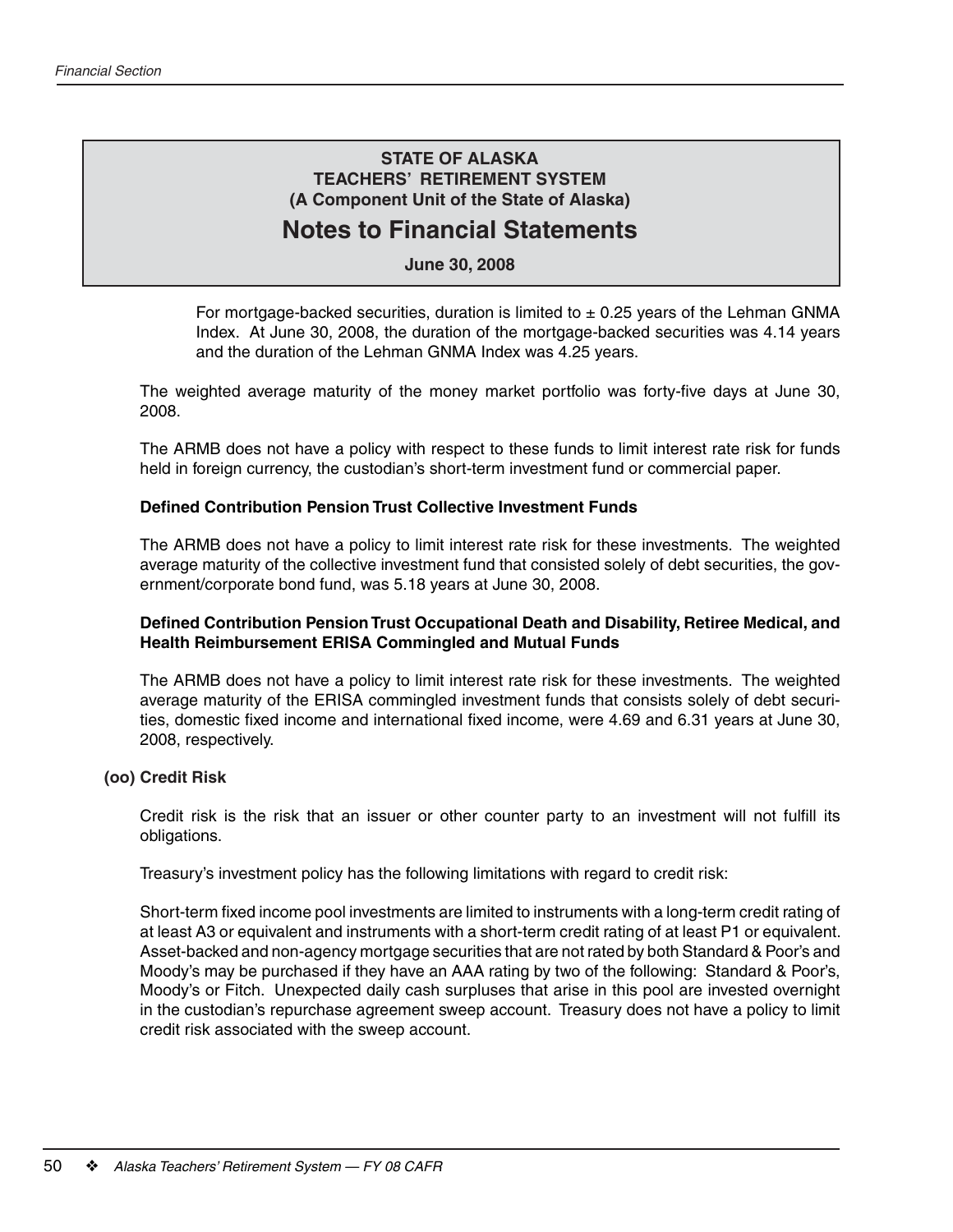# **Notes to Financial Statements**

**June 30, 2008**

The ARMB's investment policy has the following limitations with regard to credit risk:

#### **Retirement Fixed Income:**

- Commercial paper must carry a rating of at least P-1 by Moody's and A-1 by Standard and Poor's.
- Corporate debt securities must be investment grade.
- Corporate, asset-backed and non-agency mortgage securities must be investment grade. Investment grade is defined as the median rating of Standard & Poor's, Moody's and Fitch. Asset-backed and non-agency mortgage securities may be purchased if only rated by one of these agencies if they are rated AAA. Corporate bonds may be purchased if rated by two of these agencies.
- No more than 40% of the portfolio's assets may be invested in investment grade corporate debt.
- No more than 15% of the portfolio's assets may be invested in BBB+ to BBB- rated debt by Standard and Poor's Corporation or the equivalent by Moody's or Fitch.

#### **Enhanced Cash Fixed Income:**

- Commercial paper must carry a rating of at least P-1 by Moody's and A-1 by Standard and Poor's.
- The average portfolio credit quality shall be A3 or higher.
- No more than 10% percent of the portfolio's assets may be invested in securities rated below investment grade as determined by the Lehman Brothers rating methodology.
- No more than 2% percent of the portfolio's assets may be invested in the bonds of any non-U.S. government agency or instrumentality rated below investment grade.

#### **International Fixed Income:**

- Corporate and asset-backed obligations must be rated investment grade or better by a recognized credit rating agency.
- Commercial paper and euro commercial paper must be rated A-1 by Standard & Poor's or P-1 by Moody's or the equivalent of a comparable rating agency.

#### **High Yield:**

No more than 10% percent of the portfolio's assets may be invested in securities rated A3 or higher.

No more than 25% of the portfolio's assets may be invested in securities rated below B3. No more than 5% percent of the portfolio's assets may be invested in unrated securities. No more than 10% percent of the portfolio's assets may be invested in countries not rated investment grade, including emerging markets.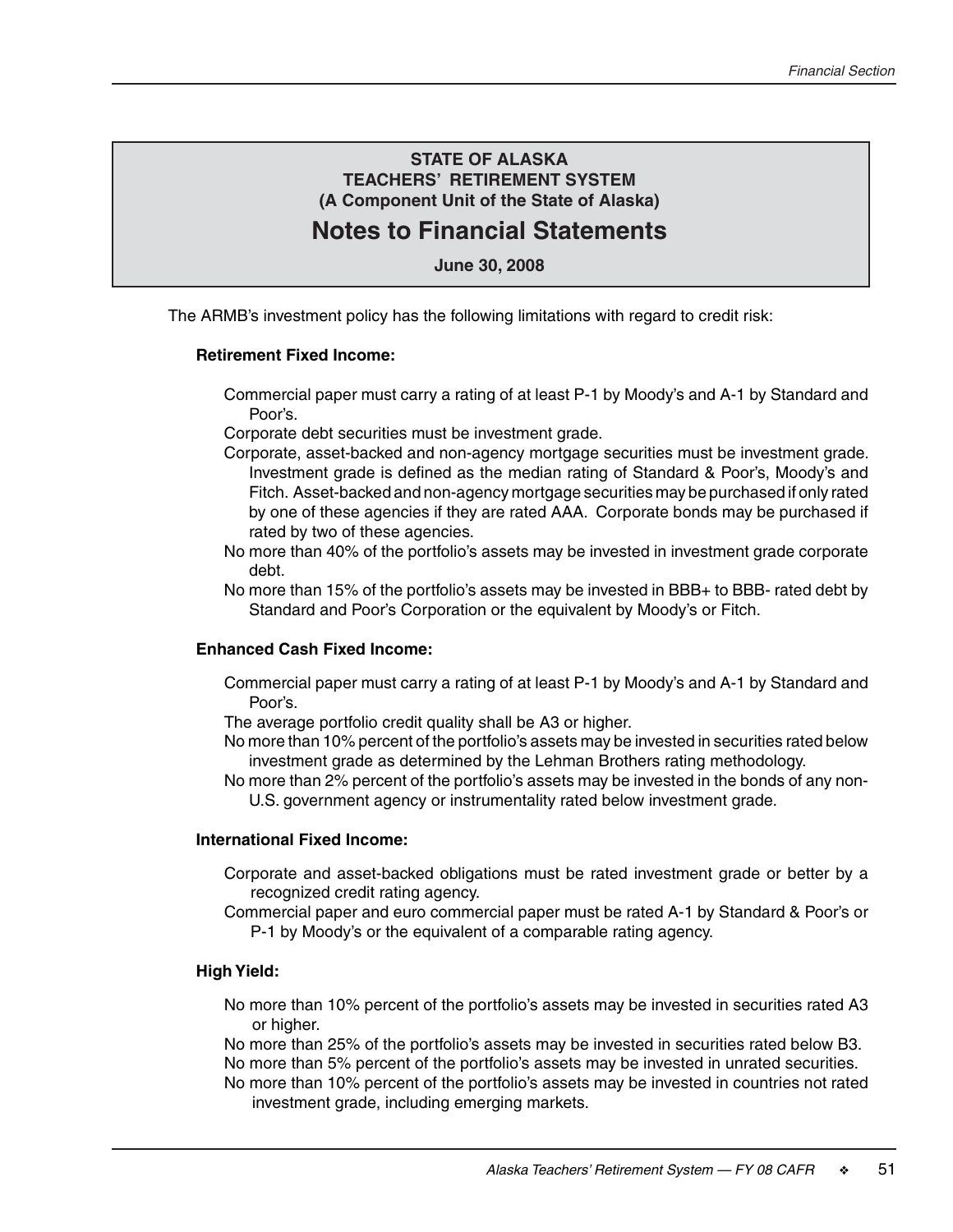# **Notes to Financial Statements**

**June 30, 2008**

- The lower of any Standard & Poor's, Moody's or Fitch rating will be used for limits on securities rated below B3 and the higher rating will be used for limits on securities rated A3 or higher.
- Daily cash surpluses that arise in this pool are invested in the custodian's repurchase agreement sweep account. This account is secured by U.S. Government or Agency securities. As such, the ARMB does not consider this investment subject to the credit risk limitations above.

#### **TIPS:**

- Commercial paper must be rated at least P-1 by Moody's and A-1 by Standard and Poor's.
- Corporate debt securities must be investment grade.
- No more than 5% percent of the portfolio's assets may be invested in investment grade corporate debt.
- No more than 5% percent of the portfolio's assets may be invested in BBB+ to BBB- rated debt by Standard & Poor's or the equivalents by Moody's or Fitch.
- Corporate, asset-backed and non-agency mortgage securities must be rated investment grade. The investment grade rating is defined as the median rating of the following three rating agencies: Standard & Poor's, Moody's, and Fitch. Asset-backed and non-agency mortgage securities may be purchased if only rated by one of these agencies if they are rated AAA. Corporate bonds may be purchased if rated by two of these agencies.

#### **Domestic equity, international equity and emerging markets:**

- Corporate debt obligations must carry a rating of at least A or better by Moody's, Standard & Poor's or Fitch rating services.
- Commercial paper must bear the highest rating assigned by Moody's, Standard & Poor's, or Fitch rating services.

The ARMB does not have a policy to limit the concentration of credit risk for the common trust funds, defined contribution pooled investment funds, collective investment funds, ERISA commingled funds or mutual funds.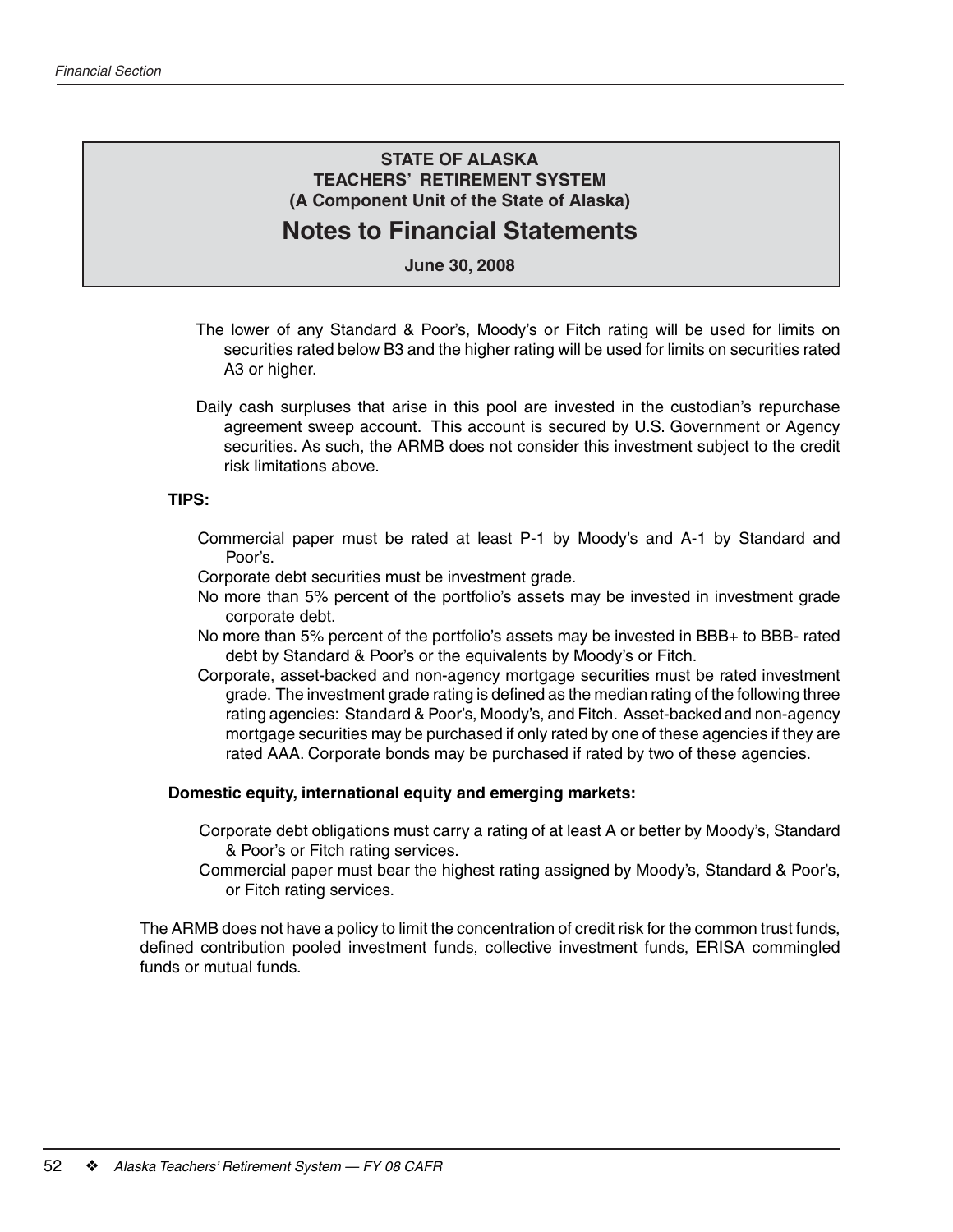# **Notes to Financial Statements**

**June 30, 2008**

At June 30, 2008, the System's investments consisted of securities with credit quality ratings issued by nationally recognized statistical rating organizations as follows (using Standard & Poor's Corporation rating scale):

|                            |            |                      |                |                         | <b>Fixed income pool</b> |               |                          |                               |
|----------------------------|------------|----------------------|----------------|-------------------------|--------------------------|---------------|--------------------------|-------------------------------|
|                            | Rating     | Short-<br>term       | Retirement     | <b>Enhanced</b><br>cash | Intern'l                 | High<br>yield | <b>TIPS</b>              | Pooled<br>investment<br>funds |
| Commercial paper           | Not rated  | 6.80%                | $-$ %          | $-$ %                   | $-$ %                    | $-$ %         | $-$ %                    | 3.86%                         |
| Bridge loans               | Not rated  | ÷.                   | ÷              | ä,                      | ÷                        | 1.48          | $\overline{a}$           | $\overline{\phantom{a}}$      |
| Short term investment fund | Not rated  |                      | $\overline{a}$ | L                       |                          |               | L.                       | 2.45                          |
| U.S. treasury notes        | AAA        |                      | 9.89           | $\overline{a}$          |                          |               | 72.62                    | 9.29                          |
| U.S. treasury bonds        | AAA        |                      | 4.00           |                         |                          |               | 26.41                    | 4.74                          |
| U.S. government agency     |            |                      |                |                         |                          |               |                          |                               |
| Discount notes             | AAA        |                      | J.             |                         |                          |               |                          | 0.04                          |
| U.S. government agency     | AAA        | 44.00                | 1.34           |                         |                          |               |                          | 7.19                          |
| U.S. government agency     | Not rated  |                      | 0.46           |                         |                          |               |                          |                               |
| Municipal bonds            | AA         |                      | 0.04           |                         |                          |               |                          |                               |
| Municipal bonds            | A          |                      |                |                         |                          |               |                          | 0.28                          |
| Municipal bonds            | Not rated  | $\overline{a}$       | ÷.             |                         |                          |               | $\ddot{\phantom{1}}$     | 0.14                          |
| Mortgage-backed            | AAA        | 2.99                 | 45.33          | 19.37                   |                          |               | ÷.                       | 13.97                         |
| Mortgage-backed            | AA         | 0.20                 |                |                         |                          |               |                          |                               |
|                            | A          | 0.12                 |                |                         |                          |               |                          |                               |
| Mortgage-backed            | <b>BBB</b> | L.                   |                | 2.36                    |                          |               |                          |                               |
| Mortgage-backed            | Not rated  | 0.24                 | 7.68           |                         |                          |               |                          | 1.43                          |
| Mortgage-backed            | AAA        |                      |                | 7.70                    |                          |               |                          |                               |
| Other asset-backed         | AA         | 16.17                | 3.88           | 23.11                   |                          |               | L.                       |                               |
| Other asset-backed         |            | 0.63                 | 0.22           | 0.43                    |                          |               |                          |                               |
| Other asset-backed         | A          | 2.53                 | 0.24           | 0.13                    |                          |               |                          |                               |
| Other asset-backed         | <b>BBB</b> | 0.24                 | 0.47           | 11.75                   |                          |               |                          |                               |
| Other asset-backed         | <b>BB</b>  | 0.92                 | 0.53           | 0.92                    | ÷.                       | 0.16          |                          |                               |
| Other asset-backed         | Not rated  |                      |                |                         | L,                       | 0.03          |                          |                               |
| Corporate bonds            | AAA        | 2.01                 | 1.23           | 1.50                    | $\ddot{\phantom{1}}$     |               |                          | 0.81                          |
| Corporate bonds            | AA         | 12.20                | 4.42           | 3.42                    | $\overline{a}$           | L.            | L.                       | 2.19                          |
| Corporate bonds            | A          | 4.10                 | 9.07           | 6.41                    |                          |               |                          | 6.67                          |
| Corporate bonds            | <b>BBB</b> | ٠                    | 4.69           | 2.46                    |                          | 3.38          |                          | 4.14                          |
| Corporate bonds            | BB         |                      |                |                         | L,                       | 20.92         |                          | 0.05                          |
| Corporate bonds            | в          |                      | ÷              | ä,                      | $\ddot{\phantom{1}}$     | 29.01         | $\overline{\phantom{a}}$ | $\overline{\phantom{a}}$      |
| Corporate bonds            | CCC        |                      |                |                         | ä,                       | 4.42          |                          |                               |
| Corporate bonds            | D          |                      |                |                         | $\overline{a}$           | 0.07          |                          |                               |
| Corporate bonds            | Not rated  | 1.09                 | 0.51           | 0.80                    |                          | 3.19          |                          | 0.06                          |
| Convertible bonds          | AA         |                      |                |                         |                          |               |                          | 0.07                          |
| Convertible bonds          | <b>BBB</b> |                      | ÷,             | ä,                      | ä,                       | 0.10          | $\overline{\phantom{a}}$ |                               |
| Convertible bonds          | B          |                      | ÷.             | L.                      | ä,                       | 0.15          | ÷                        |                               |
| Yankees:                   |            |                      |                |                         |                          |               |                          |                               |
| Government                 | AAA        |                      |                |                         | 19.32                    |               |                          | 0.13                          |
| Government                 | AA         |                      |                | ä,                      | 6.52                     |               |                          | 0.35                          |
| Government                 | A          |                      |                | ä,                      | 21.96                    |               |                          | 0.37                          |
| Government                 | <b>BBB</b> |                      | 0.25           | ä,                      |                          |               |                          | 0.28                          |
| Government                 | Not rated  | $\ddot{\phantom{1}}$ | 0.22           | ÷.                      | 7.74                     |               | ÷                        | $\overline{a}$                |
| Corporate                  | AAA        |                      |                | L,                      | 28.78                    |               | $\overline{a}$           | 0.61                          |
| Corporate                  | AA         | 3.81                 | 0.62           | 2.92                    | 13.00                    |               |                          | 0.27                          |
| Corporate                  | A          | 1.26                 | 1.16           | 0.92                    | ä,                       |               |                          | 0.57                          |
| Corporate                  | <b>BBB</b> |                      | 0.58           | 0.93                    | L,                       | 0.15          |                          | 0.72                          |
| Corporate                  | <b>BB</b>  |                      |                | ä,                      | $\ddot{\phantom{1}}$     | 2.50          |                          | ä,                            |
| Corporate                  | B          |                      |                | L.                      | L.                       | 2.50          |                          |                               |
| Corporate                  | CCC        |                      | ä,             | L.                      | $\overline{\phantom{a}}$ | 0.29          | ÷                        |                               |
| Corporate                  | D          |                      |                |                         |                          | 0.12          | ä,                       |                               |
| Corporate                  | Not rated  | 0.74                 | 0.22           | 3.47                    | 0.65                     | 0.57          |                          |                               |
| No credit exposure         |            | (0.05)               | 2.95           | 11.40                   | 2.03                     | 30.96         | 0.97                     | 39.32                         |
|                            |            | 100.00%              | 100.00%        | 100.00%                 | 100.00%                  | 100.00%       | 100.00%                  | 100.00%                       |
|                            |            |                      |                |                         |                          |               |                          |                               |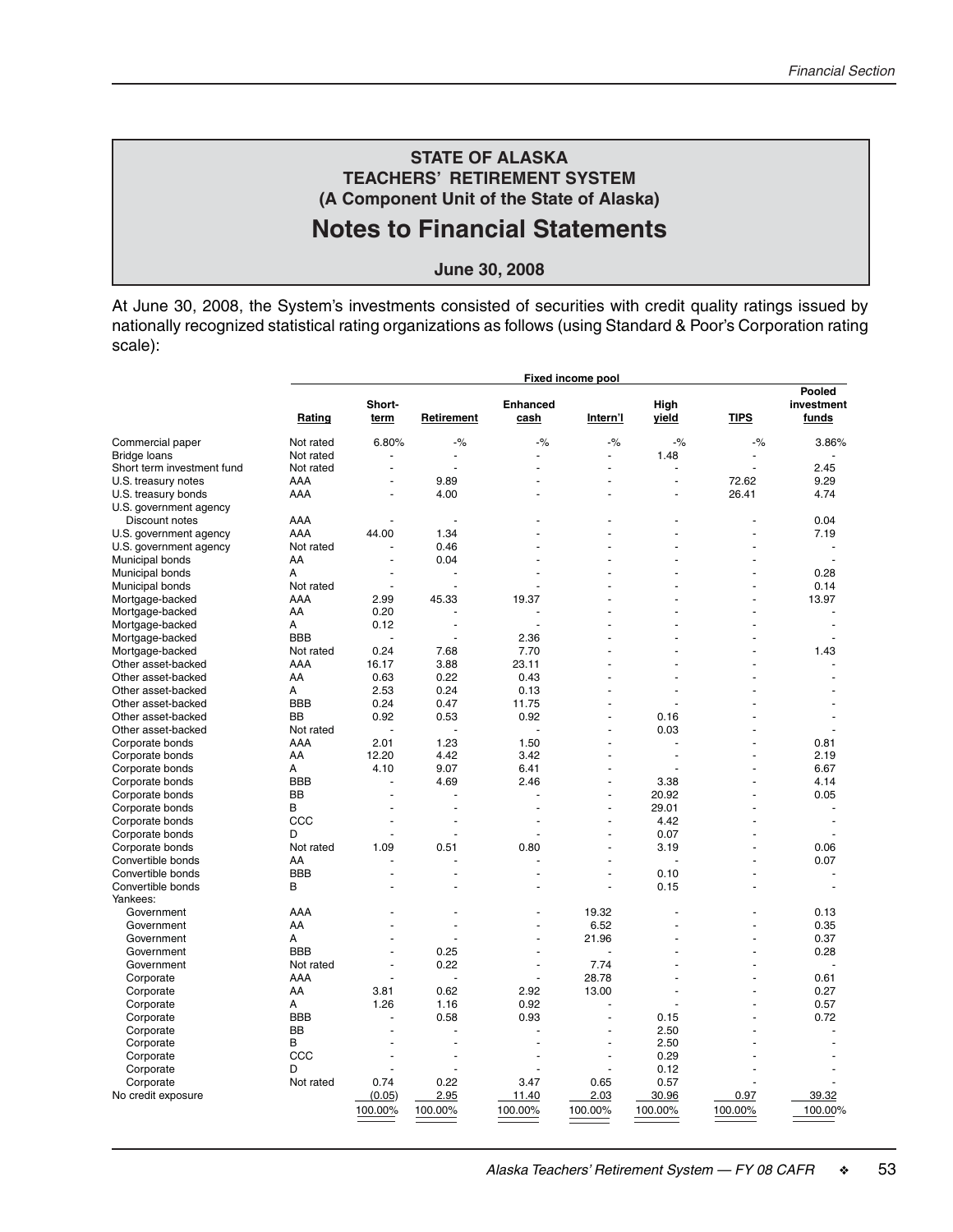# **Notes to Financial Statements**

**June 30, 2008**

#### **(pp) Custodial Credit Risk - Deposits**

Custodial credit risk is the risk that deposits may not be returned in the event of a bank failure. The ARMB does not have a policy in relation to custodial credit risk for deposits. At June 30, 2008, the System had the following uncollateralized and uninsured deposits:

|                                                              | Amount<br>(In thousands) |  |
|--------------------------------------------------------------|--------------------------|--|
| International fixed income pool<br>International equity pool | 360<br>2,293             |  |

#### **(qq) Foreign Currency Risk**

Foreign currency risk is the risk that changes in exchange rates will adversely impact the fair value of an investment.

The ARMB's policy with regard to foreign currency risk in the international fixed income pool is to restrict obligations to those issued in the currencies of countries represented in the Citibank Non-U.S. World Government Bond Index. In addition, the ARMB's asset allocation policy permits the System to hold up to four percent of total investments in international fixed income.

The ARMB's policy with regard to foreign currency risk in the international equity pool and the emerging markets pool is to permit the System to hold up to twenty-one percent of total investments in these two pools combined.

The ARMB's policy with regard to foreign currency risk in the private equity pool is to permit the System to hold up to twelve percent of total investments in private equity.

The ARMB has no policy regarding foreign currency risk in the common trust, defined contribution pooled investment funds, collective investment funds, ERISA commingled and mutual funds.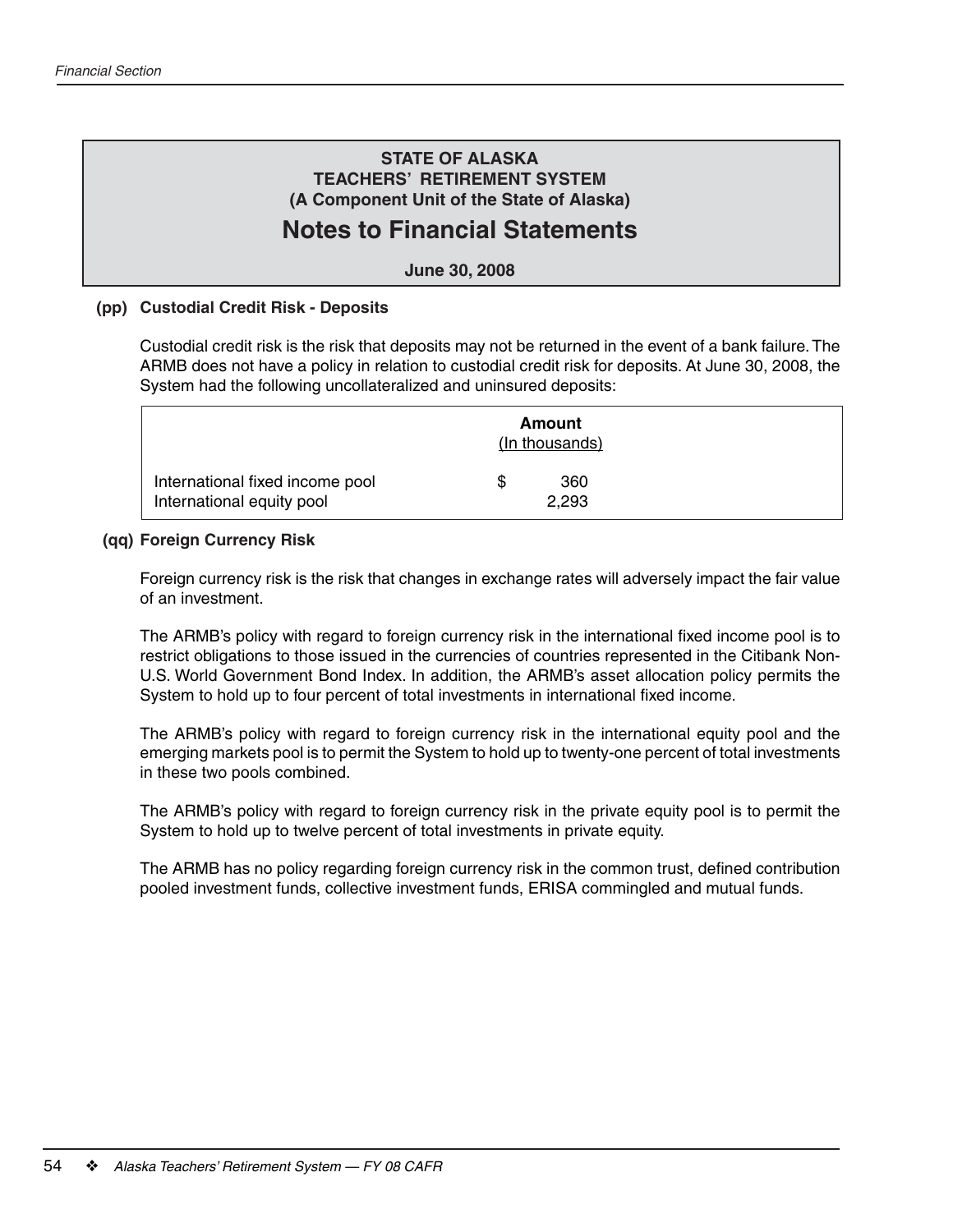# **Notes to Financial Statements**

**June 30, 2008**

At June 30, 2008, the System had exposure to foreign currency risk with the following deposits:

|                          | <b>Amount</b> (In thousands)       |                                     |  |  |  |
|--------------------------|------------------------------------|-------------------------------------|--|--|--|
| <b>Currency</b>          | <b>Fixed income</b><br><u>pool</u> | <b>International</b><br>equity pool |  |  |  |
| <b>Australian Dollar</b> | \$                                 | (8)                                 |  |  |  |
| <b>Brazilian Real</b>    |                                    | 10                                  |  |  |  |
| Canadian Dollar          |                                    | 14                                  |  |  |  |
| Danish Krone             |                                    | 157                                 |  |  |  |
| <b>Euro Currency</b>     |                                    | 398                                 |  |  |  |
| Hong Kong Dollar         |                                    | 148                                 |  |  |  |
| Japanese Yen             | 191                                | 1,381                               |  |  |  |
| Mexican Peso             | 168                                |                                     |  |  |  |
| New Zealand Dollar       |                                    | 18                                  |  |  |  |
| Norwegian Krone          |                                    | 72                                  |  |  |  |
| <b>Pound Sterling</b>    |                                    | 58                                  |  |  |  |
| Swedish Krona            |                                    | 35                                  |  |  |  |
| Swiss Franc              |                                    |                                     |  |  |  |
|                          | 360                                | 2,284                               |  |  |  |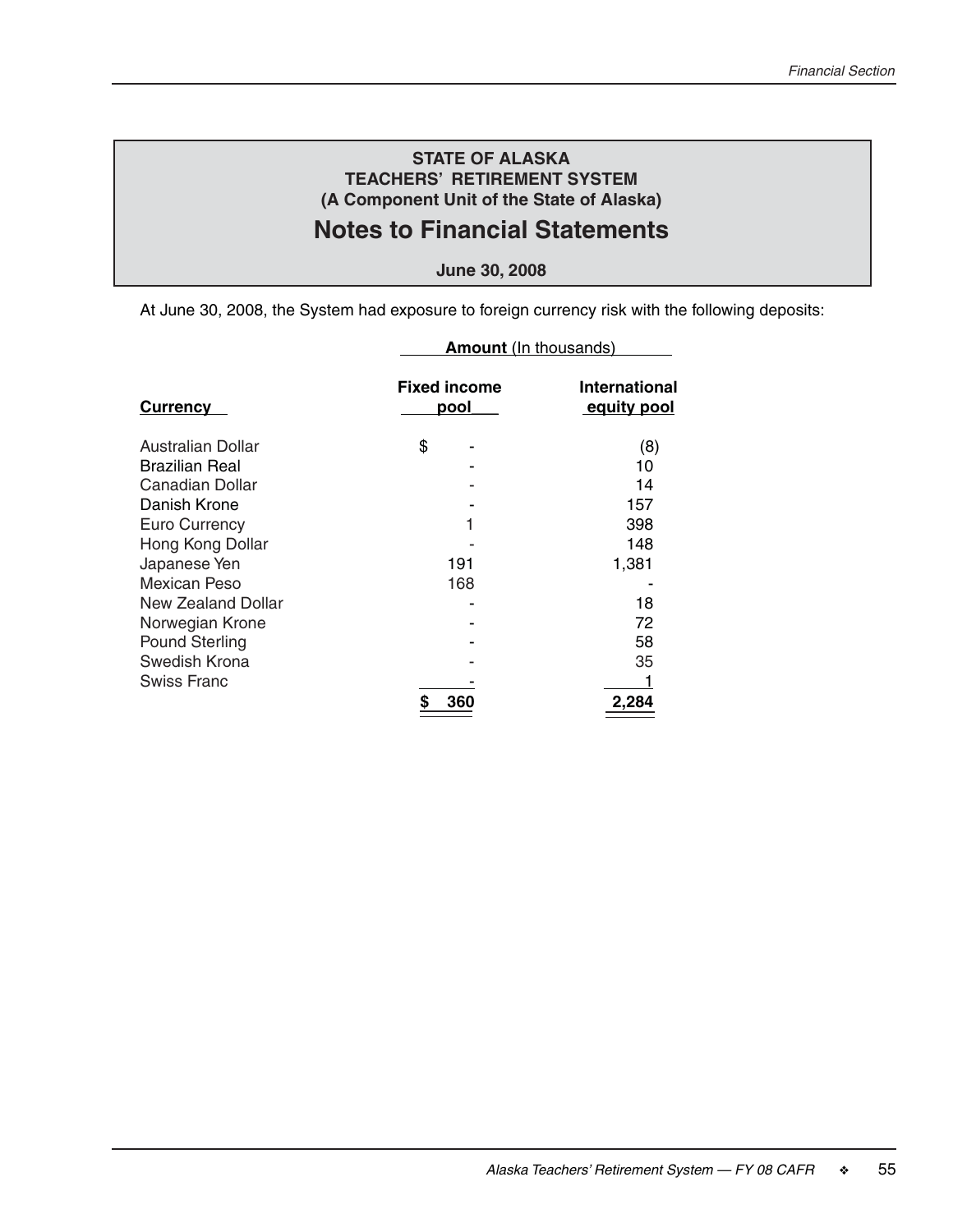# **Notes to Financial Statements**

**June 30, 2008**

At June 30, 2008, the System had exposure to foreign currency risk with the following investments:

|                          |                              |                                            | <b>Amount</b> (In thousands)                  |                                                          |                                                     |
|--------------------------|------------------------------|--------------------------------------------|-----------------------------------------------|----------------------------------------------------------|-----------------------------------------------------|
| <b>Currency</b>          | Foreign<br><b>government</b> | International<br>fixed income<br>Corporate | International<br>equity pool<br><b>Equity</b> | <b>Private</b><br>equity pool<br>Limited<br>partnerships | Pool<br>investment<br><u>funds</u><br><b>Equity</b> |
|                          |                              |                                            |                                               |                                                          |                                                     |
| <b>Australian Dollar</b> | \$                           |                                            | 15,221                                        |                                                          |                                                     |
| <b>Brazilian Real</b>    |                              |                                            | 2,964                                         |                                                          |                                                     |
| <b>Canadian Dollar</b>   |                              |                                            | 20,088                                        |                                                          |                                                     |
| Danish Krone             |                              |                                            | 5,382                                         |                                                          |                                                     |
| <b>Euro Currency</b>     | 34,488                       | 1,515                                      | 198,835                                       | 67,659                                                   | 5                                                   |
| Hong Kong Dollar         |                              |                                            | 15,765                                        |                                                          |                                                     |
| Indonesian Rupah         |                              |                                            | 1,956                                         |                                                          |                                                     |
| Japanese Yen             | 9,278                        | 40,119                                     | 146,294                                       |                                                          | 3                                                   |
| Mexican Peso             | 10,738                       |                                            | 290                                           |                                                          |                                                     |
| New Taiwan Dollar        |                              |                                            | 719                                           |                                                          |                                                     |
| New Zealand Dollar       |                              |                                            | 975                                           |                                                          |                                                     |
| Norwegian Krone          |                              |                                            | 5,129                                         |                                                          |                                                     |
| Polish Zloty             |                              |                                            | 113                                           |                                                          |                                                     |
| Pound Sterling           |                              |                                            | 126,099                                       | 4,377                                                    | 2                                                   |
| Singapore Dollar         |                              |                                            | 5,025                                         |                                                          |                                                     |
| South African Rand       |                              |                                            | 2,869                                         |                                                          |                                                     |
| South Korean Won         |                              |                                            | 4,194                                         |                                                          |                                                     |
| Swedish Krona            |                              |                                            | 9,254                                         |                                                          |                                                     |
| <b>Swiss Franc</b>       |                              |                                            | 55,628                                        |                                                          |                                                     |
|                          | 54,504<br>S                  | 41,634                                     | 616,800                                       | 72,036                                                   | 14                                                  |

At June 30, 2008, the System also had exposure to foreign currency risk in the emerging markets equity pool. This pool consists of investments in commingled funds; therefore no disclosure of specific currencies is made.

#### **(rr) Concentration of Credit Risk**

Treasury's policy with regard to concentration of credit risk for the short-term fixed income pool is to prohibit the purchase of more than five percent of the portfolio's assets in corporate bonds of any one company or affiliated group.

The ARMB' s policy with regard to concentration of credit risk for the retirement fixed income, international fixed income and high yield pools is to prohibit the purchase of more than five percent of the portfolio's assets in corporate bonds of any one company or affiliated group. The ARMB does not have a policy with regard to concentration of credit for the enhanced cash and TIPS pools.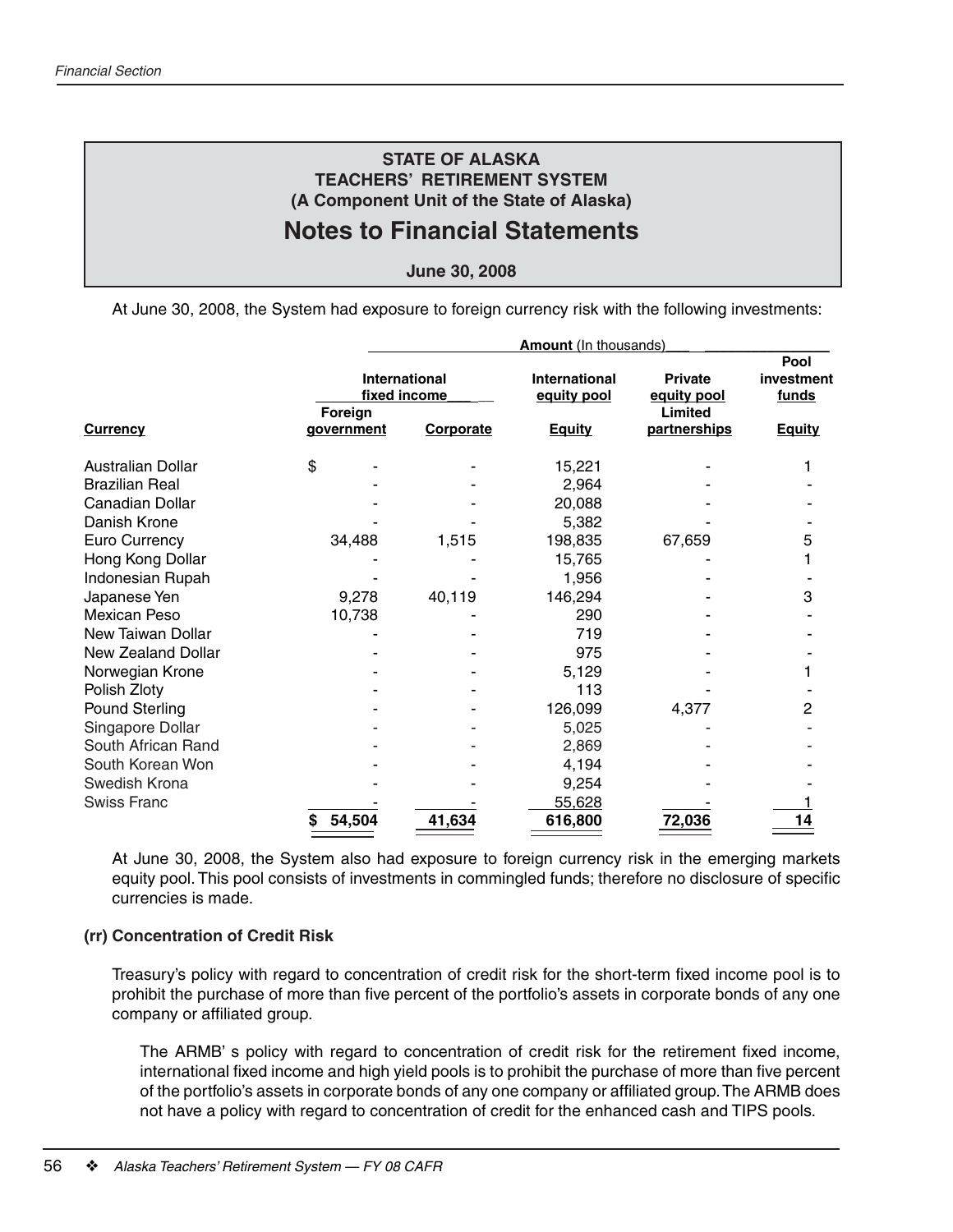# **Notes to Financial Statements**

**June 30, 2008**

At June 30, 2008, the System invested assets did not have exposure to any one issuer greater than 5% of total invested assets.

#### **(ss) Collective Investment Funds**

The DCR Pension Trust Fund's investments include the following collective investment funds at June 30, 2008:

|                                         | <b>Units</b><br>owned | Unit<br>value | <b>Balance</b><br>(In thousands) |
|-----------------------------------------|-----------------------|---------------|----------------------------------|
| Global balanced fund                    | \$39,860              | 31.270        | \$<br>1,246                      |
| Government/credit bond fund             | 496                   | 25.359        | 13                               |
| Alaska long-term balanced trust         | 24,854                | 13.537        | 336                              |
| Alaska balanced trust                   | 3,459                 | 33.794        | 117                              |
| Alaska target 2025 trust                | 353                   | 11.229        | 4                                |
| Brandes INST international equity fund  | 185,453               | 19.770        | 3,666                            |
| T. Rowe Price small cap stock trust     | 50,014                | 38.110        | 1,906                            |
| S&P 500 stock index fund                | 100,744               | 24.527        | 2,471                            |
| Sentinel sustainable core opportunities | 236,364               | 12.850        | 3,037                            |
| Money market fund                       | 37,236                |               | 37                               |
| Unallocated deposits in transit         |                       |               | 50                               |
| Total collective investment funds       |                       |               | 12,883                           |

#### **(4) Foreign Exchange, Foreign Exchange Contracts and Off-Balance Sheet Risk**

The international fixed income and international equity pool's investment income includes the following at June 30:

|                                                        | 2008<br>(In thousands) |
|--------------------------------------------------------|------------------------|
| Net realized gain on foreign currency                  | \$44,006               |
| Net unrealized gain (loss) on foreign currency         | 14                     |
| Net realized gain (loss) on foreign exchange contracts | (39)                   |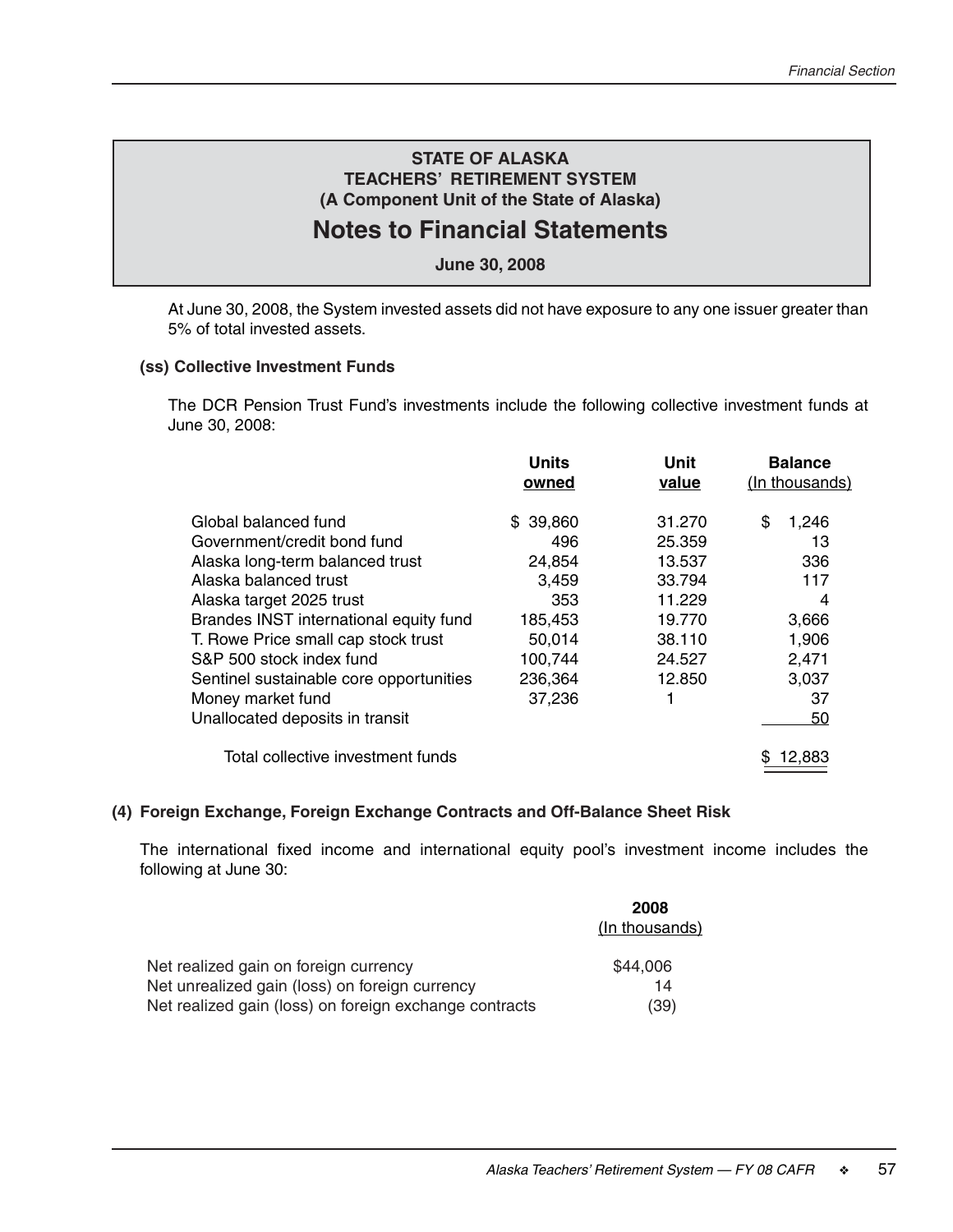# **Notes to Financial Statements**

**June 30, 2008**

The international fixed income and international equity pool includes foreign currency forward contracts to buy and sell specified amounts of foreign currencies at specified rates on specified future dates for the purpose of hedging existing security positions. The maturity periods for these contracts range from two to one hundred and fifty-five days. The System had net unrealized gains (losses) with respect to such contracts, calculated using forward rates at June 30, as follows:

|                                            | 2008           |
|--------------------------------------------|----------------|
|                                            | (In thousands) |
| Contract sales                             | \$18,938       |
| Less fair value                            | 18.926         |
| Net unrealized gains (losses) on contracts | 12             |

The counterparties to the foreign currency forward contracts consist of a diversified group of financial institutions. Credit risk exposure exists to the extent of nonperformance by these counterparties; however, the risk of default is considered to be remote. The market risk is limited to the difference between contractual rates and forward rates at the balance sheet date.

### **(5) Securities Lending**

Alaska Statute 37.10.071 authorizes the ARMB to lend assets, under an agreement and for a fee, against deposited collateral of equivalent fair value. In February of 2008, the ARMB voted to suspend its securities lending agreement with State Street Corporation (the Bank) which lent equity and domestic fixed income securities. Prior to suspension, the Bank, acting as the ARMB's agent under the agreement, transferred securities to broker agents or other entities for collateral in the form of cash or securities and simultaneously agreed to return the collateral for the same securities in the future. There were no outstanding securities on loan at June 30, 2008.

While the securities lending agreement was active, there was no limit to the amount that could be loaned and the ARMB was able to sell securities on loan. International equity security loans were collateralized at not less than 105% of their fair value. All other security loans were collateralized at not less than 102% of their fair value. Loaned securities and collateral were marked to market daily and collateral was received or delivered the following day to maintain collateral levels.

There is no cash collateral at June 30, 2008. Cash collateral in the amount of \$531,810,023 at June 30, 2007 was invested in a registered 2(a)-7 money market fund. Maturities of investments in the money market fund generally did not match the maturities of the loaned securities because the lending agreements were terminable at will. Collateral securities could have been pledged or sold upon borrower default. Securities under loan, cash collateral and cash collateral payable were recorded on the financial statements at fair value in prior years. The Bank, the DB Plan received a fee from earnings on invested collateral. The Bank and the DB Plan shared a fee paid by the borrower for loans not collateralized with cash.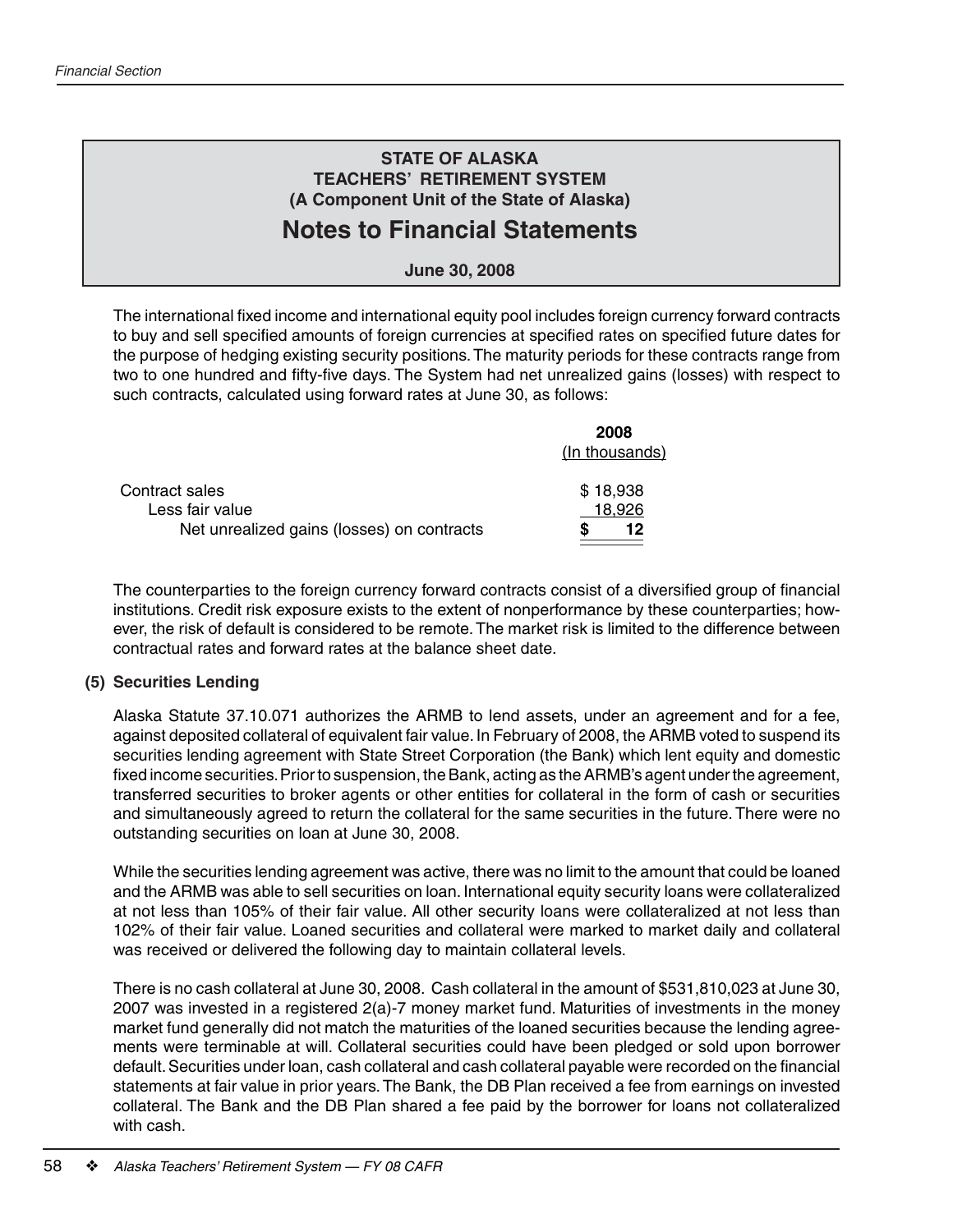# **STATE OF ALASKA TEACHERS' RETIREMENT SYSTEM (A Component Unit of the State of Alaska) Notes to Financial Statements**

#### **June 30, 2008**

There was limited credit risk associated with the lending transactions since the ARMB was indemnified by the Bank against any loss resulting from counterparty failure or default on a loaned security or its related income distributions. The Bank further indemnified the ARMB against loss due to borrower rebates in excess of earnings on cash collateral. Indemnifications were subject to limitations relating to war, civil unrest or revolution, or beyond the reasonable control of the Bank.

#### **(6) Transfers**

During fiscal year 2008, the System transferred the \$1,086,620,000 balance of the Postemployment Healthcare fund to the Alaska Retiree Healthcare Trust as a result of the creation of the Alaska Retiree Healthcare Trust fund, which began on July 1, 2007.

Under SB 123, enacted in 2007, the State of Alaska sought to enhance compliance of the states' pension systems with the Internal Revenue Code by creating a new defined benefit retiree healthcare trust into which OPEB contributions would be deposited, and from which OPEB benefits would be paid. Historically, all such contributions had been deposited and benefits paid from the pension trust fund account. With the creation of the new healthcare trust fund account, the systems then sought approval from the Internal Revenue Service (IRS) through the Voluntary Compliance Program to post the amount allocated to healthcare in the 2007 CAFR to the new healthcare trust fund. On October 10, 2008, the IRS orally advised tax counsel for the states' pension systems that the request to transfer the 2007 CAFR amount in the new healthcare trust had been approved. The systems are awaiting the formal VCP decision of the IRS.

### **(7) Funded Status and Funding Progress - DB Pension and Postemployment Healthcare Benefi t Plan**

The funded status of the defined benefit retirement postemployment healthcare benefit plan is as follows:

| <b>Actuarial</b><br>valuation<br>date | <b>Actuarial</b><br>value of<br>assets | <b>Actuarial</b><br>accrued<br>liability<br>(AAL)<br>entry age | <b>Unfunded</b><br>actuarial<br>accrued<br>liability<br>(UAAL) | <b>Funded</b><br>ratio | Covered<br>payroll | UAAL as a<br>percentage<br>of covered<br>payroll |
|---------------------------------------|----------------------------------------|----------------------------------------------------------------|----------------------------------------------------------------|------------------------|--------------------|--------------------------------------------------|
| <b>Pension</b><br>June 30, 2007       | \$3,441,867                            | 5.043.448                                                      | 1.601.581                                                      | 68.2%                  | \$554,245          | 289.0%                                           |
| <b>Postemployment healthcare</b>      |                                        |                                                                |                                                                |                        |                    |                                                  |
| June 30, 2007                         | 982.532<br>\$.                         | 2,313,378                                                      | 1,330,846                                                      | 42.5%                  | \$554,245          | 240.1%                                           |
|                                       |                                        |                                                                |                                                                |                        |                    |                                                  |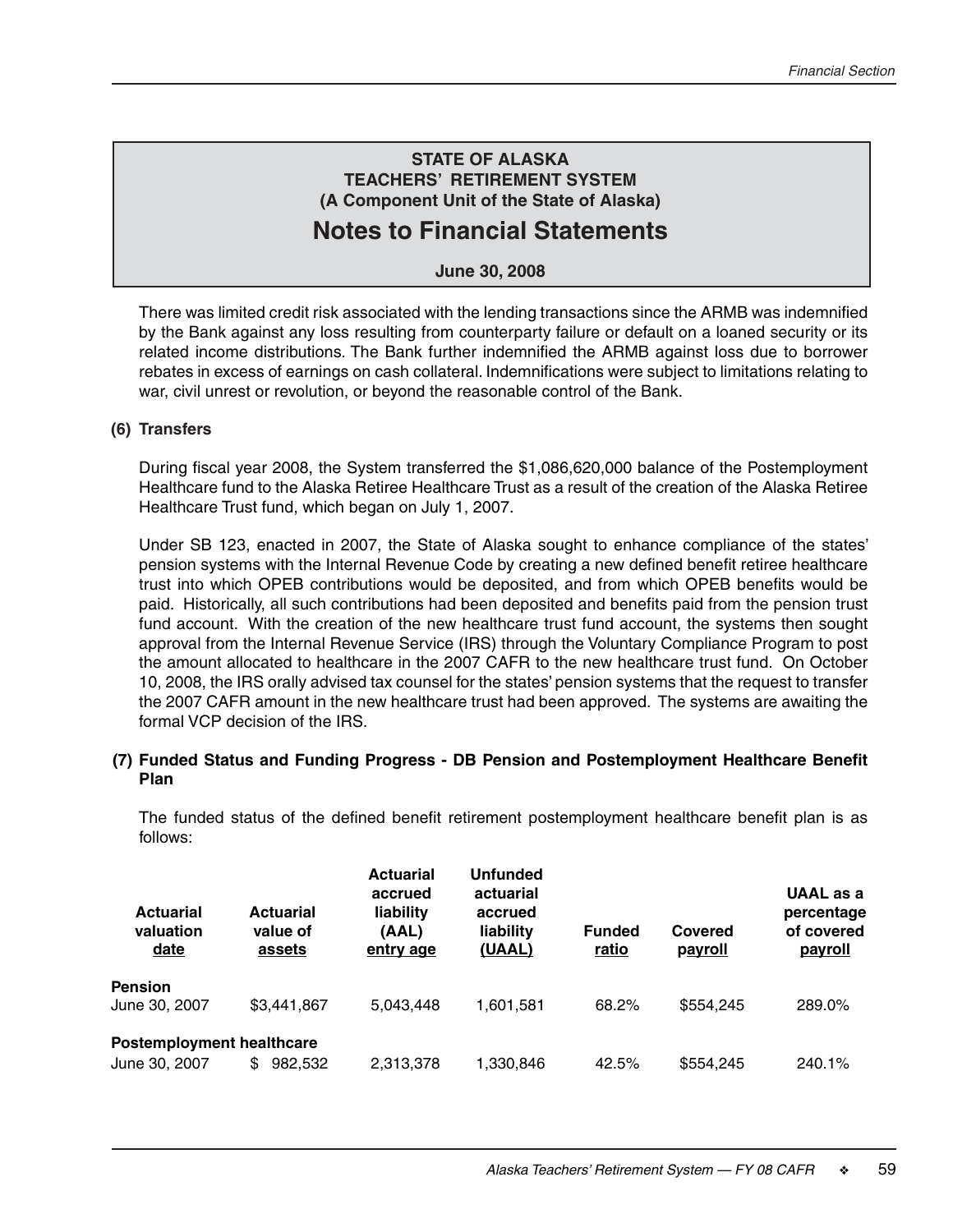# **Notes to Financial Statements**

**June 30, 2008**

Actuarial valuations of an ongoing plan involve estimates of the value of reported amounts and assumptions about the probability of occurrence of events far into the future. Examples include assumptions about future employment, mortality, and healthcare cost trend. Actuarially determined amounts are subject to continual revisions as actual results are compared with past expectations and new estimates are made about the future. The schedule of funding progress, presented as required supplementary information following the notes to the financial statements, present multi-year trend information about whether the actuarial values of plan assets are increasing or decreasing over time relative to the actuarial accrued liabilities for benefits.

The accompanying schedule of employer contributions presents trend information about the amounts contributed to the plan by employers in comparison to the actuarially required contribution (ARC), an amount that is actuarially determined in accordance with the parameters of GASB 43. The ARC represents a level of funding that, if paid on an on-going basis, is projected to cover normal cost for each year and amortize any unfunded actuarial liabilities (or funding excess) over a period not to exceed thirty years.

Projections of benefits for financial report purposes are based on the substantive plan (the plan as understood by the employer and plan members) and include the types of benefits provided at the time of each valuation and the historical pattern of sharing benefit costs between the employer and plan members to that point. The actuarial method and assumptions used include techniques that are designed to reduce the effects of short-term volatility in actuarial accrued liabilities and the actuarial value of assets, consistent with the long-term perspective of the calculations. Additional information as of the latest actuarial valuation follows:

| <b>Valuation date</b>                 | June 30, 2007                                                                        |
|---------------------------------------|--------------------------------------------------------------------------------------|
| Actuarial cost method                 | Entry age normal level percentage of pay for<br>pension; level dollar for healthcare |
| Amortization method                   | Level dollar, closed                                                                 |
| Equivalent single amortization period | 21 years                                                                             |
| Asset valuation method                | 5 year smoothing market                                                              |
| <b>Actuarial Assumptions:</b>         |                                                                                      |
| Investment rate of return             | 8.25% for pension, 4.50% for healthcare<br>(includes inflation at 3.5%)              |
| Projected salary increases            | 6.0% for first 5 years of service grading down<br>to 4.0% after 15 years             |
| Cost-of-living adjustment             | Postretirement pension adjustment                                                    |
|                                       |                                                                                      |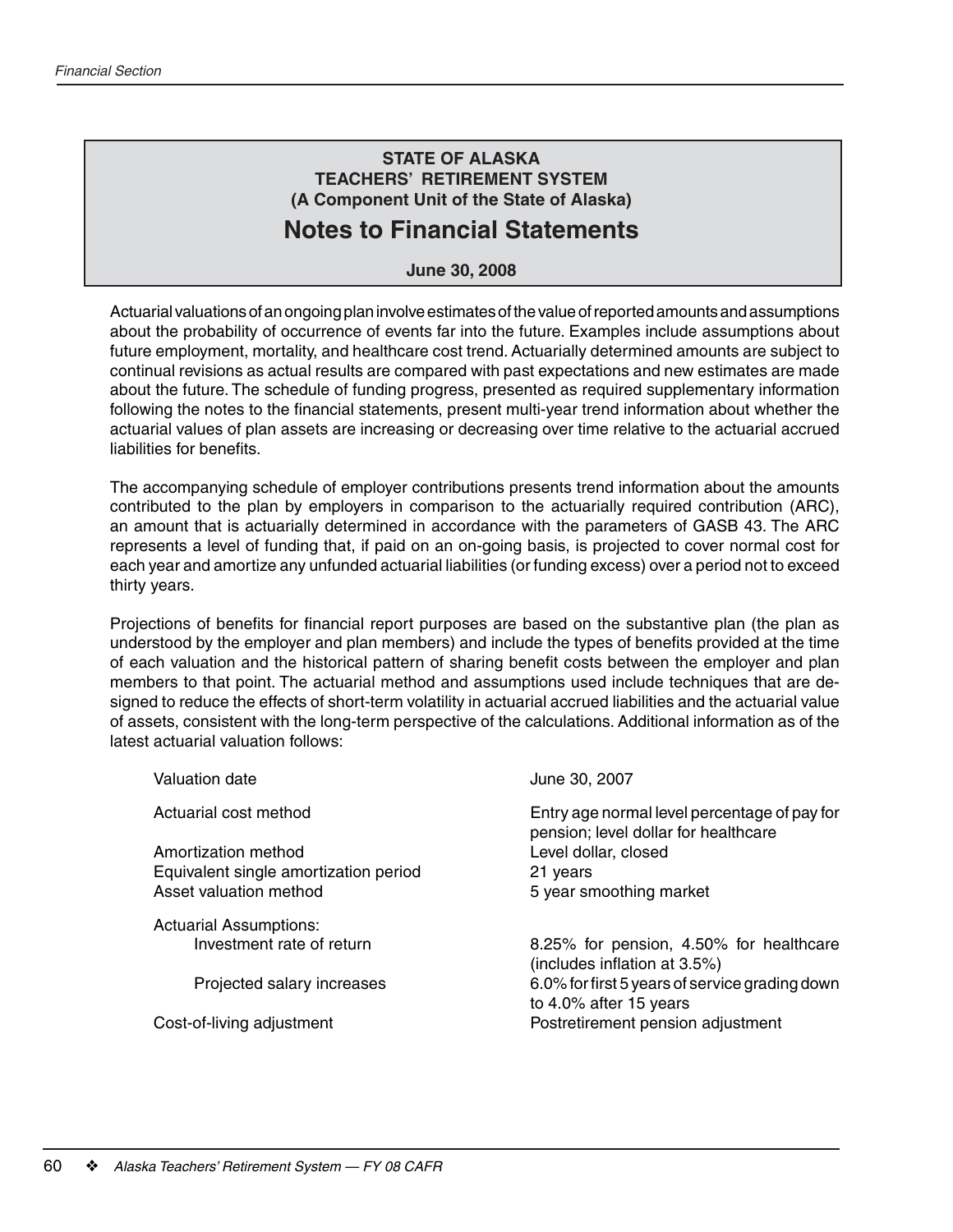# **Notes to Financial Statements**

**June 30, 2008**

Health cost trend –

|                | <b>Medical</b> | <b>Prescription</b><br><b>Drugs</b> |
|----------------|----------------|-------------------------------------|
| <b>FY08</b>    | 8.5%           | 12.0%                               |
| <b>FY09</b>    | 8.0            | 11.0                                |
| <b>FY10</b>    | 7.5            | 10.0                                |
| <b>FY11</b>    | 7.0            | 9.0                                 |
| <b>FY12</b>    | 6.5            | 8.0                                 |
| <b>FY13</b>    | 6.0            | 7.0                                 |
| <b>FY14</b>    | 5.5            | 6.0                                 |
| <b>FY15</b>    | 5.0            | 5.0                                 |
| FY16 and later | 5.0            | 5.0                                 |

GASB 43 requires that the discount rate used in the valuation be the estimated long-term yield on investments that are expected to finance postemployment benefits. Depending on the method by which a plan is financed, the relevant investments could be plan assets, employer assets, or a combination of plan and employer assets. The investment return should reflect the nature and the mix of both current and expected investments and the basis used to determine the actuarial value of assets.

TRS retiree healthcare benefits are partially funded. GASB 43 outlines two reason able methods of developing a blended discount rate when a plan is partially funded. These methods base the proportion of assumed plan and employer asset returns on 1) the funded ratio and 2) the percentage of annual required contribution actually being contributed to the plan. The State of Alaska has utilized the second methodology to develop a discount rate of 4.50% as of June 30, 2007 to be used for fiscal 2008 disclosure.

## **(8) Commitments and Contingencies**

### *Commitments*

The ARMS entered into an agreement through and external investment manager to provide capital funding for a domestic equity limited partnership. At June 30, 2008, the DB Plan's member share of the unfunded commitment totaled \$26,145,874. This commitment can be withdrawn annually in December with ninety days notice.

The ARMB entered into agreements through external investment managers to provide capital funding for limited partnerships as it continues to build the private equity portfolio. At June 30, 2008 the DB Plan's member share of these unfunded commitments totaled \$220,349,814. These commitments are estimated to be paid through 2019.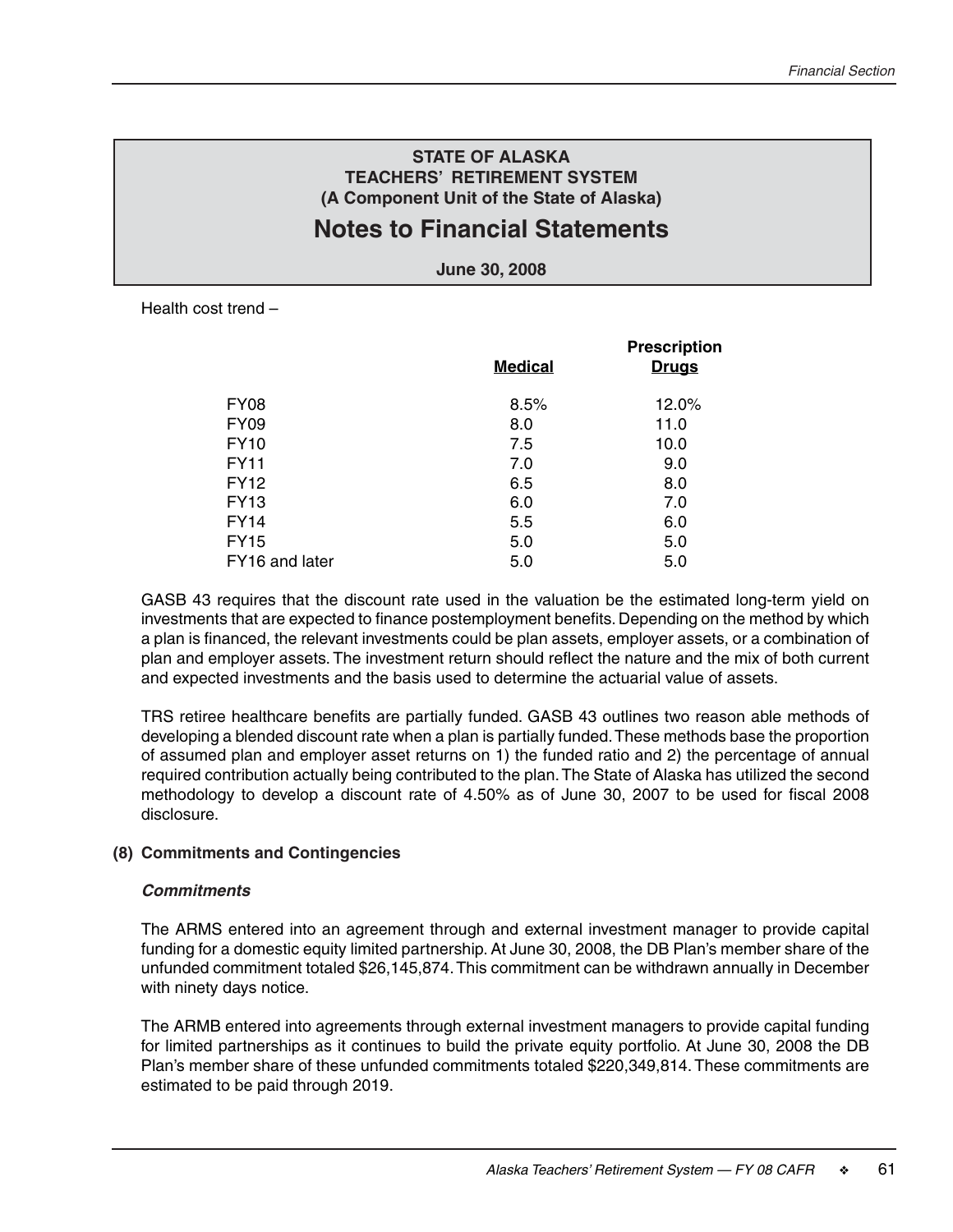# **Notes to Financial Statements**

**June 30, 2008**

The ARMB entered into an agreement through an external investment manager to provide capital funding for a limited partnership as it continues to build the other investment portfolio. At June 30, 2008, the DB Plan's member share of this unfunded commitment totaled \$25,951,218 to be paid through 2018.

The ARMB entered into agreements through external investment managers to provide capital funding for real estate investments as it continues to build the real estate portfolio. At June 30, 2008, the DB Plan's member share of these unfunded commitments totaled \$89,382,437 to be paid through the year 2018.

### *Contingencies*

The Department of Administration determined that statutory changes were needed to ensure that the Defined Benefit Retiree Health Program is funded in compliance with the Internal Revenue Code. Consequently, during the Fiscal Year 2007 legislative session, a law was enacted that created the Alaska Retiree Health Care Trusts (ARHCT), two separate irrevocable trusts. Senate Bill 123 (SB 123), effective June 7, 2007, directs all separately calculated employer contributions for the retiree health benefits, and appropriations, earning and reserves for payment of retiree medical obligations, to be credited to the ARHCT. Pursuant to SB 123, Treasury and the Department of Administration established and implemented the ARHCT effective as of July 1, 2007. The ARHCT is funded through employer contributions, premiums paid by retirees, and investment income.

The Department of Administration has received a favorable tax determination letter from the Internal Revenue Service during the filing cycle beginning on February 1, 2008, and ending on January 31, 2009, concerning the status of the pension plans it administers as qualified governmental plans under Internal Revenue Code Sections 401(a) and 414(d). In addition, the Department of Administration engaged counsel to submit a voluntary compliance filing with respect to the retiree health program administered by the System. The voluntary compliance program filing provided, among other things, that the Department of Administration would transfer sufficient funds from pension assets to properly fund assets available to pay postemployment healthcare benefits. Verbal approval from the Internal Revenue Service has been received, and the Department of Administration believes that it is unlikely that the Internal Revenue Service will reverse its verbal approval. Pursuant to the filing, the accompanying financial statements reflect a transfer in the amount of \$1,086,620 which will be made subsequent to year end.

Approximately 50 Plan members have filed administrative challenges to the DB Plan administrator's refusal to include leave cash-in payments in the compensation used to calculate the members' retirement benefits. The members were all first hired by DB Plan employers before July 1, 1977, and claim that they have a constitutional right, based on the DB Plan statutes in effect before that date, to have leave cash-in payments included. The DB Plan's prior board, which heard appeals from decisions of the System administrator, had ruled on two of the appeals, and those rulings had in turn been appealed to the Alaska Superior Court. The remaining appeals have been stayed by the DB Plan's board. In addition, a class action lawsuit, raising the same issues, had been filed in the superior court, but has been put on hold until final resolution of the members' claim. On January 27, 2006, the Alaska Supreme Court decided one such member's case in the State's favor. The administrator intends to vigorously contest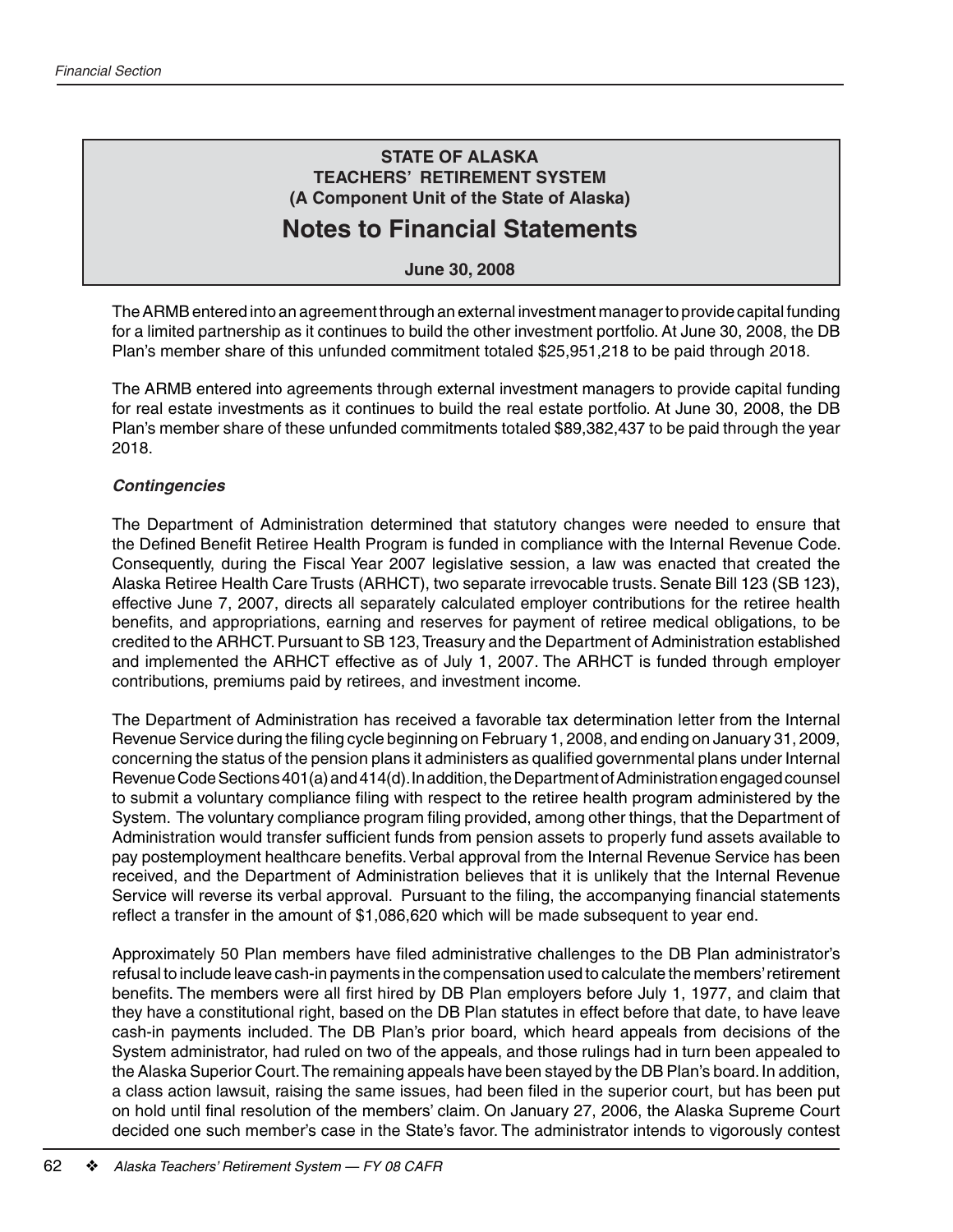# **Notes to Financial Statements**

**June 30, 2008**

all of the remaining claims and believes that the State's success to date will result in dismissal of the remaining cases and pending claims. The System has not recorded an accrual related to any of these cases or pending claims, because an unfavorable outcome in these matters is, in management's opinion, not considered probable but rather only possible, and the potential loss, if any, cannot be reasonably estimated at this time. If an unfavorable outcome occurs, the costs would be passed through to employers through the normal contribution process.

The State was a defendant in a class action lawsuit involving a constitutional challenge to DB Plan statutes that provide a 10% cost of living adjustment (COLA) to retirees and other benefit recipients who reside in the state of Alaska. The plaintiffs claimed that these statutes violate the right to travel of nonresident benefit recipients, and therefore, the 10% COLA should be paid to all benefit recipients, regardless of residence. On summary judgment motions, the superior court first ruled in favor of the plaintiffs on the issue of whether, if the residency requirements are unconstitutional, the residency requirements are severable from the COLA statutes. On summary judgment motions addressing the constitutionality of the statutes, the superior court ruled against the state, holding that the COLA statutes violate the constitutional right to travel. The court ordered payment of COLA to retirees and survivors in high-cost areas of other states. The State appealed to the Alaska Supreme Court. The Superior Court ruled against the plaintiffs on the issue of past damages, and has cross-appealed to the Alaska Supreme Court. On December 29, 2006, the State received a favorable ruling from the Alaska Supreme Court that reversed the Superior Court's ruling against the plaintiffs on the issue.

An IRS assessment may eventually result from the statutory provision and the System's practice under which retiree medical benefits were paid to some survivors' spouses and dependents who were not eligible dependents under the IRC, or from the manner in which retiree health benefits were funded before June 6, 2007. However, management believes that any such assessment would be paid from the State's general fund, not from the System's assets. Furthermore, the System's statutes under which payment of medical benefits was made for ineligible dependents was corrected by SB 141, effective January 1, 2006, and the funding of retiree medical benefits was clarified and corrected by SB 123, which was effective June 6, 2007. Finally, although there were press reports of possible legal action regarding amendments to the PERS and TRS statutes by HB 161 (rehired retiree legislation), no litigation has been served on the System challenging provisions of that legislation. Management is not aware of any other specific unasserted claims or assessments against the System.

### **(9) Subsequent Event**

Recent market conditions have resulted in an unusually high degree of volatility and increased the risks and short-term liquidity associated with certain investments held by the System, which could impact the value of investments after the date of these financial statements. Estimated losses through November 30, 2008 are \$1.0 billion, which could ultimately affect the funded status of the System. The ultimate impact on the funded status will be determined based upon market conditions in effect when the annual actuarial valuation report for the year ended June 30, 2010 is performed.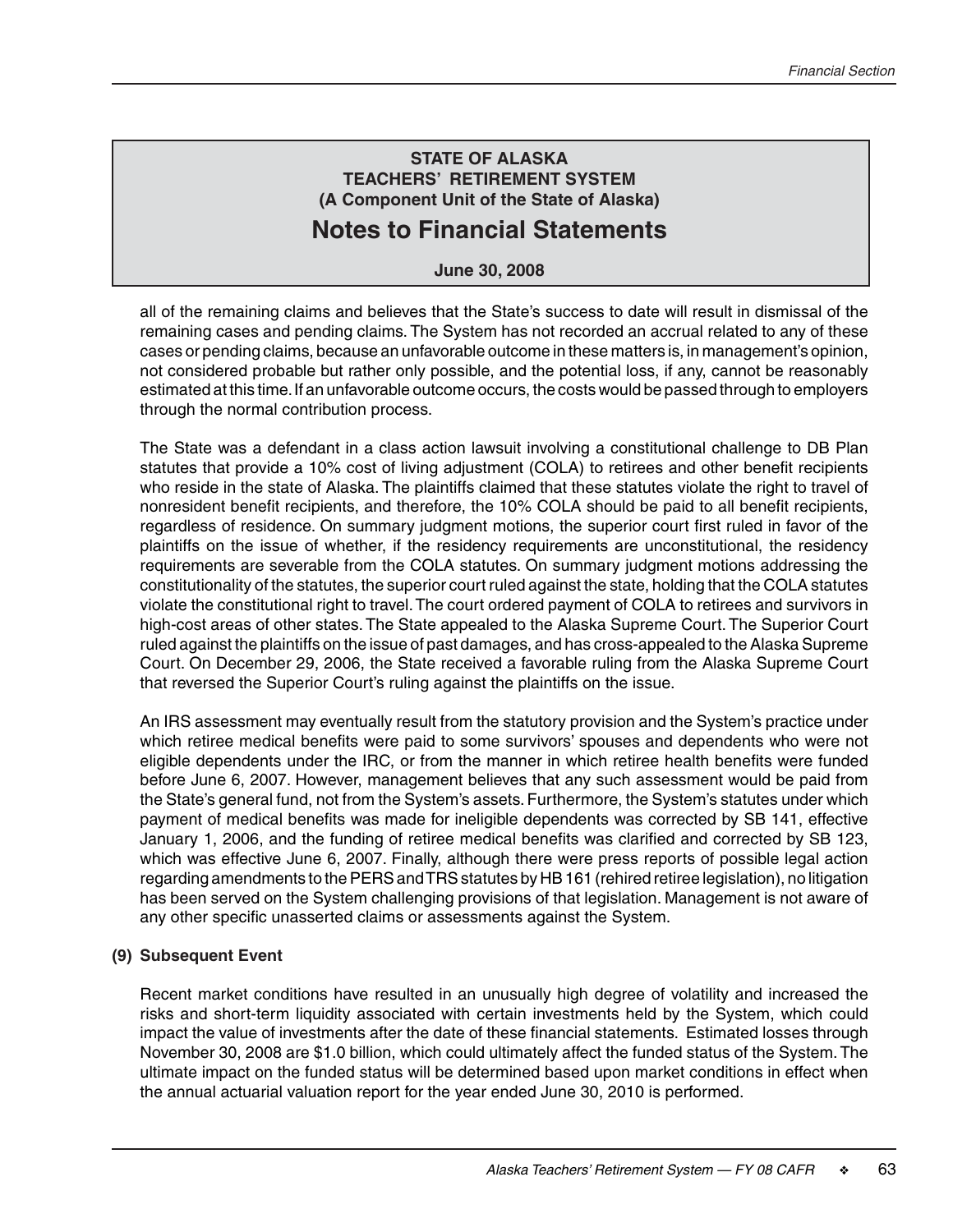**Required Supplementary Information (Unaudited)**

# **Schedule of Funding Progress Pension Benefits**

**June 30, 2008 (Dollars in thousands)**

| <b>Actuarial</b><br>valuation<br>date as of<br>June 30 | <b>Actuarial</b><br>value<br>of plan<br>assets | <b>Actuarial</b><br>accrued<br><b>liabilities</b><br><u>(AAL)</u> | Unfunded<br>actuarial<br>accrued<br><b>liabilities</b><br>(UAAL) | <b>Funded</b><br>ratio | Covered<br>payroll | <b>UAAL</b><br>as a<br>percentage<br>of covered<br><b>payroll</b> |
|--------------------------------------------------------|------------------------------------------------|-------------------------------------------------------------------|------------------------------------------------------------------|------------------------|--------------------|-------------------------------------------------------------------|
| 2002                                                   | \$2,699,445                                    | 3,959,958                                                         | 1,260,513                                                        | 68.2%                  | 509,437            | 247.4%                                                            |
| 2003                                                   | 2,694,785                                      | 4,190,970                                                         | 1,496,185                                                        | 64.3                   | 532,630            | 280.9                                                             |
| 2004                                                   | 2,647,777                                      | 4,216,480                                                         | 1,568,703                                                        | 62.8                   | 522,421            | 300.3                                                             |
| 2005                                                   | 2,640,642                                      | 4,334,585                                                         | 1,693,943                                                        | 60.9                   | 561,038            | 301.9                                                             |
| 2006                                                   | 3,296,934                                      | 4,859,336                                                         | 1,562,402                                                        | 67.8                   | 574,409            | 272.0                                                             |
| 2007                                                   | 3.441.867                                      | 5.043.448                                                         | 1,601,581                                                        | 68.2                   | 554,245            | 289.0                                                             |

*See accompanying notes to required supplementary information and independent auditors' report.*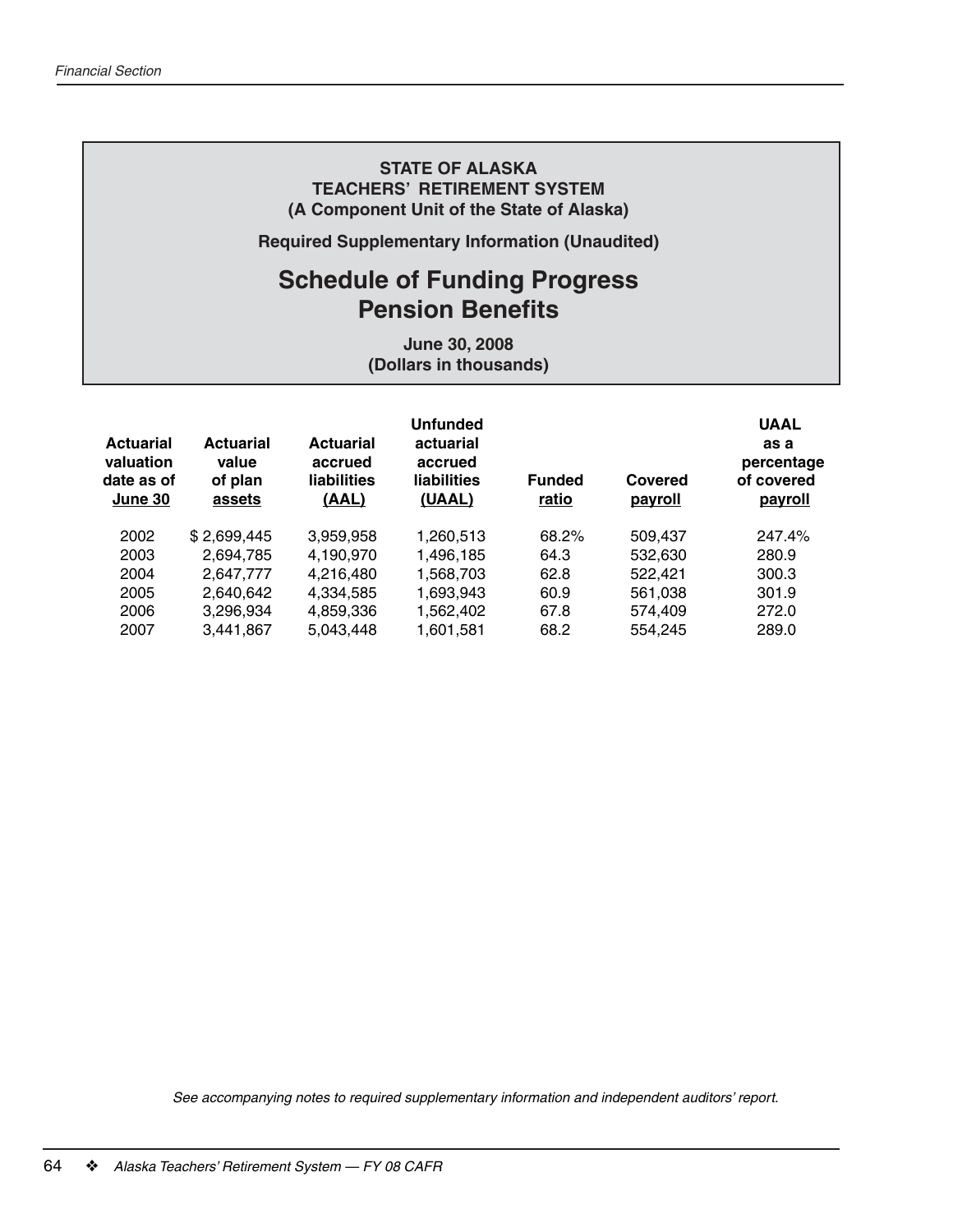**Required Supplementary Information (Unaudited)**

# **Schedule of Funding Progress Postemployment Healthcare Benefits**

**June 30, 2008 (Dollars in thousands)**

| <b>Actuarial</b><br>valuation<br>date as of<br>June 30 | <b>Actuarial</b><br>value<br>of plan<br>assets | <b>Actuarial</b><br>accrued<br><b>liabilities</b><br>(AAL) | <b>Unfunded</b><br>actuarial<br>accrued<br><b>liabilities</b><br>(UAAL) | <b>Funded</b><br>ratio | Covered<br>payroll | <b>UAAL</b><br>as a<br>percentage<br>of covered<br><u>payroll</u> |
|--------------------------------------------------------|------------------------------------------------|------------------------------------------------------------|-------------------------------------------------------------------------|------------------------|--------------------|-------------------------------------------------------------------|
| 2002                                                   | \$<br>989,591                                  | 1.451.684                                                  | 462,093                                                                 | 68.2%                  | 509.437            | 90.7%                                                             |
| 2003                                                   | 1.057.500                                      | 1,644,639                                                  | 587,139                                                                 | 64.3                   | 532,630            | 110.2                                                             |
| 2004                                                   | 1.197.593                                      | 1,907,120                                                  | 709,527                                                                 | 62.8                   | 522.421            | 135.8                                                             |
| 2005                                                   | 1,318,297                                      | 2,163,971                                                  | 845.674                                                                 | 60.9                   | 561.038            | 150.7                                                             |
| 2006                                                   | 844.766                                        | 4,288,707                                                  | 3.443.941                                                               | 19.7                   | 574.409            | 599.6                                                             |
| 2007                                                   | 982.532                                        | 2.313.378                                                  | 1,330,846                                                               | 42.5                   | 554.245            | 240.1                                                             |

*See accompanying notes to required supplementary information and independent auditors' report.*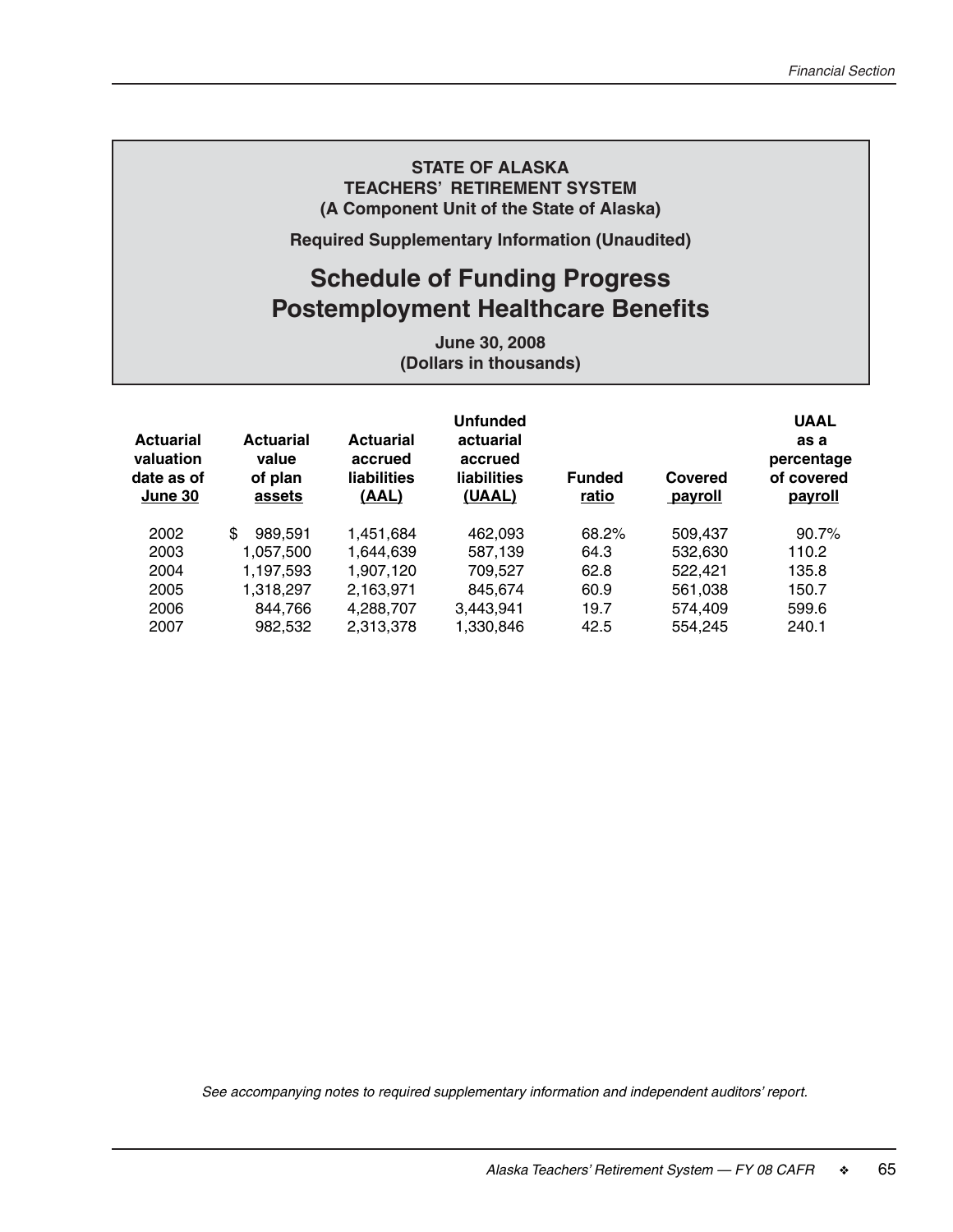**Required Supplementary Information (Unaudited)**

# **Schedule of Contributions from Employers and the State of Alaska Pension and Postemployment Healthcare Benefits**

**June 30, 2008 (Dollars in thousands)**

|                          | <b>Actuarial</b>                           |                | <b>Annual required contribution</b> |         | <b>Pension percentage</b><br>contributed |                                          |                            | Postemployment<br>healthcare<br>percentage contributed | Total                                 |
|--------------------------|--------------------------------------------|----------------|-------------------------------------|---------|------------------------------------------|------------------------------------------|----------------------------|--------------------------------------------------------|---------------------------------------|
| Year<br>ended<br>June 30 | valuation<br>date as of<br>June $30^{(1)}$ | <b>Pension</b> | Postemployment<br>healthcare        | Total   | Bγ<br>employer<br>(note 3)               | <b>By State</b><br>of Alaska<br>(note 3) | Bν<br>employer<br>(note 3) | <b>By State</b><br>of Alaska<br>(note 3)               | percentage<br>contributed<br>(note 3) |
| 2003                     | 2000                                       | \$37.800       | 9.570                               | 47.370  | 132.7%                                   | $-$ %                                    | 132.7%                     | $-$ %                                                  | 132.7%                                |
| 2004                     | 2001                                       | 65.571         | 17,089                              | 82.660  | 83.1                                     | $\overline{\phantom{0}}$                 | 83.1                       | ۰                                                      | 83.1                                  |
| 2005                     | 2002                                       | 152.168        | 55.783                              | 207.951 | 45.0                                     |                                          | 45.0                       | ۰                                                      | 45.0                                  |
| 2006                     | 2003                                       | 170.019        | 66.719                              | 236.738 | 54.1                                     |                                          | 54.1                       | $\overline{\phantom{0}}$                               | 54.1                                  |
| 2007                     | 2004                                       | 169.974        | 76.879                              | 246.853 | 62.2                                     |                                          | 62.2                       | $\overline{\phantom{0}}$                               | 62.2                                  |
| 2008                     | 2005                                       | 134.544        | 185.271                             | 319,815 | 23.3                                     | 82.7                                     | 23.6                       | 85.7                                                   | 107.9                                 |

 $(1)$  Actuarial valuation related to annual required contribution for fiscal year.

*See accompanying notes to required supplementary information and independent auditors' report.*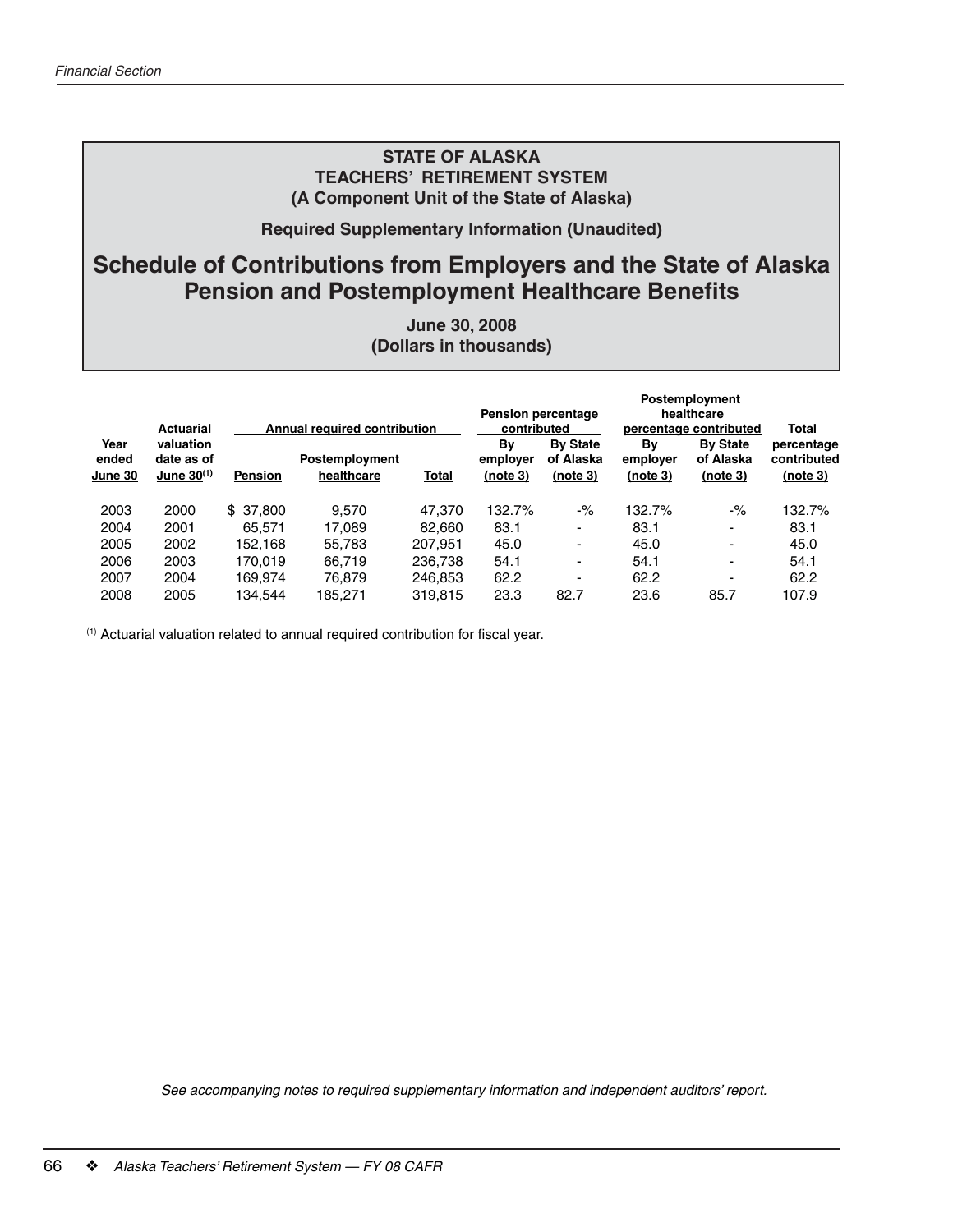# **Notes to Required Supplementary Information**

**June 30, 2008**

## **(1) Description of Schedule of Funding Progress**

Each time a new benefit is added which applies to service already rendered, an "unfunded actuarial accrued liability" is created. Laws governing the System require that these additional liabilities be financed systematically over a period of future years. Also, if actual financial experiences are less favorable than assumed financial experiences, the difference is added to the unfunded actuarial accrued liability.

In an inflationary economy, the value of the dollar is decreasing. This environment results in employee pay increasing in dollar amounts resulting in unfunded actuarial accrued liabilities increasing in dollar amounts, all at a time when the actual value of these items, in real terms, may be decreasing.

#### **(2) Actuarial Assumptions and Methods**

The actuarial valuation was prepared by Buck Consultants. The significant actuarial assumptions used in the valuation as of June 30, 2007 are as follows:

- (a) Actuarial cost method entry age, unfunded actuarial accrued liability or funding excess amortized over a fixed 25-year period as a level percentage of pay amount.
- (b) Valuation of assets recognizes 20% of the investment gain or loss in each of the current and preceding four years and phased in over the next five years. All assets are valued at market value. Valuation assets are constrained to a range of 80% to 120% of the market value of assets.
- $(c)$  Valuation of medical and prescription drug benefits  $-$  base claims cost rates are incurred healthcare cost expressed as a rate per member per year. Separate analysis is limited by the availability and credibility of cost and enrollment data for each component of cost. This valuation reflects nonprescription claims separated by Medicare status, including eligibility of free Part A coverage. Prescription costs are analyzed separately as in prior valuations. Administrative costs are assumed in the final per capita claims cost rates used for valuation purposes. Analysis to date on Medicare Part A coverage is limited since Part A coverage is not available by individual, nor is this status incorporated into historical claim data. Valuation assumes 5.0% of the current retiree population does not receive Part A coverage.
- (d) Investment return/Discount Rate 8.25% per year, compounded annually, net of expenses.
- (e) Salary scale inflation 3.5% per year, merit 2.0% per year for the first 5 years of employment grading down to 0% after 15 years, and productivity 0.5% per year.
- (f) Payroll growth  $-4.0\%$  per year.
- (g) Total inflation  $-$  total inflation as measured by the Consumer Price Index for urban and clerical workers for Anchorage is assumed to increase 3.5% annually.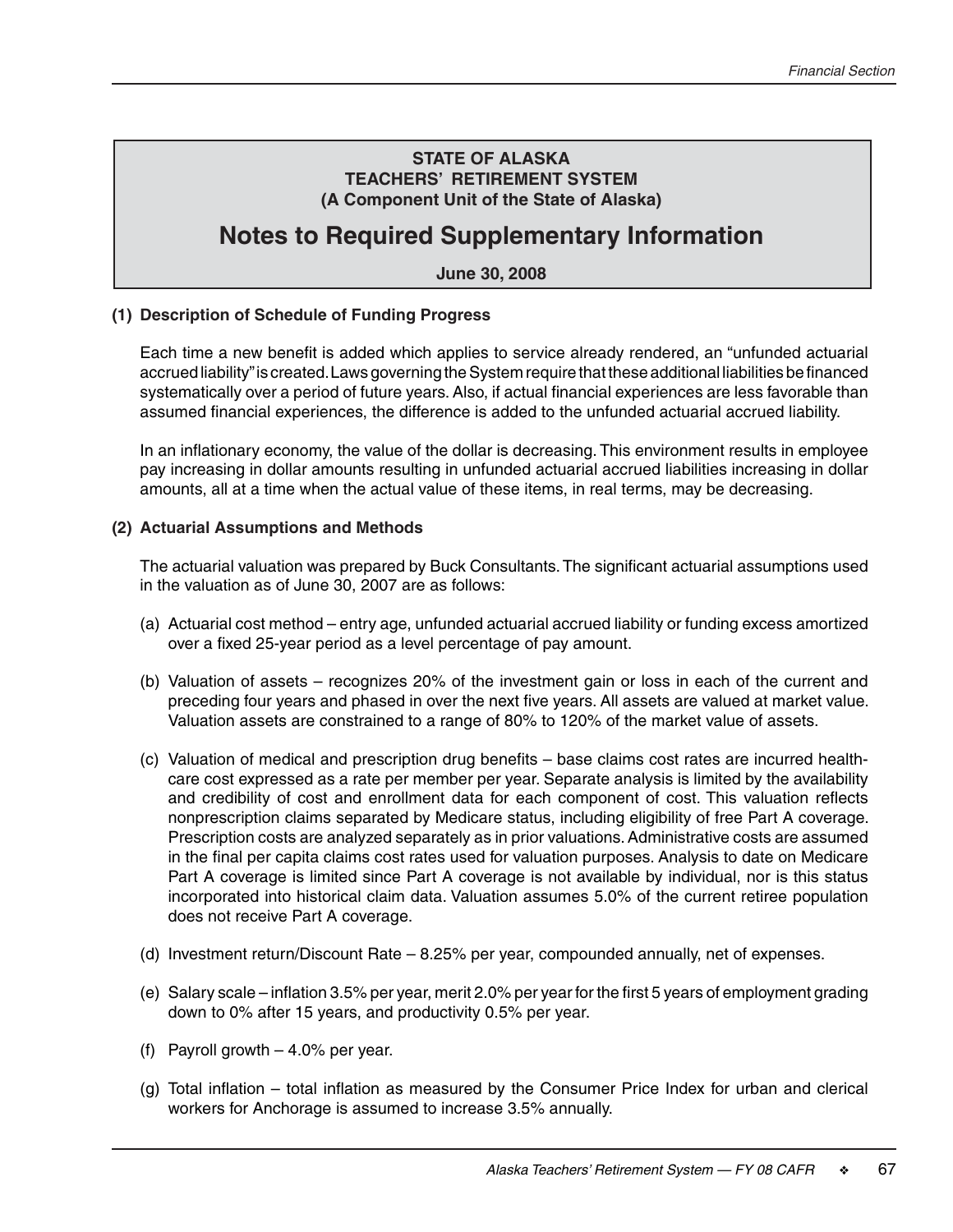# **Notes to Required Supplementary Information**

#### **June 30, 2008**

- (h) Mortality (Pre-retirement) Based upon the 2001-2005 actual experience. 60% of 1994 Group Annuity Table 1994 Base Year for females and 55% for males. All deaths are assumed to result from nonoccupational causes.
- (i) Mortality (Post-retirement) Based upon the 2001-2005 actual experience. 1-year setback of the 1994 Group Annuity Table Base Year for females and 3-year setback for males.
- (j) Turnover select and ultimate rates based upon the 2001-2005 actual withdrawal experience.
- (k) Disability incidence rates based upon the 2001-2005 actual experience. Post-disability mortality in accordance with the 1979 Pension Benefit Guaranty Corporation Disability Mortality Table to reflect mortality of those receiving disability benefits under Social Security.
- (1) Retirement retirement rates based on the 2001-2005 actual experience. Deferred vested members are assumed to retire at their earliest retirement.
- (m) Marriage and age difference wives are assumed to be three years younger than husbands. 85% of male members and 75% of female members are assumed to be married.
- (n) Dependent children benefits to dependent children have been valued assuming members who are married and between the ages of 25 and 45 have two dependent children.
- (o) Contribution refunds 10% of those terminating are assumed to have their contributions refunded.
- (p) Cost of Living Allowance (COLA) of those benefit recipients who are eligible for the COLA,  $60\%$ are assumed to remain in Alaska and receive the COLA.
- (q) Sick leave 4.7 days of unused sick leave for each year of service are assumed to be available to be credited once the member is retired.
- (r) Post-retirement pension adjustment (PRPA) 50% and 75% of assumed inflation, or 1.75% and 2.625% respectively, is valued for the annual automatic PRPA as specified in the statute. Disability benefits are loaded by 9% to account for the immediate COLA of 75% of assumed inflation or 2.625%.
- (s) Expenses all expenses are net of investment return assumption.
- (t) Part-time status part-time members are assumed to earn 0.55 years of credited service per year.
- (u) Re-employment option the actuary assumes all re-employed retirees return to work under the Standard Option.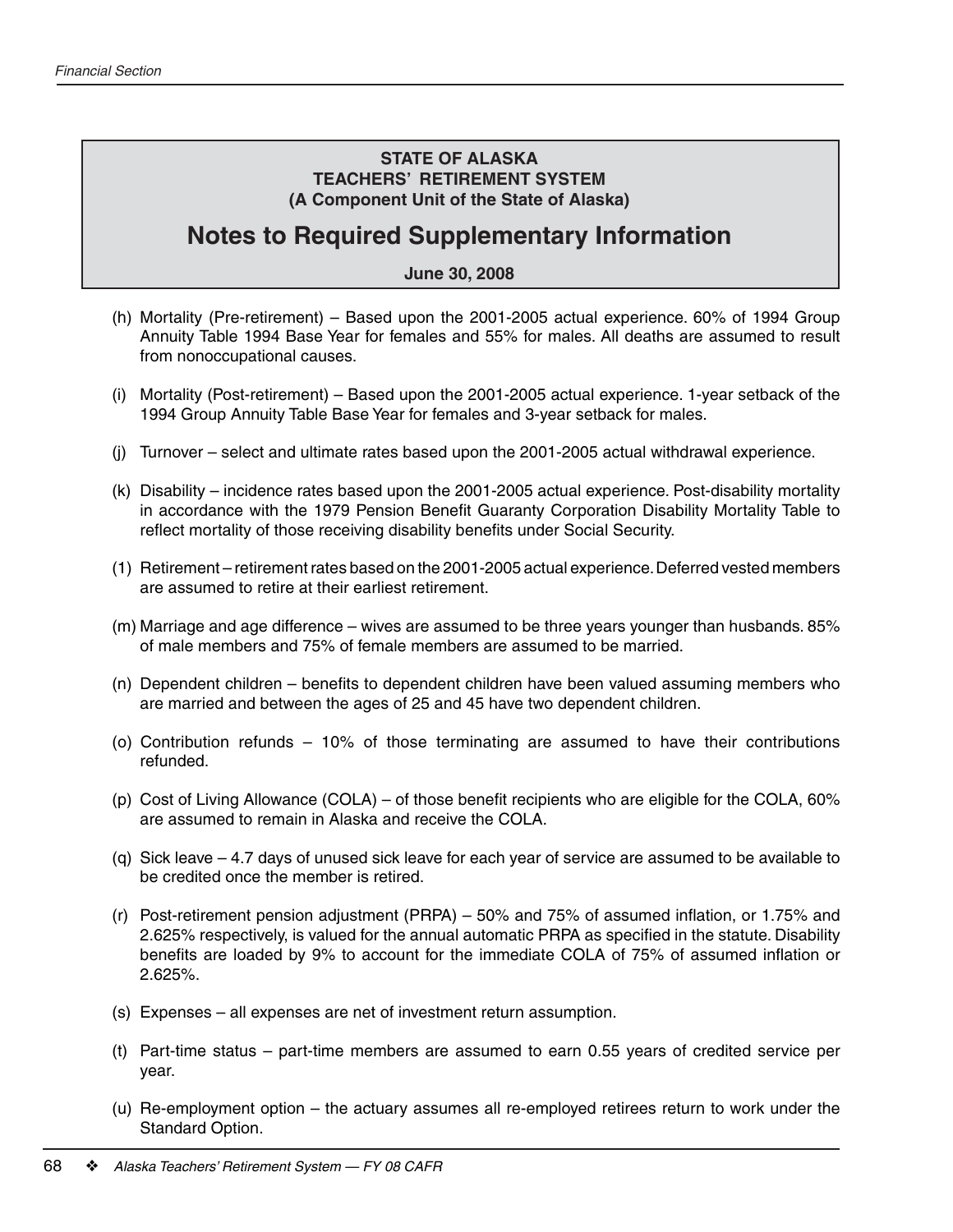# **Notes to Required Supplementary Information**

#### **June 30, 2008**

- (v) Service total credited service is provided by the State. The actuary assumes that this service is the only service that should be used to calculate benefits. Additionally, the State provided claimed serviced (including Bureau of Indian Affairs Service). Claimed service is used for vesting and eligibility purposes.
- (w) Per capita claim cost sample claims cost rates for FY08 medical benefits are show below:

| <b>Drugs</b> |
|--------------|
| \$2,173      |
| 2,173        |
| 2,173        |
| 465          |
|              |

- (x) Third party administrator fees \$146.18 per person per year; assumed trend rate of 5% per year.
- (y) Health cost trend  $-$

|                | <b>Medical</b> | <b>Prescription</b> |
|----------------|----------------|---------------------|
| <b>FY08</b>    | 8.5%           | 12.0%               |
| <b>FY09</b>    | 8.0            | 11.0                |
| <b>FY10</b>    | 7.5            | 10.0                |
| <b>FY11</b>    | 7.0            | 9.0                 |
| <b>FY12</b>    | 6.5            | 8.0                 |
| <b>FY13</b>    | 6.0            | 7.0                 |
| <b>FY14</b>    | 5.5            | 6.0                 |
| <b>FY15</b>    | 5.0            | 5.0                 |
| FY16 and later | 5.0            | 5.0                 |
|                |                |                     |

For the June 30, 2005 valuation, graded Healthcare Cost Trend Rates (HCCTR) were reinitialized. A survey of healthcare trends in the past year has revealed a general lowering of HCCTR. No reinitialization is required this year, so the trend rates will follow the same pattern as of the 2005 and 2006 valuations.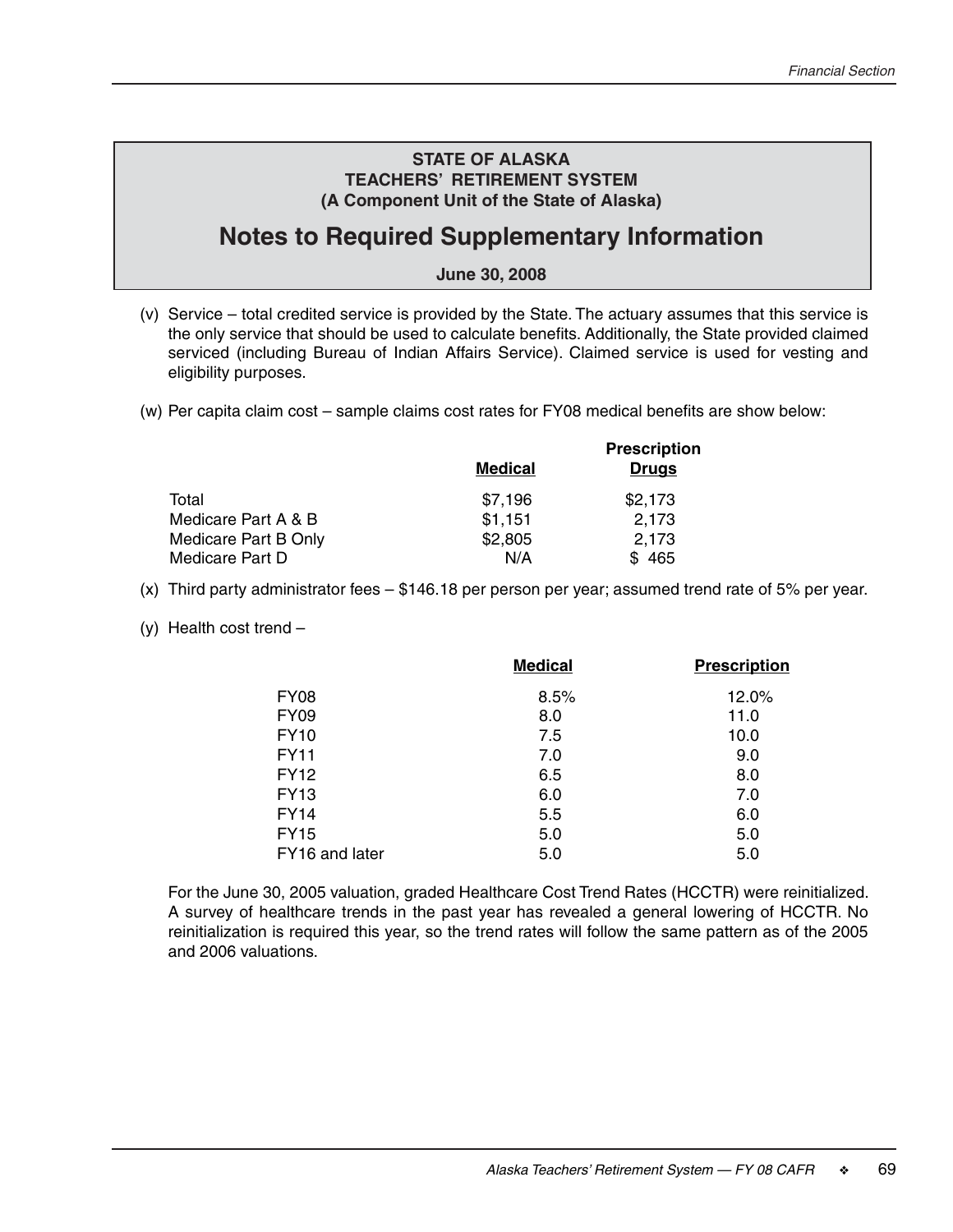# **Notes to Required Supplementary Information**

#### **June 30, 2008**

(z) Aging Factors –

| <b>Medical</b> | <b>Prescription</b><br>drugs |
|----------------|------------------------------|
| 2.0%           | 4.5%                         |
| 2.5            | 3.5                          |
| 3.5            | 3.0                          |
| 4.0            | 1.5                          |
| 1.5            | 0.5                          |
| 0.5            | 0.0                          |
|                |                              |

(aa) Retired member contributions for medical Benefits – currently contributions are required for TRS members who are underage 60 and have less than 30 years of service. Eligible Tier 1 members are exempt from contribution requirements. Annual FY08 contributions based on monthly rates shown below for calendar 2007 and 2008 are assumed based on the coverage category for current retirees. The composite rate shown is used for current active and inactive members assumed to retire prior to age 60 with less than 30 years of service:

| <b>Coverage category</b> | <b>FY08 annual</b><br>contribution | Calendar<br>2008<br>monthly<br>contribution | Calendar<br>2007 monthly<br>contribution |
|--------------------------|------------------------------------|---------------------------------------------|------------------------------------------|
| Retiree only             | 7.080<br>S                         | S<br>590                                    | \$<br>590                                |
| Retiree and spouse       | 14,148                             | 1,179                                       | 1,179                                    |
| Retiree and child(ren)   | 9,996                              | 883                                         | 883                                      |
| Retiree and family       | 17,076                             | 1,423                                       | 1,423                                    |
| Composite                | 10,512                             | 876                                         | 876                                      |

(bb) Trend Rate for Retired Member Contributions –

| <b>FY08</b>    | 7.7% |
|----------------|------|
| <b>FY09</b>    | 7.3  |
| <b>FY10</b>    | 7.0  |
| <b>FY11</b>    | 6.7  |
| <b>FY12</b>    | 6.3  |
| <b>FY13</b>    | 6.0  |
| <b>FY14</b>    | 5.7  |
| <b>FY15</b>    | 5.3  |
| <b>FY16</b>    | 5.0  |
| FY17 and later | 5.0  |
|                |      |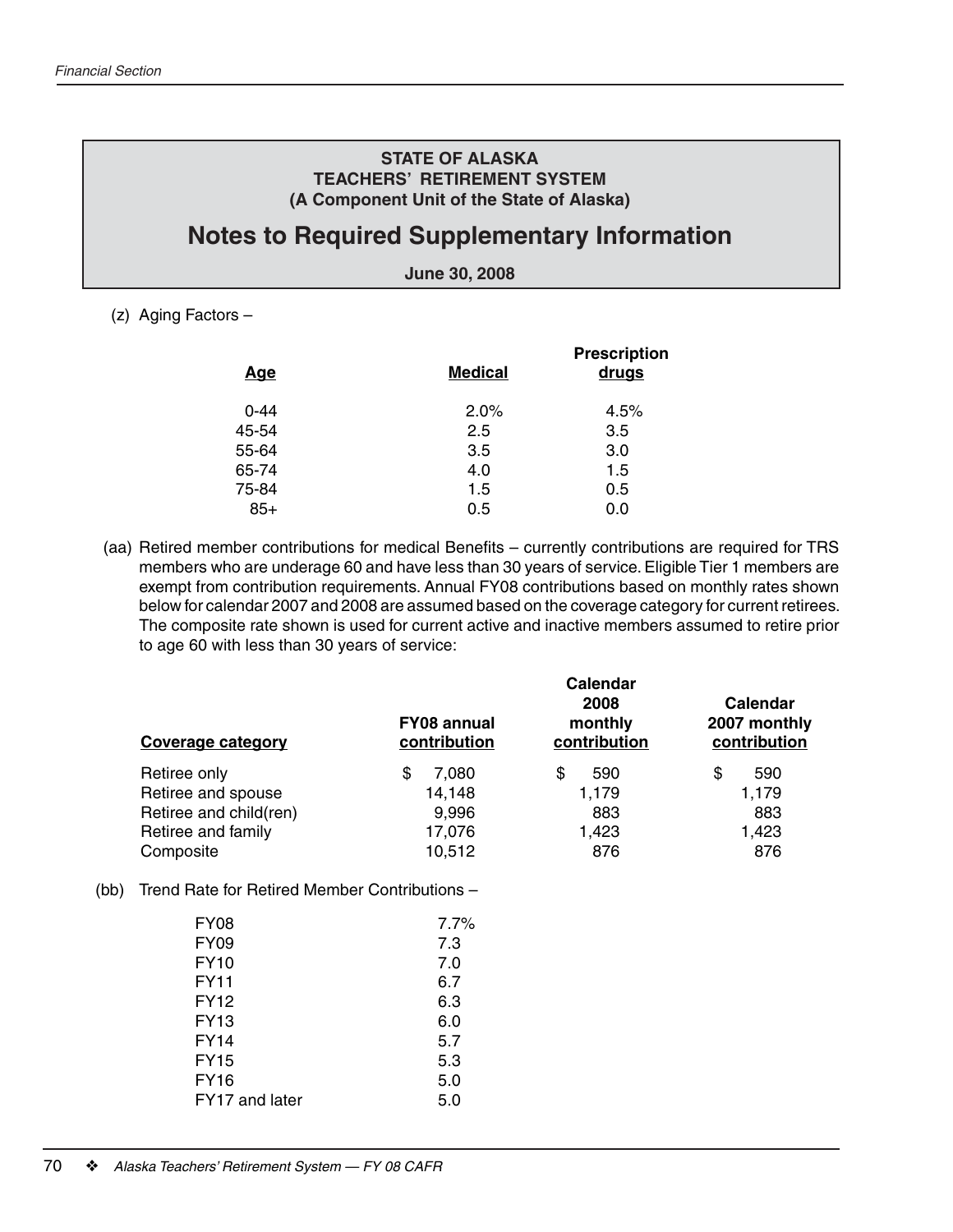# **Notes to Required Supplementary Information**

## **June 30, 2008**

 Graded trend rates for retired member medical contributions were reinitialized for the June 30, 2005 valuation. A study of the required contribution history along with assumptions related to the impact of recent accounting regulations leads us to recommend the new assumptions above for the contribution trends. Note that actual FY07 retired member medical contributions are reflected in the valuation so trend on such contribution during FY07 is not applicable.

(cc) Healthcare participation – 100% of members are assumed to elect healthcare benefits as soon as they are eligible.

The assumptions and methods, when applied in combination, fairly represent past and anticipated future experience of the System. The foregoing actuarial assumptions are based on the presumption that the System will continue. Were the System to terminate, different actuarial assumptions and other factors might be applicable in determining the actuarial present value of accumulated benefits.

Effective June 30, 2007, there was a change in the actuarial cost methods. The cost method was changed from Projected Unit Credit to Entry Age Normal. The ARMB adopted the changes to the demographic and economic assumptions recommended by the actuary based on the results of an experience analysis performed on the population experience from June 30, 2001 through June 30, 2005. The changes in assumptions were adopted by the ARMB during the October 2006 ARMB meeting. Additionally, the trend rate table for the retiree medical contributions was updated and the assumed lag between the medical claims incurred and paid dates was changed from 3 months to 2 months.

#### **Changes in Assumptions since the Last Valuation**

(a) Healthcare – 5.0% of current retirees are assumed to be covered by Part B only. Change assumed lag between medical claim incurred and paid dates from 2 months for medical and prescription combined to 2.3 months for medical and 0.6 months for prescription. Added explicit TPA fees based on current admin contract and assumed to increase at 5%. Partially reflected Alaska-specific trend rates to bring forward experience period claims to the base year.

#### **(3) Contributions - State of Alaska**

Alaska Statute 14.25.085 states that the State of Alaska shall contribute to the System each July 1 or, if funds are not available on July 1, as soon after July 1 as funds become available, an amount for the ensuing fiscal year that, when combined with the total employer contributions of 12.56 percent, is sufficient to pay the DB Plan's past service liability at the consolidated actuarially required contribution (ARC) adopted by the Alaska Retirement Management Board (Board) for the fiscal year. During fiscal year 2008, the actuarially required contribution adopted by the Board was 54.03 percent. The additional state contribution is sufficient to contribute the 41.47 percent difference between the ARC and the employer contribution rate of 12.56 percent.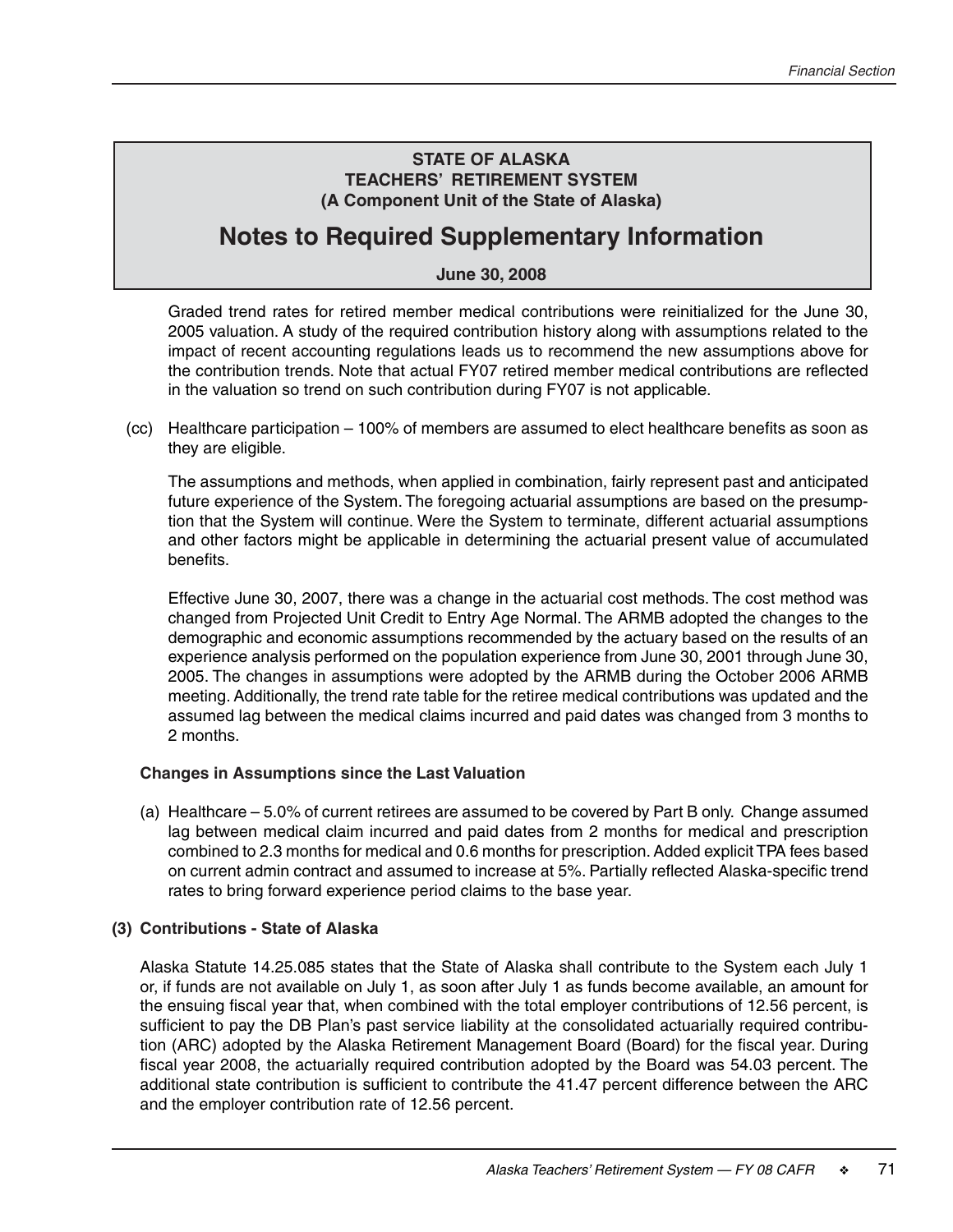# **Schedule of Administrative and Investment Deductions**

**Year ended June 30, 2008**

**(In thousands)**

|                                   | <b>Administrative</b> | Investment | 2008   |
|-----------------------------------|-----------------------|------------|--------|
| <b>Personal Services:</b>         |                       |            |        |
| Wages                             | \$<br>995             | 616        | 1,611  |
| <b>Benefits</b>                   | 559                   | 266        | 825    |
| <b>Total Personal Services</b>    | 1,554                 | 882        | 2,436  |
| Travel:                           |                       |            |        |
| Transportation                    | 15                    | 59         | 74     |
| Per Diem                          | 4                     | 9          | 13     |
| <b>Total Travel</b>               | 19                    | 68         | 87     |
| <b>Contractual Services:</b>      |                       |            |        |
| <b>Management and Consulting</b>  | 1,137                 | 8,805      | 9,942  |
| <b>Accounting and Auditing</b>    | 31                    | 419        | 450    |
| <b>Advertising and Printing</b>   | 25                    | 6          | 31     |
| Data Processing                   | 229                   | 182        | 411    |
| Communications                    | 39                    | 21         | 60     |
| Rentals/Leases                    |                       |            |        |
| Legal                             | 37                    | 53         | 90     |
| <b>Medical Specialists</b>        | $\overline{2}$        | 9          | 11     |
| Repairs and Maintenance           | 11                    | 7          | 18     |
| Other professional services       | 159                   | 45         | 204    |
| <b>Securities Lending</b>         |                       | 15,979     | 15,979 |
| Transportation                    | 22                    | 2          | 24     |
| <b>Total Contractual Services</b> | 1,692                 | 25,528     | 27,220 |
| Other:                            |                       |            |        |
| Equipment                         | 239                   | 7          | 246    |
| Supplies                          | 39                    | 38         | 77     |
| <b>Total Other</b>                | 278                   | 45         | 323    |
| <b>Total Administrative and</b>   |                       |            |        |
| <b>Investment Deductions</b>      | \$3,543               | 26,523     | 30,066 |

*See accompanying independent auditors' report.*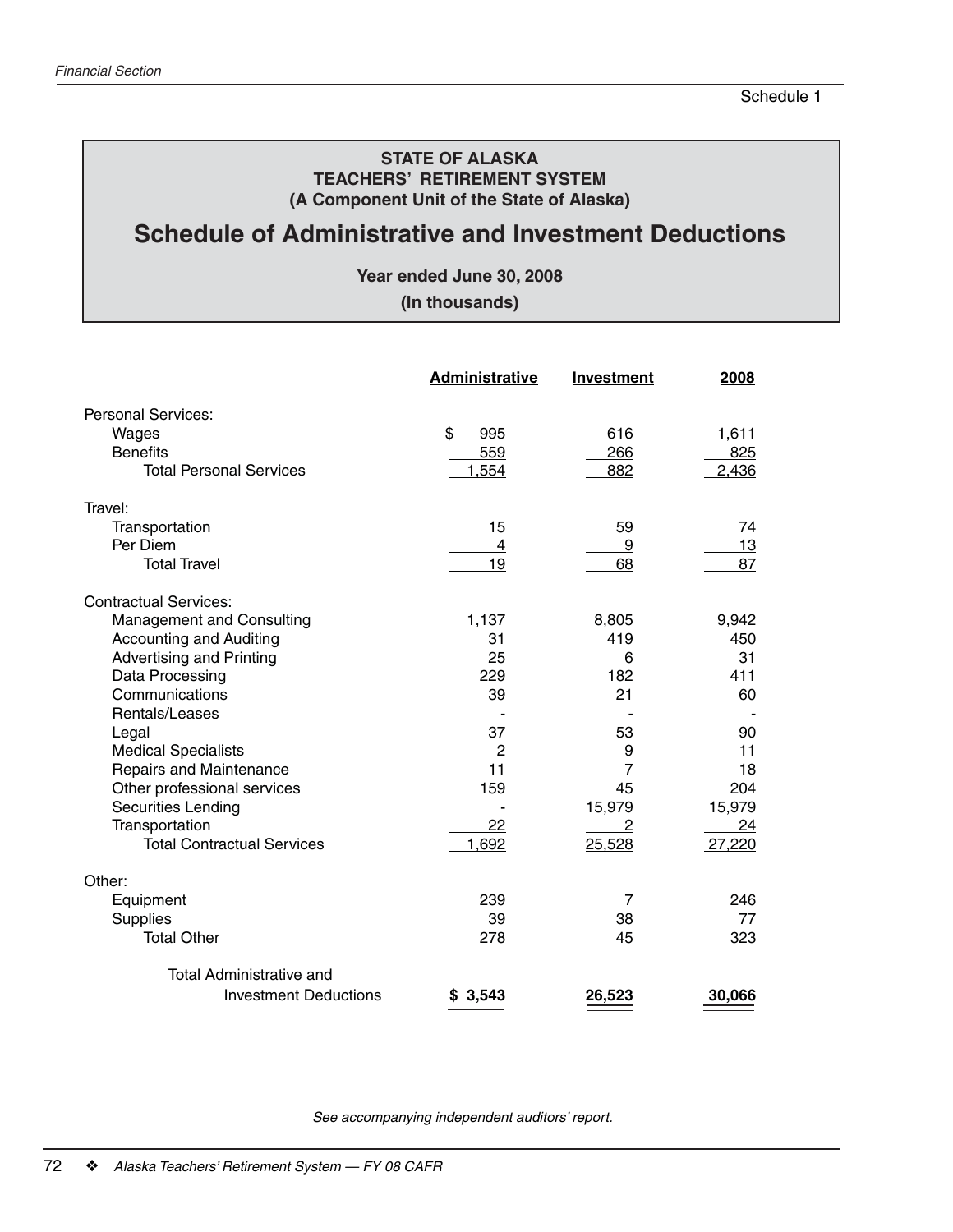Schedule 2

# **STATE OF ALASKA TEACHERS' RETIREMENT SYSTEM (A Component Unit of the State of Alaska)**

# **Schedule of Payments to Consultants Other than Investment Advisors**

**Year ended June 30, 2008**

**(In thousands)**

| <b>Firm</b>                        | <b>Services</b>             | 2008 |
|------------------------------------|-----------------------------|------|
| <b>State Street Corporation</b>    | Custodian banking services  | 416  |
| <b>Buck Consultants</b>            | <b>Actuarial services</b>   | 168  |
| <b>CTG Computer Task Group</b>     | Data processing consultants | 100  |
| Wostmann & Associates, Inc.        | Data processing consultants | 31   |
| <b>KPMG LLP</b>                    | Auditing services           | 28   |
| State of Alaska, Department of Law | Legal services              | 19   |
| <b>First National Bank</b>         | <b>Banking services</b>     | 9    |
|                                    |                             |      |

See accompanying independent auditors' report.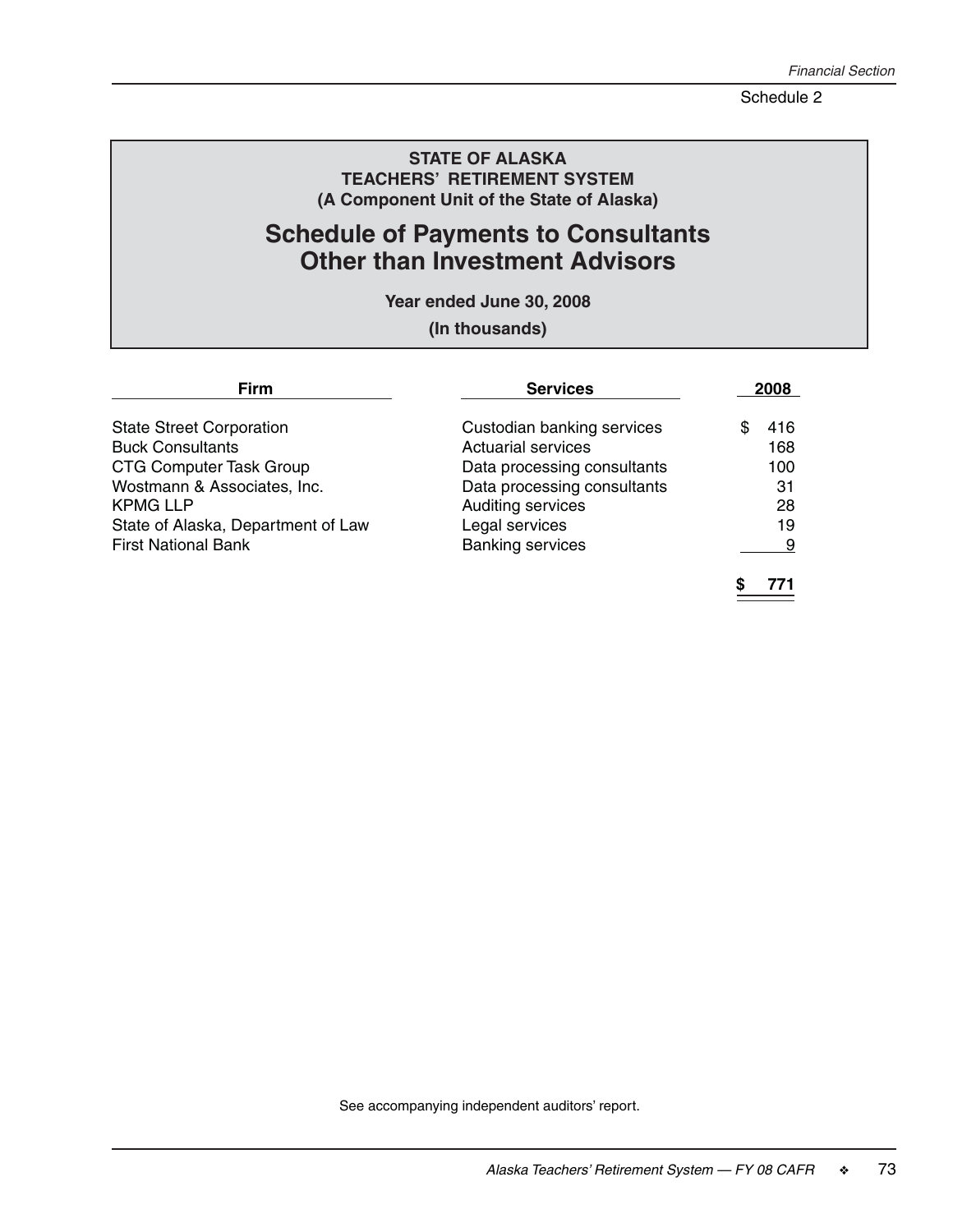

This page intentionally left blank.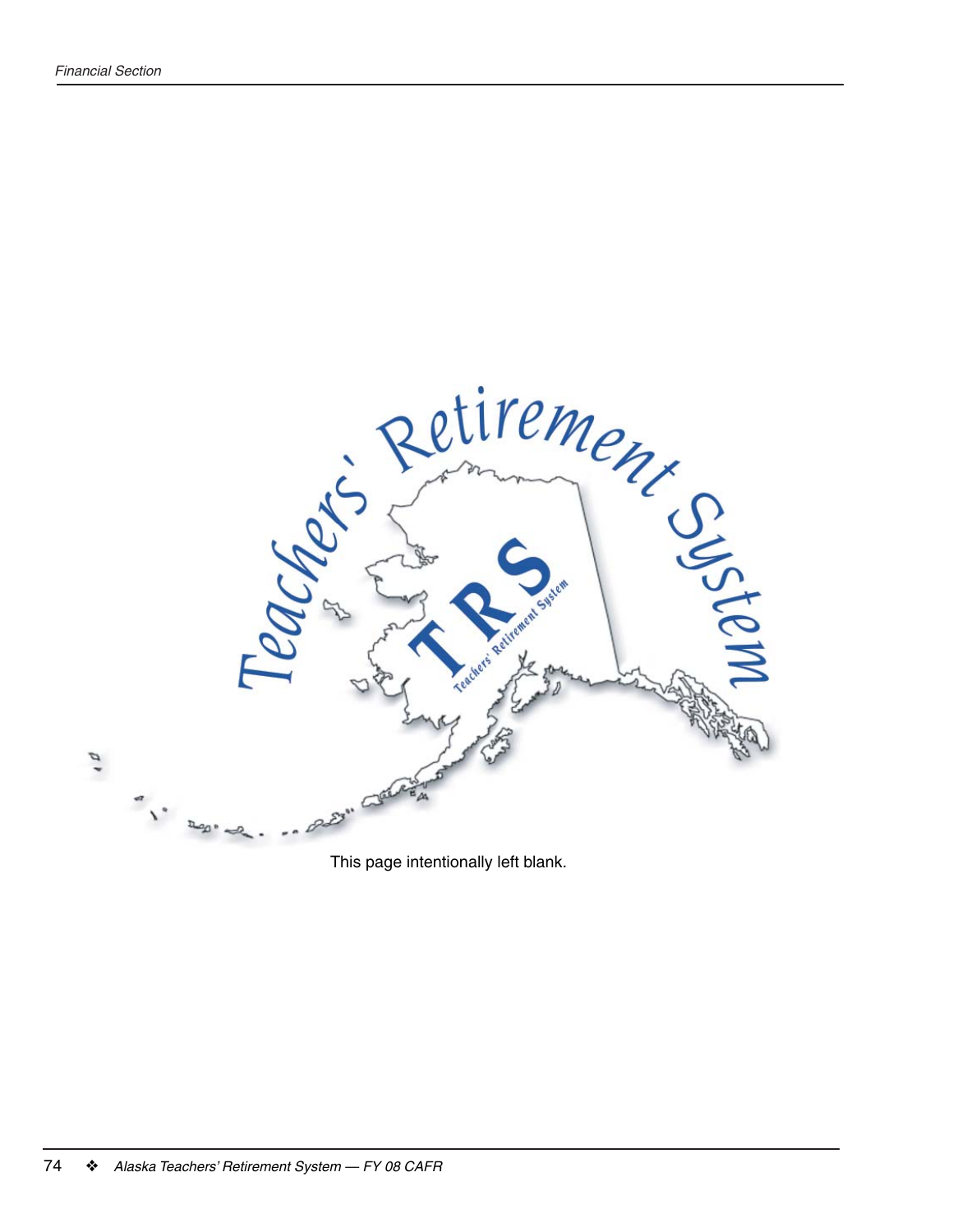

# **INVESTMENT SECTION**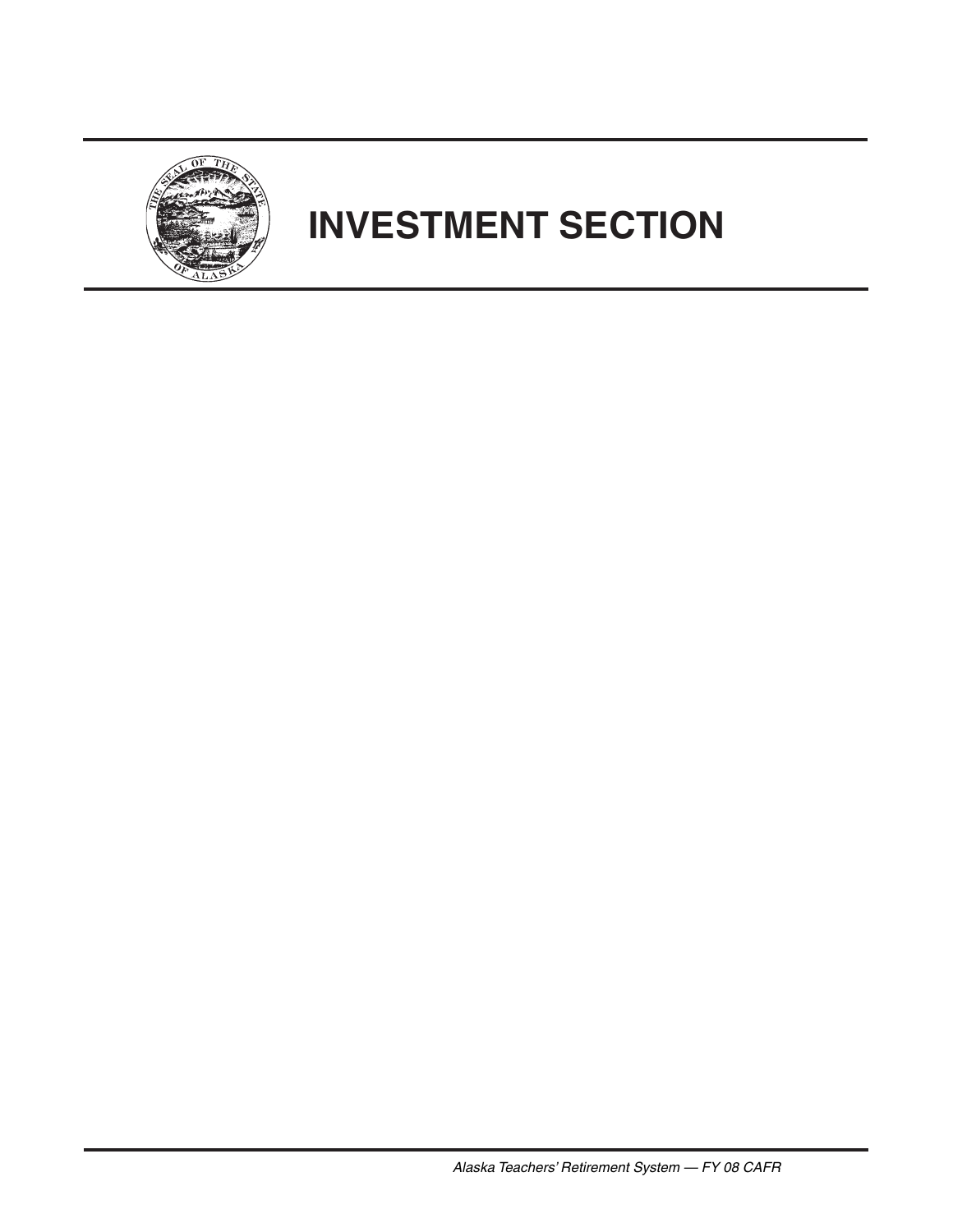

This page intentionally left blank.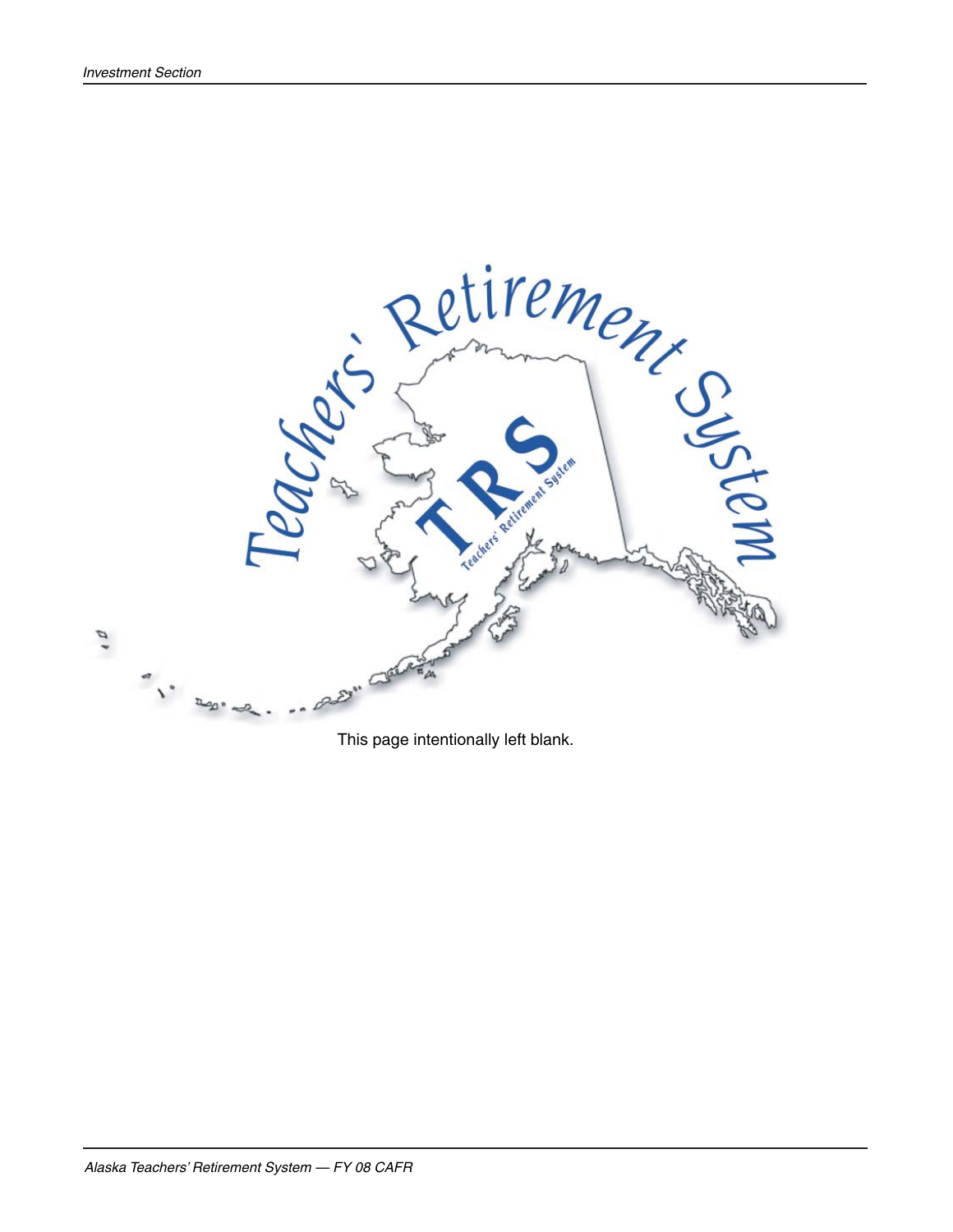# **CALLAN ASSOCIATES...**



December 8, 2008

SAN FRANCISCO NEW YORK CHICAGO ATLANTA DENVER

Alaska Retirement Management Board State of Alaska, Department of Revenue Treasury Division 333 Willoughby Avenue, 11th Floor Juneau, AK 99801

Dear Board Members:

This letter reviews the investment performance of the Alaska Retirement Management Board (ARMB) for the fiscal year ended June 30, 2008.

Callan Associates Inc. (Callan) independently calculates time-weighted performance statistics based on underlying custodial data provided by the Board's custodian, State Street Bank and Trust Company. The performance calculations were made using a time-weighted return methodology based upon market values. Callan Associates Inc. serves as ARMB's independent general investment consultant and evaluates the Board's performance in relation to market benchmarks, appropriate manager peer groups and other public pension systems. The performance calculations were made in compliance with Global Investment Performance Standards.

ARMB's primary investment objective is to prudently and expertly invest assets, in accordance with governing law and industry practices, in a manner that will help ensure assets under supervision are sufficient to pay promised benefits to its members and their beneficiaries. In pursuit of this objective, the ARMB periodically evaluates liabilities, expected contributions, and potential earnings. This analysis is used to consider a wide range of potentially viable investment strategies. The Board selects a strategic investment policy that balances long-term growth potential and acceptable risk. A policy benchmark is constructed that mirrors the Board's strategic asset allocation policy. This policy benchmark is a custom index comprised of equity, fixed income, real estate and other market indices weighted in the same proportions as ARMB's investment policy.

Fiscal year 2008 was a very difficult time for domestic and international equities. The Russell 3000 Index, a measure of the broad U.S. equity market lost 12.69%. International stocks, as measured by the MSCI-EAFE Index, posted a slightly better return then the broad domestic equity market declining 10.61%. In the last fiscal year, the Lehman Aggregate Bond Index, a widely used measure of the investment grade domestic bond market, achieved an overall return of 7.12%. The strong performance was driven by returns in the first half of the fiscal year. Spreads fluctuated during the period, most notably between the third and fourth quarters when spreads tightened considerably. Equity real estate enjoyed another strong year with returns of more than 9%.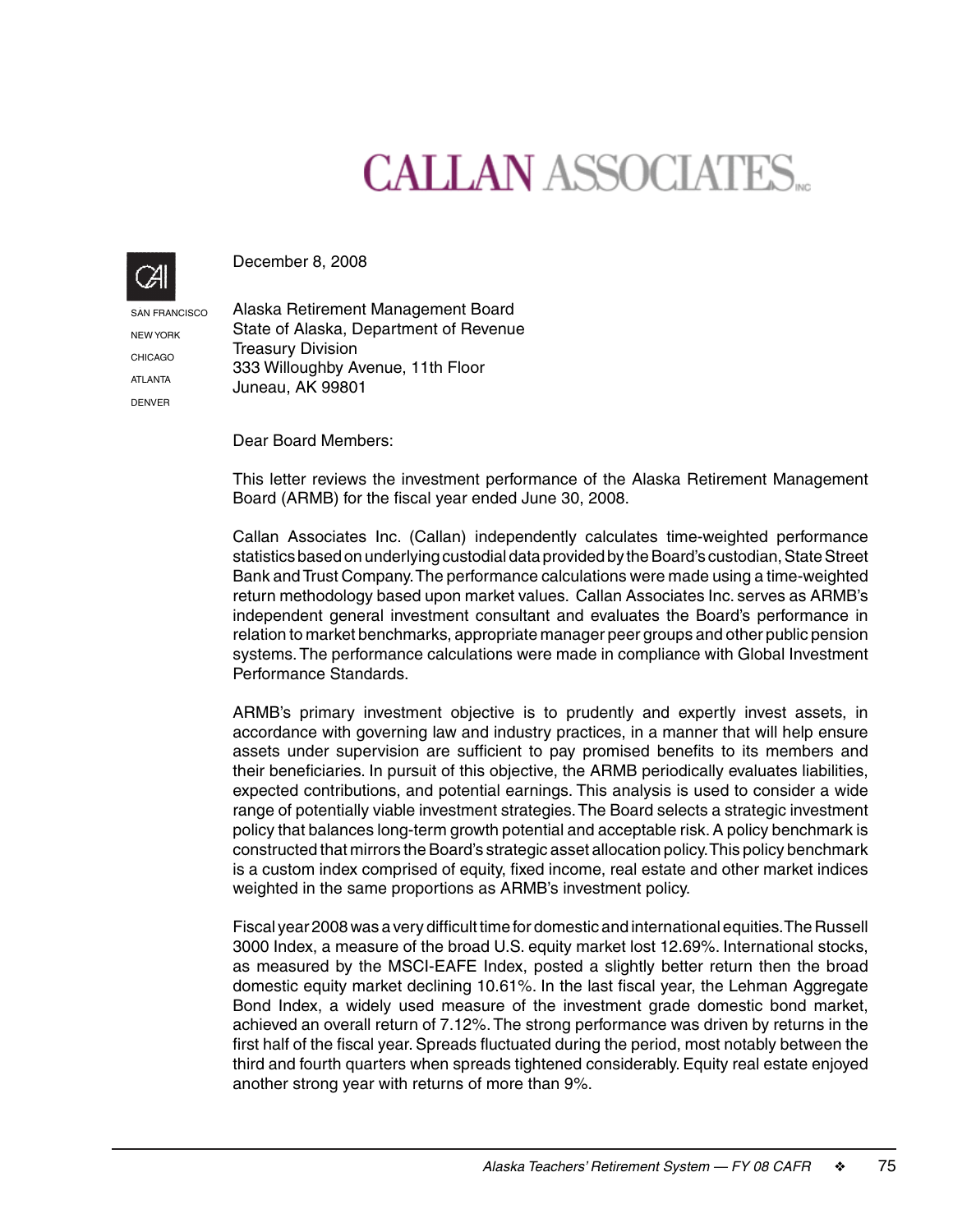For the fiscal year, the Public Employees Retirement System (PERS) had a timeweighted total return of -3.13% and the Teachers Retirement System (TRS) had a timeweighted total return of -3.12%. Both Systems exceeded their strategic policy benchmark target return of -4.73% and ranked in the  $23<sup>rd</sup>$  percentile of Callan's Public Fund database. The policy benchmark was largely unchanged during the year. Over the trailing 3-year period, a span that includes two years of strong equity market returns, PERS and TRS have achieved annualized returns of 8.78% and 8.81% respectively. These results were better than the policy target index return of 7.15% and ranked in the 13<sup>th</sup> and 11<sup>th</sup> percentile of the Callan Public Fund database. Over the longest period for which Callan has detailed data (16 3/4 years), PERS and TRS have achieved annualized total returns of 8.71% and 8.76% respectively while the policy benchmark return for the same span was 8.42%.

Both systems are well diversified and currently have asset allocation policies that, in our opinion, are consistent with achievement of a "real" return slightly greater than 5%.

In summary, fiscal 2008 was an unusually difficult year for equities and a strong year for fixed income. The Systems held up well in this volatile environment.

Sincerely,

J. O'Leary, Jr., CFA Executive Vice President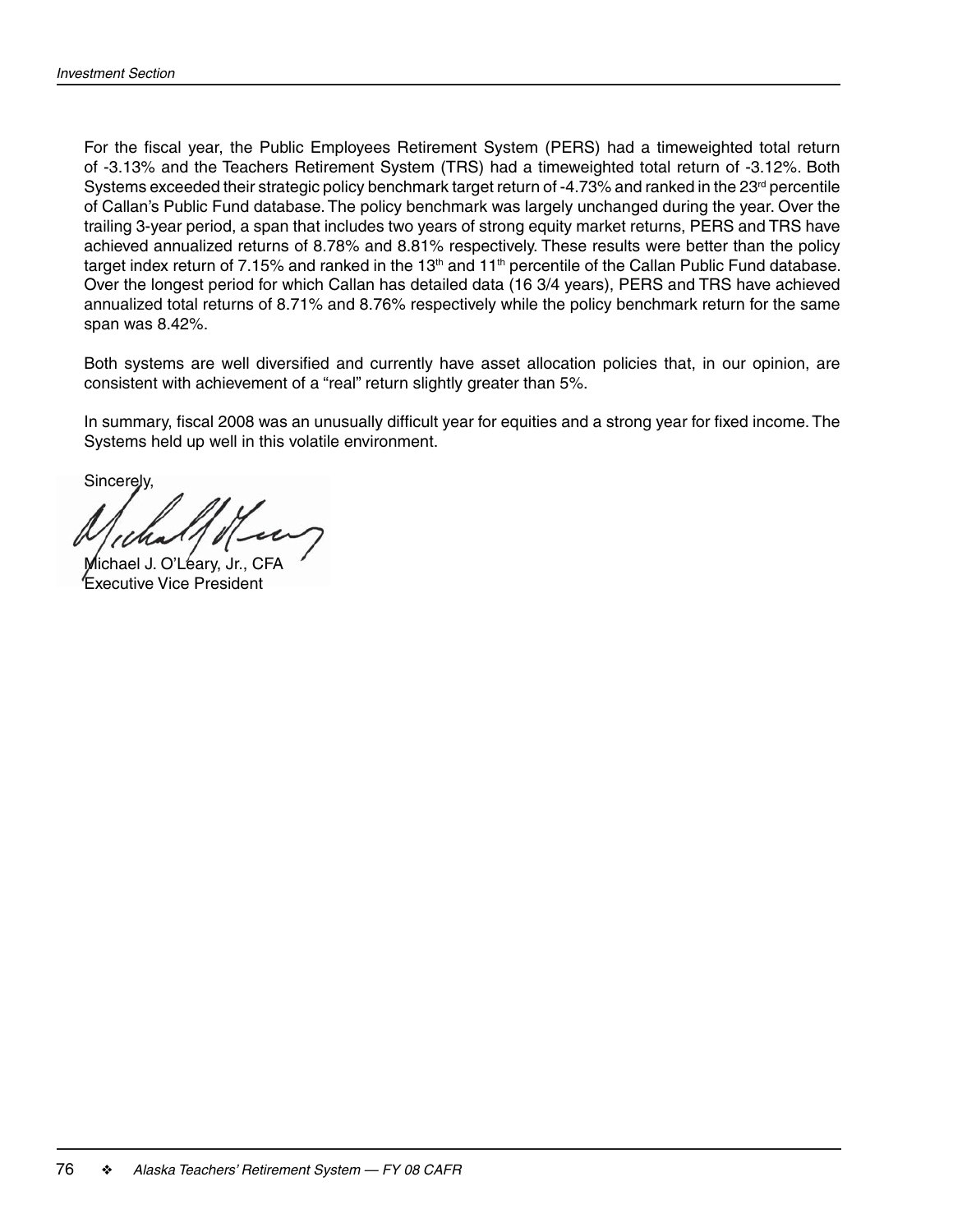# **Department of Revenue Treasury Division Staff**

#### **Commissioner** Patrick Galvin

**Acting Deputy Commissioner** Jerry Burnett

**Chief Investment Officer** Gary Bader

**Comptroller** Pamela Green, CPA

**Cash Management** Michelle M. Prebula, MBA, CPA, CCM

**Investment Officers** 

Stephen R. Sikes Nicholas Orr Zachary Hanna Ryan Bigelow Victor Djajalie Bree Simpson Andy Wink Steve Verschoor James McKnight Shane Carson

Bob G. Mitchell Casey Colton

**ARMB Liaison Officer** Judy Hall

# **External Money Managers and Consultants**

#### **Investment Consultants**

 Callan Associates, Inc. *Denver, CO* The Townsend Group *San Francisco, CA*

#### **Investment Advisory Council**

 William Jennings *Colorado Springs, CO* Jerrold Mitchell *Wayland, MA* George Wilson *Boston, MA*

#### **Absolute Return**

 Cadogan Management, LLC *New York, NY* Crestline Investors, Inc.  *Fort Worth, TX* Mariner Investment Group, Inc. *Harrison, NY*

#### **Domestic Equity Large Capitalization**

 Barrow, Hanley, Mewhinney & Strauss *Dallas, TX* Capital Guardian Trust Co. *Los Angeles, CA* Dresdner RCM Global Investors *San Francisco, CA* McKinley Capital Management, Inc. *Anchorage, AK* Relational Investors LLC *San Diego, CA*

#### **Domestic Equity Small Capitalization**

 Jennison Associates LLC *New York, NY* Lord Abbett & Co. *Jersey City, NJ* Luther King Capital Management  *Fort Worth, TX* Turner Investment Partners, Inc. *Berwyn, PA*

#### **Domestic Equity Index Fund**

 State Street Global Advisors *San Francisco, CA*

#### **Emerging Markets**

 Capital Guardian Trust Co. *Los Angeles, CA* Eaton Vance Managemetn *Boston, MA*

#### **Global Equity**

 Lazard Freres Asset Management *New York, NY*

#### **High Yield**

 ING Investment Management *Hartford, CT* MacKay Shields LLC *New York, NY*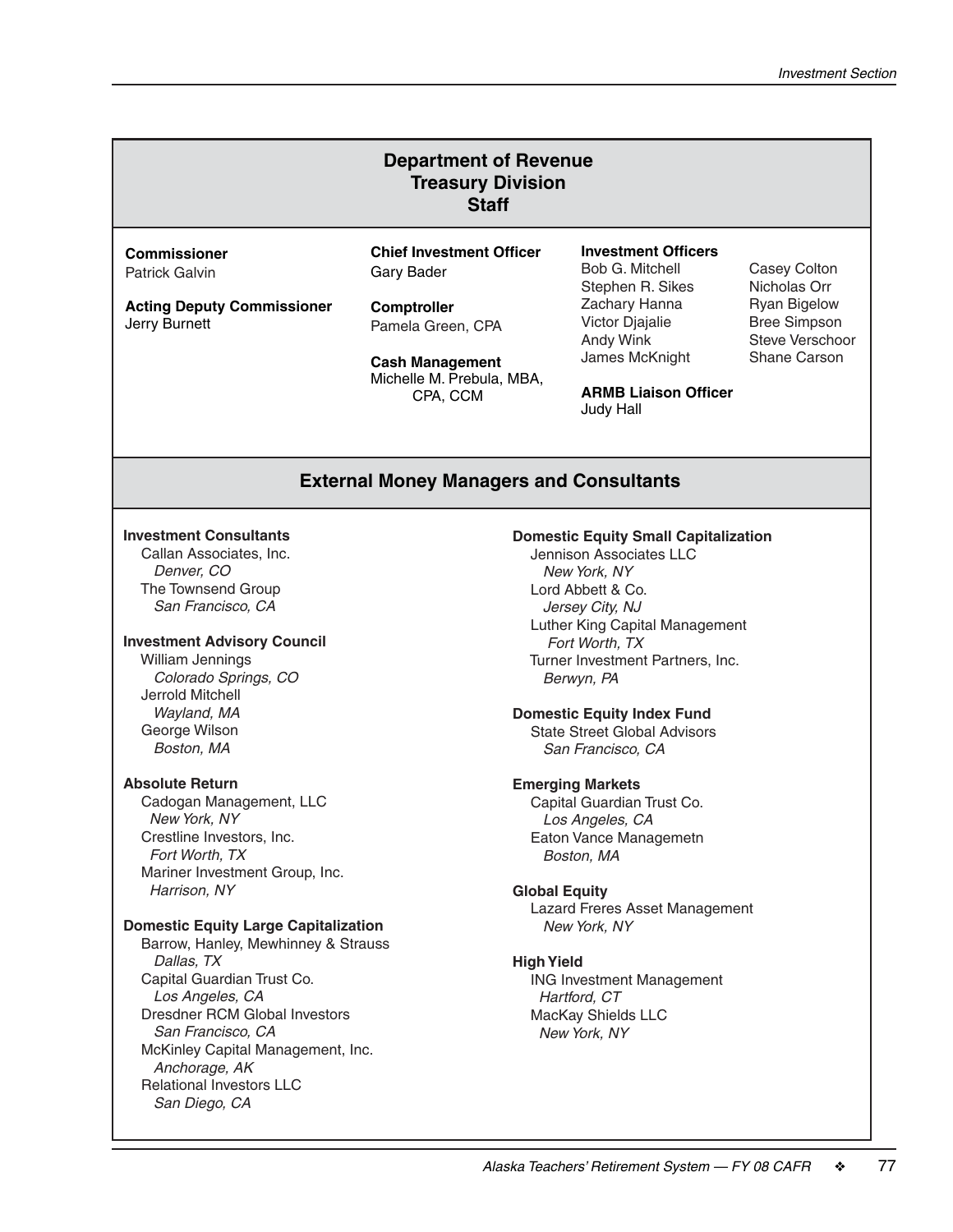# **External Money Managers and Consultants (con't)**

#### **International Equity – EAFE**

 Brandes Investment Partners, L.P. *San Diego, CA* Capital Guardian Trust Co. *Los Angeles, CA*

#### **International Fixed-Income**

 Delaware International Advisers Ltd. *London, England*

#### **Private Equity**

 Abbott Capital Management, L.P. *New York, NY* Blum Capital Partners *San Francisco, CA* Pathway Capital Management, LLC *Irvine, CA*

#### **Real Estate – Agriculture**

 Hancock Agricultural Investment Group *Boston, MA* UBS AgriVest, LLC *Hartford, CT*

#### **Real Estate – Commingled Funds**

 BlackRock Realty *San Francisco, CA* Colony Capital *Los Angeles, CA* Cornerstone Real Estate Advisers, LLC *Hartford, CT* Coventry Real Estate Fund II, LLC *New York, NY* Heitman Capital Management *Chicago, IL* ING Clarion Partners *New York, NY* J.P. Morgan Investment Management Inc. *New York, NY* Lehman Brothers Real Estate Partners *New York, NY* Lowe Hospitality Investment Partners, LLC *Los Angeles, CA* Sentinel Real Estate Corporation *New York, NY* Tishman Speyer Properties *New York NY* UBS Realty Investors, LLC *Hartford, CT*

#### **Real Estate – Core Separate Accounts** Cornerstone Real Estate Advisers, Inc.

 *Hartford, CT* LaSalle Investment Management *Chicago, IL* Sentinel Real Estate Corporation *New York, NY* UBS Realty Investors, LLC *San Francisco, CA*

#### **Real Estate – Value Added Separate Accounts**

 Invesco Realty Advisors  *Dallas, TX* Lowe Enterprises Investment Management Inc. *Los Angeles, CA*

#### **Supplemental Benefits System**

 Barclays Global Investors *San Francisco, CA* Capital Guardian Trust Company *Los Angeles, CA* Citizens Funds *Portsmouth, NH* State Street Global Advisors *Boston, MA* T. Rowe Price Investment Services *Baltimore, MD*

#### **Deferred Compensation**

 Barclays Global Investors *San Francisco, CA* Capital Guardian Trust Company *Los Angeles, CA* T. Rowe Price Investment Services *Baltimore, MD & Glen Allen, VA*

#### **Global Master Custodian**

 State Street Bank & Trust Co. *Boston, MA*

#### **Independent Auditors** KPMG LLP

*Anchorage, AK*

#### **Legal Counsel**

 Wohlforth, Johnson, Brecht, Cartledge & Brooking *Anchorage, AK*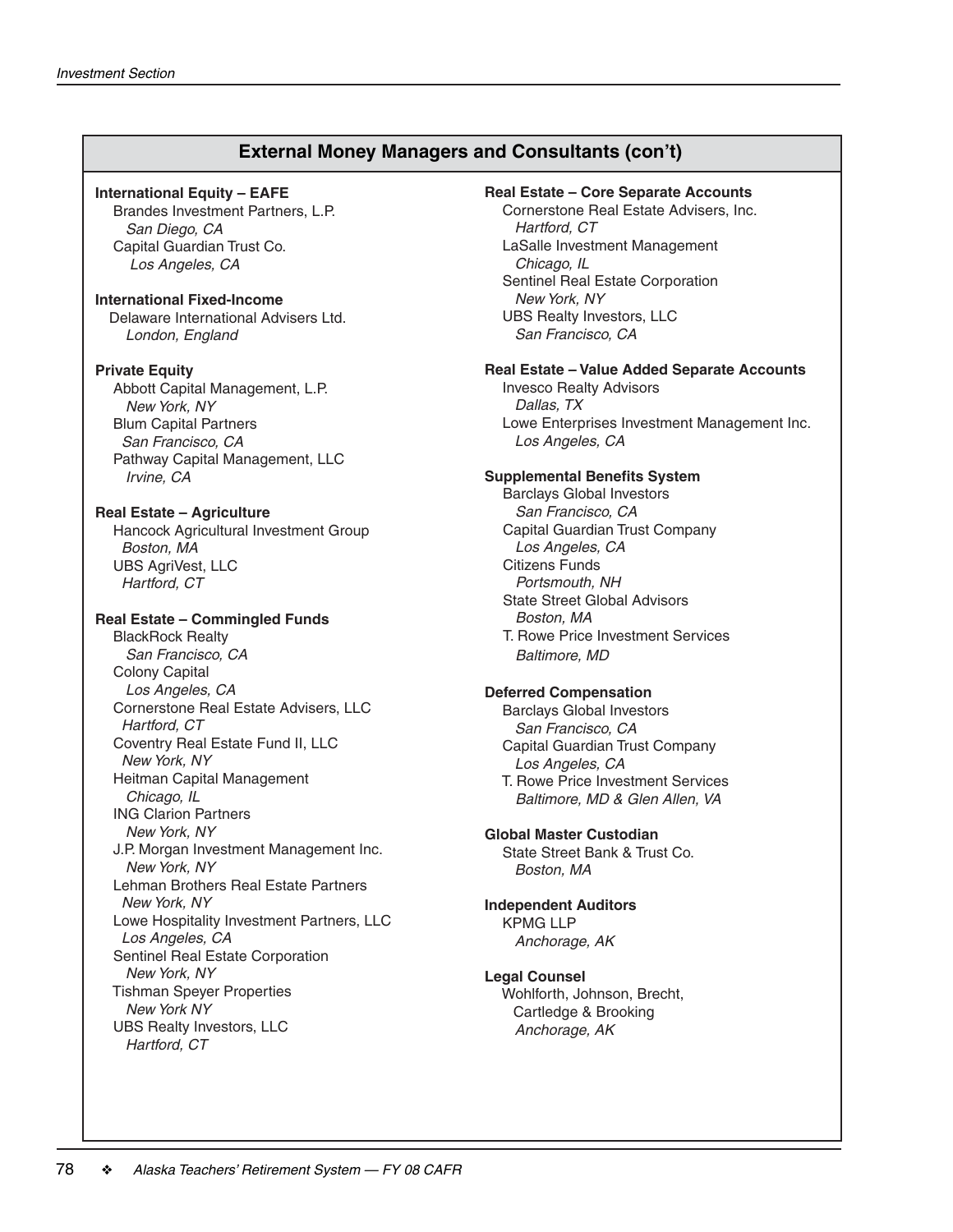# **Teachers' Retirement System Investment Report**

The basis of presentation for the data reported in the investment section is in accordance with the Association for Investment Management and Research (AIMR) Performance Presentation Standards.

# **INVESTMENTS**

The State of Alaska Teachers' Retirement System's (TRS) investment goals are the long term return and sustainability of the pension funds under management. Near-term market fluctuations are integrated into the overall outlook of the fund guidelines. Annually, the Alaska Retirement Management Board (ARMB) sets its asset allocation strategy in order to reflect changes in the marketplace while still retaining an optimal risk/return level within the set constraints and objectives of the ARMB.

During the 2008 fiscal year, ARMB's target asset allocation was 37% domestic equities, 16% international equities, 18.5% domestic fixed income, 2% international fixed income, 10% real estate, 7% private equity, 4% absolute return, 3% high yield fixed income, and 2.5% other (farmland, energy and Treasury inflationprotected securities).

For the 2008 fiscal year, TRS investments generated a -3.05% rate of return. The TRS annualized rate of return was 10.10% over the last five years. The annualized rate of return over the last sixteen and threequarter years has been 8.77%.

### **INVESTMENT OVERVIEW**

The diversification of the TRS investment portfolio continued to protect overall returns. For the 2008 fiscal year, the private equity portfolio gained 13.19% and the international fixed income portfolio gained 18.95%. The U.S fixed income portfolio generated a 6.50% return, up from 6.20% the previous year. Investments in farmland, energy, Treasury inflation-protected securities produced the highest returns of any asset class in the 2008 fiscal year, gaining 19.12%. Unfortunately, farmland/energy, private equity, and international fixed income traditionally make up a smaller portion of the pool's total assets. Asset classes with larger allocations, such as domestic and international equity, saw returns of -13.53% and -7.48% respectively.

# **EQUITIES**

The Total Domestic Equity Pool is diversified across large cap value, large cap growth, core, small cap value and small cap growth equity styles so as to gain broad market exposure. For the 2008 fiscal year, the pool posted a return of -13.53%. This was greater than the target return of -13.68%. The annualized domestic equity return for the five year period was 7.31%, down from 10.26% in the 2007 fiscal year. Investment guidelines for all asset classes are approved by ARMB and govern investment objectives, program risk management and implementation, procedures for investment, and other operational requirements. Equity investment guidelines include policies with regard to the types of permissible equity investments, limitations on holding and investment of cash, proxy voting, and restrictions/prohibitions on the use of leverage and derivatives.

Within the International Equity pool the Non-U.S. Equity Style managers invest their assets only in non-U.S. equity securities. The International Equity pool return was -7.48% which was greater than the target return of -8.72%. The international equity return for the five year period was 18.66%.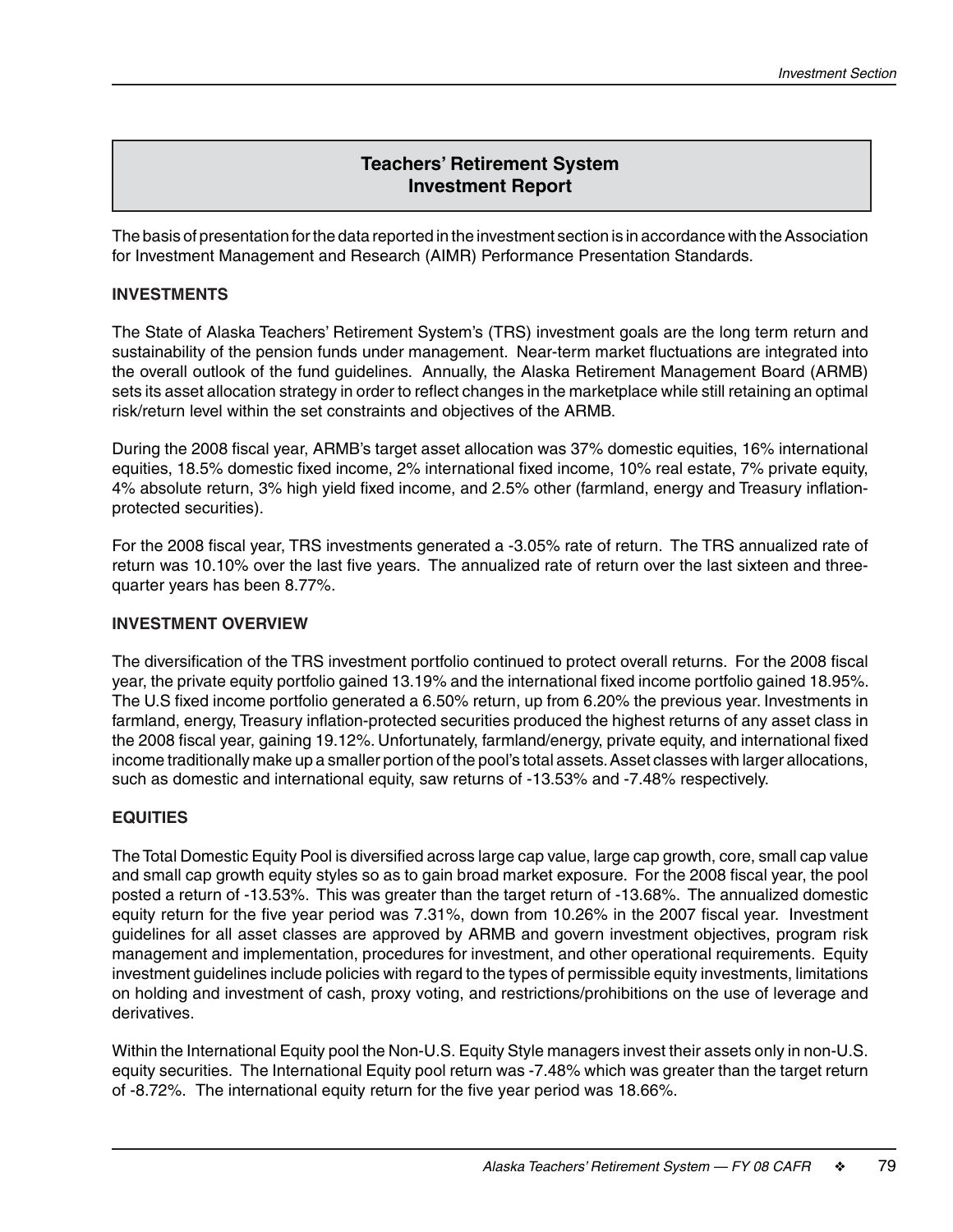# **Teachers' Retirement System Investment Report**

## **FIXED INCOME**

The domestic fixed-income portfolio represented 15.8% of the total assets of TRS as of June 30, 2008. The fixed-income portfolio uses a core-oriented strategy investing in U.S. Treasury securities, U.S. government agency securities, investment-grade corporate bonds, and mortgage-backed securities. The benchmark for the TRS bond portfolio is the Lehman Brothers Aggregate Bond Index. Fixed income investment guidelines include policies with regard to duration, credit quality, sector concentration, issue concentration, and company concentration.

Over the 2008 fiscal year, the TRS domestic bond portfolio gained 6.50%, up from 6.20% the year before. The Lehman Brothers Aggregate Bond Index returned 7.33%. The annualized domestic fixed-income return for the five year period was 4.05%, versus 3.90% for the benchmark.

The international fixed-income portfolio, which represented about 2.1% of the total assets of TRS, returned 18.95% over the 2008 fiscal year, compared with a 18.72% posted by the Citigroup Non U.S. Government Index. The annualized international fixed-income return for the five year period was 7.39%, down from 8.37% in the 2007 fiscal year. International fixed income guidelines include policies with regard to duration, credit quality, sector concentration, issue concentration, company concentration, country restrictions, and currency hedging.

The High Yield portfolio, which represented 2.5% of the total assets of TRS, returned -0.9% over the 2008 fiscal year. This was more than the target return of -2.11%. High yield fixed income guidelines include policies with regard to duration, credit quality, geographic concentration, sector concentration, issuer concentration, and restrictions/prohibitions on the use of leverage and derivatives.

#### **REAL ESTATE**

At the end of the 2008 fiscal year, TRS had 12.5% of its portfolio invested in real estate. The portfolio is primarily invested in specific institutional properties geographically diversified across the U.S. Property types include apartments, office, industrial, and retail. The portfolio is also invested in value-added real estate funds and REIT equity securities. Investing in real estate helps diversify the overall portfolio due to its low correlation to stocks and bonds. Real estate adds a stable source of income and provides a degree of inflation hedge. Real estate guidelines include policies with regard to property quality, geographic concentration, property size, property type, leverage, insurance coverage, and environmental evaluations.

The total return for real estate, net of fees, was 5.71% in fiscal year 2008 compared to 20.70% for the 2007 fiscal year. The five year annualized net total return was 14.75%, down from 15.36% in the 2007 fiscal year.

#### **PRIVATE EQUITY**

TRS had 8.6% of its portfolio is invested in Private Equity for long-term return enhancement and diversification. Investments are made through outside investment managers. These investment managers have invested in over 100 private equity partnerships focused on venture capital, buyouts, or special situations. The private equity portfolio is well diversified by strategy, industry, geography, manager, and time. Private equity policies and procedures include quidelines with regard to investment quality, diversification, investment structure, and operation of the program.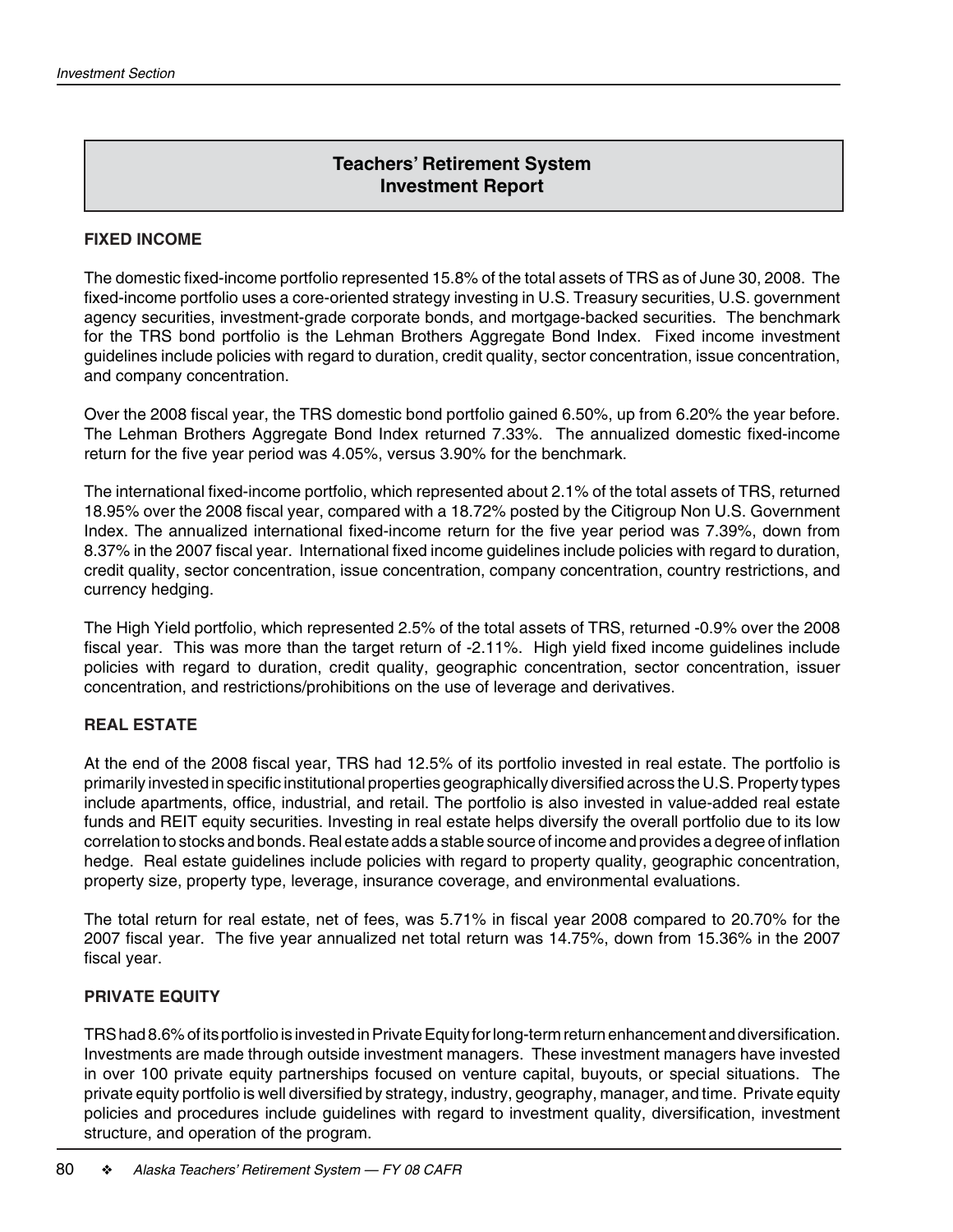# **Teachers' Retirement System Investment Report**

During the 2008 fiscal year, the Private Equity component of the TRS portfolio had a net return of 13.19% with a five year annualized return of 21.34%.

## **ABSOLUTE RETURN**

Absolute return investments are made through fund-of-fund managers and are 4.2% of the total portfolio. Each fund is well diversified by strategy and manager and targets a 5% real return with low correlation to equity and fixed income markets. Absolute return policies and procedures include guidelines with regard to investment objectives, investment structure, investment quality, leverage, liquidity, strategy, manager concentration, risk management, and operation of the program. Absolute Return returned 1.53% over the 2008 fiscal year. This was less than the target return of 8.36%.

#### **OTHER**

The TRS portfolio is also invested in farmland, energy, and Treasury inflation-protected securities. These investments are relatively new and are focused on providing the portfolio with additional diversification. The farmland investments are made through two separate account managers responsible for assembling a well diversified portfolio. The energy investment manager is focused on creating a balanced and diversified portfolio of oil, gas, and electric investments. Collectively, other investments represent 3.2% of the overall portfolio and had a net return of 19.12% for the 2008 fiscal year.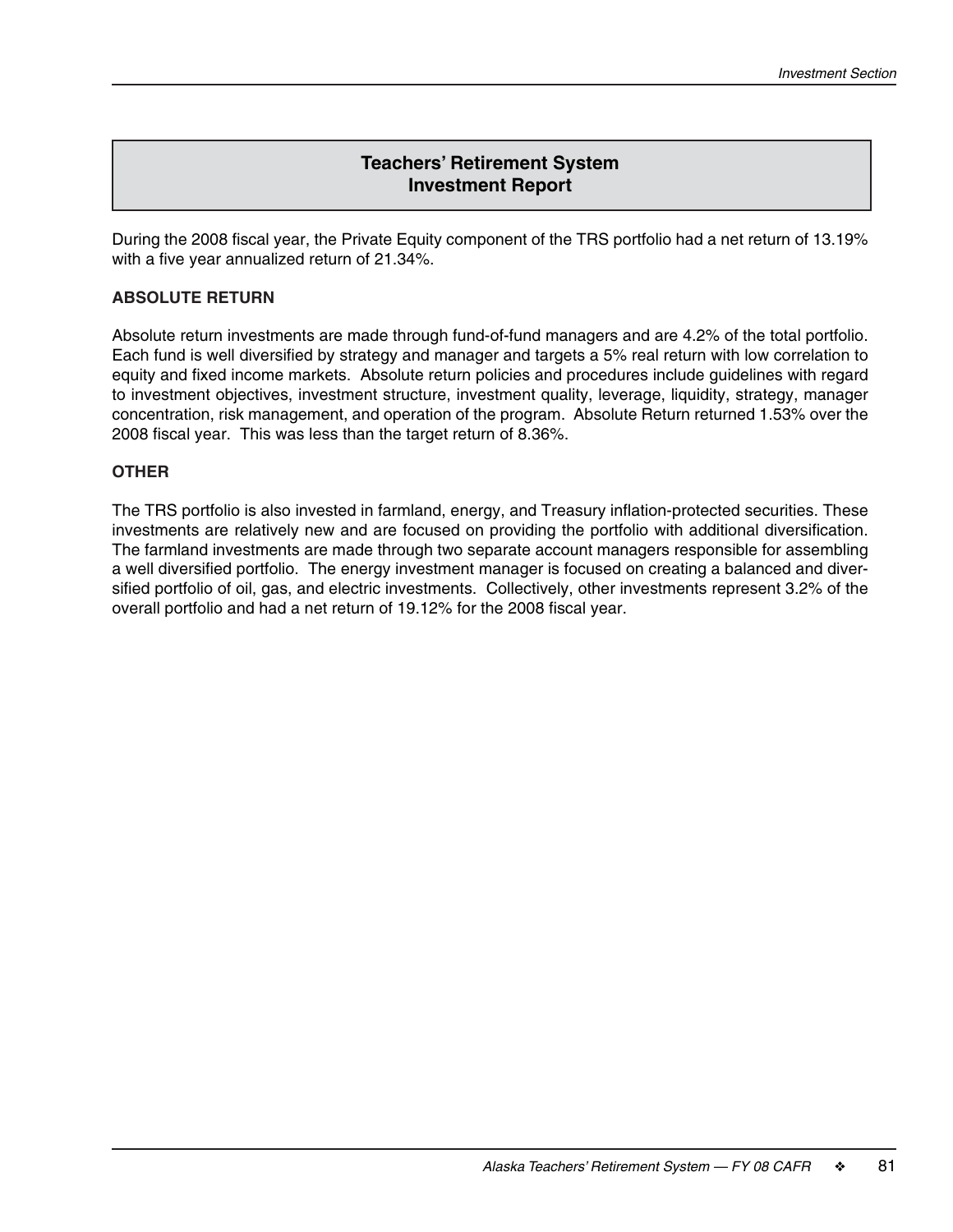| <b>Teachers' Retirement System</b><br><b>Schedule of Investment Results</b><br><b>Fiscal Years Ended June 30</b>                                                                                                                                                                                          |                                                         |                                                      |                                                               |                                                         |                                                                      |                                                      |                                                       |
|-----------------------------------------------------------------------------------------------------------------------------------------------------------------------------------------------------------------------------------------------------------------------------------------------------------|---------------------------------------------------------|------------------------------------------------------|---------------------------------------------------------------|---------------------------------------------------------|----------------------------------------------------------------------|------------------------------------------------------|-------------------------------------------------------|
|                                                                                                                                                                                                                                                                                                           |                                                         |                                                      |                                                               |                                                         |                                                                      |                                                      | <b>Annualized</b>                                     |
|                                                                                                                                                                                                                                                                                                           | 2004                                                    | 2005                                                 | 2006                                                          | 2007                                                    | 2008                                                                 | 3 Year                                               | 5 Year                                                |
| <b>Total Fund</b><br><b>TRS</b><br><b>Actuarial Earnings Rate</b><br><b>U.S. Common Stock Returns</b><br><b>TRS Domestic Equities</b><br>S&P 500/Russell 2000 Composite<br><b>International Stock Returns</b><br><b>TRS International Equities</b><br>Morgan Stanley Capital<br><b>International EAFE</b> | 15.09%<br>8.25%<br>20.06%<br>19.11%<br>31.70%<br>32.37% | 9.01%<br>8.25%<br>4.48%<br>6.87%<br>15.17%<br>13.65% | 11.78%<br>8.25%<br>9.23%<br>9.67%<br>28.80%<br>26.56%         | 18.92%<br>8.25%<br>20.10%<br>20.59%<br>30.15%<br>27.00% | $-3.05%$<br>8.25%<br>$-13.53%$<br>$-13.68%$<br>$-7.48%$<br>$-10.61%$ | 8.84%<br>8.25%<br>4.29%<br>4.32%<br>15.75%<br>12.84% | 10.10%<br>8.25%<br>7.31%<br>8.06%<br>18.66%<br>16.67% |
| <b>Domestic Fixed-Income</b><br><b>TRS</b><br>Lehman Brothers Aggregate Index<br><b>International Fixed-Income</b><br><b>TRS</b><br>Citigroup Non-U.S. Government<br><b>Real Estate Equity</b><br><b>TRS</b><br><b>NCREIF</b>                                                                             | 0.61%<br>0.32%<br>7.52%<br>7.60%<br>11.55%<br>10.83%    | 7.10%<br>6.80%<br>9.84%<br>7.75%<br>17.43%<br>18.02% | 0.06%<br>$-0.81%$<br>$-0.26%$<br>$-0.01%$<br>18.58%<br>18.79% | 6.20%<br>6.12%<br>1.97%<br>2.20%<br>20.75%<br>17.24%    | 6.50%<br>7.12%<br>18.95%<br>18.72%<br>5.71%<br>6.82%                 | 4.21%<br>4.09%<br>6.55%<br>6.65%<br>14.95%<br>14.04% | 4.05%<br>3.85%<br>7.39%<br>7.06%<br>14.75%<br>14.39%  |
| S&P 500<br>Standard & Poor's Domestic Equity Stock Index<br>$=$<br>Europe, Australia, and Far East Stock Index<br><b>EAFE</b><br>$=$<br>National Council of Real Estate Investment Fiduciaries Index<br><b>NCREIF</b><br>$=$                                                                              |                                                         |                                                      |                                                               |                                                         |                                                                      |                                                      |                                                       |

The investment returns are time-weighted rates of return prepared in accordance with industry standard performance calculation methodologies.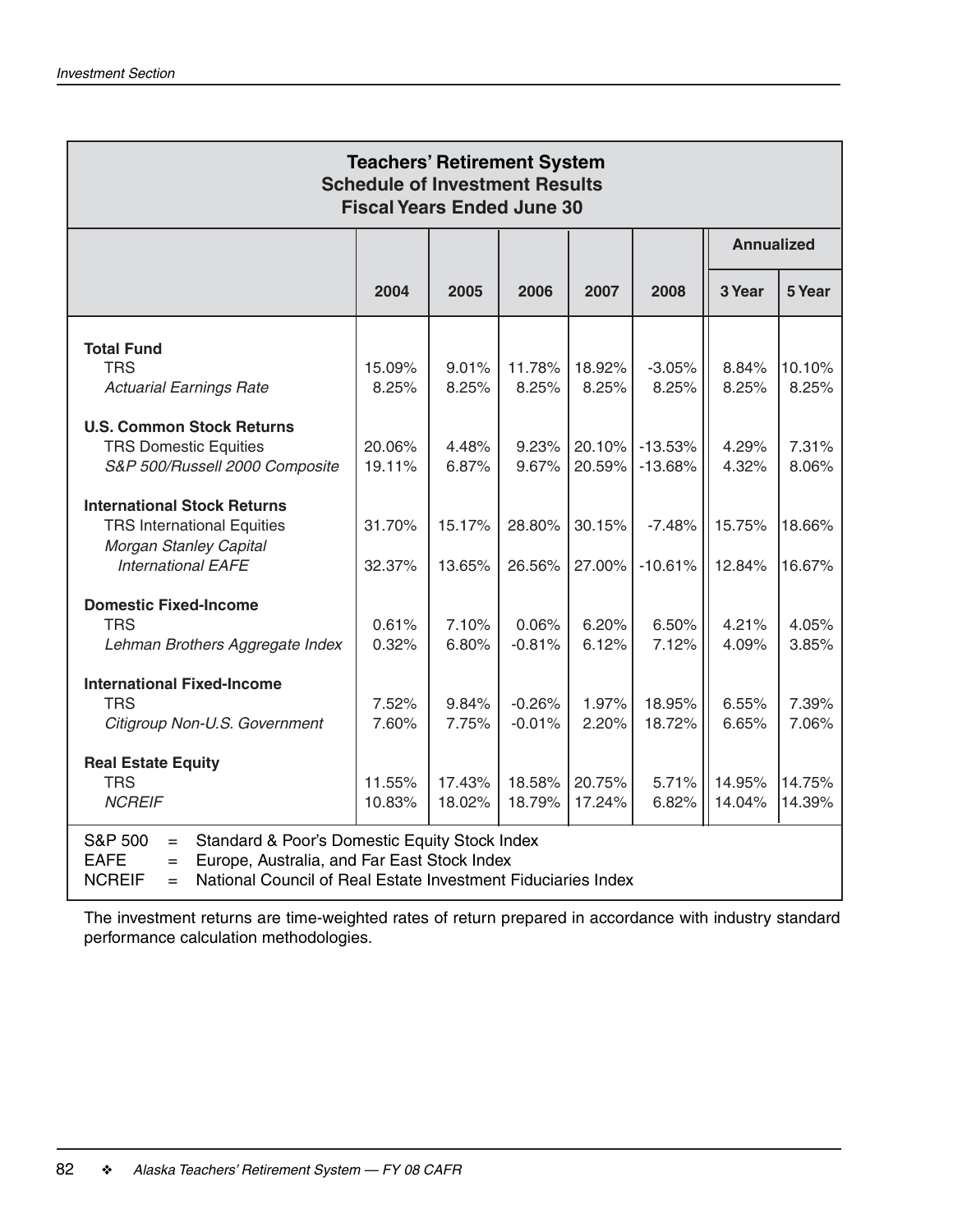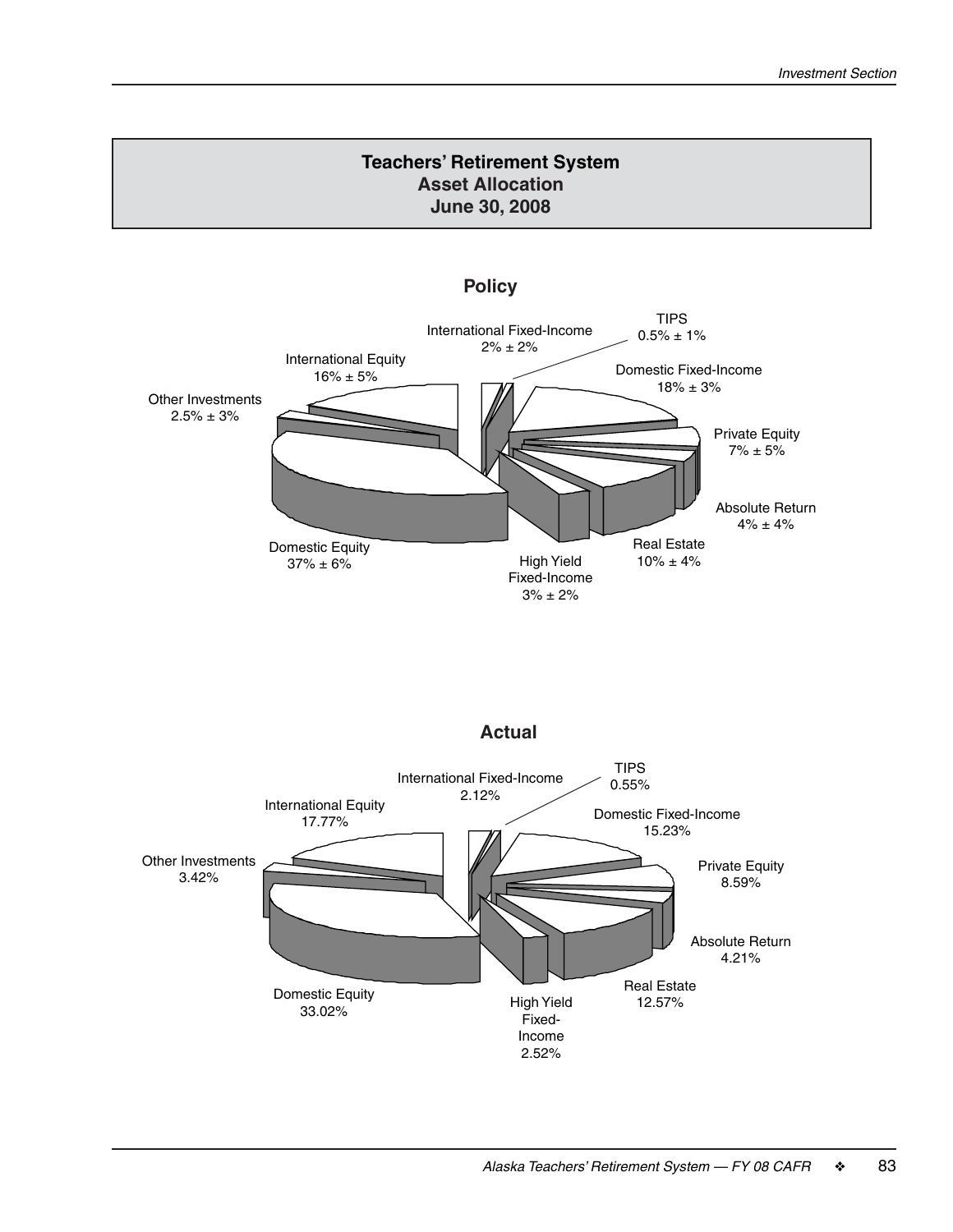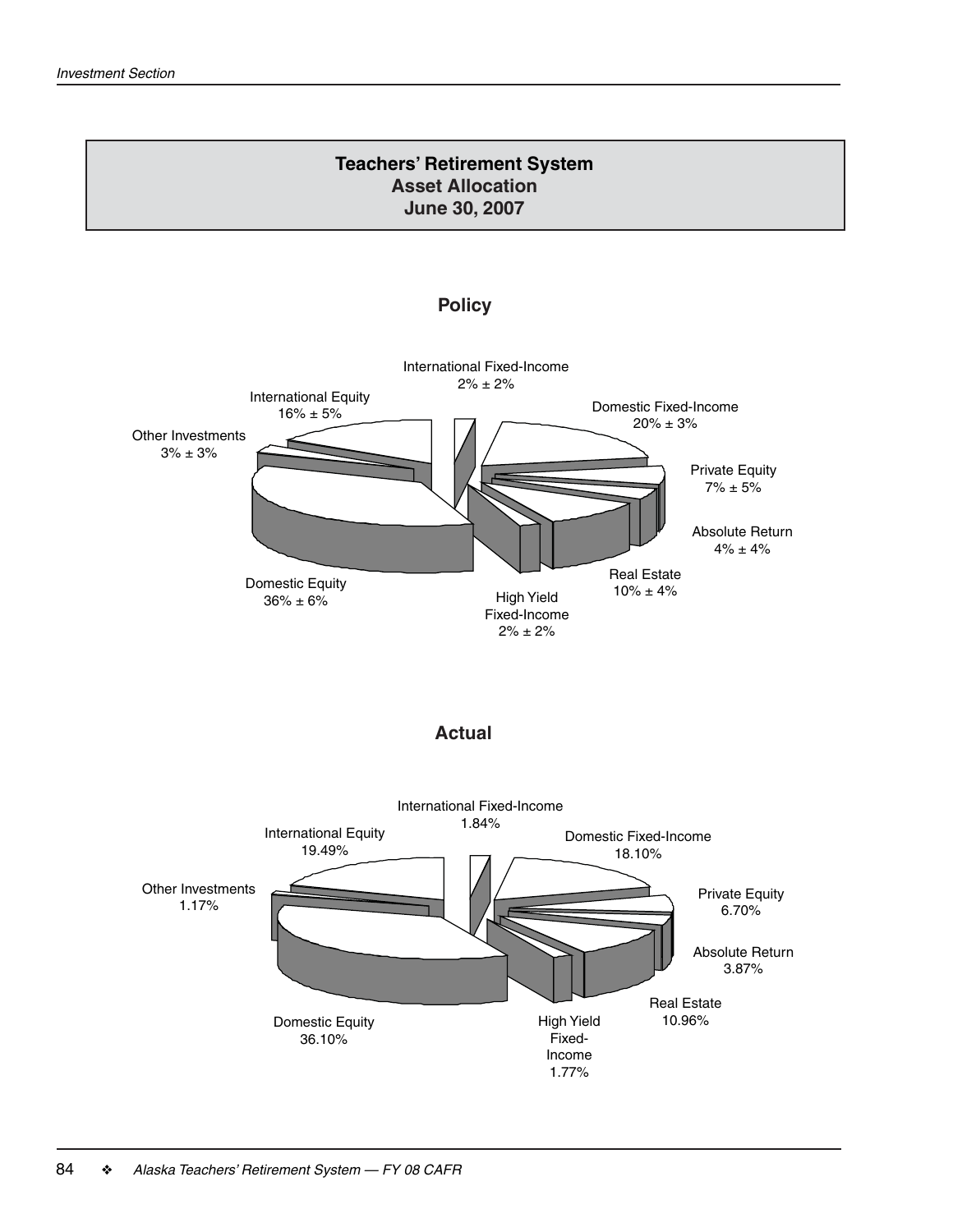# **Alaska Retirement Management Board Top Ten Holdings by Asset Type June 30, 2008**

Invested assets under the fiduciary responsibility of the Alaska Retirement Management Board (ARMB) have been commingled in various investment pools to minimize costs and maximize returns. Treasury Division has created twelve different mutual fund-like pools to accomplish the investment asset allocation policies of the ARMB. Using investment pools increases investment efficiency in three ways. First, combining individual funds' cash inflows and outflows to offset each other reduces the amount of cash on hand needed to support daily operations. Second, pooling investments significantly reduces accounting, budgeting, and administrative costs. Finally, the ARMB can achieve economies of scale by making available investment options that could not otherwise be practically provided for smaller retirement funds. Following are the ten largest bond holdings and the ten largest equity holdings by market value as of June 30, 2008.

#### **Fixed**

| <b>Income</b> | Rank | <b>Security</b>                        | <b>Market Value</b> | <b>Shares</b> |
|---------------|------|----------------------------------------|---------------------|---------------|
|               |      | United States Treasury 3.875 5/15/2018 | \$127,626,701       | 128,733,000   |
|               | 2    | United States Treasury 3.625 6/30/2013 | \$59,173,875        | 59,100,000    |
|               | 3    | United States Treasury 5 5/15/2037     | \$55,284,469        | 51,405,000    |
|               | 4    | FNMA 5.5 Jul 2007 MBS TBA              | \$34,496,875        | 35,000,000    |
|               | 5    | United States Treasury 6.25 8/15/2023  | \$30,012,315        | 25,237,000    |
|               | 6    | <b>FNMA Pool 725027</b>                | \$27,068,091        | 28,070,288    |
|               |      | GNMA 6 Jul 2007 MBS TBA                | \$25,149,765        | 24,780,000    |
|               | 8    | <b>FNMA Pool 678915</b>                | \$22,402,261        | 22,592,888    |
|               | 9    | FNGT 2002-T11 B 4/25/2012              | \$21,100,816        | 20,560,000    |
|               | 10   | United States Treasury 4.5 9/30/2011   | \$20,903,125        | 20,000,000    |
|               |      |                                        |                     |               |

Note: As of June 30, 2008, the above pool of fixed income securities was owned by the following retirement systems: PERS—69.1%; TRS—29.4%; JRS—0.8%; NGNMRS —0.7%

| <b>Equities</b> | Rank | <b>Largest Domestic Equity Holdings</b> | <b>Market Value</b> |
|-----------------|------|-----------------------------------------|---------------------|
|                 |      | Exxon Mobil Corp                        | \$44,895,361        |
|                 | 2    | Microsoft Corp                          | \$30,992,766        |
|                 | 3    | Google Inc                              | \$29,006,795        |
|                 | 4    | Wal Mart Stores Inc                     | \$26,890,295        |
|                 | 5    | Apple Inc                               | \$25,686,133        |
|                 | 6    | <b>Hewlett Packard Co</b>               | \$21,360,813        |
|                 | 7    | Baxter Intl Inc                         | \$21,228,080        |
|                 | 8    | Oracle Corp                             | \$21,183,225        |
|                 | 9    | AT&T Inc                                | \$20,934,966        |
|                 | 10   | Goldman Sachs Group Inc                 | \$20,603,220        |

Note: As of June 30, 2008, the above pool of fixed income securities was owned by the following retirement systems: PERS—68.3%; TRS—30.5%; JRS—1.0%; NGNMRS —0.2%

Additional investment information may be obtained from the Department of Revenue, Treasury Division, P.O. Box 110405, Juneau, Alaska 99811-0405.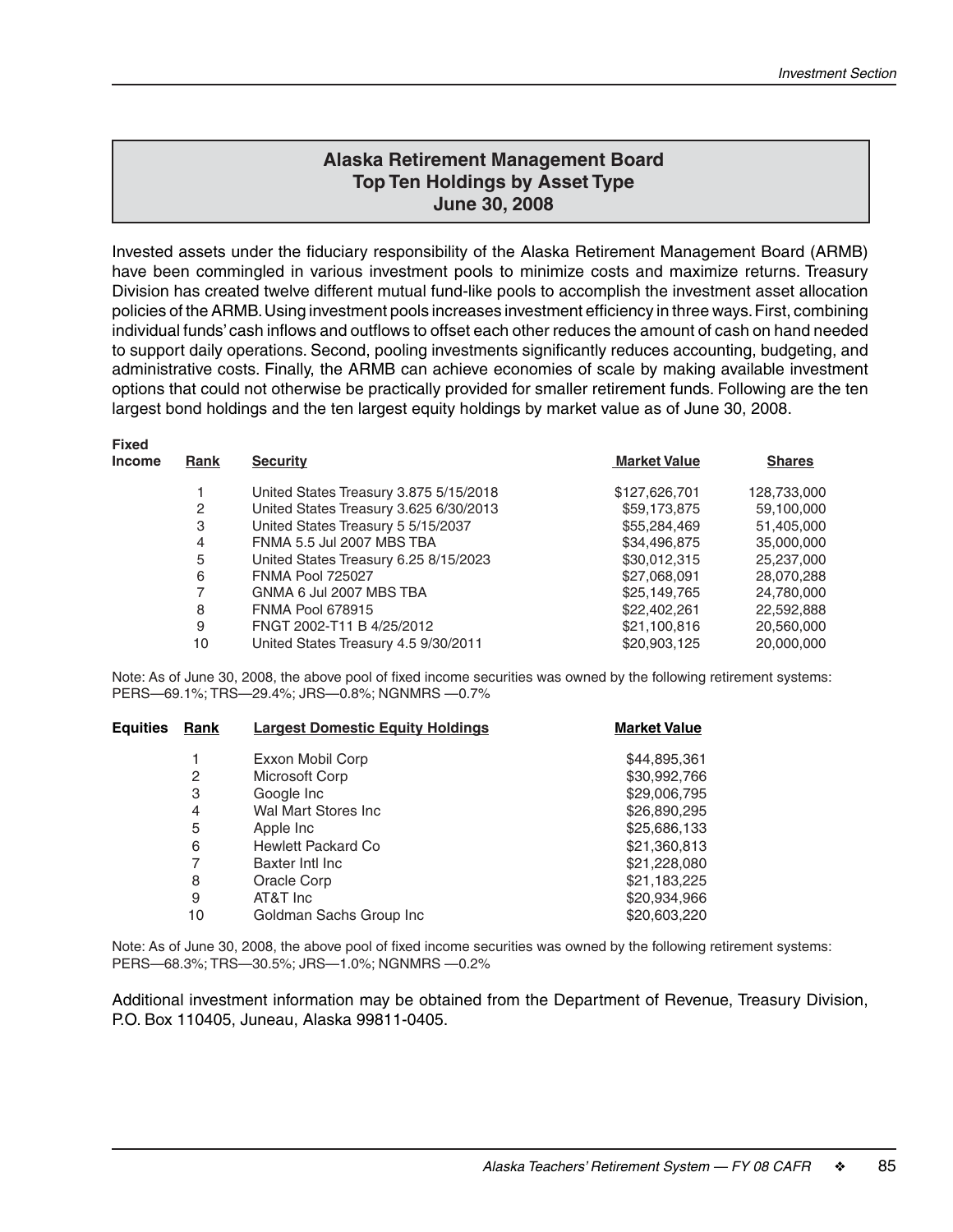| <b>Teachers' Retirement System</b><br><b>Schedule of External Management Fees</b><br>Year Ended June 30, 2008                                                                                                                                                                                                                                                                                                                                                                            |                                                                                                                                                                                                                               |                                                                                                                                                                     |  |
|------------------------------------------------------------------------------------------------------------------------------------------------------------------------------------------------------------------------------------------------------------------------------------------------------------------------------------------------------------------------------------------------------------------------------------------------------------------------------------------|-------------------------------------------------------------------------------------------------------------------------------------------------------------------------------------------------------------------------------|---------------------------------------------------------------------------------------------------------------------------------------------------------------------|--|
|                                                                                                                                                                                                                                                                                                                                                                                                                                                                                          | <b>Fair Value</b>                                                                                                                                                                                                             | <b>Fees</b>                                                                                                                                                         |  |
| International Fixed-Income<br><b>Mondrian Investment Partners</b><br>High Yield Pool<br>Mackay Shields, LLC                                                                                                                                                                                                                                                                                                                                                                              | $\frac{2}{2}$<br>98,131,347<br>43,749,144                                                                                                                                                                                     | <u>175,821</u><br>206,871                                                                                                                                           |  |
| <b>ING Investments</b><br><b>Total High Yield</b>                                                                                                                                                                                                                                                                                                                                                                                                                                        | 42,899,961<br>86,649,105                                                                                                                                                                                                      | 236,252<br>443,123                                                                                                                                                  |  |
| Domestic Equity Pool<br><b>Relational Investors</b><br>Barrow, Hanley, Mewhinney & Strauss, INC<br>Capital Guardian Trust<br>Jennison Associates LLC<br>Lazard Asset Management<br>Lord Abbett & Co.<br>Luther King Cap. Management<br><b>McKinley Capital</b><br>Quantitative Management Associates<br>Dresdner RCM Capital<br>SSgA Russell 1000 Growth<br>SSgA Russell 1000 Value<br>SSgA Russell 2000 Growth<br>SSga Russell 2000 Value<br>SSgA Russell 200<br>SSgA Futures Large Cap | 69,152,208<br>37,028,131<br>99,324,648<br>57,708,124<br>84,126,570<br>61,968,955<br>46,970,253<br>119,682,977<br>37,394,108<br>118,077,582<br>323,782,447<br>281,658,990<br>32,913,667<br>31,928,639<br>69,666,832<br>881,913 | 912,477<br>193,620<br>300,914<br>442,892<br>405,211<br>422,330<br>268,639<br>518,187<br>40,232<br>365,325<br>42,473<br>45,298<br>11,956<br>19,153<br>8,411<br>6,639 |  |
| SSgA Future Small Cap<br>SSgA Russell 2000 (ERISA)<br><b>Turner Investment Partners</b><br><b>Total Domestic Equities</b><br>Private Equity Pool                                                                                                                                                                                                                                                                                                                                         | 1,274,345<br>46,970,253<br>1,520,510,642                                                                                                                                                                                      | 5,893<br>524<br>364,576<br>4,374,749                                                                                                                                |  |
| Blum Capital Partners-Public(Stinson)<br><b>BlumCapital Partners-Strategic</b><br>Warburg Pincus X<br>Pathway Capital Management<br>Abbott Capital Management<br><b>Total Private Equities</b>                                                                                                                                                                                                                                                                                           | 12,593,485<br>10,950,029<br>1,927,260<br>164,607,996<br>204,272,345<br>394,351,115                                                                                                                                            | 168,137<br>210,858<br>59,342<br>450,073<br>405,172<br>1,293,581                                                                                                     |  |
| International Equity Pool<br>SSgA<br><b>Brandes Investment Partners</b><br>Capital Guardian Trust Co.<br><b>McKinley Capital Mgmt.</b><br><b>Lazard Freres</b><br><b>Total International Equities</b>                                                                                                                                                                                                                                                                                    | 106,962,919<br>179,468,208<br>158,007,826<br>135,511,114<br>108,614,750<br>688,564,816                                                                                                                                        | 569,736<br>774,697<br>743,585<br>705,006<br>426,165<br>3,219,189                                                                                                    |  |
| Absolute Return Pool<br>Mariner Investment Group<br>Cadogan Management LLC<br>Crestline Investors Inc.<br><b>Total Absolute Return</b>                                                                                                                                                                                                                                                                                                                                                   | 73,741,559<br>40,639,640<br>80,099,825<br>194,481,023                                                                                                                                                                         | 463,127<br>570,310<br>723,354<br>1,756,792                                                                                                                          |  |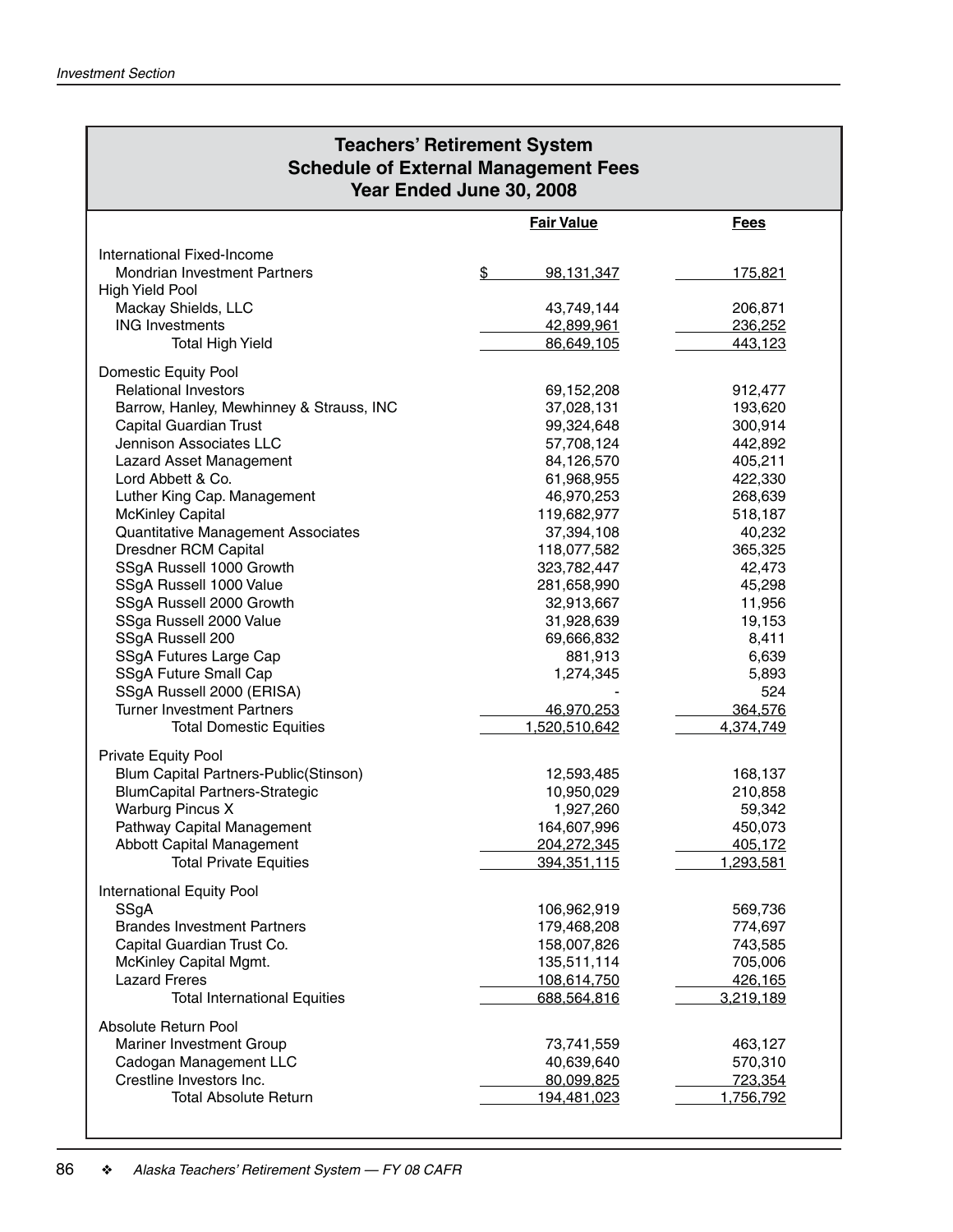| <b>Teachers' Retirement System</b>           |  |  |
|----------------------------------------------|--|--|
| Schedule of External Management Fees (con't) |  |  |
| Year Ended June 30, 2008                     |  |  |

|                                          | <b>Fair Value</b> | <b>Fees</b>      |
|------------------------------------------|-------------------|------------------|
| <b>Other Investment Pool</b>             |                   |                  |
| <b>TCW Energy Fund XD</b>                | \$<br>17,699,446  | 227,340          |
| <b>TCW Energy Fund XIV-A</b>             | 6,127,903         | 309,848          |
| <b>UBS Agrivest</b>                      | 91,594,766        | 161,378          |
| Hancock                                  | 38,702,996        | 150,901          |
| <b>Total Other Investments</b>           | 154,125,111       | 849,467          |
|                                          |                   |                  |
| <b>Emerging Markets Equity Pool</b>      |                   |                  |
| The Capital Group Inc.                   | 73,855,844        | 471,164          |
| <b>Lazard Freres Asset Managers</b>      | 28,800,170        | 61,143           |
| <b>Eaton Vance</b>                       | 30,087,925        | 70,343           |
| J P Morgan                               |                   | 344,816          |
| <b>Total Emerging Markets</b>            | 132,743,939       | 947,467          |
| <b>Real Estate Pool</b>                  |                   |                  |
| <b>JPM Strategic</b>                     | 76,616,909        | 615,924          |
| <b>UBS Consolidated</b>                  | 29,909,623        | 375,409          |
| Cornerstone                              | 68,305,600        | 351,878          |
| Lasalle                                  | 73,096,454        | 443,071          |
| Sentinel, SA                             | 26,465,117        | 127,022          |
| <b>UBS Separate</b>                      | 113,399,457       | 594,932          |
| Coventry                                 | 19,371,354        | 209,403          |
| Lowe Hospitality                         | 15,425,201        | 245,814          |
| <b>Cornerstone Rotational</b>            | 57,198            | 36,107           |
| <b>ING Clarion</b>                       | 10,537,642        | 35,075           |
| Lehman Brothers Real Estate Partners II  | 39,988,526        | 296,926          |
| <b>Rothschild Five Arrows</b>            | 8,782,273         | 137,764          |
| <b>Tishman Speyer</b>                    | 27,757,180        | 227,788          |
| <b>Rorhschild Five Arrows V</b>          | 710,592           | 68,159           |
| <b>Tishman Speyer VII</b>                | 4,193,027         | 66,058           |
| <b>BlackRock Diamond</b>                 | 24,318,261        | 85,488           |
| Colony Investors VIII, L.P.              | 8,557,314         | 254,759          |
| LaSalle Medical Office Fund II           | 2,876,390         | 137,611          |
| <b>Cornerstone Apartment Venture III</b> | 2,197,214         | 18,718           |
| <b>Total Real Estate</b>                 | 552,565,331<br>\$ | 4,327,906        |
|                                          |                   |                  |
| <b>TIPS</b>                              |                   |                  |
| <b>SSgA TIPS</b>                         |                   | 22               |
| Custodian                                |                   |                  |
| <b>State Street Bank</b>                 |                   | <u>415,835</u>   |
|                                          |                   |                  |
| <b>Investment Advisory</b>               |                   |                  |
| <b>Townsend Group</b>                    |                   | 30,870           |
| <b>Callan Associates</b>                 |                   | 71,628           |
| <b>Investment Advisory Council</b>       |                   | 35,686           |
| <b>Total Investment Advisory</b>         |                   | 138,184          |
| <b>Investment Performance</b>            |                   |                  |
| <b>Callan Associates</b>                 |                   | 58,099           |
| <b>Total External Management Fees</b>    |                   | 18,000,235<br>\$ |
|                                          |                   |                  |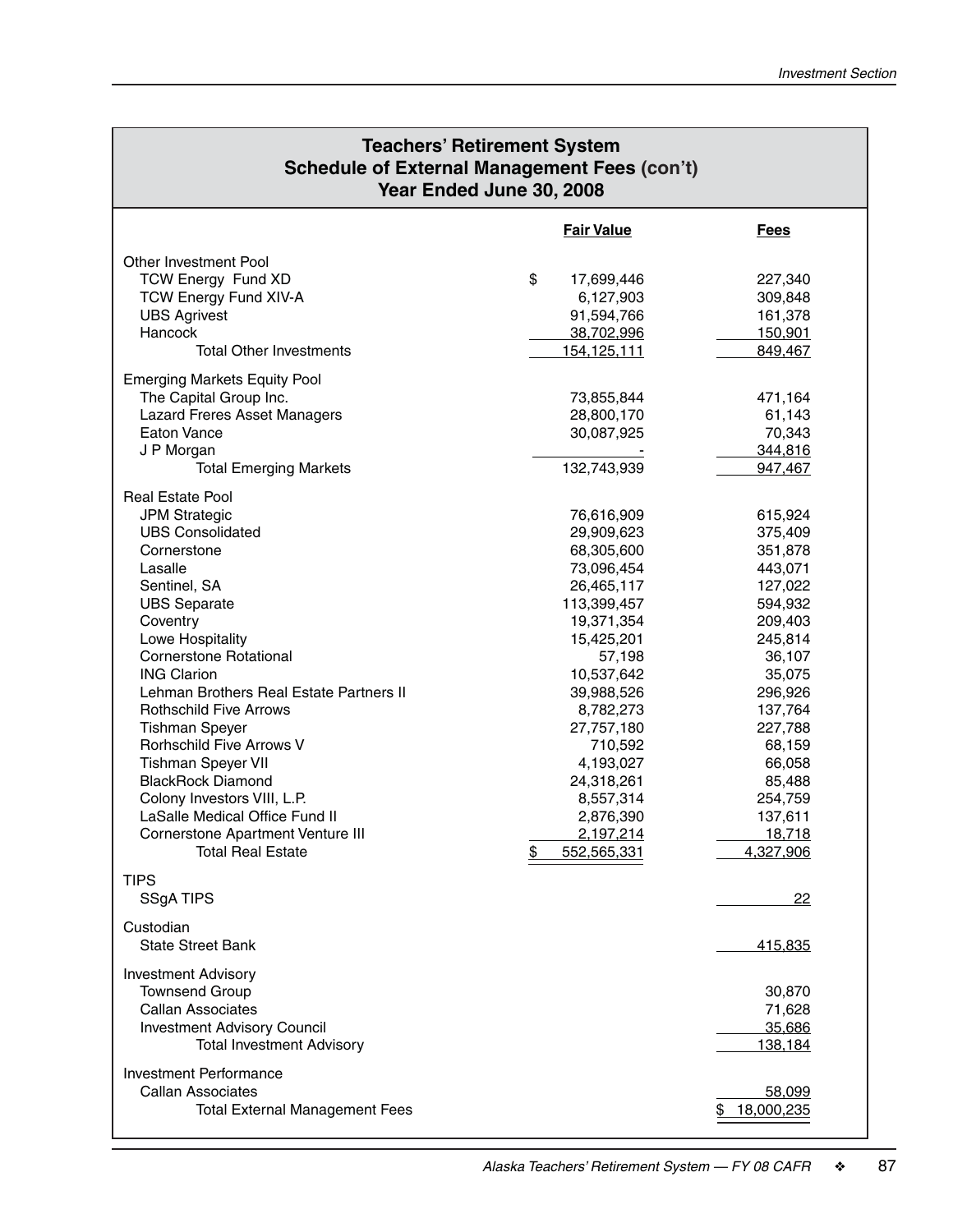| <b>Teachers' Retirement System</b><br><b>Investment Summary Schedule</b><br><b>June 30, 2008</b>                                                                 |               |                                  |                               |                                 |                                  |
|------------------------------------------------------------------------------------------------------------------------------------------------------------------|---------------|----------------------------------|-------------------------------|---------------------------------|----------------------------------|
|                                                                                                                                                                  | <b>Policy</b> | <b>Asset Allocation</b><br>Range | <b>Market</b><br><b>Value</b> | $%$ of<br>Asset<br><b>Class</b> | $%$ of<br>Total<br><b>Assets</b> |
| <b>Participation in Pools Owning</b><br><b>Fixed-Income Securities</b><br><b>Domestic</b><br>Short-Term Fixed Income Pool<br><b>Retirement Fixed Income Pool</b> | $0\%$<br>18%  | $0 - 3%$<br>15-21%               | 6,450,647<br>697,775,748      | 0.92%<br>99.08%                 | 0.14%<br>15.09%                  |
| <b>Total Domestic Fixed Income</b>                                                                                                                               |               |                                  | 704,226,395                   | 100.00%                         | 15.23%                           |
| <b>TIPS</b><br><b>TIPS</b>                                                                                                                                       | 0.5%          | $0 - 1%$                         | 25,643,816                    | 100.00%                         | 0.55%                            |
| International<br>International Fixed Income Pool                                                                                                                 | 2%            | $0 - 4%$                         | 98,131,347                    | 100.00%                         | 2.12%                            |
| <b>High Yield</b><br>High Yield Fixed Income Pool                                                                                                                | 3%            | $0 - 6%$                         | 116,335,302                   | 100.00%                         | 2.52%                            |
| <b>Total Fixed Income Securities</b>                                                                                                                             |               |                                  | 944,336,860                   |                                 | 20.42%                           |
| <b>Participation in Pools Owning</b><br><b>Domestic Equities</b><br><b>Domestic Equities</b><br>Small cap(1)<br>Large cap                                        | 7%<br>30%     | 4-10%<br>27-33%                  | 286,110,690<br>1,240,776,403  | 18.74%<br>81.26%                | 6.19%<br>26.83%                  |
| <b>Total Domestic Equities</b>                                                                                                                                   |               |                                  | 1,526,887,093                 | 100.00%                         | 33.02%                           |
| <b>Participation in Pools Owning</b><br><b>International Equities</b><br>International Equity Pool<br><b>Emerging Markets Equity Pool</b>                        | 14%<br>$-2\%$ | 11-17%<br>$0 - 4%$               | 690,435,078<br>131,104,707    | 84.04%<br>15.96%                | 14.93%<br>2.84%                  |
| <b>Total International Equities</b>                                                                                                                              |               |                                  | 821,539,785                   | 100.00%                         | 17.77%                           |
| <b>Participation in Pools owning</b><br><b>Alternative Investments</b><br>Private Equity Pool                                                                    | $Z\%$         | $2 - 12%$                        | 397,246,772                   | 100.00%                         | 8.59%                            |
| Other Investments Pool                                                                                                                                           | 2.5%          | 0.5%                             | 158,336,456                   | 100.00%                         | 3.42%                            |
| Absolute Return Pool                                                                                                                                             | 4%            | $0 - 8%$                         | 194,481,024                   | 100.00%                         | 4.21%                            |
| <b>Participation in Real Estate</b><br>Mortgages, net of allowances<br>Real Estate Pool                                                                          | 10%           | $6 - 14%$                        | 17,235<br>581,334,207         | 0.00%<br>100.00%                | 0.00%<br>12.57%                  |
| <b>Total Real Estate</b>                                                                                                                                         |               |                                  | 581,351,442                   | 100.00%                         | <u>12.57</u> %                   |
| <b>Total Invested Assets</b>                                                                                                                                     | 100%          |                                  | 4,624,179,432                 | 100.00%                         | 100.00%                          |

(1) Includes only securities held by those managers with small cap mandates. Does not include small cap holdings which may be held in other managers' portfolios.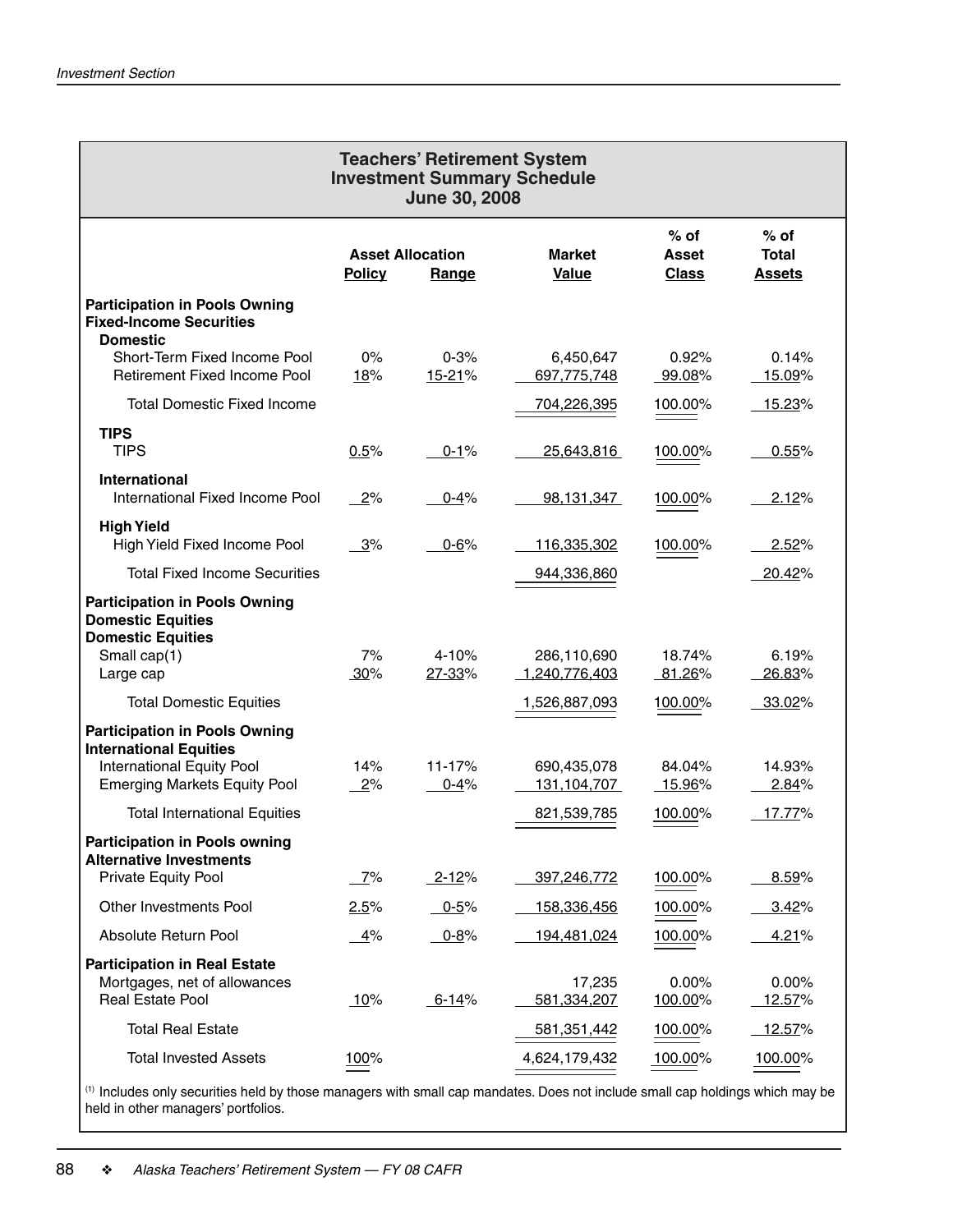| <b>Alaska Teachers' Retirement System</b><br><b>Recaptured Commission Fees</b><br>Year Ended June 30, 2008                                                                                                                                                                                                                                                                                                                                                                                                                                                          |                                               |                                |              |
|---------------------------------------------------------------------------------------------------------------------------------------------------------------------------------------------------------------------------------------------------------------------------------------------------------------------------------------------------------------------------------------------------------------------------------------------------------------------------------------------------------------------------------------------------------------------|-----------------------------------------------|--------------------------------|--------------|
|                                                                                                                                                                                                                                                                                                                                                                                                                                                                                                                                                                     | <b>Domestic</b><br><b>Equity</b>              | International<br><b>Equity</b> | <b>Total</b> |
|                                                                                                                                                                                                                                                                                                                                                                                                                                                                                                                                                                     | \$<br>157,628                                 | 65,304                         | 222,932      |
| The ARMB's Commission Recapture program has been in place since 1995, first working with various brokers then<br>switching to the State Street program in 2005. Under a commission recapture program a portion of the commissions<br>and mark-ups on trades (placed through the State Street broker network) flow directly back to the fund.                                                                                                                                                                                                                        |                                               |                                |              |
| The program allows managers to place trades for commission recapture purposes. The ARMB has established<br>direction percentages for the managers to strive for, but is only requiring best efforts to meet them given their fiduciary<br>obligation to achieve best execution of transactions.                                                                                                                                                                                                                                                                     |                                               |                                |              |
| The current rebate arrangement with State Street Global Markets is: 80% of the brokerage commissions earned<br>in executing domestic equity transactions; 72% of the brokerage commissions earned in executing domestic equity<br>transactions via correspondent brokers; and, 60% of the brokerage commissions earned in executing international<br>equity transactions.                                                                                                                                                                                           |                                               |                                |              |
| <b>Net Securities Lending Income</b><br>Year Ended June 30, 2008                                                                                                                                                                                                                                                                                                                                                                                                                                                                                                    |                                               |                                |              |
|                                                                                                                                                                                                                                                                                                                                                                                                                                                                                                                                                                     |                                               |                                |              |
| Securities lending income<br>Less securities lending expense                                                                                                                                                                                                                                                                                                                                                                                                                                                                                                        |                                               | 17,915,641<br>\$               | 15,981,075   |
|                                                                                                                                                                                                                                                                                                                                                                                                                                                                                                                                                                     | Net income from securities lending activities |                                | 1,934,566    |
| Alaska Statute 37.10.071 authorizes the ARMB to lend assets, under an agreement and for a fee, against deposited<br>collateral of equivalent fair value. The ARMB has entered into an agreement with State Street Corporation (the Bank)<br>to lend equity and domestic fixed-income securities. The Bank, acting as the ARMB's agent under the agreement,<br>transfers securities to broker agents or other entities for collateral in the form of cash or securities and simultaneously<br>agrees to return the collateral for the same securities in the future. |                                               |                                |              |
| Cash collateral is invested in a registered 2(a)-7 money market fund which is valued at amortized cost approximating<br>fair value. The ARMB does not have the ability to pledge or sell securities collateral unless the borrower defaults,<br>therefore securities collateral is not recorded on the financial statements.                                                                                                                                                                                                                                        |                                               |                                |              |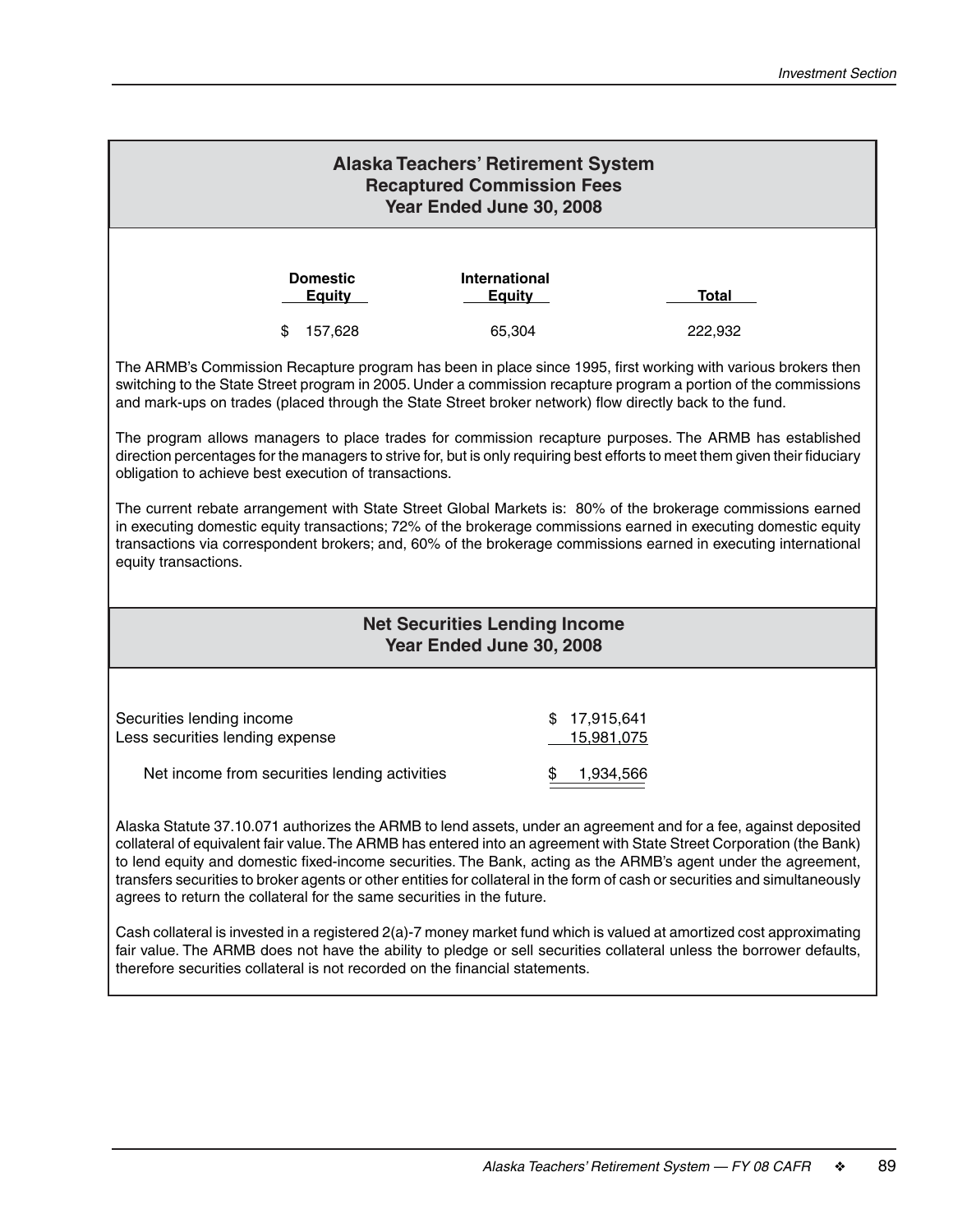

This page intentionally left blank.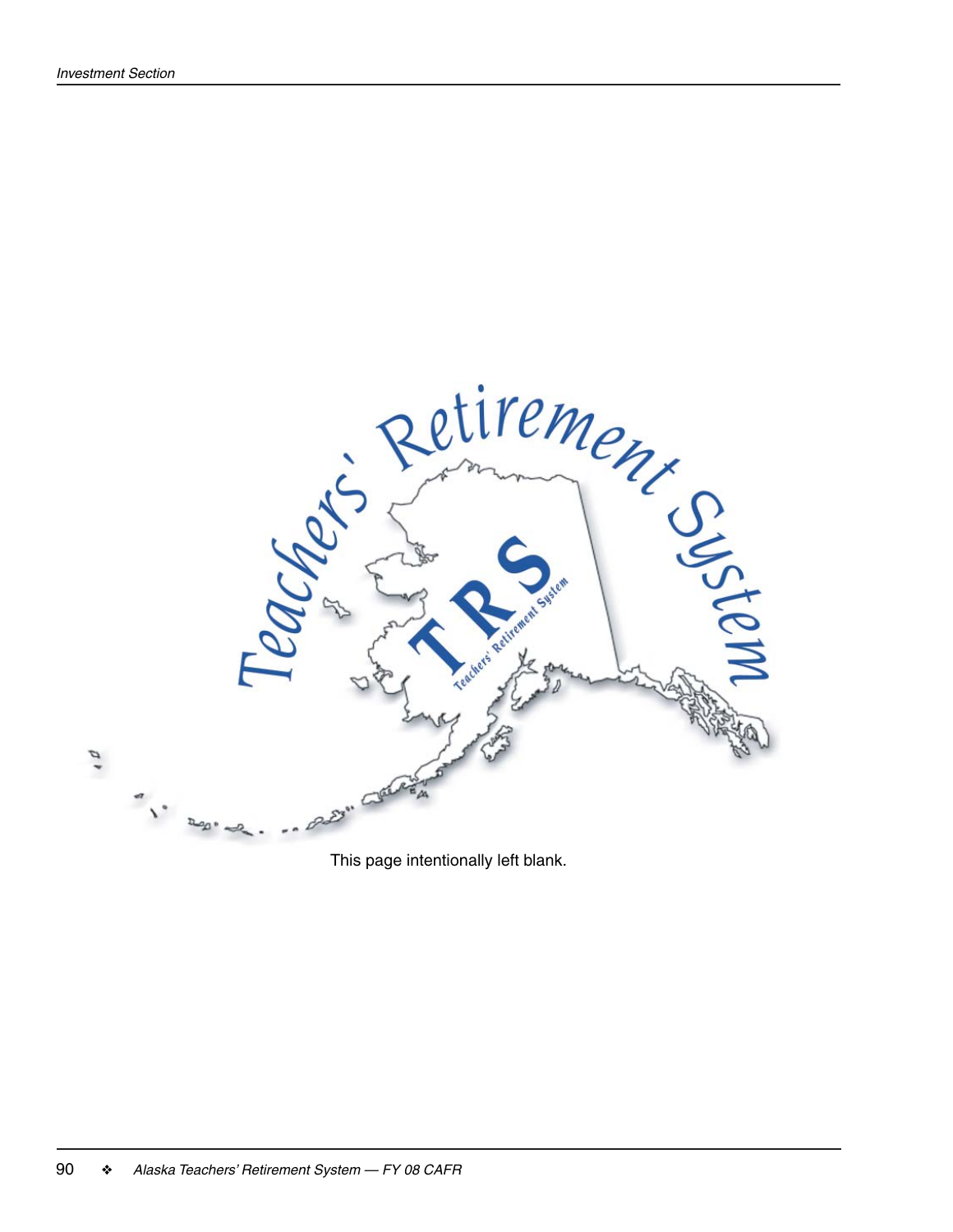

# **ACTUARIAL SECTION**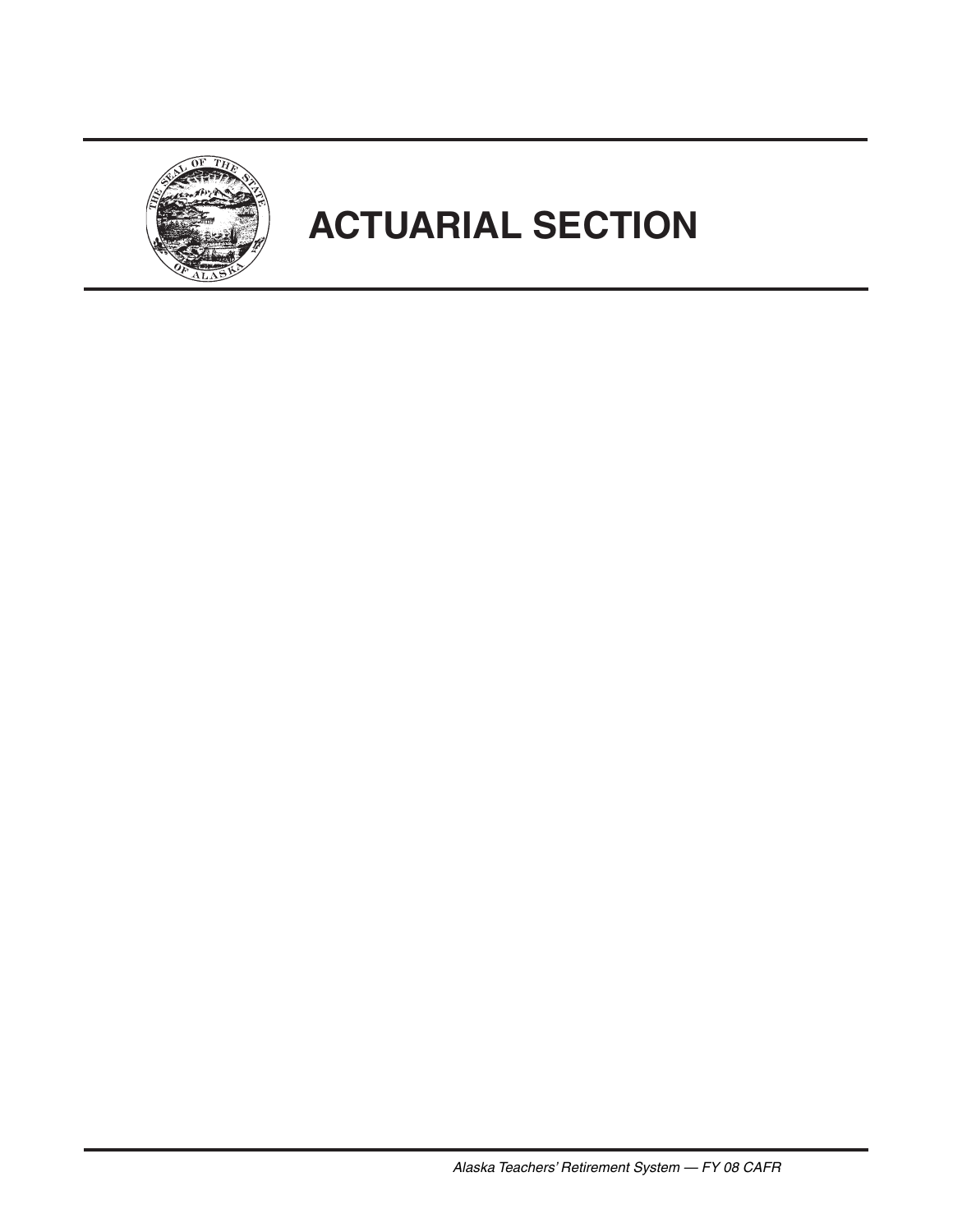

This page intentionally left blank.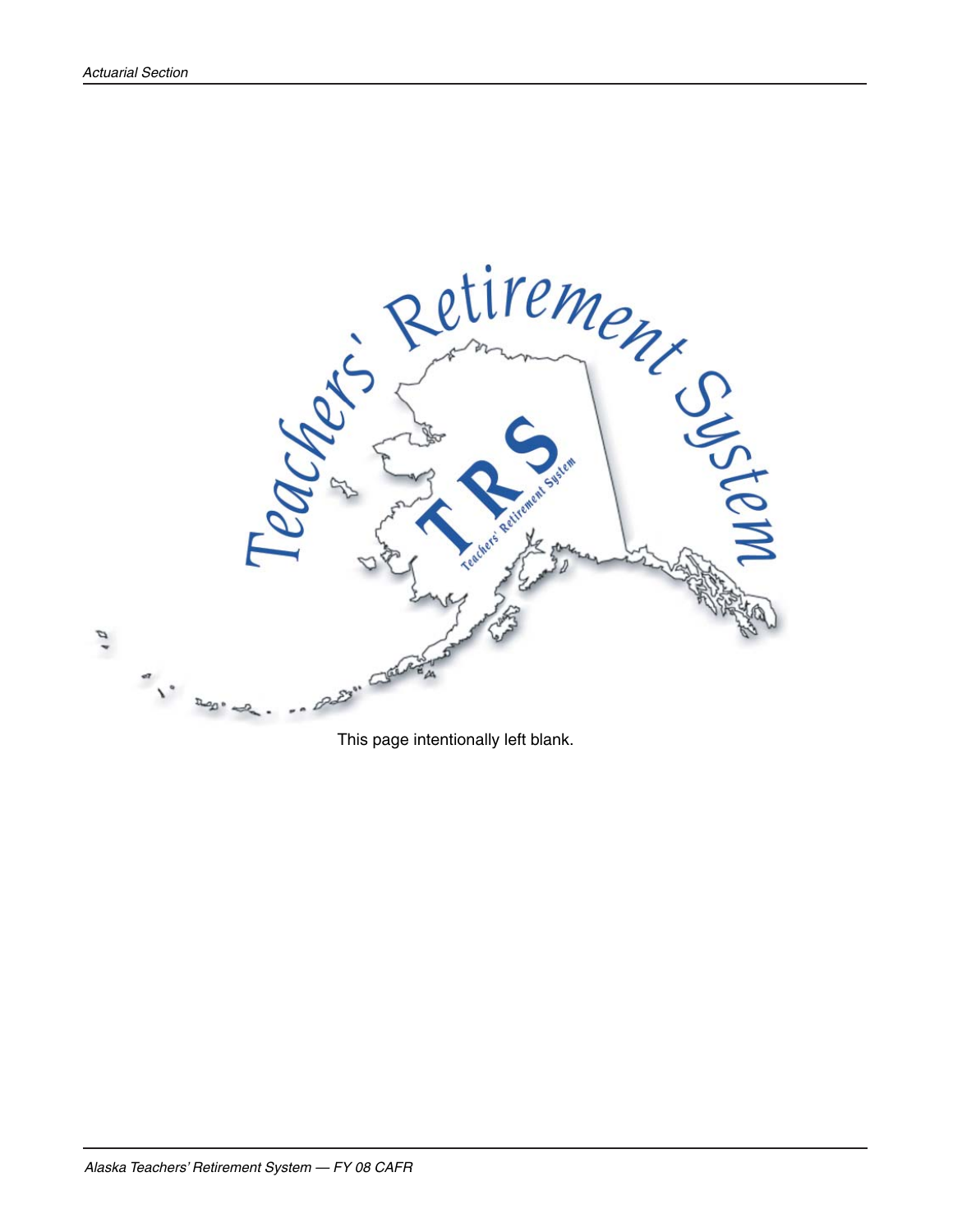

720.359.7700 720.359.7701 (fax)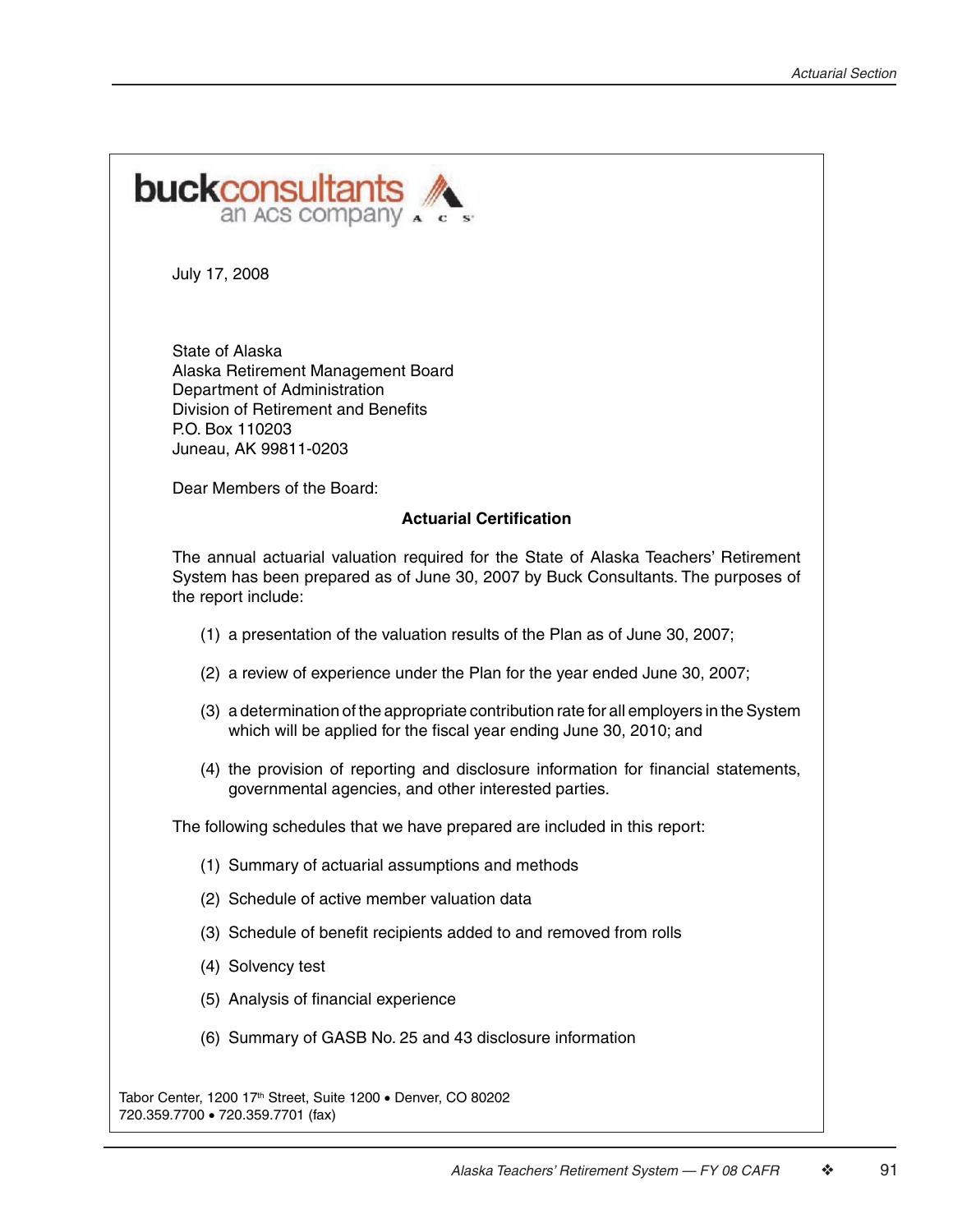Alaska Retirement Management Board July 17, 2008 Page 2

In preparing this valuation, we have employed generally accepted actuarial methods and assumptions, in conjunction with employee data provided to us by the Division of Retirement and Benefits and financial information provided in the financial statements audited by KPMG LLP, to determine a sound value for the System liability. The employee has not been audited, but it has been reviewed and found to be consistent, both internally and with prior years' data. The actuarial assumptions are based on the results of an experience study presented to and adopted by the Board in October 2006. Actuarial methods, medical cost trend, and assumed blended medical premiums were also reviewed and revised during the experience study.

The contribution requirements are determined as a percentage of payroll, and reflect the cost of benefits accruing in FY08 and a fixed 25-year amortization as level percentage of payroll of the initial unfunded accrued liability and subsequent gains/losses. The payroll used to determine the contribution rates is the total payroll of all active members in the system, includig those hired after July 1, 2006 who are in the Defined Contribution Retirement (DCR) Plan. The amortization period is set by the Board. Contribution levels are recommended by the Actuary and adopted by the Board each year. The ratio of valuation assets to liabilities decreased from 57.3% to 61.5% during the year. The 2007 actuarial valuation provides an analysis of the factors that led to the increase. The Actuarial Section and the 2007 actuarial valuation report also provide a history of the funding ratio of the System.

A summary of the actuarial assumptions and methods is presented in the actuarial valuation report. The assumptions, when applied in combination, fairly represent past and anticipated future experience in the System.

Future contribution requirements may differ from those determined in the valuation because of:

- (1) differences between actual experience and anticipated experience based on the assumptions;
- (2) changes in actuarial assumptions or methods;
- (3) changes in statutory provisions; or
- (4) differences between the contribution rates determined by the valuation and those adopted by the Board.

The undersigned are members of the American Academy of Actuaries and the Society of Actuaries, and are fully qualified to provide actuarial services to the State of Alaska, and are available to answer questions regarding the valuation report.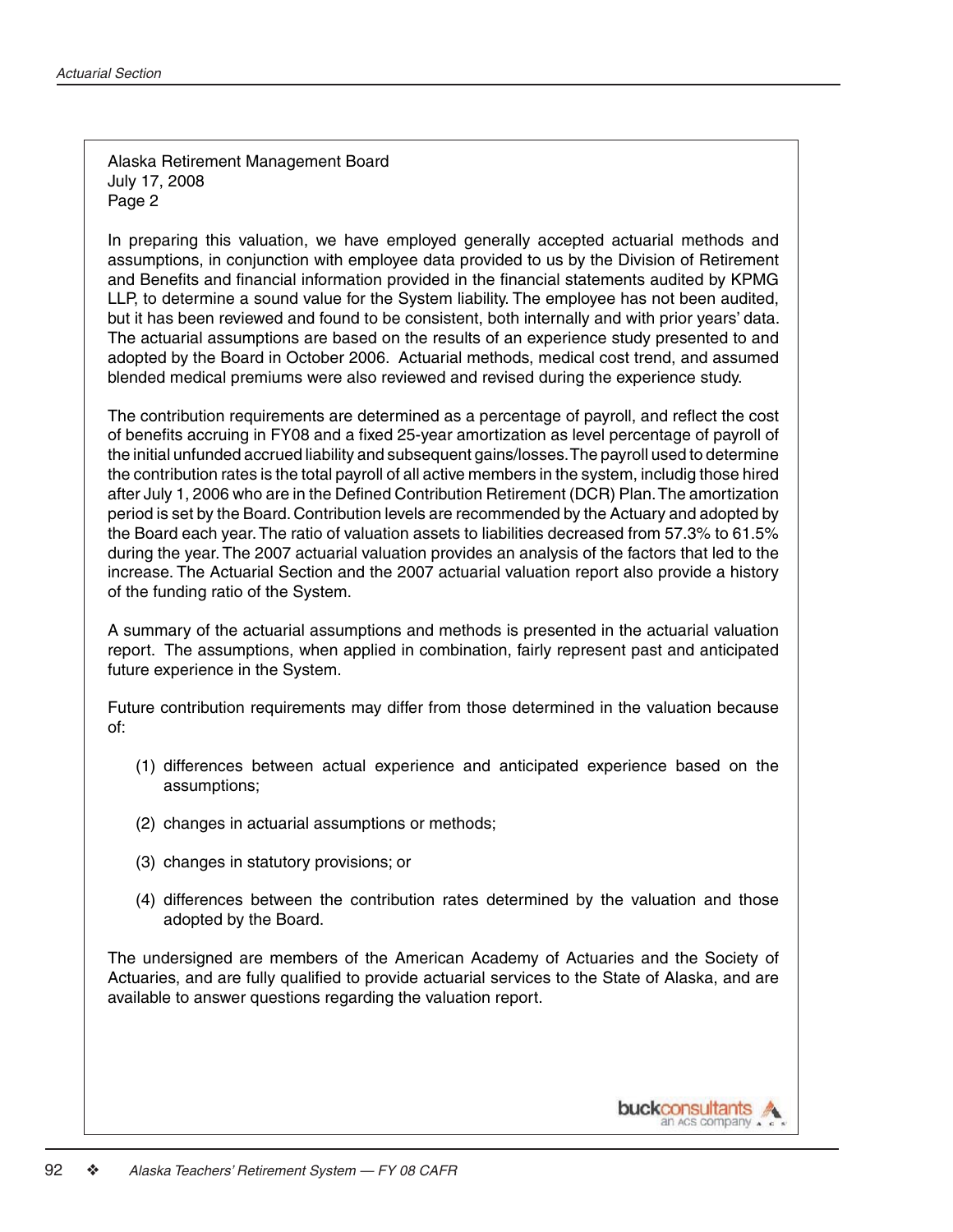Alaska Retirement Management Board July 17, 2008 Page 3

We believe that the assumptions and methods used for funding purposes and for the disclosures presented satisfy the parameter requirements set forth in the Government Accounting Standards Board (GASB) Statement Nos. 25 and 43.

We believe that the 2007 actuarial valuation conforms with the requirements of the Alaska statutes, and where applicable, other federal and accounting laws, regulations and rules, as well as generally accepted actuarial principles and practices.

Sincerely,

David H. Alschinsky

Principal, Consulting Actuary **Director, Consulting Actuary** 

minum mat

David H. Slishinsky, A.S.A., E.A., M.A.A.A. Michelle Reding DeLange,  $f, g, A, E, A$ ., M.A.A.A.A.

The undersigned actuary is responsible for all assumptions related to the average annual per capita health claims cost and the health care cost trend rates, and hereby affirms her qualification to render opinions in such matters, in accordance with the qualification standards of the American Academy of Actuaries.

Melissa Krumholz, F.S.A., M.A. Senior Consultant, Health & Productivity

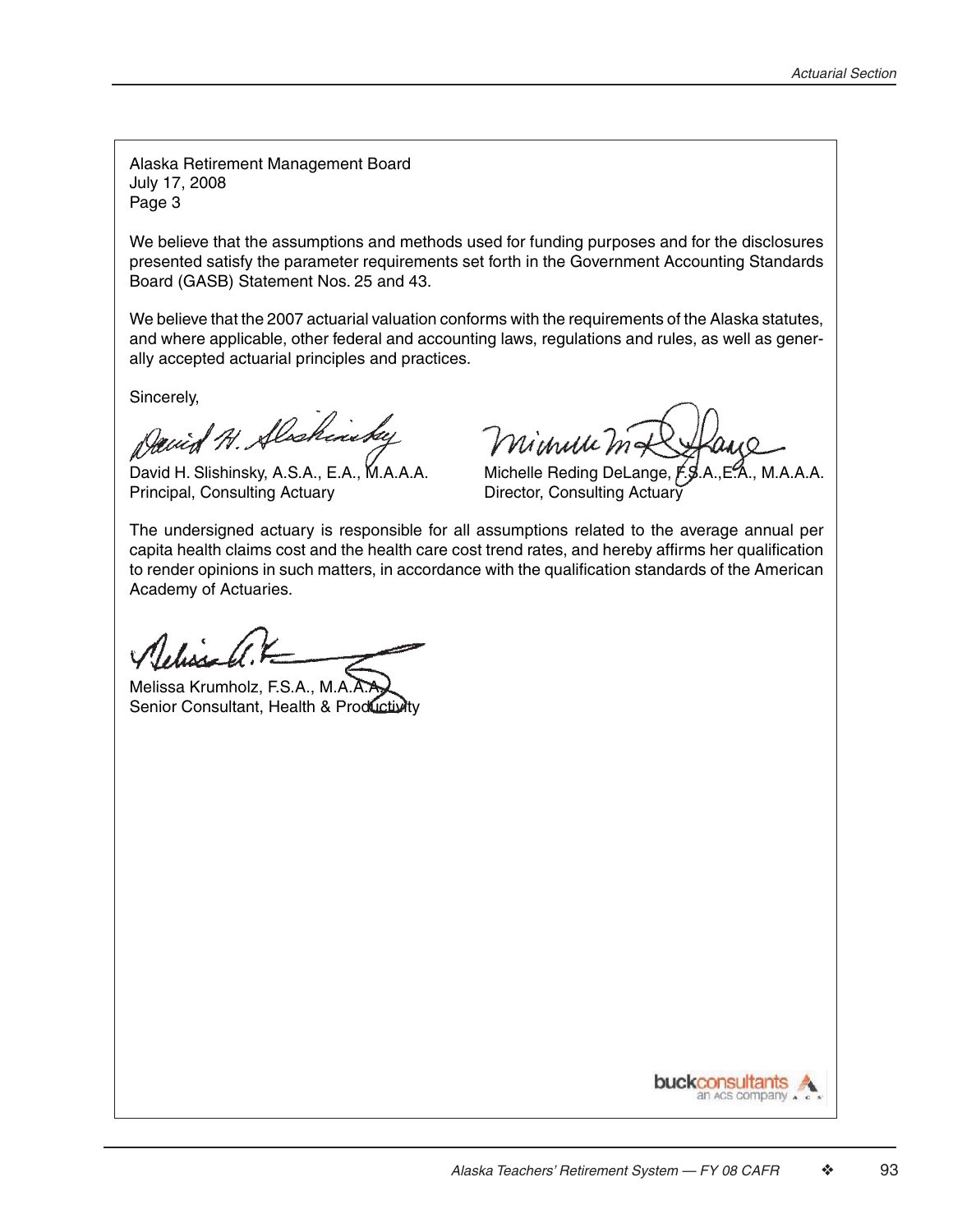# **Teachers' Retirement System Summary of Actuarial Assumptions, Methods and Procedures**

The demographic and economic assumptions used in the June 30, 2007 valuation are described below. Unless noted otherwise, these assumptions were adopted by the Board in October 2006. These assumptions were the result of an experience study performed as of June 30, 2005. The funding method used in this valuation was adopted by the Board in October 2006. The asset smoothing method used to determine valuation assets was changed effective June 30, 2002.

Benefits valued are those delineated in Alaska State statutes as of the valuation date. Changes in State statutes effective after the valuation date are not taken into consideration in setting the assumptions and methods.

# **Valuation of Liabilities**

# **A. Actuarial Method -** Entry Age Actuarial Cost

Liabilities and contributions shown in the report are computed using the Entry Age Actuarial Cost method of funding. Any funding surpluses or unfunded accrued liability is amortized over 25 years as a level percent of pay amount. Payroll is assumed to increase 4.0% per year for this purpose. State statutes allow the contribution rate to be determined on payroll for all members disclosure, defined benefit and defined contribution member payroll combined. However, in keeping with GASB disclosure requirements, the net amortization period will not exceed 30 years and the level dollar amortization method is used since the defined benefit plan membership was closed effective July 1, 2006.

Projected pension and postemployment healthcare benefits were determined for all active members. Cost factors designed to produce annual costs as a constant percentage of each member's expected compensation in each year for pension benefits (constant dollar amount for healthcare benefits) from the assumed entry age to the assumed retirement age were applied to the projected benefits to determine the normal cost (the portion of the total cost of the plan allocated to the current year under the method). The normal cost is determined by summing intermediate results for active members and determining an average normal cost rate which is then related to the total payroll of active members. The actuarial accrued liability for active members (the portion of the total cost of the plan allocated to prior years under the method) was determined as the excess of the actuarial present value of projected benefits over the actuarial present value of future normal costs.

The actuarial accrued liability for retired members and their beneficiaries currently receiving benefits, terminated vested members and disabled members not yet receiving benefits was determined as the actuarial present value of the benefits expected to be paid. No future normal costs are payable for these members.

The actuarial accrued liability under this method at any point in time is the theoretical amount of the fund that would have been accumulated had annual contributions equal to the normal cost been made in prior years (it does not represent the liability for benefits accrued to the valuation date). The unfunded actuarial accrued liability is the excess of the actuarial accrued liability over the actuarial value of plan assets measured on the valuation date.

Under this method, experience gains or losses, i.e., decreases or increases in accrued liabilities attributable to deviations in experience from the actuarial assumptions, adjust the unfunded actuarial accrued liability.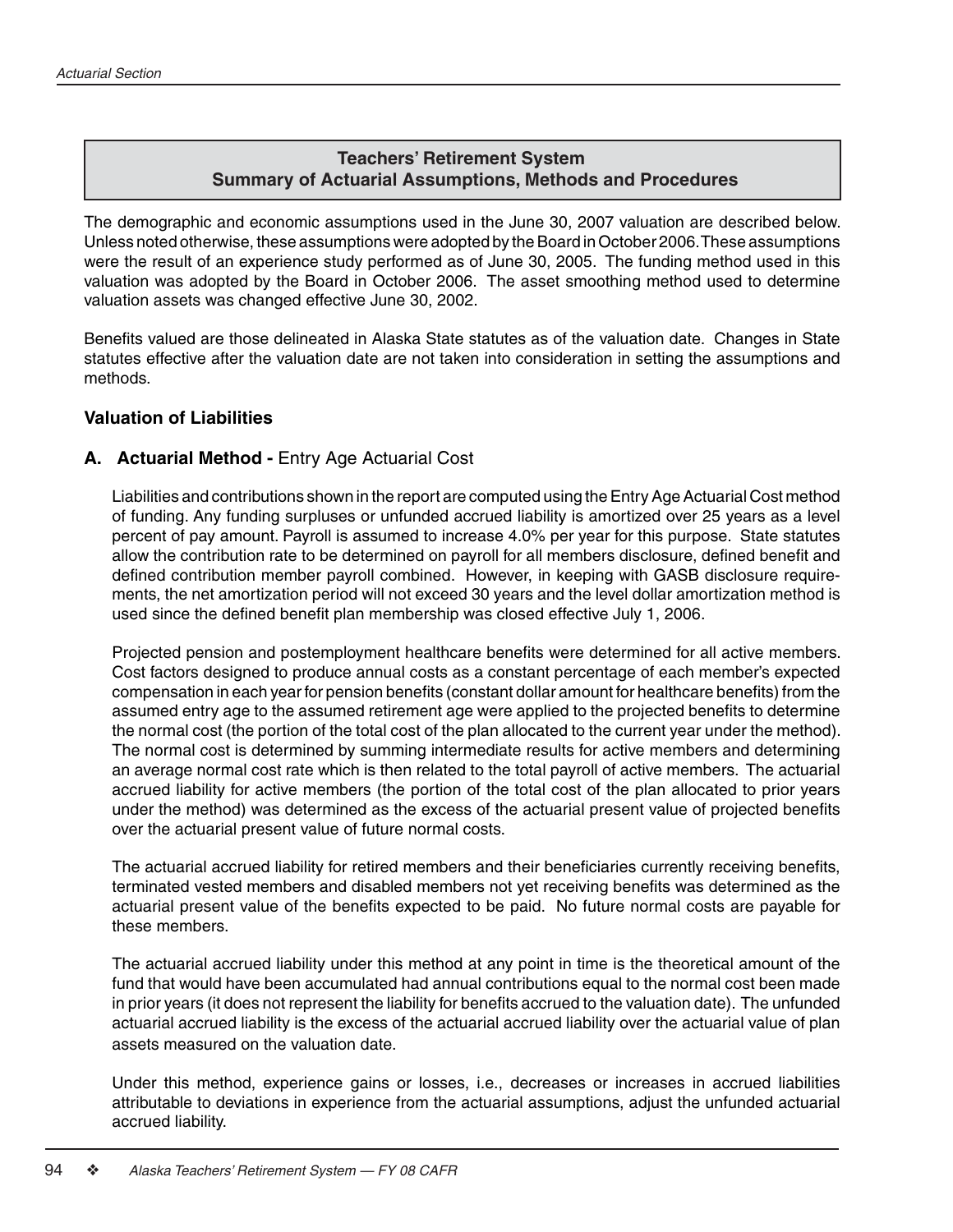# **Teachers' Retirement System Summary of Actuarial Assumptions, Methods and Procedures**

### **Changes in Methods from the Prior Valuation**

There were no changes in methods from the prior valuation, except for any described in the healthcare sections below.

# **B. Valuation of Assets**

Effective June 30, 2002, the asset valuation method recognizes 20% of the investment gain or loss in each of the current and preceding four years. This method will be phased in over the next five years. All assets are valued at market value. Assets are accounted for on an accrued basis and are taken directly from financial statements audited by KPMG LLP. Valuation assets are constrained to a range of 80% to 120% of the market value of assets.

# **C. Valuation of Medical Benefits**

This section outlines the detailed methodology used to develop the initial per capita claims cost rates for the State of Alaska Teachers' Retirement System postemployment healthcare plan. Note that methodology reflects the results of our Experience Study for the period July 1, 2001 to June 30, 2005.

Base claims cost rates are incurred healthcare costs expressed as a rate per member per year. Ideally, claims cost rates should be derived for each significant component of cost that can be expected to require differing projection assumptions or methods, i.e., medical claims, prescription drug claims, administrative costs, etc. Separate analysis is limited by the availability and credibility of cost and enrollment data for each component of cost. This valuation reflects non-prescription claims separated by Medicare status, including eligibility for free Part A coverage. Prescription drug costs are analyzed separately as in prior valuations. Administrative costs are assumed in the final per capita claims cost rates used for valuation purposes, as described below. Analysis to date on Medicare Part A coverage is limited since Part A coverage is not available by individual, nor is this status incorporated into historical claims data.

We analyzed Aetna and Premera management level reporting for calendar 2003 through fiscal 2007, as well as Aetna and Premera claim level data for calendar 2004, 2005 and 2006, and derived recommended base claims cost rates as described in the following steps:

- 1. Based on analysis described in our Experience Study, dental, vision and audio claims (DVA) are excluded from data analyzed for this valuation.
- 2. Available management level reporting does not show claims or enrollment separately for Medicare and non-Medicare plan participants, but does include overall statistics as to the percentage of claims and enrollment attributable to both groups. Claim level reporting and the State's approved RDS listing from Medicare were used to augment cost and enrollment data by Medicare status.
- 3. Alaska retirees who do not have 40 quarters of Medicare-covered compensation do not qualify for Medicare Part A coverage free of charge. This is a relatively small and closed group. Medicare was applied to State employment for all employees hired after March 31, 1986. For these "no-Part A" individuals, the State is the primary payer for hospital bills and other Part A services. Thus, claims costs are higher for the no-Part A group. To date, claim and enrollment experience is not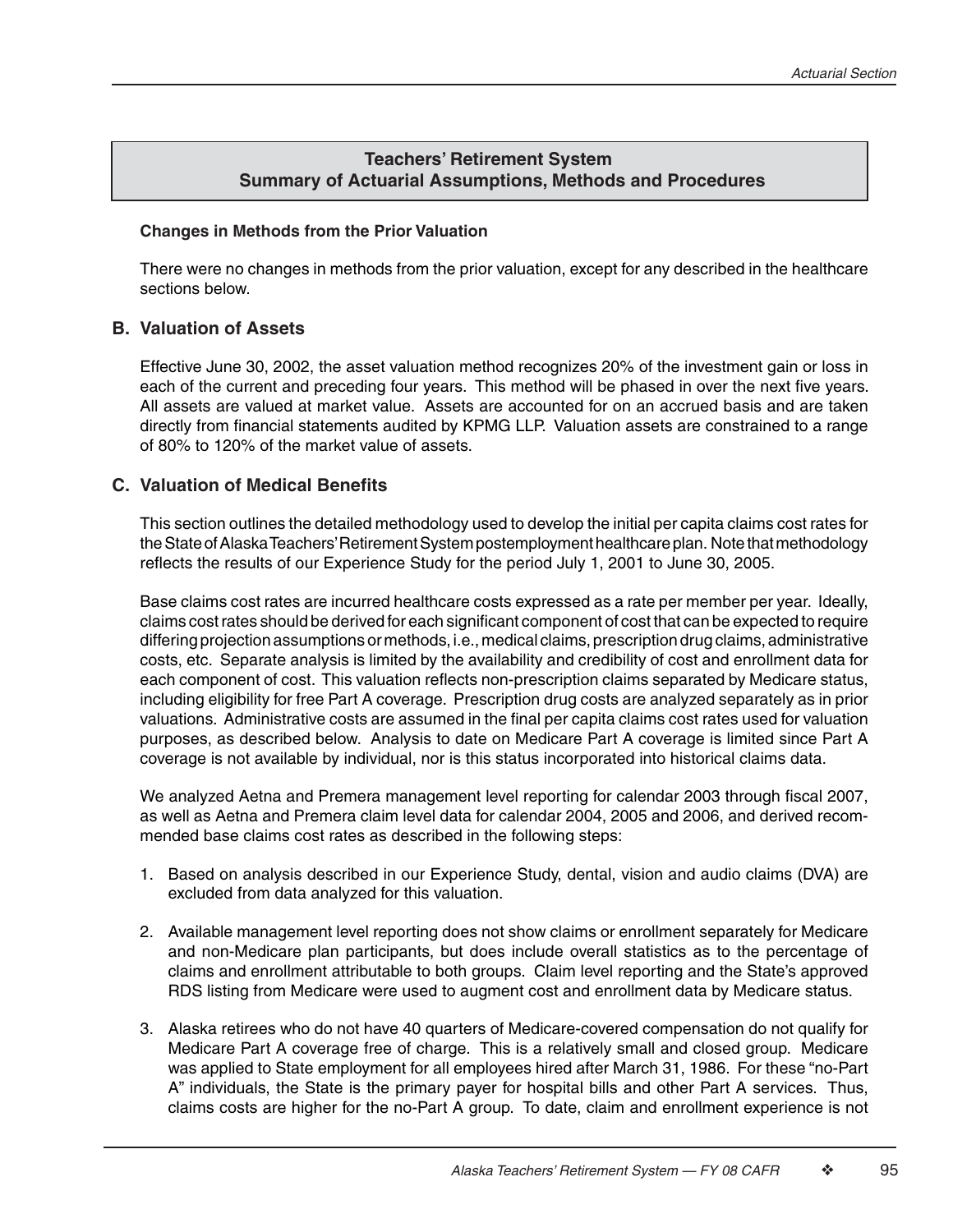# **Teachers' Retirement System Summary of Actuarial Assumptions, Methods and Procedures**

available separately for participants with both Medicare Parts A and B and those with Part B only. Therefore, higher no-Part A claims are spread across the entire retired population and have been applied to future claims of current active employees projected to retire in the future. To the extent that no-Part A claims can be isolated and applied strictly to the appropriate closed group, actuarial accrued liability will be more accurate and will be lower. The larger the no-Part A population, the more accrued liabilities will decrease.

 Current retiree census does not include date of hire, although the Tier indicator does imply that Tier I TRS retirees should probably be considered as no-Part A retirees. After analysis of active employee data, including individual claim records, and accounting for retirees who return to work and therefore pay Medicare taxes, we assume that 5.0% of the active and inactive workforce will not qualify for free Part A coverage when they retire. Similarly, we assume 5.0% of the current Medicare retiree population does not receive Part A coverage.

 We are working with the State to compile census records for no-Part A members to build an historic claim database isolating no-Part A members.

 All claims cost rates developed from management level reporting have been compared to similar rates developed from claim level data.

4. The steps above result in separate paid claims cost rates for medical and prescription benefits for non-Medicare, Medicare Part B only and Medicare Part A&B members for the past four calendar years. Medical claims cost rates reflect differing average ages and levels of Medicare coordination for each group. Prescription claims cost rates reflect differing average ages. We converted paid claim data to incurred cost rates projected from each historical data period to the valuation year using an average of national and Alaska-specific trend factors and developed weighted average incurred claims cost rates. The assumed lag between medical claim incurred and paid dates is approximately 2.3 months for medical claims and 0.6 months for prescription claims. This "trend and blend" methodology differs mechanically from the method used for 2004 and 2005 that essentially averaged three years of paid claims before projecting forward to an incurred basis for the valuation year. During transition to a trended blended average basis, we recommend weighting each year's data in the 4-year experience period at 25%. We also incorporated actual administrative costs that are projected to increase at 5%.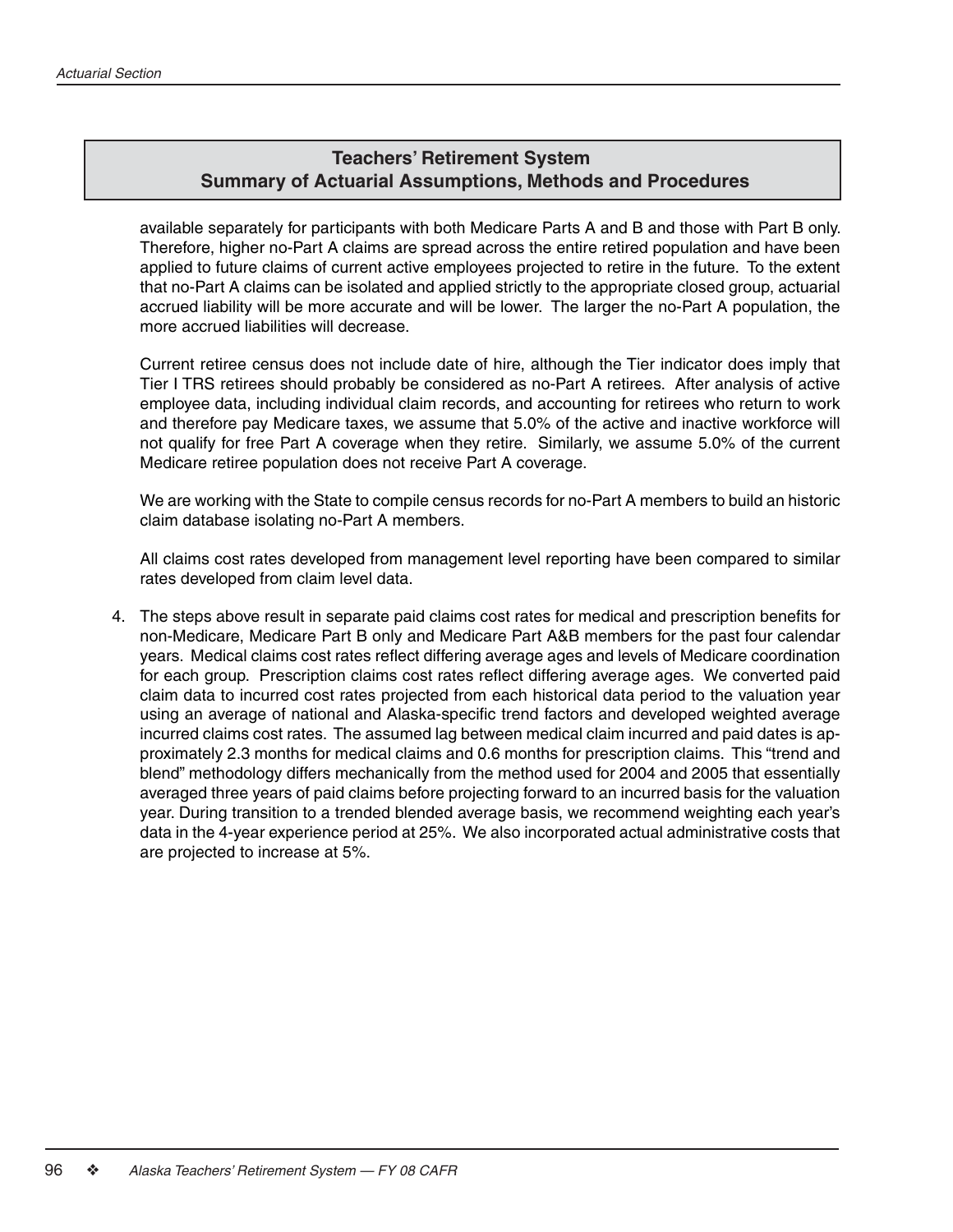### **June 30, 2007 Valuation – FY 2008 Claims Cost Rates**

|                                                                   |                     | <b>Medical</b>  |                   |
|-------------------------------------------------------------------|---------------------|-----------------|-------------------|
|                                                                   |                     | <b>Medicare</b> | <b>Medicare B</b> |
|                                                                   | <b>Pre-Medicare</b> | A&B             | Only              |
| <b>Calendar 2004 Paid Claims</b>                                  | \$125,222,188       | \$20,330,785    | \$2,955,315       |
| Membership                                                        | 32,858              | 17,558          | 924               |
| Paid Claims Cost Rate                                             | \$3,811             | \$1,158         | \$3,198           |
| Trend to FY2008                                                   | 1.286               | 1.286           | 1.286             |
| FY 2008 Paid Cost Rate                                            | \$4,901             | \$1,489         | \$4,112           |
| Paid to Incurred Factor**                                         | 1.013               | 1.013           | 1.013             |
| FY 2008 Incurred Cost Rate                                        | \$4,966             | \$1,509         | \$4,167           |
| <b>Calendar 2005 Paid Claims</b>                                  | \$146,356,647       | \$25,618,571    | \$3,976,509       |
| Membership                                                        | 33,343              | 18,603          | 979               |
| <b>Paid Claims Cost Rate</b>                                      | \$4,389             | \$1,377         | \$4,061           |
| Trend to FY2008                                                   | 1.188               | 1.188           | 1.188             |
| FY 2008 Paid Cost Rate                                            | \$5,214             | \$1,636         | \$4,824           |
| Paid to Incurred Factor**                                         | 1.013               | 1.013           | 1.013             |
| FY 2008 Incurred Cost Rate                                        | \$5,283             | \$1,657         | \$4,888           |
| <b>Calendar 2006 Paid Claims</b>                                  | \$150,287,171       | \$24,546,905    | \$4,079,223       |
| Membership                                                        | 33,473              | 19,490          | 1,026             |
| Paid Claims Cost Rate                                             | \$4,490             | \$1,259         | \$3,977           |
| Trend to FY2008                                                   | 1.142               | 1.142           | 1.142             |
| FY 2008 Paid Cost Rate                                            | \$5,128             | \$1,438         | \$4,542           |
| Paid to Incurred Factor**                                         | 1.013               | 1.013           | 1.013             |
| FY 2008 Incurred Cost Rate                                        | \$5,196             | \$1,458         | \$4,602           |
| <b>Fiscal 2007 Paid Claims</b>                                    | \$129,762,975       | \$22,677,328    | \$3,524,812       |
| Membership                                                        | 33,446              | 20,315          | 1,069             |
| Paid Claims Cost Rate                                             | \$3,880             | \$1,116         | \$3,297           |
| Trend to FY2008                                                   | 1.063               | 1.063           | 1.063             |
| FY 2008 Paid Cost Rate                                            | \$4,122             | \$1,186         | \$3,503           |
| Paid to Incurred Factor**                                         | 1.013               | 1.013           | 1.013             |
| FY 2008 Incurred Cost Rate                                        | \$4.177             | \$1.202         | \$3,549           |
| Weighted Average 7/1/2007 - 6/30/2008 Incurred Claims Cost Rates: |                     |                 |                   |
| At average age                                                    | \$4,905             | \$1,456         | \$4,302           |
| At age 65*                                                        | \$7,196             | \$1,151         | \$2,805           |

**\*** Methodology prior to 2006 did not include separate Part B only analysis; applicable rates above are determined so that the composite Medicare rate equates to separate A & B and B only rates based on the 5.0% of Medicare membership assumed to lack Part A.

\*\* As data specific to Medicare and Pre-Medicare retirees is provided, lag factors specific to Medicare status will be reflected.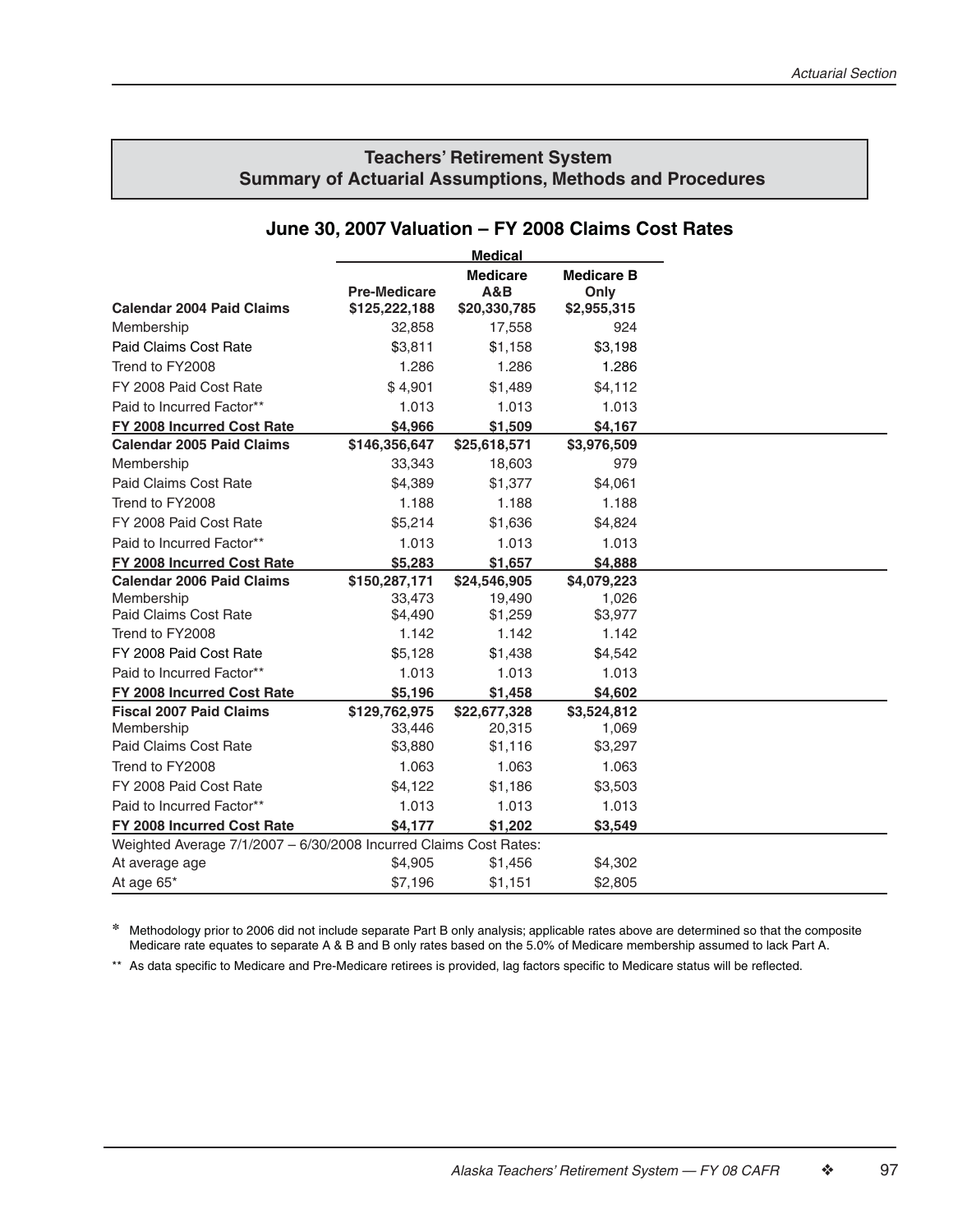|                                                                   |                        | <b>Prescription Drugs</b> |                      |                         |  |
|-------------------------------------------------------------------|------------------------|---------------------------|----------------------|-------------------------|--|
|                                                                   |                        |                           | <b>Medicare B</b>    |                         |  |
|                                                                   | <b>Pre-Medicare</b>    | <b>Medicare A&amp;B</b>   | Only                 | <b>Total</b>            |  |
| <b>Calendar 2004 Paid Claims</b>                                  | \$37,938,758           | \$29,894,935              | \$1,689,411          | \$218,031,392           |  |
| Membership                                                        | 32,858                 | 17,558                    | 924                  | 51,340                  |  |
| Paid Claims Cost Rate                                             | \$1,155                | \$1,703                   | \$1,828              | \$4,247                 |  |
| Trend to FY2008                                                   | 1.400                  | 1.400                     | 1.400                |                         |  |
| FY 2008 Paid Cost Rate                                            | \$1,616                | \$2,383                   | \$2,559              | \$5,615                 |  |
| Paid to Incurred Factor**                                         | 1.004                  | 1.004                     | 1.004                |                         |  |
| FY 2008 Incurred Cost Rate                                        | \$1,622                | \$2,391                   | \$2,568              | \$5,671                 |  |
| <b>Calendar 2005 Paid Claims</b>                                  | \$42,812,358           | \$35,481,585              | \$1,999,302          | \$256,244,972           |  |
| Membership                                                        | 33,343                 | 18,603                    | 979                  | 52,925                  |  |
| Paid Claims Cost Rate                                             | \$1,284                | \$1,907                   | \$2,042              | \$4,842                 |  |
| Trend to FY2008                                                   | 1.258                  | 1.258                     | 1.258                |                         |  |
| FY 2008 Paid Cost Rate                                            | \$1,615                | \$2,399                   | \$2,569              | \$5,857                 |  |
| Paid to Incurred Factor**                                         | 1.004                  | 1.004                     | 1.004                |                         |  |
| FY 2008 Incurred Cost Rate                                        | \$1,621                | \$2,408                   | \$2,578              | \$5,917                 |  |
| <b>Calendar 2006 Paid Claims</b>                                  | \$45,461,356           | \$39,644,399              | \$2,235,948          | \$266,255,002           |  |
| Membership                                                        | 33,473                 | 19,490                    | 1,026                | 53,989                  |  |
| <b>Paid Claims Cost Rate</b>                                      | \$1,358                | \$2,034                   | \$2,180              | \$4,932                 |  |
| Trend to FY2008                                                   | 1.195                  | 1.195                     | 1.195                |                         |  |
| FY 2008 Paid Cost Rate                                            | \$1,622                | \$2,430                   | \$2,604              | \$5,717                 |  |
| Paid to Incurred Factor**                                         | 1.004                  | 1.004                     | 1.004                |                         |  |
| FY 2008 Incurred Cost Rate                                        | \$1,628                | \$2,439                   | \$2,613              | \$5,774                 |  |
| <b>Fiscal 2007 Paid Claims</b><br>Membership                      | \$46,176,199<br>33,446 | \$42,348,638<br>20,315    | \$2,391,089<br>1,069 | \$246,881,041<br>54,830 |  |
| Paid Claims Cost Rate                                             | \$1,381                | \$2,085                   | \$2,236              | \$4,503                 |  |
| Trend to FY2008                                                   | 1.083                  | 1.083                     | 1.083                |                         |  |
| FY 2008 Paid Cost Rate                                            | \$1,495                | \$2,257                   | \$2,421              | \$4,817                 |  |
| Paid to Incurred Factor**                                         | 1.004                  | 1.004                     | 1.004                |                         |  |
| FY 2008 Incurred Cost Rate                                        | \$1,500                | \$2,265                   | \$2,430              | \$4,864                 |  |
| Weighted Average 7/1/2007 - 6/30/2008 Incurred Claims Cost Rates: |                        |                           |                      |                         |  |
| At average age                                                    | \$1,593                | \$2,376                   | \$2,547              | \$5,517                 |  |
| At age 65*                                                        | \$2,173                | \$2,173                   | \$2,173              | \$7,131                 |  |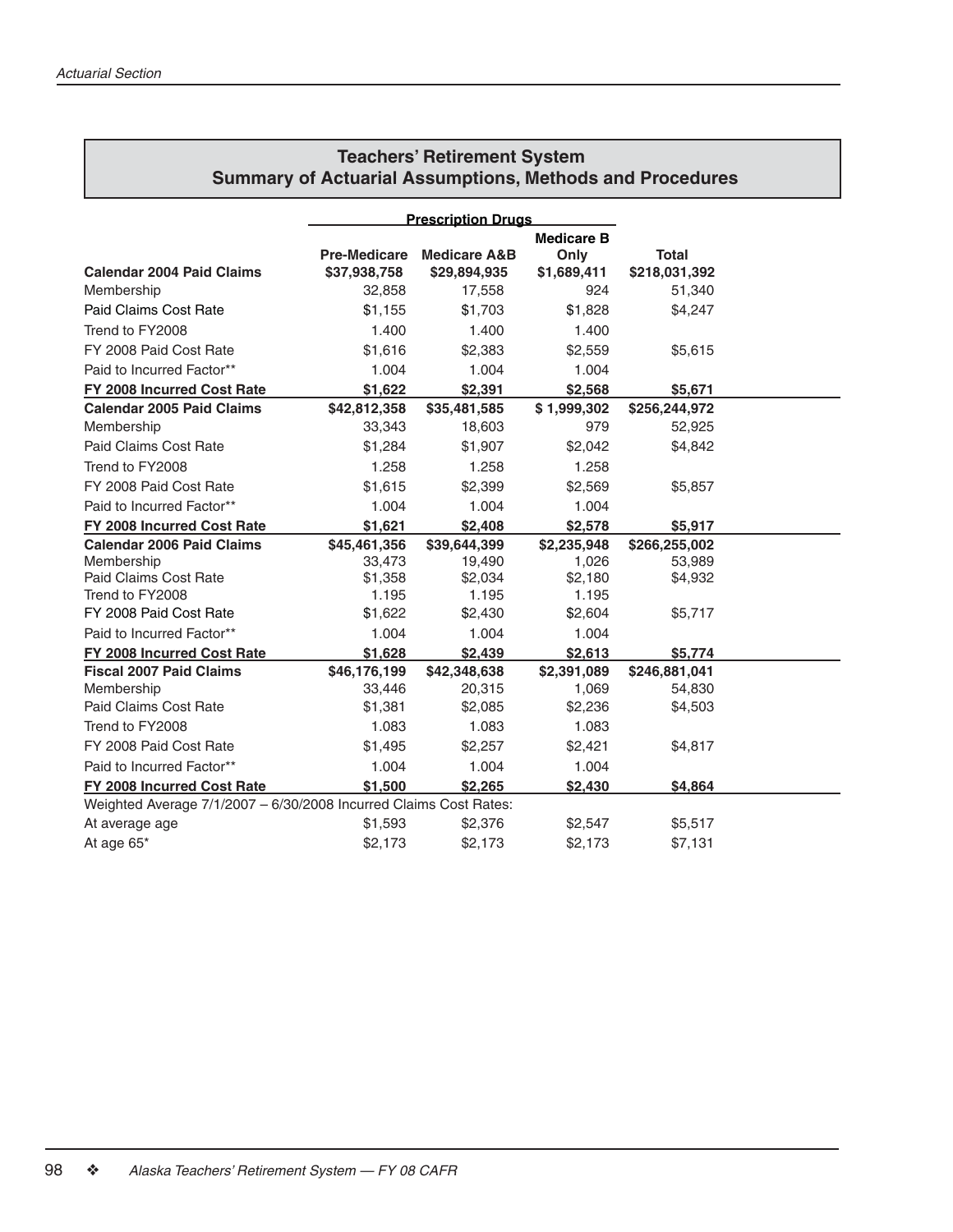Following the development of total projected costs, a distribution of per capita claims cost was developed. This was accomplished by allocating total projected costs to the population census used in the valuation. The allocation was done separately for each of prescription drugs and medical costs for the Medicare eligible and pre-Medicare populations. The allocation weights were developed using participant counts by age and assumed morbidity and aging factors. Results were tested for reasonableness based on historical trend and external benchmarks for costs paid by Medicare.

Below are the results of this analysis:

| <u>Age</u> | <b>Medical and</b><br><b>Medicare</b><br>Parts A & B | <b>Medical and</b><br><b>Medicare</b><br>Part B Only | <b>Prescription</b><br>Drug and<br><b>Medicare Retiree</b><br><b>Drug Subsidy</b> |
|------------|------------------------------------------------------|------------------------------------------------------|-----------------------------------------------------------------------------------|
| 45         | \$3.928                                              | \$3,928                                              | \$1,169                                                                           |
| 50         | 4,444                                                | 4,444                                                | 1,388                                                                             |
| 55         | 5,077                                                | 5,077                                                | 1,641                                                                             |
| 60         | 6,030                                                | 6,030                                                | 1,902                                                                             |
| 65         | 1,151                                                | 2,805                                                | 1,708                                                                             |
| 70         | 1,400                                                | 3,413                                                | 1,840                                                                             |
| 75         | 1,663                                                | 4,053                                                | 1,962                                                                             |
| 80         | 1,791                                                | 4,366                                                | 2,012                                                                             |

#### **Distribution of Per Capita Claims Cost by Age for the Period July 1, 2007 through June 30, 2008**

### **D. Actuarial Assumptions**

- 1. Investment Return/ 8.25% per year, compounded annually, net of expenses. Discount Rate
- 2. Salary Scale Inflation 3.5% per year Merit - 2.0% per year for the first 5 years of employment grading down to 0% after 15 years. Productivity - 0.5% per year
- 3. Payroll Growth 4.0% per year
- 4. Total Inflation Total inflation as measured by the Consumer Price Index for urban and clerical workers for Anchorage is assumed to increase 3.5% annually.
- 5. Mortality (Pre-Retirement) Based upon the 2001-2005 actual mortality experience (see Table 1). 60% of the 1994 Group Annuity Table, 1994 Base Year for females and 55% for males. All deaths are assumed to result from non-occupational causes.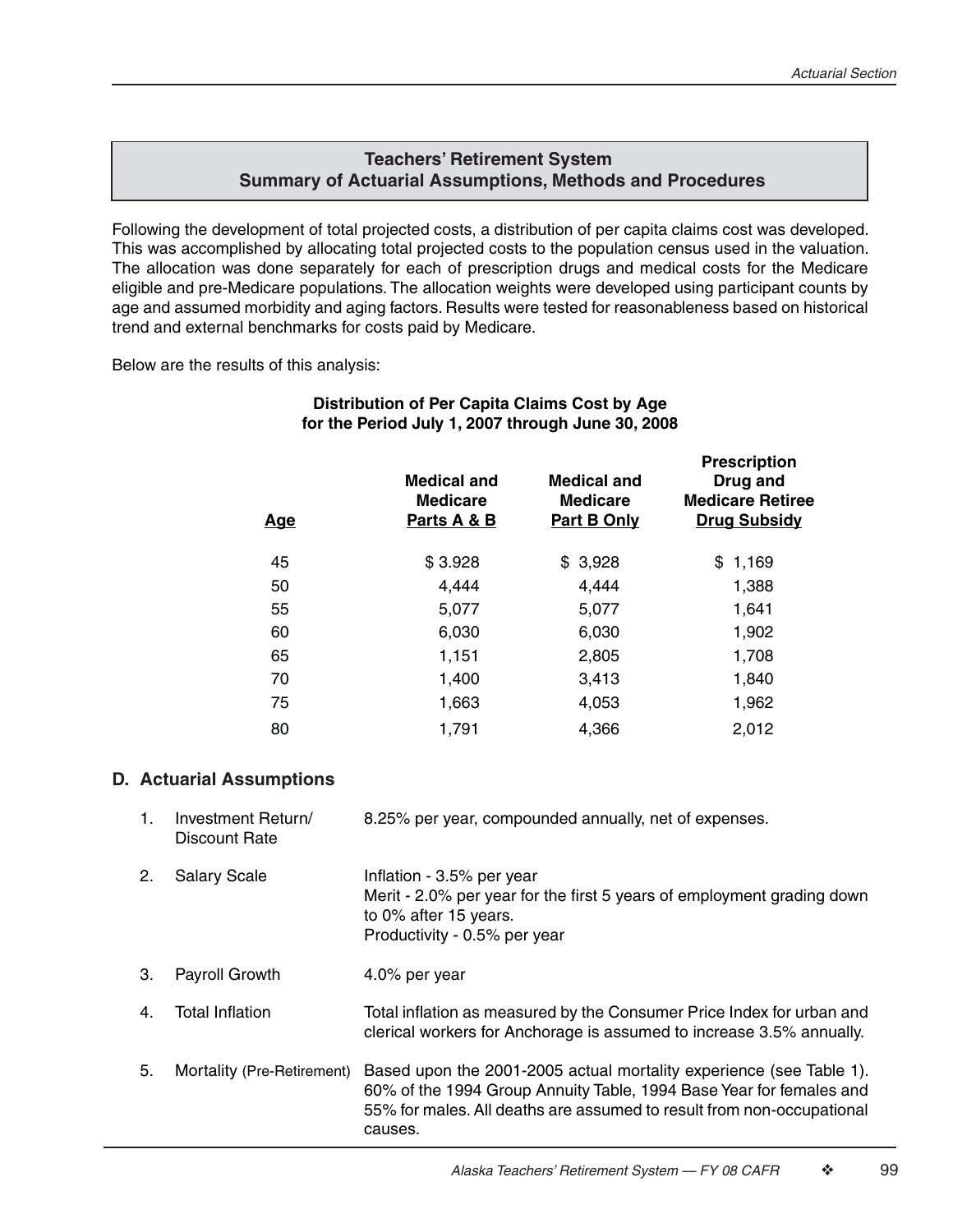| 6.  |                                           | Mortality (Post-Retirement) Based upon the 2001-2005 actual mortality experience (see Table 2).<br>1-year setback of the 1994 Group Annuity Table 1994 Base Year for<br>females and 3-year setback for males.                                                                                                |
|-----|-------------------------------------------|--------------------------------------------------------------------------------------------------------------------------------------------------------------------------------------------------------------------------------------------------------------------------------------------------------------|
| 7.  | Turnover                                  | Select and ultimate rates based upon the 2001-2005 actual withdrawal<br>experience. (See Table 3.)                                                                                                                                                                                                           |
| 8.  | <b>Disability</b>                         | Incidence rates based upon the 2001-2005 actual experience, in<br>accordance with Table 4. Post-disability mortality in accordance with the<br>1979 Pension Benefit Guaranty Corporation Disability Mortality Table<br>to reflect mortality of those receiving disability benefits under Social<br>Security. |
| 9.  | Retirement                                | Retirement rates based upon the 2001-2005 actual experience in<br>accordance with Table 5. Deferred vested members are assumed to<br>retire at their earliest retirement date.                                                                                                                               |
|     | 10. Marriage and Age<br><b>Difference</b> | Wives are assumed to be three years younger than husbands. 85%<br>of male members and 75% of female members are assumed to be<br>married.                                                                                                                                                                    |
|     | 11. Dependent Children                    | Benefits to dependent children have been valued assuming members<br>who are married and between the ages of 25 and 45 have two dependent<br>children.                                                                                                                                                        |
|     | 12. Contribution Refunds                  | 10% of terminated members are assumed to have their contributions<br>refunded.                                                                                                                                                                                                                               |
|     | 13. COLA                                  | Of those benefit recipients who are eligible for the COLA, 60% are<br>assumed to remain in Alaska and receive the COLA.                                                                                                                                                                                      |
|     | 14. Sick Leave                            | 4.7 days of unused sick leave for each year of service are assumed to<br>be available to be credited once the member is retired.                                                                                                                                                                             |
|     | 15. Post-Retirement<br>Pension Adjustment | 50% and 75% of assumed inflation, or 1.75% and 2.625%<br>respectively, is valued for the annual automatic Post-Retirement Pension<br>Adjustment (PRPA) as specified in the statute. Disability benefits are<br>loaded by 9% to account for the immediate COLA of 75% of assumed<br>inflation or 2.625%.      |
| 16. | Expenses                                  | All expenses are net of the investment return assumption.                                                                                                                                                                                                                                                    |
|     | 17. Part-Time Status                      | Part-time employees are assumed to earn 0.55 years of credited service<br>per year.                                                                                                                                                                                                                          |
|     | 18. Re-employment Option                  | We assume all re-employed retirees return to work under the Standard<br>Option.                                                                                                                                                                                                                              |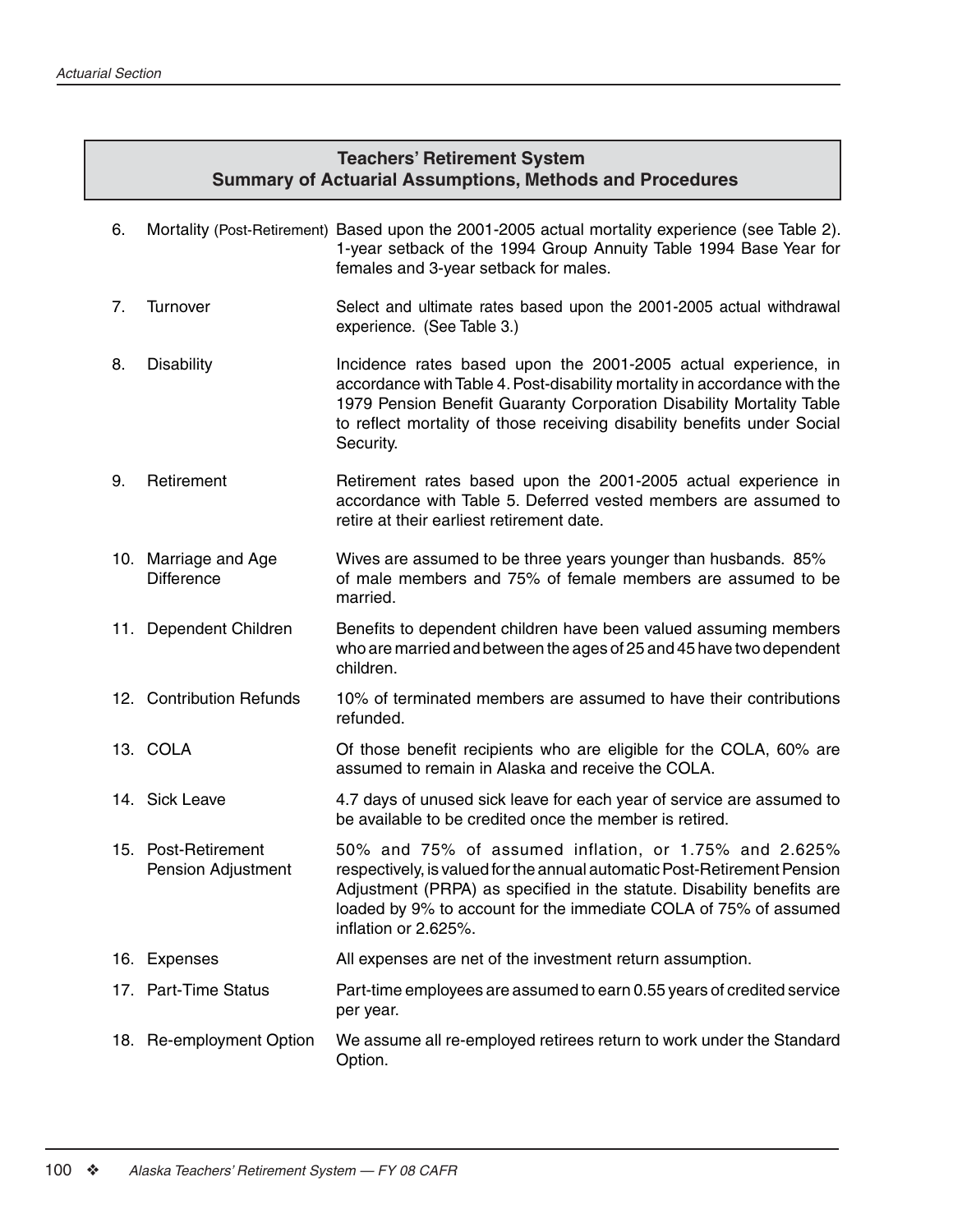| <b>Teachers' Retirement System</b><br><b>Summary of Actuarial Assumptions, Methods and Procedures</b> |                                                                                                                                                                                                                                                                                                                                                  |                                                                      |                                                       |                                                                                                                                                |  |
|-------------------------------------------------------------------------------------------------------|--------------------------------------------------------------------------------------------------------------------------------------------------------------------------------------------------------------------------------------------------------------------------------------------------------------------------------------------------|----------------------------------------------------------------------|-------------------------------------------------------|------------------------------------------------------------------------------------------------------------------------------------------------|--|
| 19. Service                                                                                           | Total credited service is provided by the State. We assume that this<br>service is the only service that should be used to calculate benefits.<br>Additionally, the State provides claimed service (including Bureau of<br>Indian Affairs Service). Claimed service is used for vesting and eligibility<br>purposes as described in Section 2.1. |                                                                      |                                                       |                                                                                                                                                |  |
| 20. Per Capita Claims Cost                                                                            | Sample claims cost rates for FY08 medical and prescriptions are shown<br>below:                                                                                                                                                                                                                                                                  |                                                                      |                                                       |                                                                                                                                                |  |
|                                                                                                       |                                                                                                                                                                                                                                                                                                                                                  |                                                                      | <b>Medical</b>                                        | <b>Prescription</b><br><b>Drugs</b>                                                                                                            |  |
|                                                                                                       | Total<br>Medicare Parts A & B<br>Medicare Part B Only<br>Medicare Part D                                                                                                                                                                                                                                                                         |                                                                      | \$7,196<br>\$1.151<br>\$2,805<br>n/a                  | \$2,173<br>\$2,173<br>\$2,173<br>\$465                                                                                                         |  |
| 21. Third Party<br><b>Administrator Fees</b>                                                          |                                                                                                                                                                                                                                                                                                                                                  |                                                                      |                                                       | \$146.18 per person per year; assumed trend rate of 5% per year.                                                                               |  |
| 22. Health Cost Trend                                                                                 | The table below shows the rate used to project the cost from the<br>shown fiscal year to the next fiscal year. For example, 8.5% is applied<br>to the FY08 rate claims costs to get the FY09 claims costs.                                                                                                                                       |                                                                      |                                                       |                                                                                                                                                |  |
|                                                                                                       |                                                                                                                                                                                                                                                                                                                                                  | <b>Medical</b>                                                       | <b>Prescription</b><br><b>Drugs</b>                   |                                                                                                                                                |  |
|                                                                                                       | <b>FY08</b><br><b>FY09</b><br><b>FY10</b><br><b>FY11</b><br><b>FY12</b><br><b>FY13</b><br><b>FY14</b><br><b>FY15</b><br>FY16 and later                                                                                                                                                                                                           | 8.5%<br>8.0%<br>7.5%<br>7.0%<br>6.5%<br>6.0%<br>5.5%<br>5.0%<br>5.0% | 12%<br>11%<br>10%<br>9%<br>8%<br>7%<br>6%<br>5%<br>5% | For the June 30, 2005 valuation, graded Healthcare Cost Trend Rates                                                                            |  |
|                                                                                                       |                                                                                                                                                                                                                                                                                                                                                  |                                                                      |                                                       | (HCCTR) were reinitialized. A survey of healthcare trends in the past<br>year has revealed a general lowering of HCCTR. No reinitialization is |  |
|                                                                                                       | the 2005 and 2006 valuation.                                                                                                                                                                                                                                                                                                                     |                                                                      |                                                       | required this year, so the trend rates will follow the same pattern as for                                                                     |  |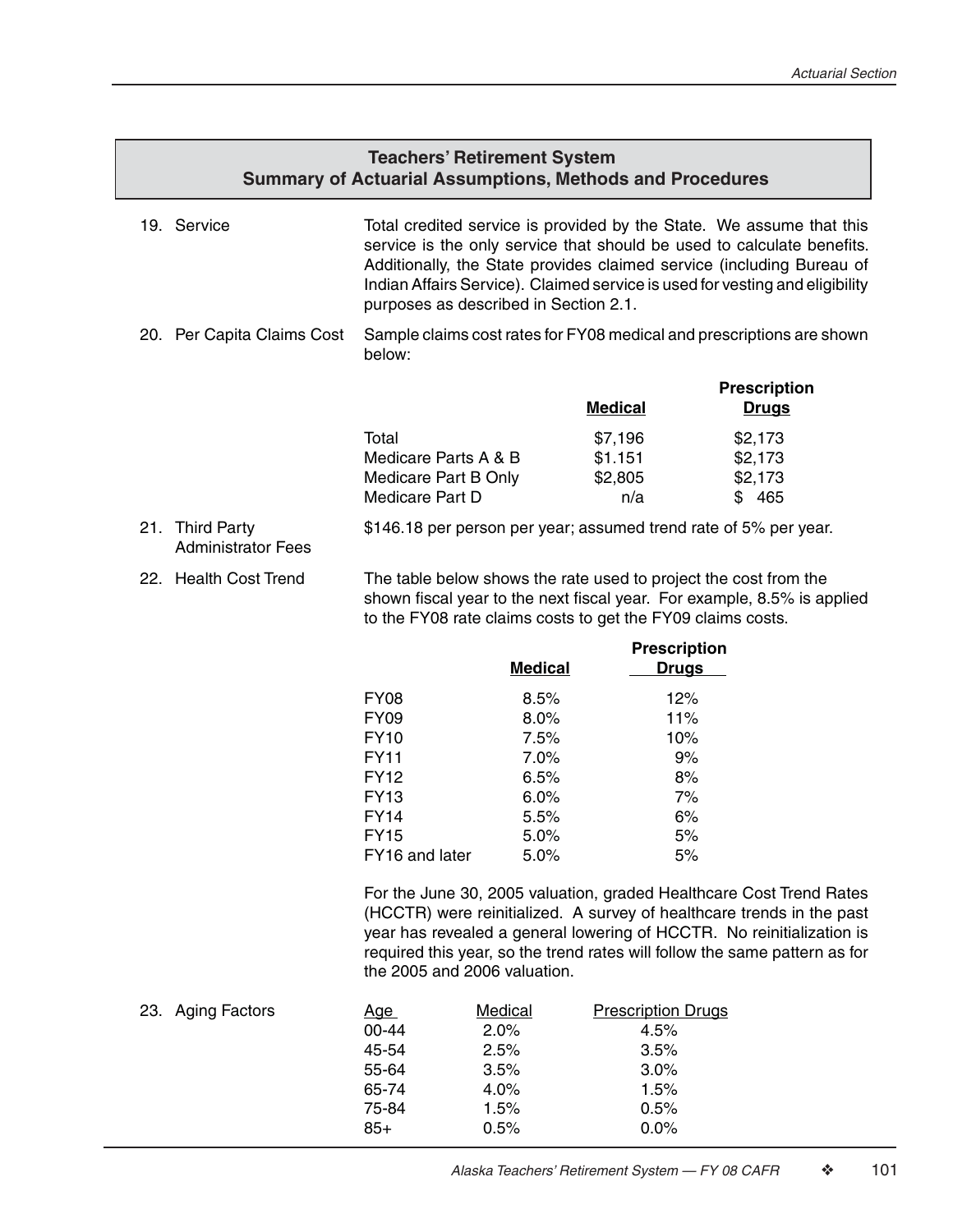24. Retired Member Currently contributions are required for TRS members who are Contributions for under age 60 and have less than 30 years of service. Eligible Tier 1 Medical Benefits members are exempt from contribution requirements. Annual FY08 contributions based on monthly rates shown below for calendar 2007 and 2008 are assumed based on the coverage category for current retirees. The composite rate shown is used for current active and inactive members assumed to retire prior to age 60 with less than 30 years of service.

| <b>Coverage Category</b>  | <b>FY08 Annual</b><br><b>Contribution</b> | Calendar 2008<br><b>Monthly</b><br><b>Contribution</b> | Calendar 2007<br><b>Monthly</b><br><b>Contribution</b> |
|---------------------------|-------------------------------------------|--------------------------------------------------------|--------------------------------------------------------|
| <b>Retiree Only</b>       | 7,080                                     | 590<br>S                                               | 590<br>S                                               |
| Retiree and Spouse        | 14,148<br>SS.                             | 1,179<br>\$                                            | 1,179<br>\$.                                           |
| Retiree and Child(ren)    | 9,996<br>S                                | 883<br>S                                               | 883<br>\$                                              |
| <b>Retiree and Family</b> | 17,076<br>SS.                             | \$1,423                                                | 1,423<br>\$.                                           |
| Composite                 | 10,512<br>S.                              | 876                                                    | 876<br>S                                               |

25. Trend Rate for Retired The table below shows the rate used to project the retired member Member Medical medical contributions from the shown fiscal year to the next fiscal Contributions year. For example, 7.7% is applied to the FY08 retired member medical contributions to get the FY09 retired member medical contributions.

| <b>FY08</b>    | 7.7% |
|----------------|------|
| <b>FY09</b>    | 7.3% |
| <b>FY10</b>    | 7.0% |
| FY11           | 6.7% |
| FY12           | 6.3% |
| <b>FY13</b>    | 6.0% |
| <b>FY14</b>    | 5.7% |
| <b>FY15</b>    | 5.3% |
| <b>FY16</b>    | 5.0% |
| FY17 and later | 5.0% |

Graded trend rates for retired member medical contributions were reinitialized for the June 30, 2005 valuation. A study of the required contribution history along with assumptions related to the impact of recent accounting regulations leads us to recommend the new assumptions above for the contribution trends. Note that actual FY07 retired member medical contributions are reflected in the valuation so trend on such contribution during FY07 is not applicable.

26. Healthcare Participation 100% of members are assumed to elect healthcare benefits as soon as they are eligible.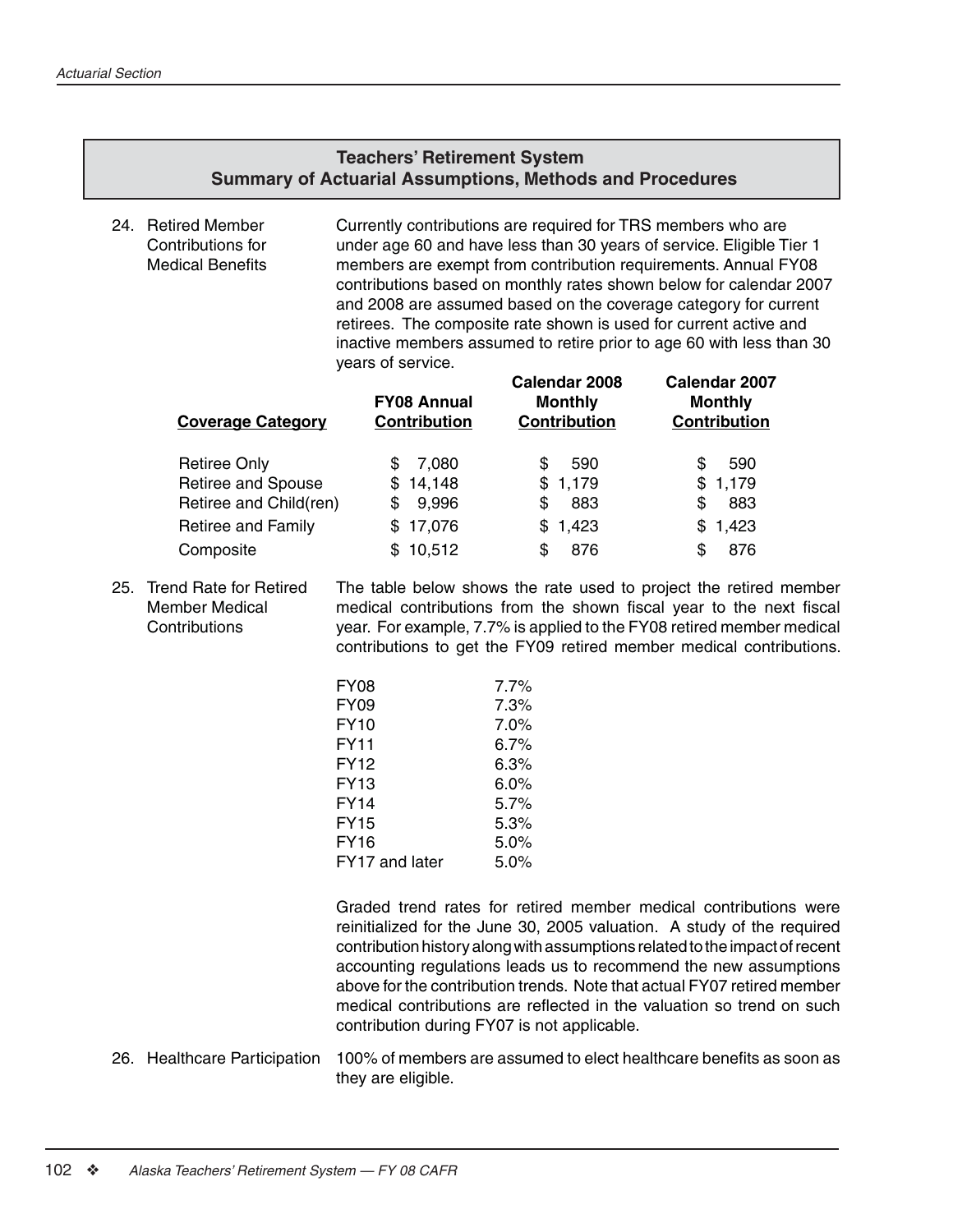### **Table 1 Alaska TRS Mortality Table (Preretirement)**

| <b>Age</b> | <b>Male</b> | <b>Female</b> |
|------------|-------------|---------------|
| 20         | .030%       | .018%         |
| 21         | .031        | .019          |
| 22         | .033        | .019          |
| 23         | .035        | .019          |
| 24         | .037        | .019          |
| 25         | .039        | .019          |
| 26         | .041        | .019          |
| 27         | .043        | .019          |
| 28         | .045        | .020          |
| 29         | .046        | .021          |
| 30         | .047        | .023          |
| 31         | .049        | .024          |
| 32         | .050        | .026          |
| 33         | .050        | .027          |
| 34         | .050        | .029          |
| 35         | .050        | <u>.031</u>   |
| 36         | .051        | .033          |
| 37         | .053        | .036          |
| 38         | .056        | .039          |
| 39         | .059        | .042          |
| 40         | .063        | .046          |
| 41         | .068        | .050          |
| 42         | .074        | .053          |
| 43         | .080        | .057          |
| 44         | .086        | .060          |
| 45         | .093        | .063          |
| 46         | .102        | .067          |
| 47         | .112        | .072          |
| 48         | .124        | .078          |
| 49         | .138        | .085          |
| 50         | <u>.153</u> | .092          |
| 51         | .170        | .101          |
| 52         | .190        | .112          |
| 53         | .212        | .123          |
| 54         | .235        | .135          |
| 55         | .262        | .148          |
| 56         | .293        | .165          |
| 57         | .330        | .188          |
| 58         | .373        | .217          |
| 59         | .419        | .249          |
| 60         | .472        | .286          |
| 61         | .532        | .329          |
| 62         | .600        | .376          |
| 63         | .678        | .431          |
| 64         | .765        | .492          |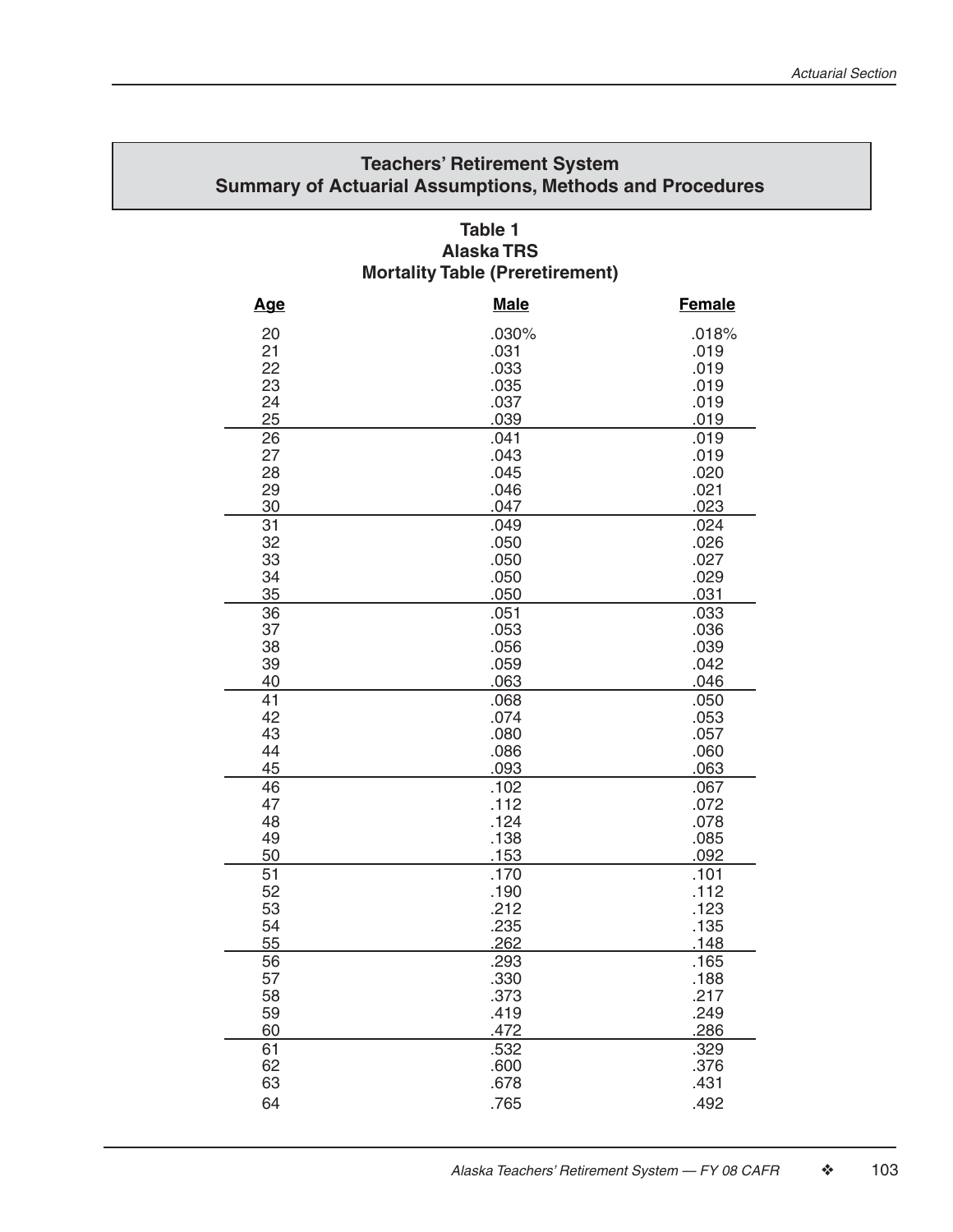| $m$ ulanty Table (Posticulentent) |             |               |  |  |
|-----------------------------------|-------------|---------------|--|--|
| <b>Age</b>                        | <b>Male</b> | <b>Female</b> |  |  |
| 50                                | .204%       | .141%         |  |  |
| 51                                | .226        | .154          |  |  |
| 52                                | .250        | .169          |  |  |
| 53                                | .277        | .186          |  |  |
| 54                                | .309        | .205          |  |  |
| 55                                | .346        | .224          |  |  |
| 56                                | .385        | .247          |  |  |
| 57                                | .428        | .276          |  |  |
| 58                                | .476        | .314          |  |  |
| 59                                | .532        | .361          |  |  |
| 60                                | .600        | .415          |  |  |
| 61                                | .677        | .477          |  |  |
| 62                                | .762        | .548          |  |  |
| 63                                | .858        | .627          |  |  |
| 64                                | .966        | .718          |  |  |
| 65                                | 1.091       | .819          |  |  |
| 66                                | 1.233       | .929          |  |  |
| 67                                | 1.391       | 1.042         |  |  |
| 68                                | 1.563       | 1.157         |  |  |
| 69                                | 1.746       | 1.265         |  |  |
| 70                                | 1.939       | 1.367         |  |  |
| $\overline{71}$                   | 2.135       | 1.476         |  |  |
| 72                                | 2.336       | 1.608         |  |  |
| 73                                | 2.552       | 1.775         |  |  |
| 74                                | 2.791       | 1.972         |  |  |
| 75                                | 3.063       | 2.192         |  |  |
| 76                                | 3.355       | 2.439         |  |  |
| 77                                | 3.661       | 2.723         |  |  |
| 78                                | 4.001       | 3.050         |  |  |
| 79                                | 4.393       | 3.412         |  |  |
| 80                                | 4.857       | 3.802         |  |  |
| 81                                | 5.399       | 4.236         |  |  |
| 82                                | 6.007       | 4.726         |  |  |
| 83                                | 6.670       | 5.285         |  |  |
| 84                                | 7.378       | 5.899         |  |  |
| 85                                | 8.122       | 6.557         |  |  |

### **Table 2 Alaska TRS Mortality Table (Postretirement)**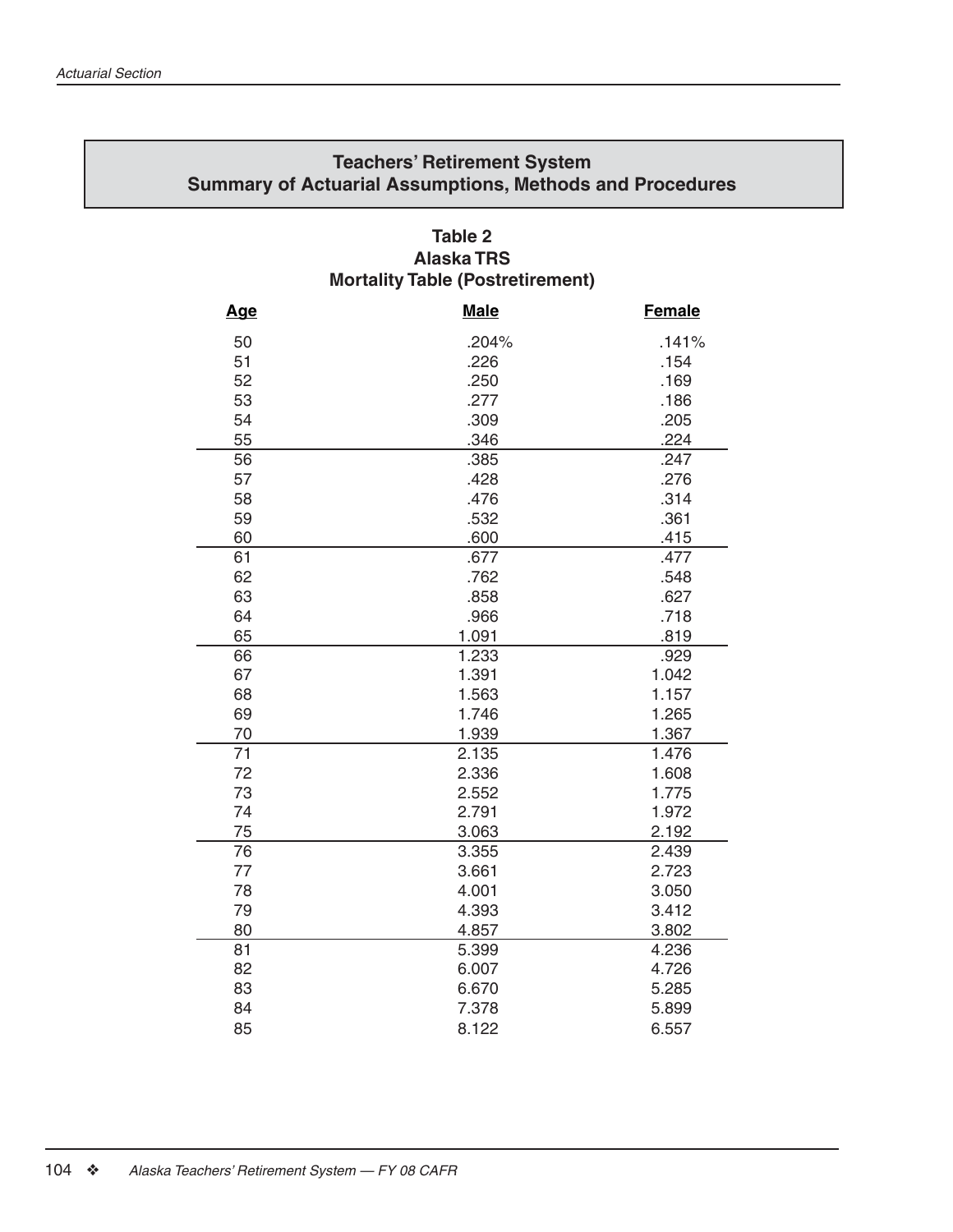#### **Table 3 Alaska TRS Turnover Assumptions**

#### **Select Rates of Turnover During the First 8 Years of Employment:**

|   | <b>Male</b>               | <b>Female</b> |
|---|---------------------------|---------------|
|   | 15%                       | 13%           |
| 2 | 15                        | 13            |
| 3 | 13                        | 12            |
| 4 | 13                        | 11            |
| 5 | 12                        | 11            |
| 6 | 10                        | 09            |
|   | 09                        | 08            |
| 8 | 07                        | 07            |
|   | <b>Year of Employment</b> |               |

#### **Ultimate Rates of Turnover After the First 8 Years of Employment**

| <u>Age</u> | <b>Male</b> | <b>Female</b> | <u>Age</u> | <b>Male</b> | <b>Female</b> |
|------------|-------------|---------------|------------|-------------|---------------|
| 15         | 4.9538%     | 4.3747%       | 40         | 4.7988%     | 4.2658%       |
| 16         | 4.9475      | 4.3714        | 41         | 4.7850      | 4.2559        |
| 17         | 4.9425      | 4.3692        | 42         | 4.7675      | 4.2460        |
| 18         | 4.9375      | 4.3681        | 43         | 4.7513      | 4.2372        |
| 19         | 4.9350      | 4.3670        | 44         | 4.7300      | 4.2262        |
| 20         | 4.8963      | 4.3351        | 45         | 4.7063      | 4.2130        |
| 21         | 4.8938      | 4.3351        | 46         | 4.6813      | 4.2009        |
| 22         | 4.8888      | 4.3340        | 47         | 4.6500      | 4.1844        |
| 23         | 4.8850      | 4.3340        | 48         | 4.6138      | 4.1657        |
| 24         | 4.8788      | 4.3329        | 49         | 4.5763      | 4.1470        |
| 25         | 4.8738      | 4.3329        | 50         | 4.5338      | 4.1250        |
| 26         | 4.8688      | 4.3318        | 51         | 4.4838      | 4.0997        |
| 27         | 4.8638      | 4.3307        | 52         | 4.4250      | 4.0700        |
| 28         | 4.8588      | 4.3274        | 53         | 4.3600      | 4.0348        |
| 29         | 4.8538      | 4.3241        | 54         | 4.2875      | 3.9974        |
| 30         | 4.8500      | 4.3208        | 55         | 4.2050      | 3.9523        |
| 31         | 4.8475      | 4.3186        | 56         | 4.1050      | 3.8940        |
| 32         | 4.8438      | 4.3142        | 57         | 3.9825      | 3.8192        |
| 33         | 4.8413      | 4.3109        | 58         | 3.8488      | 3.7345        |
| 34         | 4.8400      | 4.3065        | 59         | 3.6875      | 3.6267        |
| 35         | 4.8375      | 4.3021        | 60         | 3.5063      | 3.5046        |
| 36         | 4.8338      | 4.2955        | 61         | 3.3050      | 3.3682        |
| 37         | 4.8288      | 4.2900        | 62         | 3.0713      | 3.2131        |
| 38         | 4.8200      | 4.2823        | 63         | 2.8050      | 3.0360        |
| 39         | 4.8100      | 4.2746        | 64         | 2.5163      | 2.8435        |
|            |             |               | $65+$      | 5.0000      | 4.4000        |
|            |             |               |            |             |               |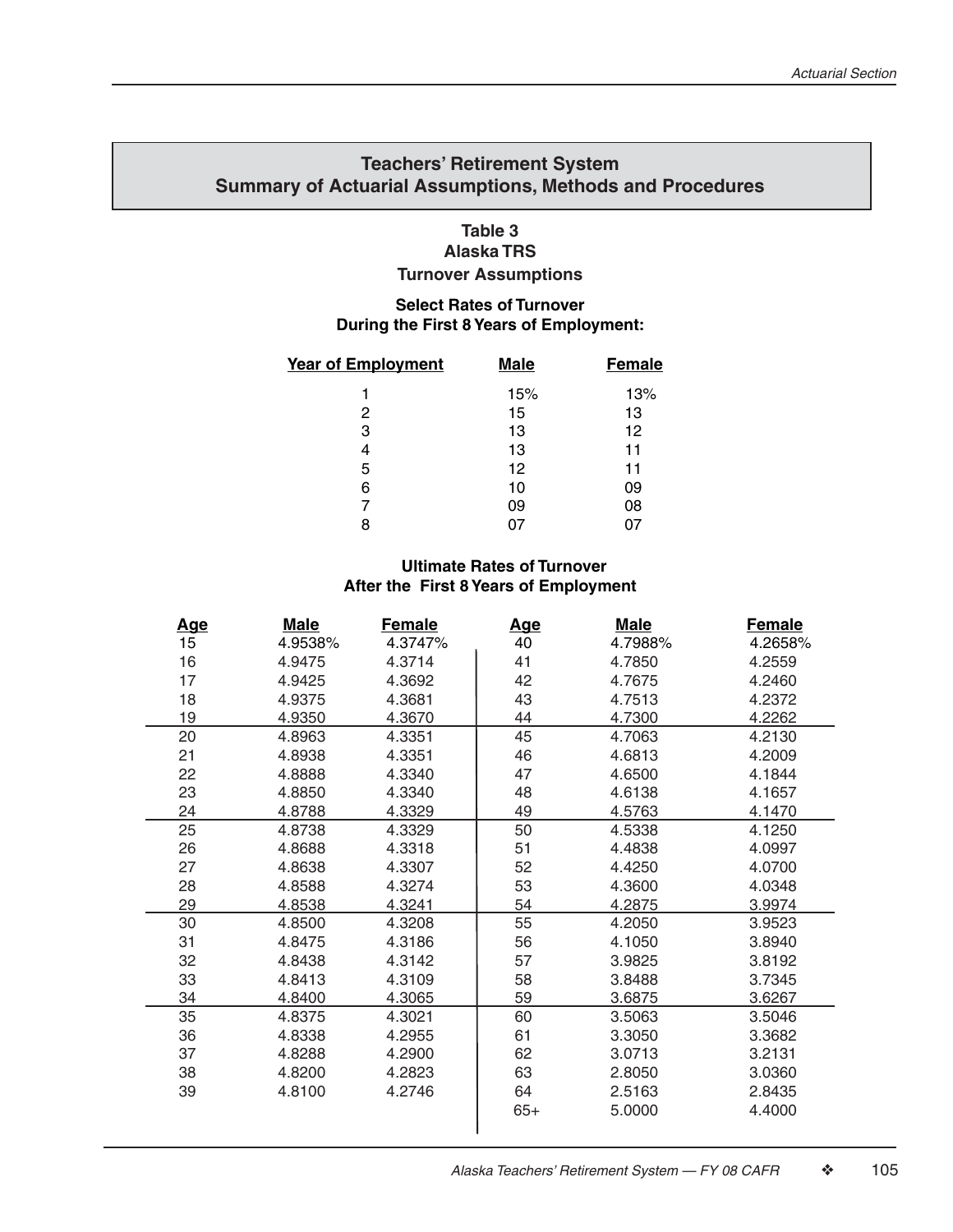| <b>Teachers' Retirement System</b><br><b>Summary of Actuarial Assumptions, Methods and Procedures</b> |                                                                |               |  |  |
|-------------------------------------------------------------------------------------------------------|----------------------------------------------------------------|---------------|--|--|
|                                                                                                       | <b>Table 4</b><br><b>Alaska TRS</b><br><b>Disability Table</b> |               |  |  |
| <u>Age</u>                                                                                            | <b>Male</b>                                                    | <b>Female</b> |  |  |
| 20                                                                                                    | .028%                                                          | .025%         |  |  |
| 21                                                                                                    | .028                                                           | .025          |  |  |
| 22                                                                                                    | .029                                                           | .026          |  |  |
| 23                                                                                                    | .029                                                           | .026          |  |  |
| 24                                                                                                    | .030                                                           | .027          |  |  |
| 25                                                                                                    | .030                                                           | .027          |  |  |
| 26                                                                                                    | .030                                                           | .027          |  |  |
| 27                                                                                                    | .031                                                           | .028          |  |  |
| 28                                                                                                    | .032                                                           | .029          |  |  |
| 29                                                                                                    | .033                                                           | .030          |  |  |
| 30                                                                                                    | .034                                                           | .031          |  |  |
| 31                                                                                                    | .034                                                           | .031          |  |  |
| 32                                                                                                    | .035                                                           | .032          |  |  |
| 33                                                                                                    | .036                                                           | .032          |  |  |
| 34                                                                                                    | .037                                                           | .033          |  |  |
| 35                                                                                                    | .038                                                           | .034          |  |  |
| 36                                                                                                    | .040                                                           | .036          |  |  |
| 37                                                                                                    | .041                                                           | .037          |  |  |
| 38                                                                                                    | .043                                                           | .039          |  |  |
| 39                                                                                                    | .044                                                           | .040          |  |  |
| 40                                                                                                    | .046                                                           | .041          |  |  |
| 41                                                                                                    | .048                                                           | .043          |  |  |
| 42                                                                                                    | .051                                                           | .046          |  |  |
| 43                                                                                                    | .054                                                           | .049          |  |  |
| 44                                                                                                    | .059                                                           | .053          |  |  |
| 45                                                                                                    | .065                                                           | .059          |  |  |
| 46                                                                                                    | .070                                                           | .063          |  |  |
| 47                                                                                                    | .076                                                           | .068          |  |  |
| 48                                                                                                    | .083                                                           | .075          |  |  |
| 49                                                                                                    | .089                                                           | .080          |  |  |
| 50                                                                                                    | .096                                                           | .086          |  |  |
| 51                                                                                                    | .104                                                           | .094          |  |  |
| 52                                                                                                    | .114                                                           | .103          |  |  |
| 53                                                                                                    | .127                                                           | .114          |  |  |
| 54                                                                                                    | .142                                                           | .128          |  |  |
| 55                                                                                                    | .160                                                           | .144          |  |  |
| 56                                                                                                    | .184                                                           | .166          |  |  |
| 57                                                                                                    | .214                                                           | .193          |  |  |
| 58                                                                                                    | .244                                                           | .220          |  |  |
| 59                                                                                                    | .288                                                           | .259          |  |  |
| 60                                                                                                    | .337                                                           | .303          |  |  |
| 61                                                                                                    | .390                                                           | .351          |  |  |
| 62                                                                                                    | .452                                                           | .407          |  |  |
| 63                                                                                                    | .522                                                           | .470          |  |  |
| 64                                                                                                    | .596                                                           | .536          |  |  |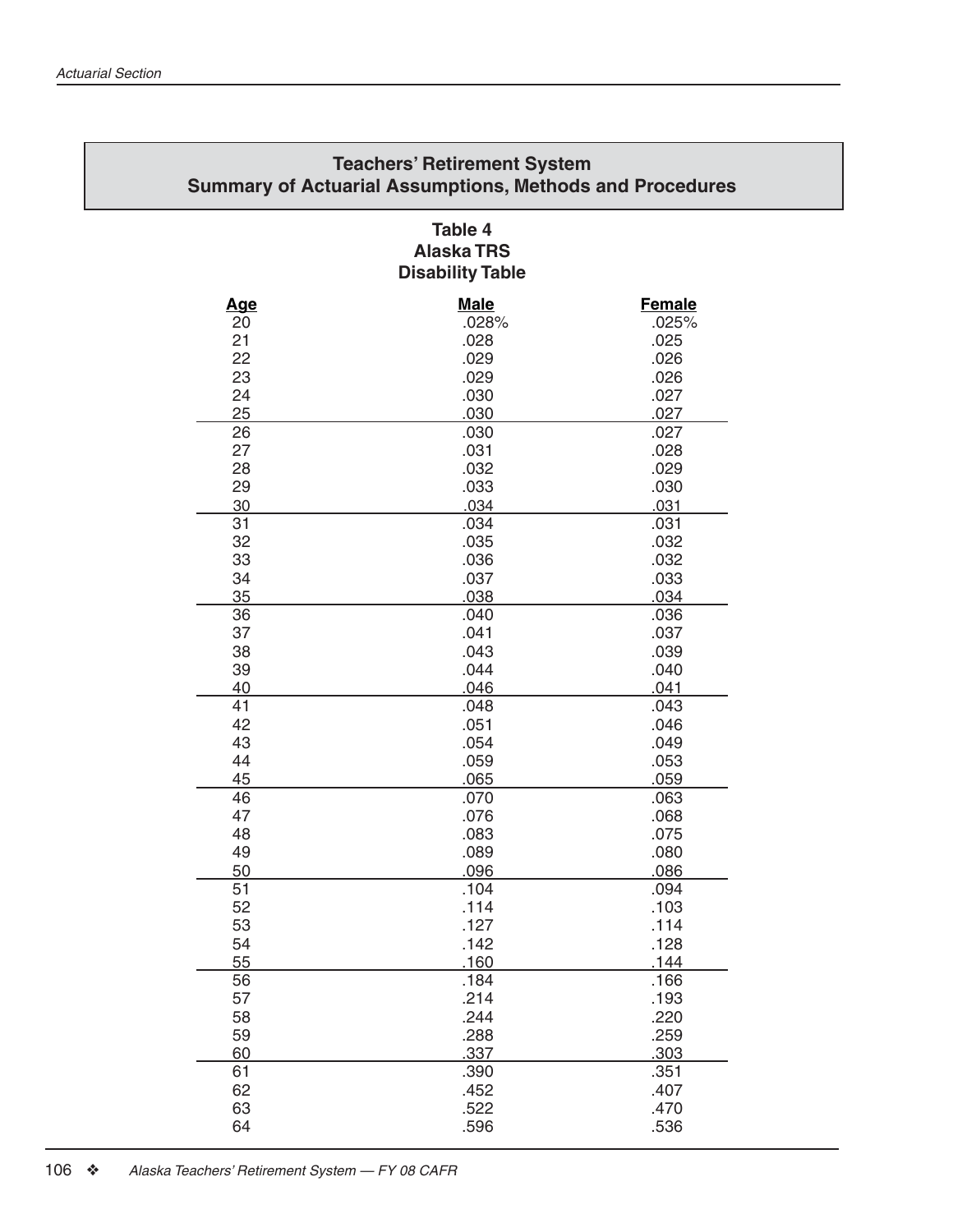### **Table 5 Alaska TRS Retirement Table**

| Age at            |             |                | <b>Retirement Rate</b> |               |
|-------------------|-------------|----------------|------------------------|---------------|
| <b>Retirement</b> |             | <b>Reduced</b> | <b>Unreduced</b>       |               |
|                   | <b>Male</b> | Female         | Male                   | <b>Female</b> |
| $50$              | N/A         | N/A            | 5.60%                  | 5.70%         |
| 50                | 6.00%       | 6.30%          | 20.00                  | 12.50         |
| 51                | 6.80        | 6.80           | 17.50                  | 15.00         |
| 52                | 6.80        | 6.70           | 20.00                  | 15.00         |
| 53                | 7.90        | 8.90           | 15.00                  | 20.00         |
| 54                | 7.80        | 10.00          | 25.00                  | 20.00         |
| 55                | 5.90        | 7.20           | 22.50                  | 22.50         |
| 56                | 5.80        | 7.10           | 19.50                  | 19.50         |
| 57                | 5.50        | 6.90           | 17.50                  | 17.50         |
| 58                | 6.20        | 8.50           | 17.50                  | 20.00         |
| 59                | 6.30        | 8.30           | 25.00                  | 20.00         |
| 60                | N/A         | N/A            | 20.00                  | 20.00         |
| 61                | N/A         | N/A            | 20.00                  | 20.00         |
| 62                | N/A         | N/A            | 12.50                  | 25.00         |
| 63                | N/A         | N/A            | 25.50                  | 29.75         |
| 64                | N/A         | N/A            | 34.00                  | 34.00         |
| 65                | N/A         | N/A            | 25.00                  | 50.00         |
| 66                | N/A         | N/A            | 20.00                  | 30.00         |
| 67                | N/A         | N/A            | 20.00                  | 30.00         |
| 68                | N/A         | N/A            | 20.00                  | 25.00         |
| 69                | N/A         | N/A            | 20.00                  | 30.00         |
| 70                | N/A         | N/A            | 100.00                 | 100.00        |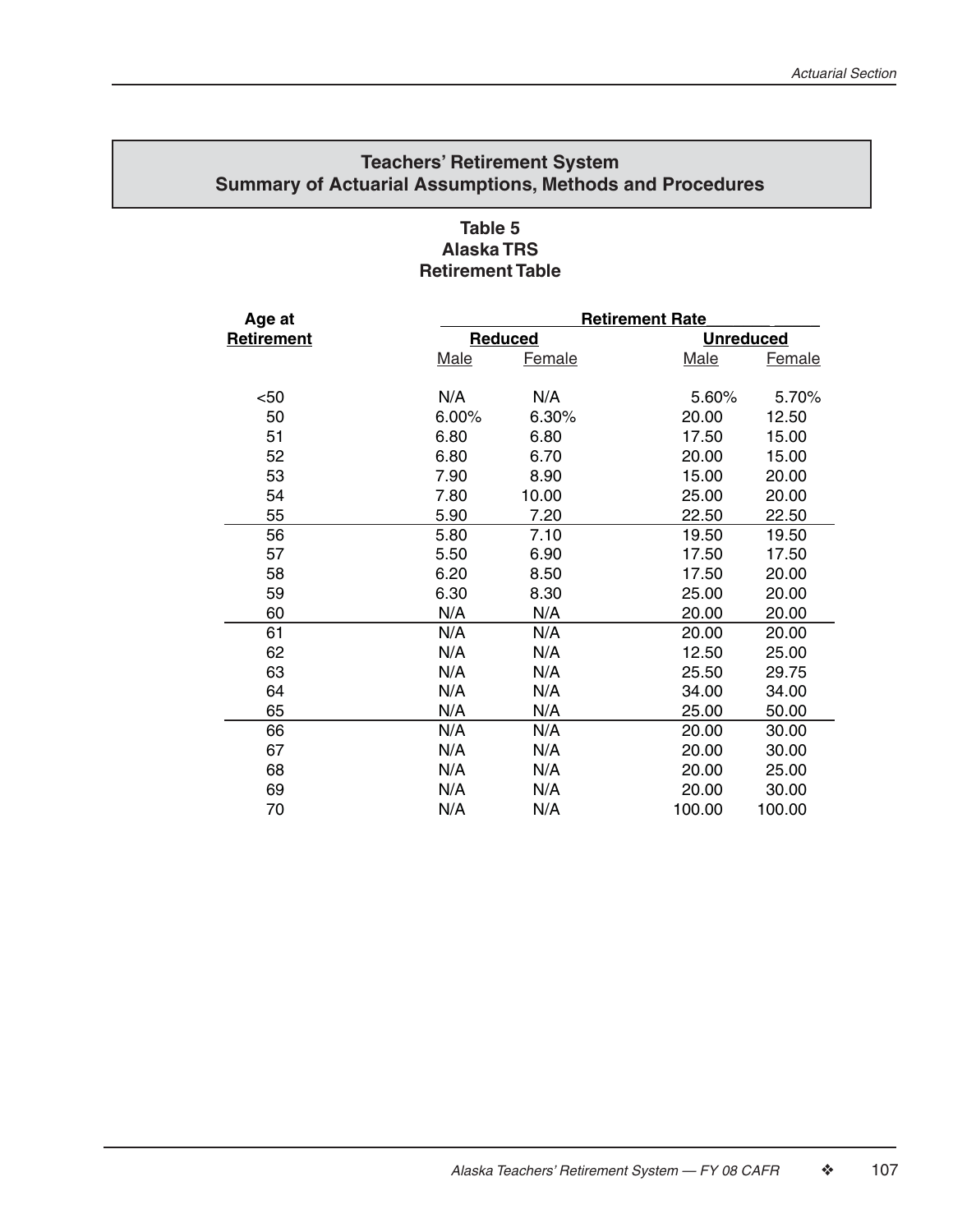### **Changes in Actuarial Assumptions Since the Prior Valuation**

|            | June 30, 2006                                                                                                                                                                                                                                                                                                                                                                                                                                                            | June 30, 2007                                                                                                                                                                                                                                                                                                                                                                                                                                                                         |
|------------|--------------------------------------------------------------------------------------------------------------------------------------------------------------------------------------------------------------------------------------------------------------------------------------------------------------------------------------------------------------------------------------------------------------------------------------------------------------------------|---------------------------------------------------------------------------------------------------------------------------------------------------------------------------------------------------------------------------------------------------------------------------------------------------------------------------------------------------------------------------------------------------------------------------------------------------------------------------------------|
| Healthcare | Included effect of Medicare Part A & B<br>vs. Medicare Part B only. Active employees<br>hired after April 1, 1986 are assumed to<br>be covered by Medicare Parts A & B.<br>7.5% of current retirees are assumed to<br>be covered by Part B only. Change<br>assumed lag between medical claim<br>incurred and paid dates from 3 months<br>to 2 lag months. Changed trend rate<br>table for the retiree medical contributions<br>to start at 8.0% and graded down to 5.0%. | 5.0% of current retirees are assumed to be<br>covered by Part B only. Change assumed<br>lag between medical claim incurred and<br>paid dates from 2 months for medical and<br>prescription combined to 2.3 months for<br>medical and 0.6 months for prescription.<br>Added explicit TPA fees based on current<br>admin contract and assumed to increase<br>at 5.0%. Partially reflected Alaska-specific<br>trend rates to bring forward experience<br>period claims to the base year. |
|            |                                                                                                                                                                                                                                                                                                                                                                                                                                                                          |                                                                                                                                                                                                                                                                                                                                                                                                                                                                                       |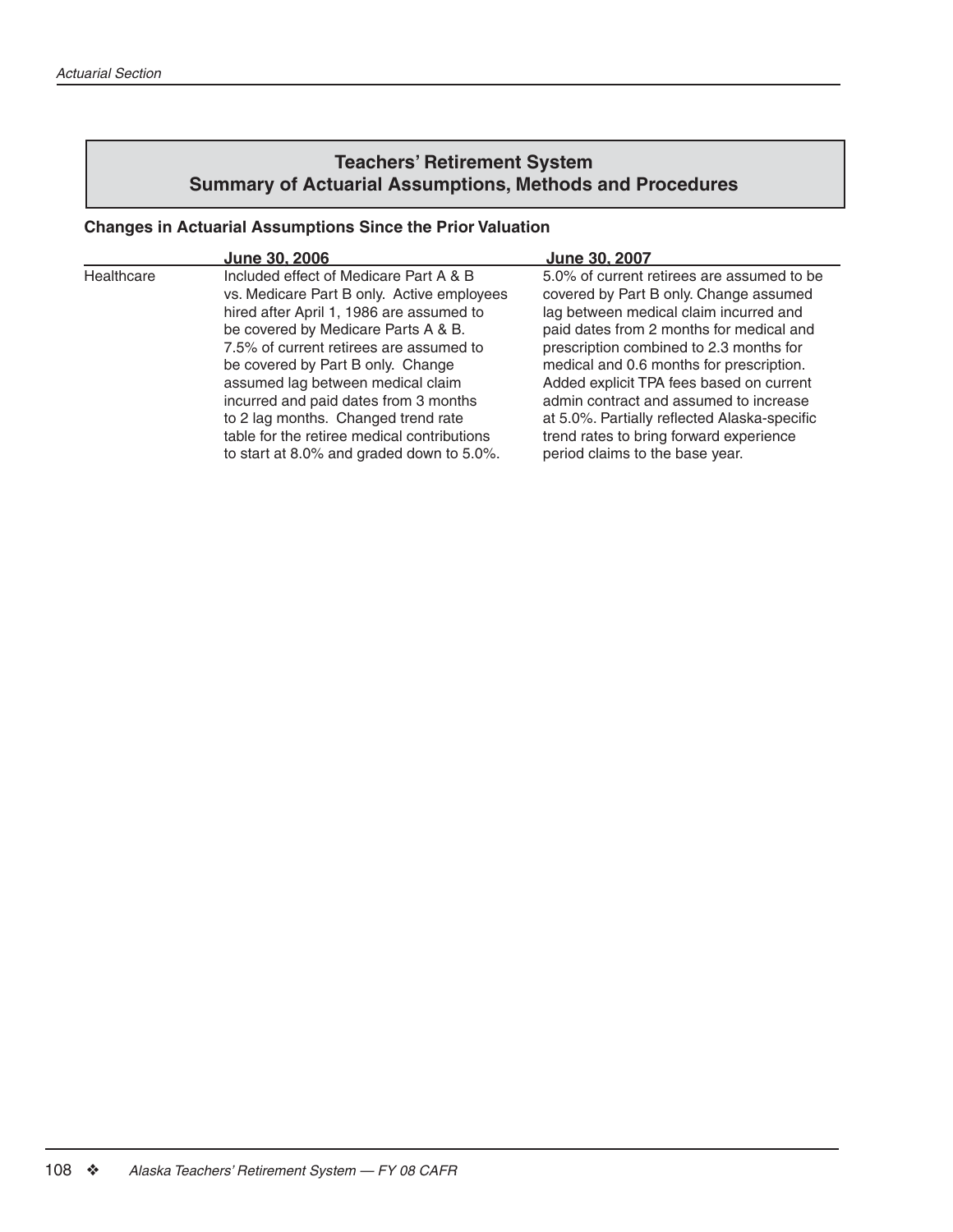| <b>Teachers' Retirement System</b><br><b>Funding Excess/(Unfunded Liability)</b><br>(In thousands)                                                                                                                  |             |                 |                 |       |  |  |  |  |
|---------------------------------------------------------------------------------------------------------------------------------------------------------------------------------------------------------------------|-------------|-----------------|-----------------|-------|--|--|--|--|
| <b>Total</b><br><b>Actuarial Valuation</b><br><b>Funding Excess/</b><br><b>Funded</b><br>Postemployment<br>(Unfunded Liability)<br><b>Year Ended June 30</b><br><b>Healthcare</b><br><b>Pension</b><br><b>Ratio</b> |             |                 |                 |       |  |  |  |  |
| 1998                                                                                                                                                                                                                | \$(14,890)  | \$<br>(67, 797) | \$<br>(82, 687) | 97.7  |  |  |  |  |
| 1999                                                                                                                                                                                                                | 17,237      | 77,442          | 94,679          | 102.5 |  |  |  |  |
| 2000                                                                                                                                                                                                                | (3,001)     | (11, 852)       | (14, 853)       | 99.6  |  |  |  |  |
| 2001                                                                                                                                                                                                                | (47, 740)   | (183, 178)      | (230, 918)      | 95.0  |  |  |  |  |
| 2002                                                                                                                                                                                                                | (462,093)   | (1,260,513)     | (1,722,606)     | 68.2  |  |  |  |  |
| 2003                                                                                                                                                                                                                | (587, 139)  | (1,496,185)     | (2,083,324)     | 64.3  |  |  |  |  |
| 2004                                                                                                                                                                                                                | (709, 527)  | (1,568,703)     | (2,278,230)     | 62.8  |  |  |  |  |
| 2005                                                                                                                                                                                                                | (845, 674)  | (1,693,934)     | (2,539,608)     | 60.9  |  |  |  |  |
| 2006                                                                                                                                                                                                                | (1,012,540) | (2,075,617)     | (3,088,157)     | 57.3  |  |  |  |  |
| 2007                                                                                                                                                                                                                | (1,601,581) | (1, 163, 423)   | (2,765,004)     | 61.5  |  |  |  |  |

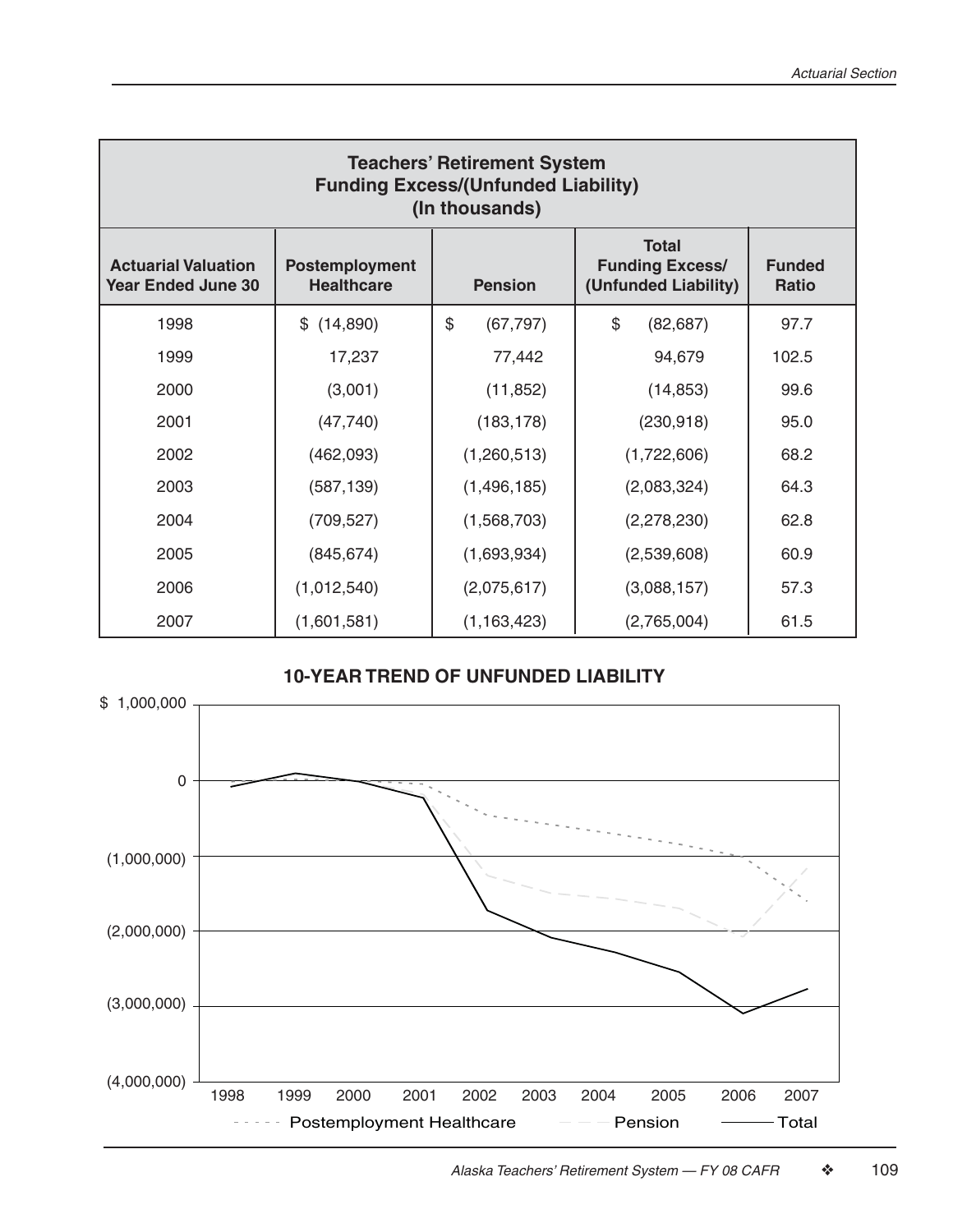| <b>Teachers' Retirement System</b><br><b>Employer Contribution Rates</b> |                                                                   |                |                               |       |                    |  |  |  |  |
|--------------------------------------------------------------------------|-------------------------------------------------------------------|----------------|-------------------------------|-------|--------------------|--|--|--|--|
|                                                                          |                                                                   |                | <b>Actuarially Determined</b> |       |                    |  |  |  |  |
| Year<br><b>Ended</b><br>June 30                                          | <b>Actuarial</b><br><b>Valuation Year</b><br><b>Ended June 30</b> | <b>Adopted</b> |                               |       |                    |  |  |  |  |
| 2001                                                                     | 1998                                                              | 8.99           | 1.56                          | 10.55 | 12.00              |  |  |  |  |
| 2002                                                                     | 1999                                                              | 8.88           | (1.79)                        | 7.09  | 11.00              |  |  |  |  |
| 2003                                                                     | 2000                                                              | 8.02           | 0.27                          | 8.29  | 11.00              |  |  |  |  |
| 2004                                                                     | 2001                                                              | 10.33          | 4.11                          | 14.44 | 12.00              |  |  |  |  |
| 2005                                                                     | 2002                                                              | 14.76          | 20.81                         | 35.57 | 16.00              |  |  |  |  |
| 2006                                                                     | 2003                                                              | 14.28          | 24.57                         | 38.85 | 21.00              |  |  |  |  |
| 2007                                                                     | 2004                                                              | 13.76          | 28.02                         | 41.78 | 26.00              |  |  |  |  |
| 2008                                                                     | 2005                                                              | 12.56          | 29.70                         | 42.26 | 54.03 <sup>2</sup> |  |  |  |  |
| 2009                                                                     | 2006                                                              | 9.37           | 34.80                         | 44.17 | 44.17              |  |  |  |  |
| 2010                                                                     | 2007<br>1.0 log ushquund to oo the concelidated usta              | 7.59           | 31.94                         | 39.53 | 39.53              |  |  |  |  |

1 Also referred to as the consolidated rate.

Valuations are used to set contribution rates in future years.

2 The ARMB recognized the fact that the Plan became a closed Plan on July 1, 2006, and set a rate reflecting no payroll growth.



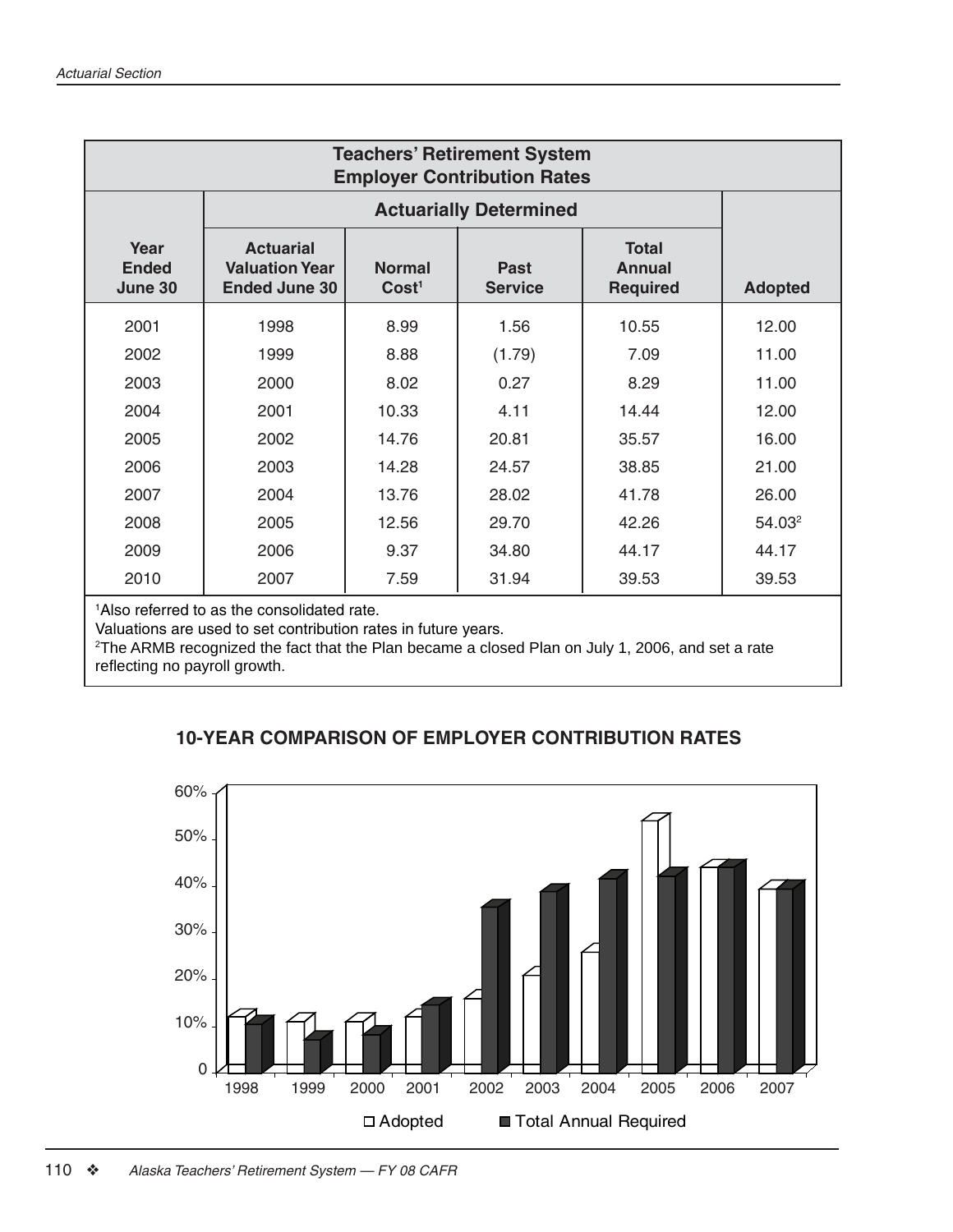| <b>Teachers' Retirement System</b><br><b>Schedule of Active Member Valuation Data</b> |                                                                         |                                                |          |       |    |  |  |  |  |
|---------------------------------------------------------------------------------------|-------------------------------------------------------------------------|------------------------------------------------|----------|-------|----|--|--|--|--|
| <b>Valuation</b><br><b>Date</b>                                                       | <b>Percent</b><br>Increase/<br>(Decrease) In<br><b>Average Earnings</b> | Number of<br>Participating<br><b>Employers</b> |          |       |    |  |  |  |  |
| June 30, 2007                                                                         | 9,107                                                                   | \$554,245                                      | \$60,859 | 2.9%  | 58 |  |  |  |  |
| June 30, 2006                                                                         | 9,710                                                                   | 574,409                                        | 59,156   | 6.6   | 58 |  |  |  |  |
| June 30, 2005                                                                         | 9,656                                                                   | 535,837                                        | 55,493   | 2.9   | 58 |  |  |  |  |
| June 30, 2004                                                                         | 9,688                                                                   | 522,421                                        | 53,925   | 0.0   | 58 |  |  |  |  |
| June 30, 2003                                                                         | 9,873                                                                   | 532,630                                        | 53,948   | 2.7   | 57 |  |  |  |  |
| June 30, 2002                                                                         | 9,690                                                                   | 509,437                                        | 52,535   | 3.9   | 57 |  |  |  |  |
| June 30, 2001                                                                         | 9,815                                                                   | 496,188                                        | 50,544   | 1.8   | 60 |  |  |  |  |
| June 30, 1999                                                                         | 9,396                                                                   | 466,414                                        | 49,640   | (2.1) | 61 |  |  |  |  |
| June 30, 1998                                                                         | 9,262                                                                   | 469,433                                        | 50,684   | (0.4) | 61 |  |  |  |  |
| June 30, 1997                                                                         | 9,164                                                                   | 466,455                                        | 50,901   | 1.3   | 61 |  |  |  |  |

| <b>Teachers' Retirement System</b><br><b>Schedule of Pension Benefit Recipients Added to and Removed From Rolls</b> |        |                                       |        |                                              |       |                                                    |                                                    |                                                    |  |  |
|---------------------------------------------------------------------------------------------------------------------|--------|---------------------------------------|--------|----------------------------------------------|-------|----------------------------------------------------|----------------------------------------------------|----------------------------------------------------|--|--|
|                                                                                                                     |        | <b>Added to Rolls</b>                 |        | <b>Removed from Rolls</b>                    |       | <b>Rolls - End of Year</b>                         | <b>Percent</b><br>Increase in                      | <b>Average</b>                                     |  |  |
| Year<br><b>Ended</b>                                                                                                | $No.*$ | Annual<br><b>Pension</b><br>Benefits* | $No.*$ | <b>Annual</b><br><b>Pension</b><br>Benefits* | No.   | <b>Annual</b><br><b>Pension</b><br><b>Benefits</b> | <b>Annual</b><br><b>Pension</b><br><b>Benefits</b> | <b>Annual</b><br><b>Pension</b><br><b>Benefits</b> |  |  |
| June 30, 2007                                                                                                       | 432    | \$12,388,703                          | 140    | \$(14, 114, 559)                             | 9,678 | \$305,031,542                                      | 9.52%                                              | \$31,518                                           |  |  |
| June 30, 2006                                                                                                       | 487    | 12,731,292                            | 121    | (50, 838)                                    | 9,386 | 278,528,280                                        | 4.81                                               | 29,675                                             |  |  |
| June 30, 2005                                                                                                       | 446    | 11,243,448                            | 121    | 13,053,612                                   | 9,020 | 265,746,150                                        | (0.68)                                             | 29,462                                             |  |  |
| June 30, 2004                                                                                                       | 491    | 17,867,366                            | 96     | 5,503,666                                    | 8,707 | 267,556,314                                        | 4.84                                               | 30,729                                             |  |  |
| June 30, 2003                                                                                                       | 599    | 21,475,421                            | 91     | 3,377,352                                    | 8,312 | 255,192,614                                        | 7.63                                               | 30,702                                             |  |  |
| June 30, 2002                                                                                                       | 589    | 24,789,896                            | 118    | 4,966,397                                    | 7,804 | 237,094,545                                        | 9.12                                               | 30,381                                             |  |  |
| June 30, 2001                                                                                                       | 1,057  | 39,213,327                            | 210    | 7,790,727                                    | 7,333 | 217,271,046                                        | 16.91                                              | 29,629                                             |  |  |
| June 30, 1999                                                                                                       | 598    | 19,014,567                            | 91     | 2,893,521                                    | 6,486 | 185,848,446                                        | 9.50                                               | 28,654                                             |  |  |
| June 30, 1998                                                                                                       | 674    | 24,479,595                            | 38     | 1,380,155                                    | 5,979 | 169,727,400                                        | 15.75                                              | 28,387                                             |  |  |
| June 30, 1997                                                                                                       | 583    | 29,988,351(1)                         | 43     | $2,211,834^{(1)}$                            | 5,343 | 146,627,960                                        | 23.37                                              | 27,443                                             |  |  |

\* Numbers are estimated, and include other internal transfers.<br><sup>1</sup> Includes additional benefits to current retirees from a one-time retroactive ad hoc Post-Retirement Pension Adjustment.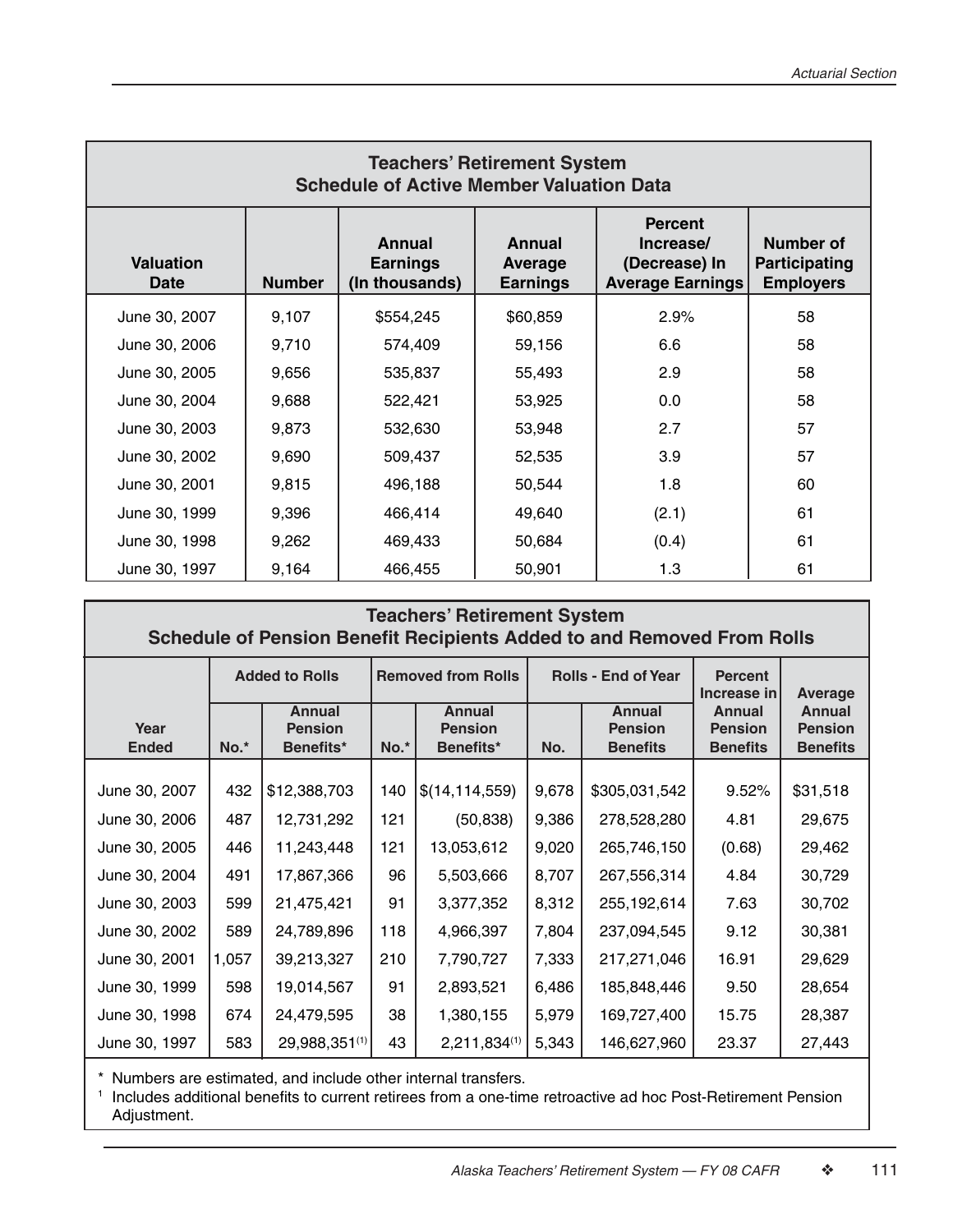| <b>Teachers' Retirement System</b><br><b>Solvency Test</b>                    |                                                                                 |                                                            |                                                                                                             |                                                                      |      |                        |       |  |  |
|-------------------------------------------------------------------------------|---------------------------------------------------------------------------------|------------------------------------------------------------|-------------------------------------------------------------------------------------------------------------|----------------------------------------------------------------------|------|------------------------|-------|--|--|
|                                                                               | <b>Aggregate Accrued Liability For:</b>                                         |                                                            |                                                                                                             | <b>Portion of Accrued</b><br><b>Liabilities Covered</b><br>by Assets |      |                        |       |  |  |
| <b>Valuation</b><br><b>Date</b>                                               | (1)<br><b>Active</b><br><b>Member</b><br><b>Contributions</b><br>(In thousands) | (2)<br><b>Inactive</b><br><b>Members</b><br>(In thousands) | (3)<br><b>Active</b><br><b>Members</b><br>(Employer-<br><b>Financed</b><br><b>Portion</b><br>(In thousands) | <b>Valuation</b><br><b>Assets</b><br>(In thousands)                  | (1)  | (2)                    | (3)   |  |  |
| June 30, 2007                                                                 | \$638,420                                                                       | \$4,912,025                                                | \$1,638,958                                                                                                 | \$4,424,399                                                          | 100% | 77.1                   | 0.0%  |  |  |
| June 30, 2006 <sup>(2)(3)</sup>                                               | 615,207                                                                         | 4,925,922                                                  | 1,688,722                                                                                                   | 4,141,700                                                            | 100  | 71.6                   | 0.0   |  |  |
| June 30, 2005                                                                 | 589,169                                                                         | 4,694,176                                                  | 1,215,211                                                                                                   | 3,958,939                                                            | 100  | 71.8                   | 0.0   |  |  |
| June 30, 2004 <sup>(2)</sup>                                                  | 569,435                                                                         | 4,423,036                                                  | 1,131,129                                                                                                   | 3,845,370                                                            | 100  | 74.1                   | 0.0   |  |  |
| June 30, 2003                                                                 | 548,947                                                                         | 4,105,445                                                  | 1,181,217                                                                                                   | 3,752,285                                                            | 100  | 78.0                   | 0.0   |  |  |
| June 30, 2002(1)(2)(3)                                                        | 523,142                                                                         | 3,755,882                                                  | 1,132,618                                                                                                   | 3,689,036                                                            | 100  | 84.3                   | 0.0   |  |  |
| June 30, 2001                                                                 | 533,752                                                                         | 3,213,431                                                  | 855,964                                                                                                     | 4,372,229                                                            | 100  | 100.0                  | 73.0  |  |  |
| June 30, 2000(1)(2)(3)                                                        | 490,176                                                                         | 2,872,250                                                  | 836,442                                                                                                     | 4,184,015                                                            | 100  | 100.0                  | 98.2  |  |  |
| June 30, 1999                                                                 | 469,068                                                                         | 2,571,345                                                  | 680,541                                                                                                     | 3,815,633                                                            | 100  | 100.0                  | 100.0 |  |  |
| June 30, 1998<br>449,383<br>2,344,263<br>735,111<br>3,446,070<br>100<br>100.0 |                                                                                 |                                                            |                                                                                                             |                                                                      |      |                        | 88.8  |  |  |
| <sup>(1)</sup> Change in Asset Valuation Method.                              |                                                                                 | (2)                                                        | <b>Change of Assumptions</b>                                                                                |                                                                      |      | (3) Change in Methods. |       |  |  |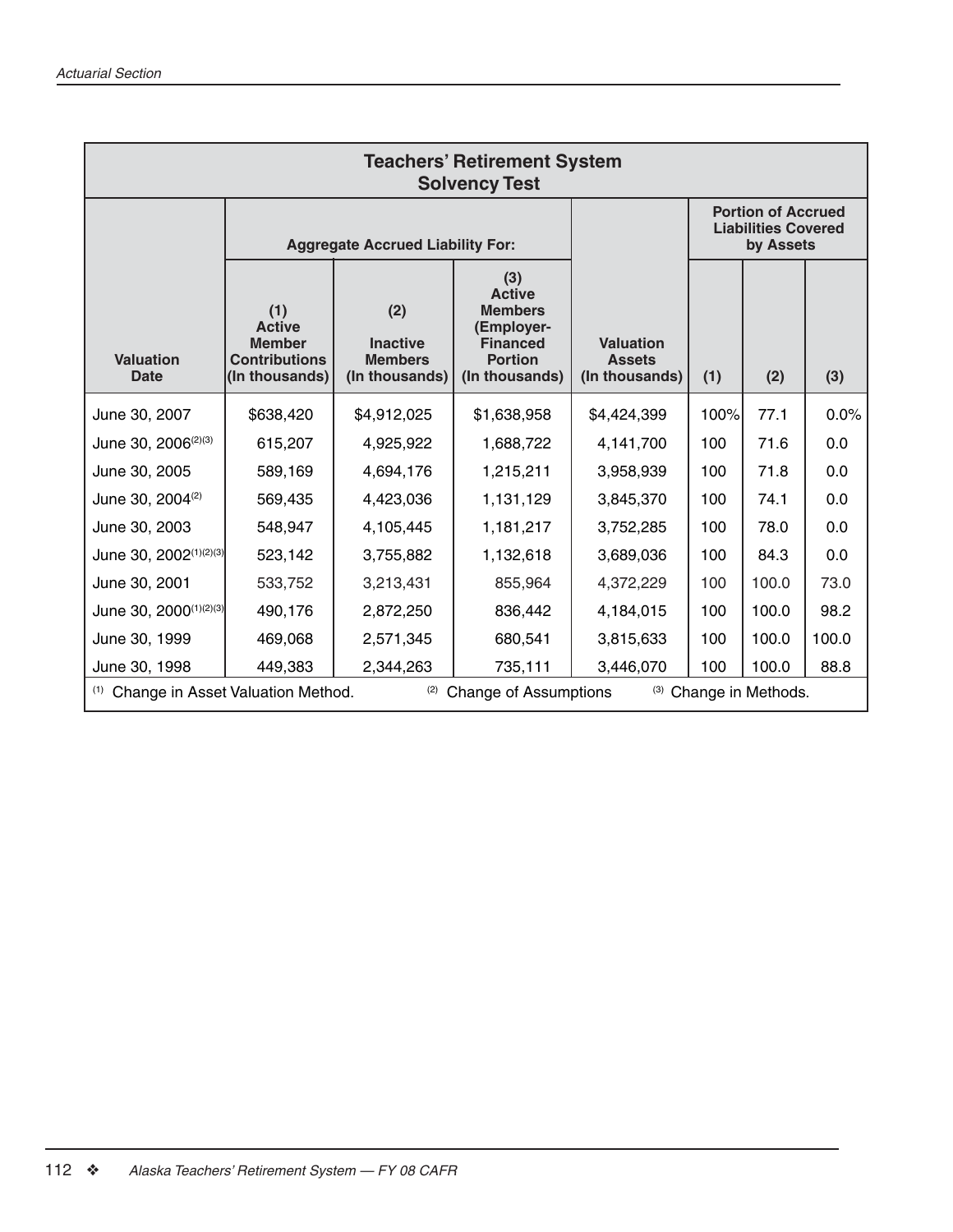| <b>Teachers' Retirement System</b><br><b>Analysis of Financial Experience</b>                                                                                                                                                                                                                                                                                                                                                                                                                      |                                                                |                                                               |                                                               |                                                         |                                               |  |  |  |  |
|----------------------------------------------------------------------------------------------------------------------------------------------------------------------------------------------------------------------------------------------------------------------------------------------------------------------------------------------------------------------------------------------------------------------------------------------------------------------------------------------------|----------------------------------------------------------------|---------------------------------------------------------------|---------------------------------------------------------------|---------------------------------------------------------|-----------------------------------------------|--|--|--|--|
| <b>Change in Employer Contribution Rate</b><br>Due to Gains and Losses in Accrued Liabilities<br>During the Last Five Fiscal Years Resulting From<br>Differences Between Assumed Experience and Actual Experience                                                                                                                                                                                                                                                                                  |                                                                |                                                               |                                                               |                                                         |                                               |  |  |  |  |
| <b>Type of</b>                                                                                                                                                                                                                                                                                                                                                                                                                                                                                     |                                                                | Change in Employer Contribution Rate During Fiscal Year       |                                                               |                                                         |                                               |  |  |  |  |
| <b>Gain or Loss</b>                                                                                                                                                                                                                                                                                                                                                                                                                                                                                | 2007                                                           | 2006                                                          | 2005                                                          | 2004                                                    | 2003                                          |  |  |  |  |
| <b>Health Experience</b><br><b>Salary Experience</b><br><b>Investment Experience</b><br>Demographic Experience<br><b>Contribution Shortfall</b><br>(Gain) or Loss During Year from Experience<br><b>Non-recurring changes</b><br><b>Asset Valuation Method</b><br>Past Service Amortization Change<br>Assumption and Method Changes*<br><b>System Benefit Changes</b><br><b>Administrative System Changes</b><br>Ad hoc PRPA<br>Change Due to Revaluation of Plan Liability<br>as of June 30, 2004 | (3.90)<br>(0.27)<br>(1.37)<br>1.63<br>1.31<br>(2.60)<br>(2.04) | (2.52)%<br>0.79<br>(0.36)<br>(0.27)<br>1.21<br>(1.15)<br>3.06 | 1.47%<br>(0.26)<br>(0.02)<br>(2.10)<br>1.42<br>0.51<br>(0.03) | $-$ %<br>0.54<br>0.06<br>(0.85)<br>1.24<br>0.99<br>1.94 | $-$ %<br>0.10<br>0.43<br>1.35<br>1.40<br>3.28 |  |  |  |  |
| Composite (Gain) Loss During Year                                                                                                                                                                                                                                                                                                                                                                                                                                                                  | (4.64)                                                         | 1.91                                                          | 0.48                                                          | 2.93                                                    | 3.28                                          |  |  |  |  |
| Beginning Total Employer Contribution Rate<br>42.26<br>41.78<br>38.85<br>35.57<br>44.17<br><b>Ending Total Employer Contribution Rate</b><br>39.53<br>44.17%<br>42.26%<br>41.78%<br>38.85%                                                                                                                                                                                                                                                                                                         |                                                                |                                                               |                                                               |                                                         |                                               |  |  |  |  |
| <b>Board Adopted Contribution Rate</b>                                                                                                                                                                                                                                                                                                                                                                                                                                                             | 34.53                                                          | 44.17%                                                        | 54.03%                                                        | 26.00%                                                  | 21.00%                                        |  |  |  |  |
| Fiscal Year above rate is applied                                                                                                                                                                                                                                                                                                                                                                                                                                                                  | <b>FY10</b>                                                    | <b>FY09</b>                                                   | <b>FY08</b>                                                   | <b>FY07</b>                                             | <b>FY06</b>                                   |  |  |  |  |

\*Includes change in rate by using total payroll.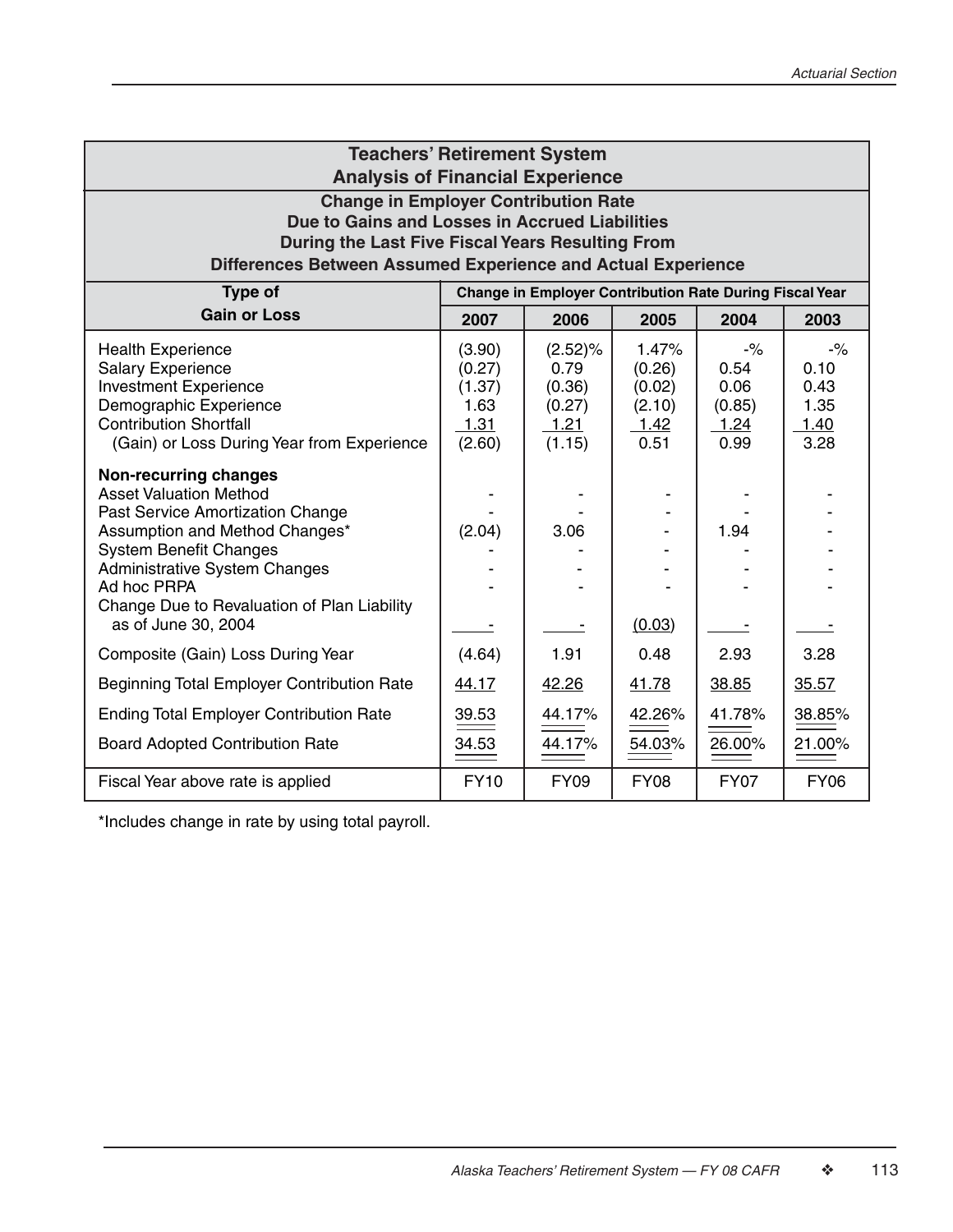## **Summary of Plan Provisions**

#### **(1) Effective Date**

July 1, 1955, with amendments through June 30, 2007. Chapter 97, 1990 Session Laws of Alaska, created a two-tier retirement system. Members who were first hired under the TRS before July 1, 1990 (Tier 1) are eligible for different benefits than members hired after June 30, 1990 (Tier 2). Chapter 9, 2005 Session Laws of Alaska, closed the plan to new members hired after June 30, 2006.

#### **(2) Administration of Plan**

The Commissioner of Administration or the Commissioner's designee is the administrator of the system. The Attorney General of the state is the legal counsel for the system and shall advise the administrator and represent the system in legal proceedings.

Prior to June 30, 2005, the Teachers' Retirement Board prescribed policies and adopted regulations and performed other activities necessary to carry out the provisions of the system. The Alaska State Pension Investment Board, Department of Revenue, Treasury Division was responsible for investing TRS funds.

On July 27, 2005, Senate Bill 141, enacted as Chapter 9, 2005 Session laws of Alaska, replaced the Teachers' Retirement Board and the Alaska State Pension Investment Board with the Alaska Retirement Management Board.

#### **(3) Employers Included**

Currently, there are 58 employers participating in the TRS, including the State of Alaska, 53 school districts, and four other eligible organizations.

#### **(4) Membership**

Membership in the Alaska TRS is mandatory for the following employees hired before July 1, 2006:

- certificated full-time and part-time elementary and secondary teachers, certificated school nurses, and certificated employees in positions requiring teaching certificates;
- positions requiring a teaching certificate as a condition of employment in the Department of Education and Early Development and the Department of Labor and Workforce Development;
- University of Alaska full-time and part-time teachers, and full-time administrative employees in positions requiring academic standing if approved by the TRS administrator;
- certain full-time or part-time teachers of Alaska Native language or culture who have elected to be covered under the TRS;
- members on approved sabbatical leave under AS 14.20.310;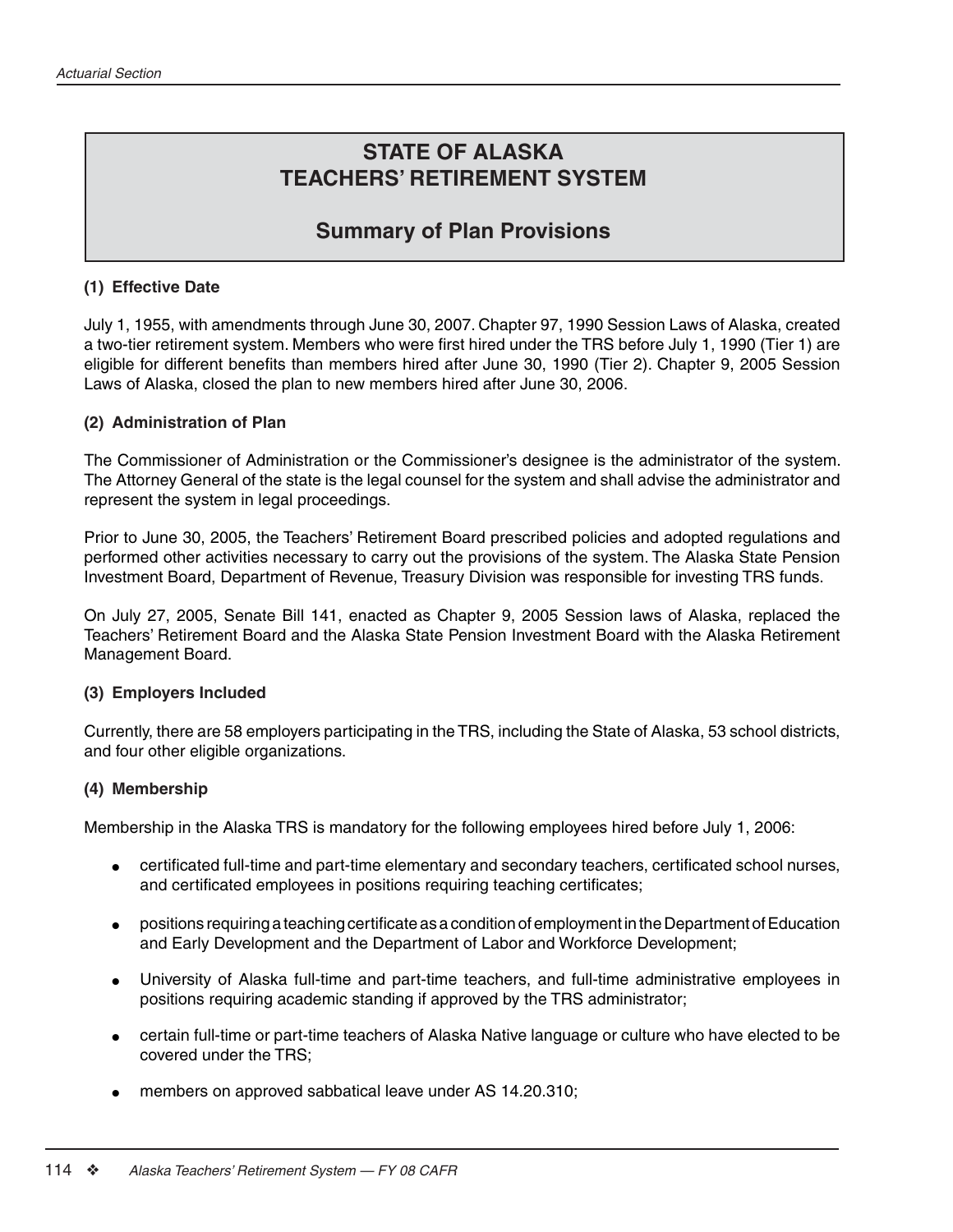# **Summary of Plan Provisions**

- certain State legislators who have elected to be covered under the TRS; and
- a teacher who has filed for workers' compensation benefits due to an on the job assault and who, as a result of the physical injury, is placed on leave without pay.

Employees participating in the University of Alaska's Optional Retirement Plan or other retirement plans funded by the State are not covered by the TRS.

Employees who work half-time in the TRS and Public Employees' Retirement System (PERS) simultaneously are eligible for half-time TRS and PERS credit.

Senate Bill 141, signed into law on July 27, 2005, closes the plan effective July 1, 2006 to new members first hired on or after July 1, 2006.

#### **(5) Credited Service**

TRS members receive a year of membership credit if they work a minimum of 172 days during the school year (July 1 through June 30 of the following year). Fractional credit is determined based on the number of days worked. Part-time members who work at least 50% of full time receive membership credit for each day in proportion to full-time service. Credit is granted for all Alaskan public school service.

Members may claim other types of service, including:

- Outside teaching service in out-of-state schools or Alaska private schools (not more than ten years may be claimed);
- Military service (not more than five years of military service or ten years of combined outside and military service may be claimed);
- Alaska Bureau of Indian Affairs (BIA) service;
- Retroactive Alaskan service that was not creditable at the time it occurred, but later became creditable because of legislative change;
- Unused sick leave credit after members retire; and
- Leave of absence without pay.

Except for retroactive Alaska service that occurred before July 1, 1955, and unused sick leave, contributions are required for all claimed service.

Members receiving TRS disability benefits continue to earn TRS credit while disabled.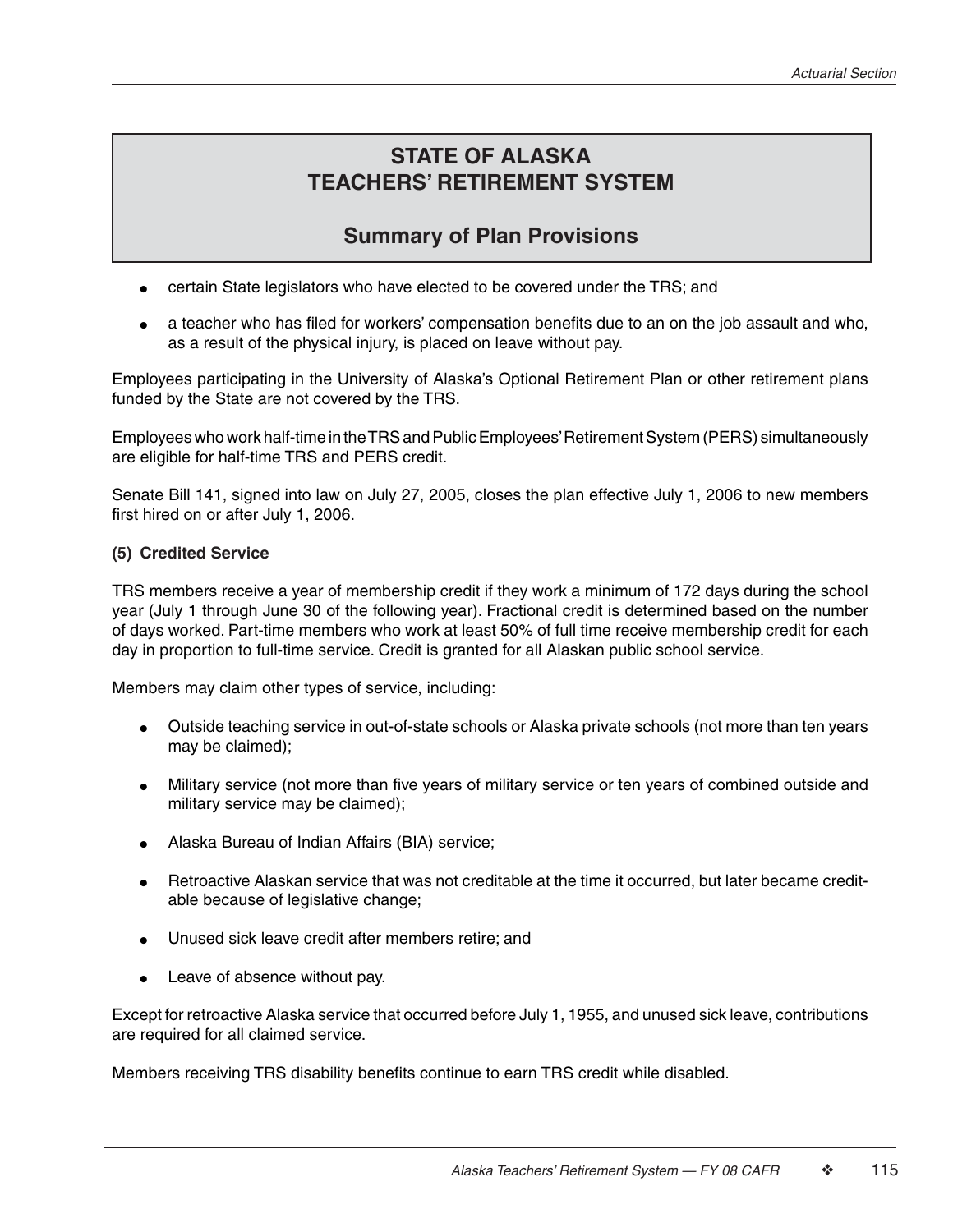# **Summary of Plan Provisions**

Members whose survivors are receiving occupational death benefits continue to earn TRS service credit while occupational survivor benefits are being paid.

#### **(6) Employer Contributions**

TRS employers contribute the amounts required, in addition to employees' contributions, to fund the benefits of the system.

The normal cost rate is a uniform rate for all participating employers (less the value of members' contributions).

The past service rate is a uniform rate for all participating employers to amortize the unfunded past service liability with payments that are a level percentage of pay amount over fixed 25-year periods.

Employer rates cannot be less than the normal cost rate.

#### **(7) Member Contributions**

Mandatory Contributions: Members are required to contribute 8.65% of their base salaries. Members' contributions are deducted from gross salaries before federal income taxes are withheld.

Contributions for Claimed Service: Member contributions are also required for most of the claimed service described in (5) above.

1% Supplemental Contributions: Members who joined the system before July 1, 1982 and elected to participate in the supplemental contributions provision are required to contribute an additional 1% of their salaries. Supplemental contributions are deducted from gross salaries after federal income taxes are withheld. Under the supplemental provision, an eligible spouse or dependent child will receive a survivor's allowance or spouse's pension if the member dies (see (12) below).

Interest: Members' contributions earn 4.5% interest, compounded annually on June 30.

Refund of Contributions: Terminated members may receive refunds of their member contribution accounts which includes their mandatory contributions, indebtedness payments, and interest earned. Terminated members' accounts may be attached to satisfy claims under Alaska Statute 09.38.065, federal income tax levies, and valid Qualified Domestic Relations Orders.

Reinstatement of Contributions: Refunded accounts and the corresponding TRS service may be reinstated upon reemployment in the TRS prior to July 1, 2010. Accounts attached to satisfy claims under Alaska Statute 09.38.065 or a federal tax levy may be reinstated at any time. Interest accrues on refunds until paid in full or members retire.

<sup>&</sup>lt;sup>1</sup> Members participating before July 1, 1990, are eligible for normal retirement at age 55 or early retirement at age 50.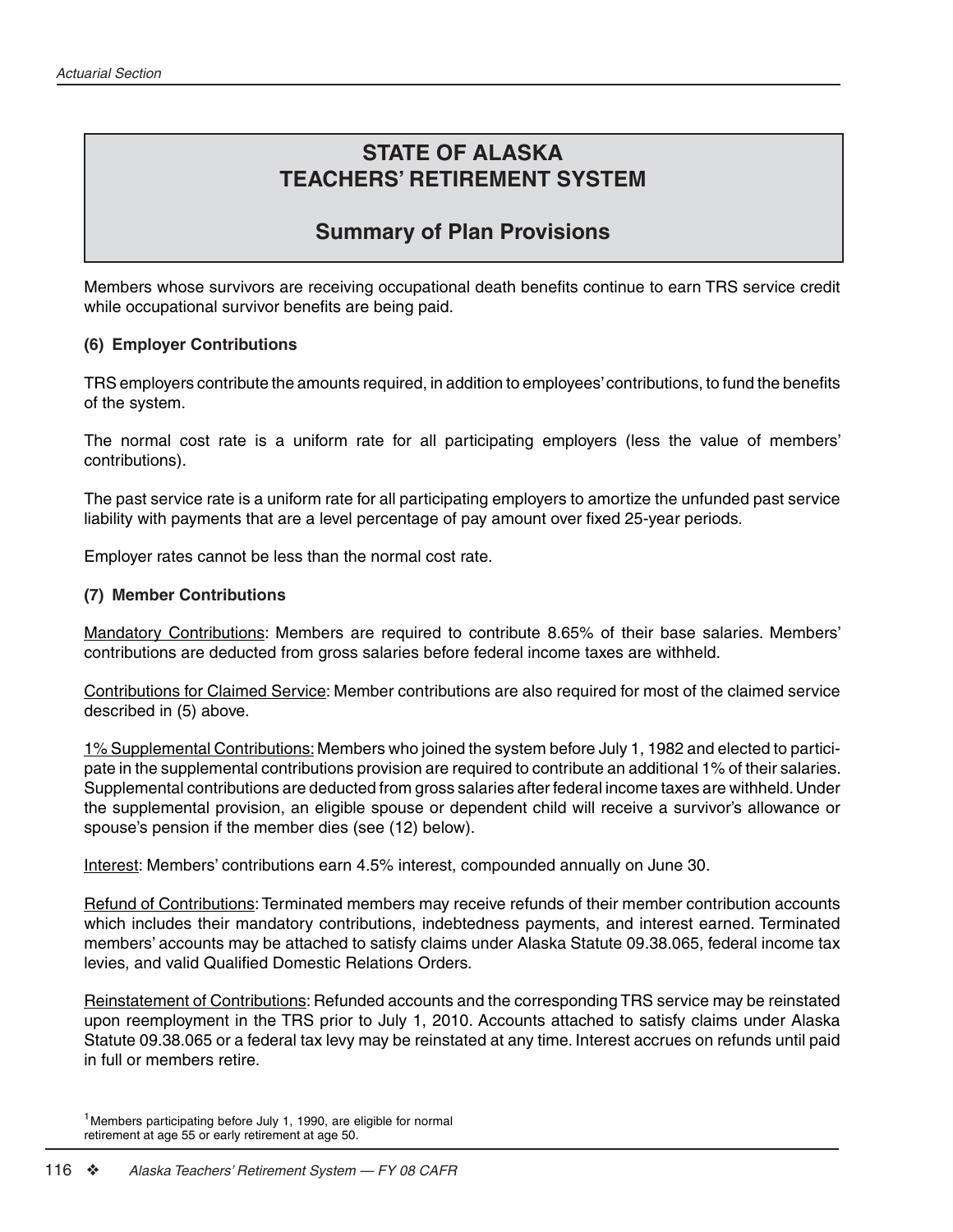### **Summary of Plan Provisions**

#### **(8) Retirement Benefits**

Eligibility:

- (a) Members, including deferred vested members, are eligible for normal retirement at age 55 or early retirement at age 50 if they were hired before July 1, 1990 (Tier 1) and age 60 or early retirement at age 55 if they were hired on or after July 1, 1990 (Tier 2). Additionally, they must have at least:
	- (i) eight years of paid-up membership service;
	- (ii) 15 years of paid-up creditable service, the last five years of which are membership service, and they were first hired under the TRS before July 1, 1975;
	- (iii) five years of paid-up membership service and three years of paid-up Alaska Bureau of Indian Affairs service;
	- (iv) 12 years of combined part-time and full-time paid-up membership service;
	- (v) two years of paid-up membership service if they are vested in the PERS; or
	- (vi) one year of paid-up membership service if they are retired from the PERS.
- (b) Members may retire at any age when they have:
	- $(i)$  25 years of paid-up creditable service, the last five years of which are membership service;
	- (ii) 20 years of paid-up membership service;
	- (iii) 20 years of combined paid-up membership and Alaska Bureau of Indian Affairs service, the last five years of which are membership service; or
	- (iv) 20 years of combined paid-up part-time and full-time membership service.

Benefit Type: Lifetime benefits are paid to members. Eligible members may receive normal, unreduced benefits when they (1) reach normal retirement age and complete the service required; or (2) satisfy the minimum service requirements to retire at any age under (b) above. Members may receive early, actuarially reduced benefits when they reach early retirement age and complete the service required.

Members may select joint and survivor options and a last survivor option. Under those options and early retirement, benefits are actuarially adjusted so that members receive the actuarial equivalents of their normal benefit amounts.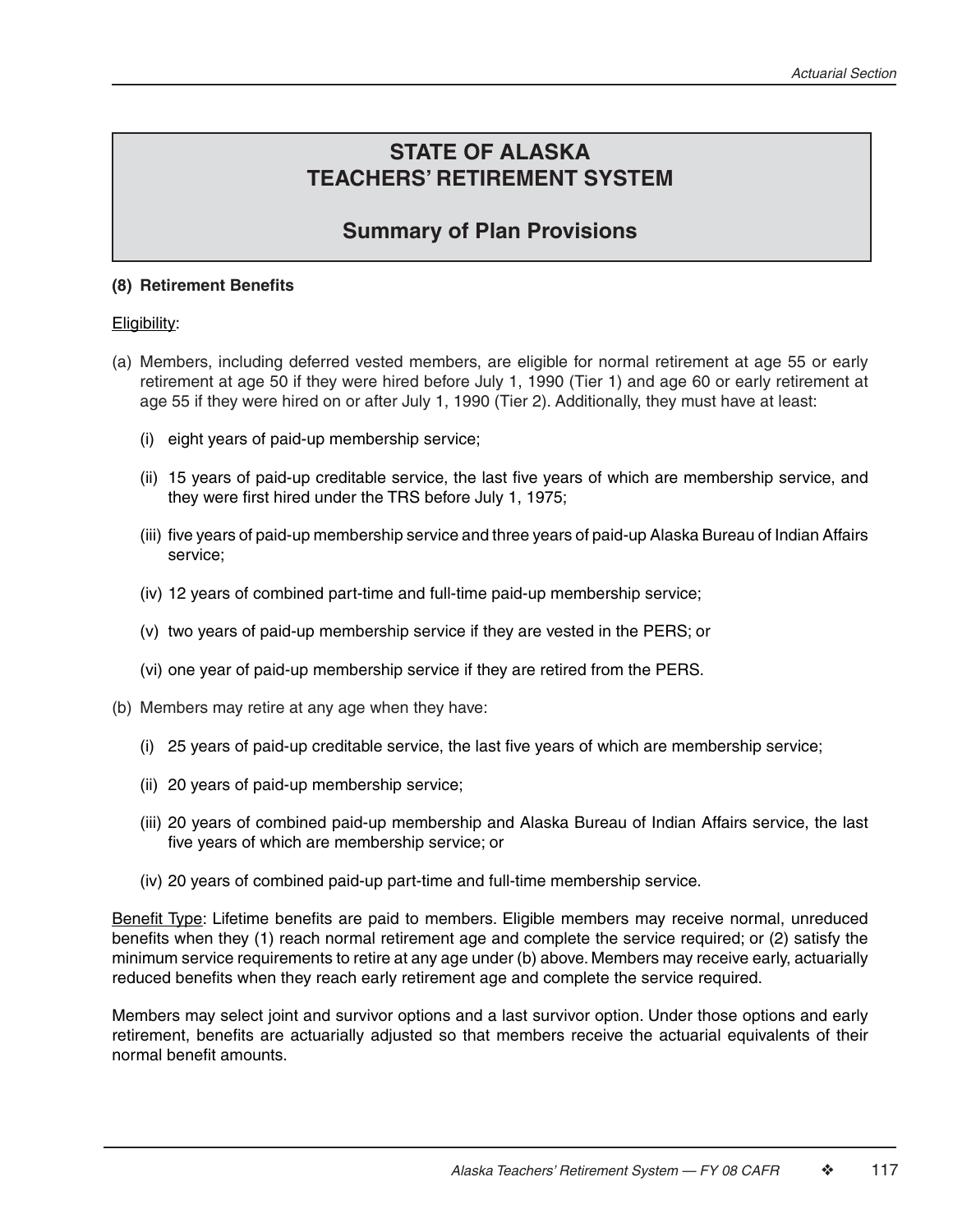# **Summary of Plan Provisions**

Benefit Calculation: Retirement benefits are calculated by multiplying the average base salary (ABS) times the total TRS service times the percentage multiplier. The ABS is determined by averaging the salaries earned during the three highest school years. Members must earn at least 115 days of credit in a school year to include it in the ABS calculation. The TRS pays a minimum benefit of \$25.00 per month for each year of service when the calculated benefit is less.

The percentage multipliers are 2% for the first 20 years and 2.5% for all remaining service. Service before July 1, 1990, is calculated at 2%.

Indebtedness: Members who terminate and refund their TRS contributions are not eligible to retire unless they return to TRS employment and pay back their refunds plus interest or accrue additional service which qualifies them for retirement. TRS refunds must be paid in full if the corresponding service is to count toward the minimum service requirements for retirement. Refunded TRS service is included in total service for the purpose of calculating retirement benefits. However, when refunds are not completely paid before retirement, benefits are actuarially reduced for life. Indebtedness balances may also be created when a member purchases qualified claimed service.

#### **(9) Reemployment of Retired Members**

Retirees who return to work in a permanent full-time or part-time TRS position after a Normal Retirement have two options available, the Standard Option or the Waiver Option.

Under the Standard Option, retirement and retiree healthcare benefits are suspended while retired members are reemployed under the TRS. During reemployment, members earn additional TRS service and contributions are withheld from their wages.

If an Alaska school district has established that there is a shortage of teachers in a particular discipline or specialty and has passed a resolution to that effect, a retiree returning to work in a permanent full-time or part-time TRS position with that school district may exercise the Waiver Option. The Waiver Option allows a retiree who retired under a Normal Retirement to reemploy with a TRS employer and continue to receive a retirement benefit by signing a waiver of participation in the TRS. The Waiver Option first became effective July 1, 2005 and applies to reemployment periods after that date. The Waiver Option is no longer available after June 30, 2009.

The Waiver Option is not available to members who retired early or under the Retirement Incentive Program (RIP).

Members retired under the RIP who return to employment under the TRS, PERS, Judicial Retirement System (JRS) or the University of Alaska's Optional Retirement Plan will:

- (a) forfeit the three years of incentive credits that they received;
- (b) owe the TRS 110% of the benefits that they received under the RIP, which may include costs for health insurance, excluding amounts that they paid to participate; and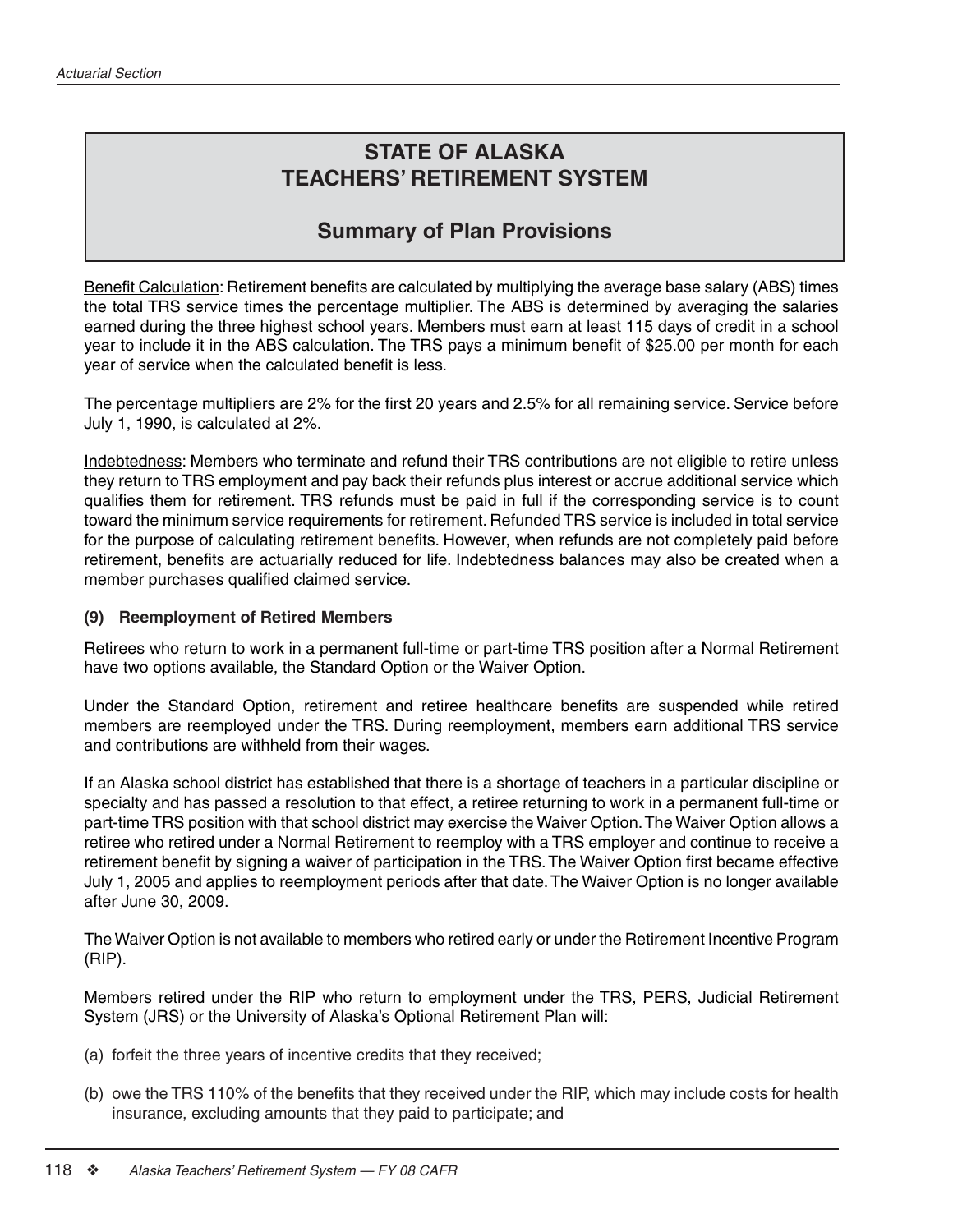# **Summary of Plan Provisions**

(c) be charged 7% interest from the date that they are reemployed until their indebtedness is paid in full or they retire again. If the indebtedness is not completely paid, future benefits will be actuarially reduced for life.

Employers make contributions to the unfunded liability of the plan on behalf of rehired retired members at the rate the employer is making contributions to the unfunded liability of the plan for other members.

#### **(10) Postemployment Healthcare Benefits**

When pension benefits begin, major medical benefits are provided by the TRS to (1) all employees first hired before July 1, 1990 (Tier 1) and (2) members who have twenty-five years of membership service, are disabled or age sixty or older, regardless of their initial hire dates. Employees first hired after June 30, 1990 (Tier 2) may receive major medical benefits prior to age sixty by paying premiums.

#### **(11) Disability Benefits**

Monthly disability benefits are paid to permanently disabled members until they die, recover or become eligible for normal retirement. To be eligible, members must have at least five years of paid-up membership service.

Disability benefits are equal to 50% of the member's base salary at the time of disability. The benefit is increased by 10% of the base salary for each minor child, up to a maximum of 40%. Members continue to earn TRS service until eligible for normal retirement.

Members are appointed to normal retirement on the first of the month after they become eligible.

#### **(12) Death Benefi ts**

Monthly death benefits may be paid to a spouse or dependent children upon the death of a member. If monthly benefits are not payable under the supplemental contributions provision or occupational and nonoccupational death provisions, the designated beneficiary receives the lump-sum benefit described below.

Occupational Death: When an active member dies from occupational causes, a monthly survivor's pension may be paid to the spouse, unless benefits are payable under the supplemental contributions provision. The pension equals 40% of the member's base salary on the date of death or disability, if earlier. If there is no spouse, the pension may be paid to the member's dependent children. On the member's normal retirement date, the benefit converts to a normal retirement benefit. The normal benefit is based on the member's average base salary on the date of death and service, including service accumulated from the date of the member's death to the normal retirement date.

Nonoccupational Death: When a vested member dies from nonoccupational causes, the surviving spouse may elect to receive a monthly 50% joint and survivor benefit or a lump sum benefit, unless benefits are payable under the supplemental contributions provision. The monthly benefit is calculated on the member's average base salary and TRS service accrued at the time of death.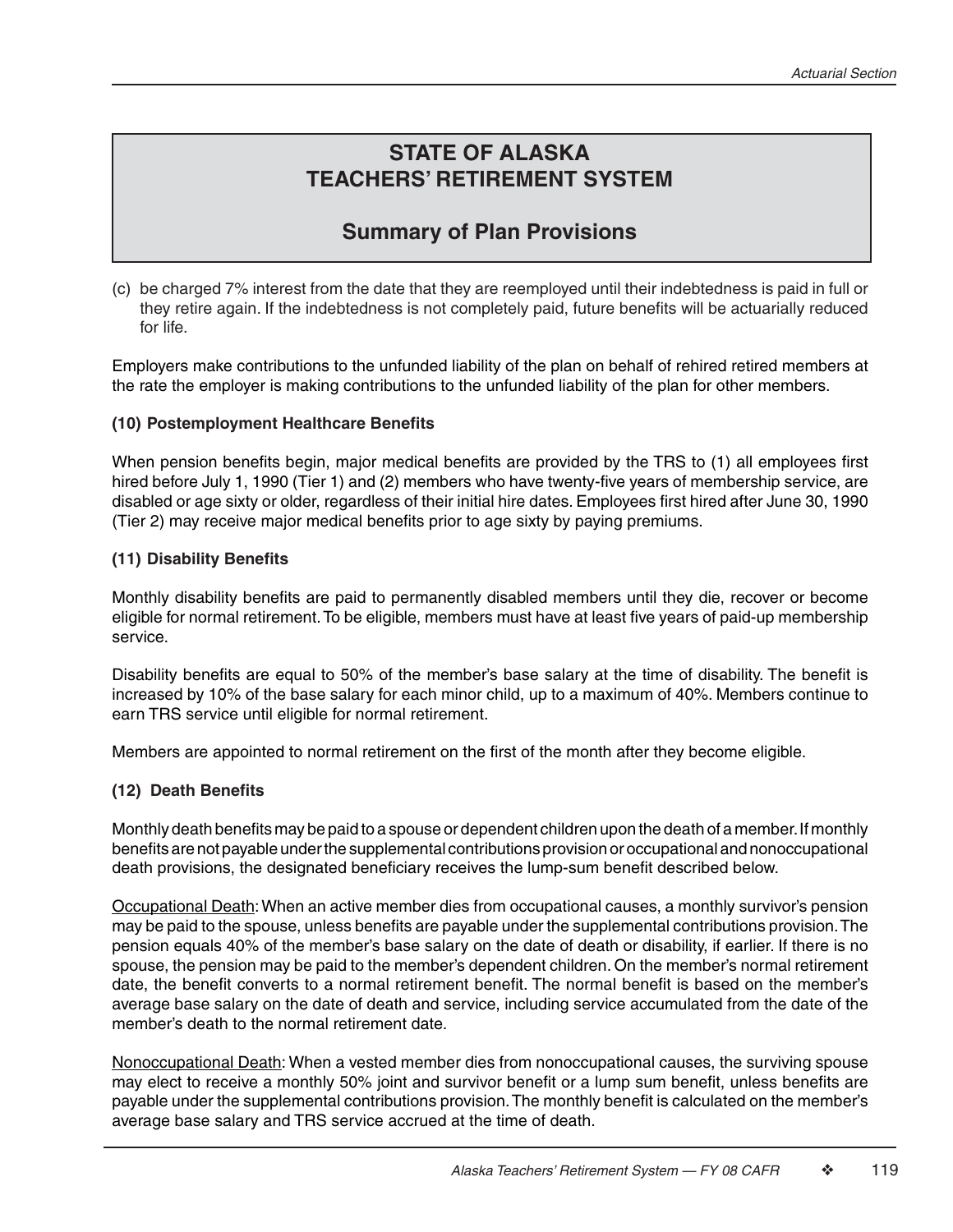# **Summary of Plan Provisions**

Lump Sum Benefit: Upon the death of an active member who has less than one year of service or an inactive member who is not vested, the designated beneficiary receives the member's contribution account, which includes mandatory contributions, indebtedness payments, and interest earned. Any supplemental contributions will also be refunded. If the member has more than one year of TRS service or is vested, the beneficiary also receives \$1,000 and \$100 for each year of TRS service, up to a maximum of \$3,000. An additional \$500 may be payable if the member is survived by dependent children.

Supplemental Contributions Provision: Members are eligible for supplemental coverage if they joined the TRS before July 1, 1982, elected to participate in the supplemental provision, and made the required contributions. A survivor's allowance or spouse's pension may be payable if the member made supplemental contributions for at least one year and dies while in membership service or while disabled under the TRS. In addition, the allowance and pension may be payable if the member dies while retired or in deferred vested status if supplemental contributions were made for at least five years.

- (a) Survivor's Allowance: If the member is survived by dependent children, the surviving spouse and dependent children are entitled to a survivor's allowance. The allowance for the spouse is equal to 35% of the member's base salary at the time of death or disability, plus 10% for each dependent child up to a maximum of 40%. The allowance terminates and a spouse's pension becomes payable when there is no longer an eligible dependent child.
- (b) Spouse's Pension: The spouse's pension is equal to 50% of the retirement benefit that the deceased member was receiving or the unreduced retirement benefit that the deceased member would have received if retired at the time of death. The spouse's pension begins on the first of the month after the member's death or termination of the survivor's allowance.

Death After Retirement: If a joint and survivor option was selected at retirement, the eligible spouse receives continuing, lifetime monthly benefits after the member dies. A survivor's allowance or spouse's pension may be payable if the member participated in the supplemental contributions provision. If a joint and survivor option was not selected and benefits are not payable under the supplemental contributions provision, the designated beneficiary receives the member's contribution account, less any benefits already paid and the member's last benefit check.

#### **(13) Post Retirement Pension Adjustments**

Post retirement pension adjustments (PRPAs) are granted annually to eligible benefit recipients when the consumer price index (CPI) increases during the preceding calendar year. PRPAs are calculated by multiplying the recipient's base benefit, including past PRPAs, times:

- (a) 75% of the CPI increase in the preceding calendar year or 9%, whichever is less, if the recipient is at least age 65 or on TRS disability; or
- (b) 50% of the CPI increase in the preceding calendar year or 6%, whichever is less, if the recipient is at least age 60, or under age 60 if the recipient has been receiving benefits for at least eight years.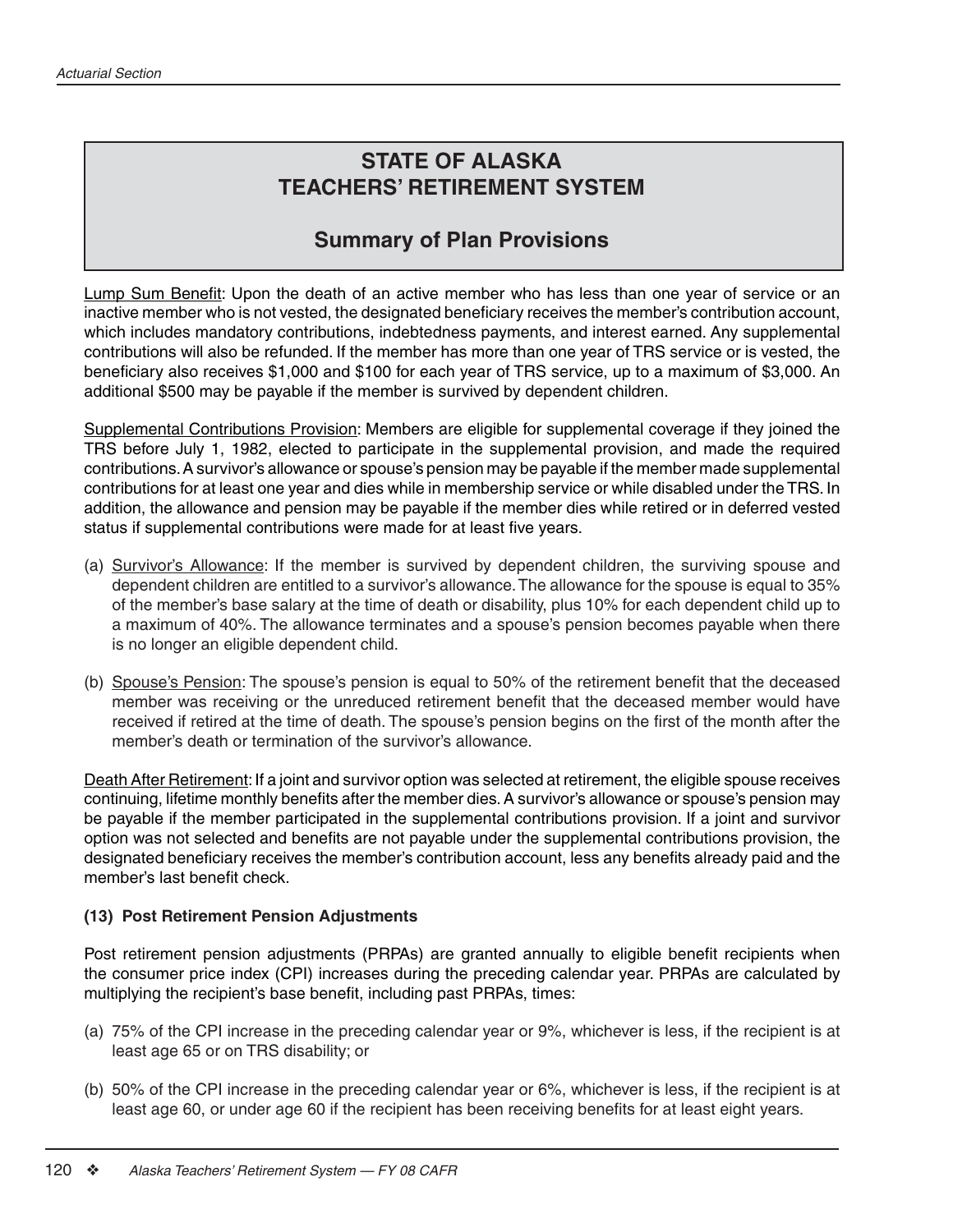## **Summary of Plan Provisions**

Ad hoc PRPAs, up to a maximum of 4%, may be granted to eligible recipients who were first hired before July 1, 1990 (Tier I) if the CPI increases and the funding ratio is at least 105%.

In a year where an Ad Hoc PRPA is granted, eligible recipients will receive the higher of the two calculations.

#### **(14) Alaska Cost of Living Allowance**

Eligible benefit recipients who reside in Alaska receive an Alaska cost of living allowance (COLA) equal to 10% of their base benefits. The following benefit recipients are eligible:

- (a) members who were first hired under the TRS before July 1, 1990 (Tier 1) and their survivors;
- (b) members who were first hired under the TRS after June 30, 1990 (Tier 2) and their survivors if they are at least age 65; and
- (c) all disabled members.

#### **(15) Changes in Plan Provisions Since the Prior Valuation**

There have been no changes in benefit provisions since the prior valuation. SB 123 was passed in 2007 which clarified and revised statutory language to comply with federal law and created the Alaska retiree health care trust.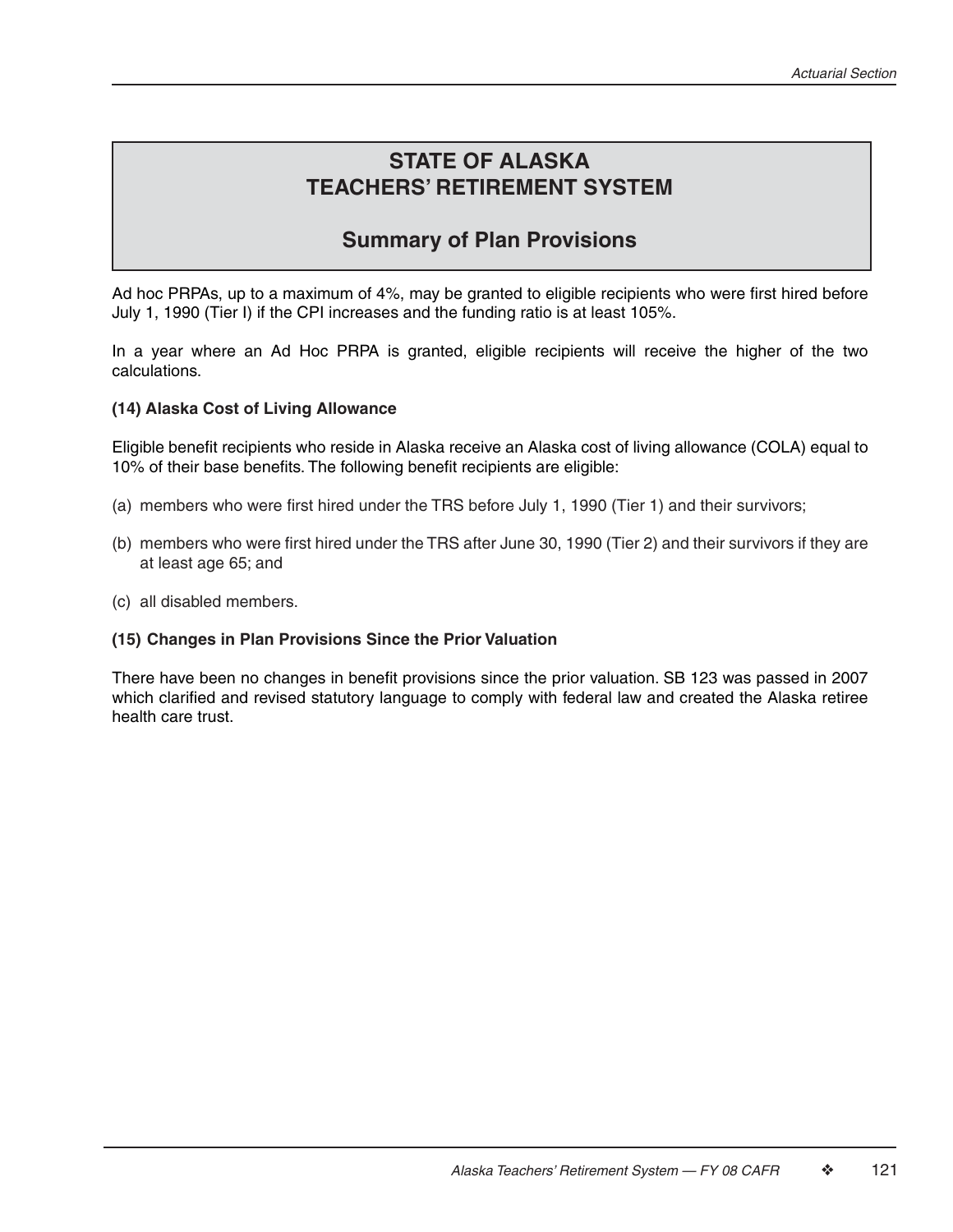

This page intentionally left blank.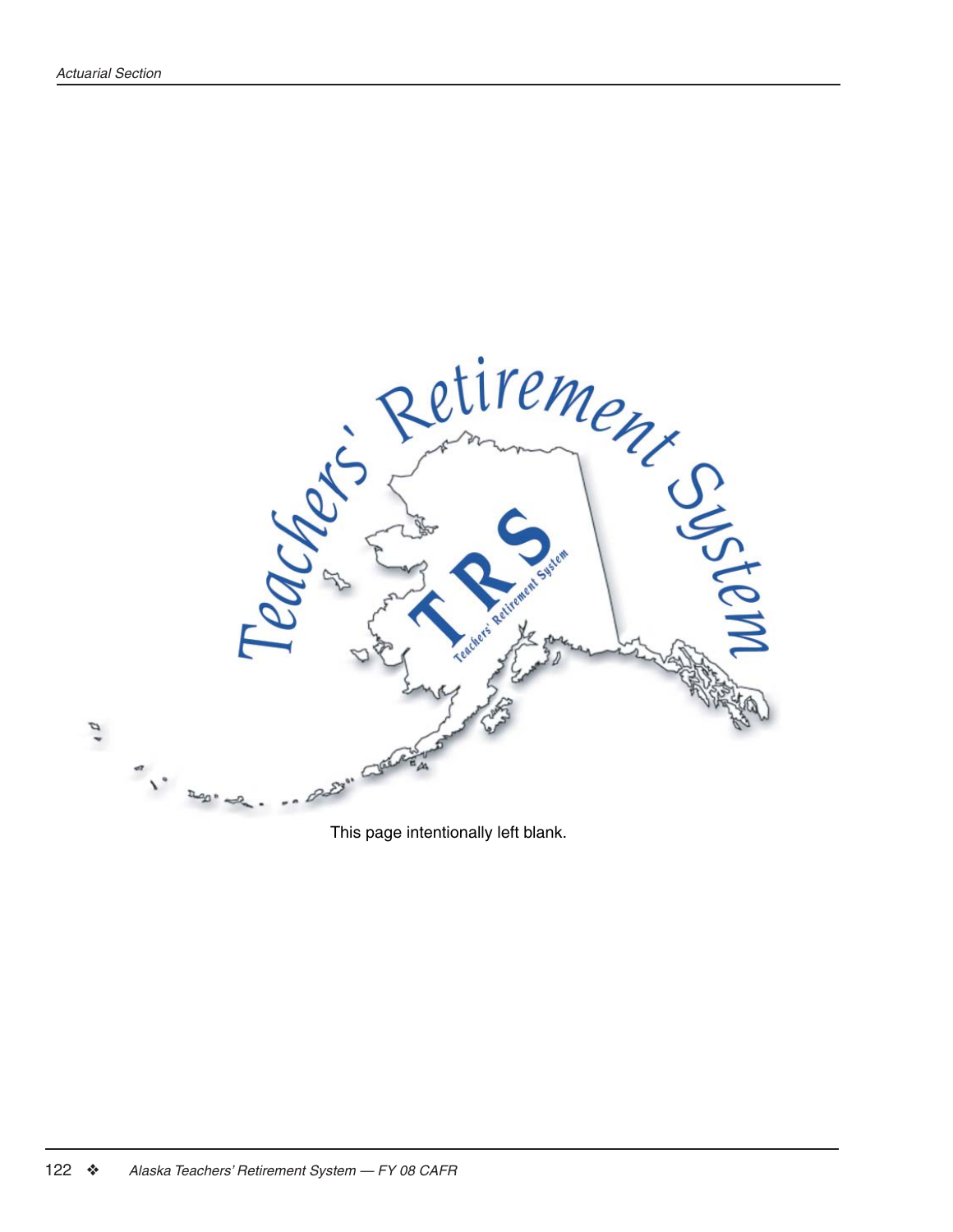

# **STATISTICAL SECTION**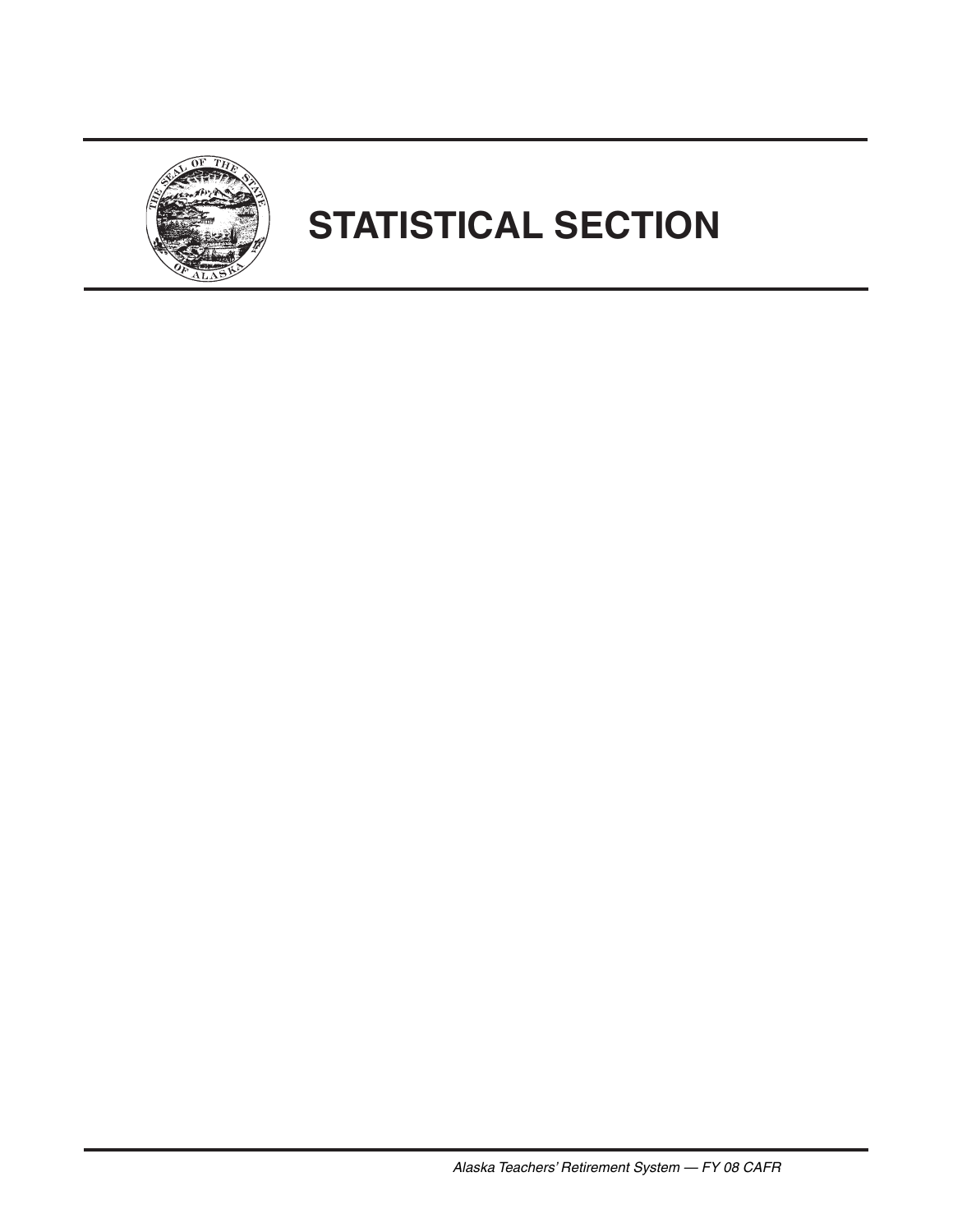

This page intentionally left blank.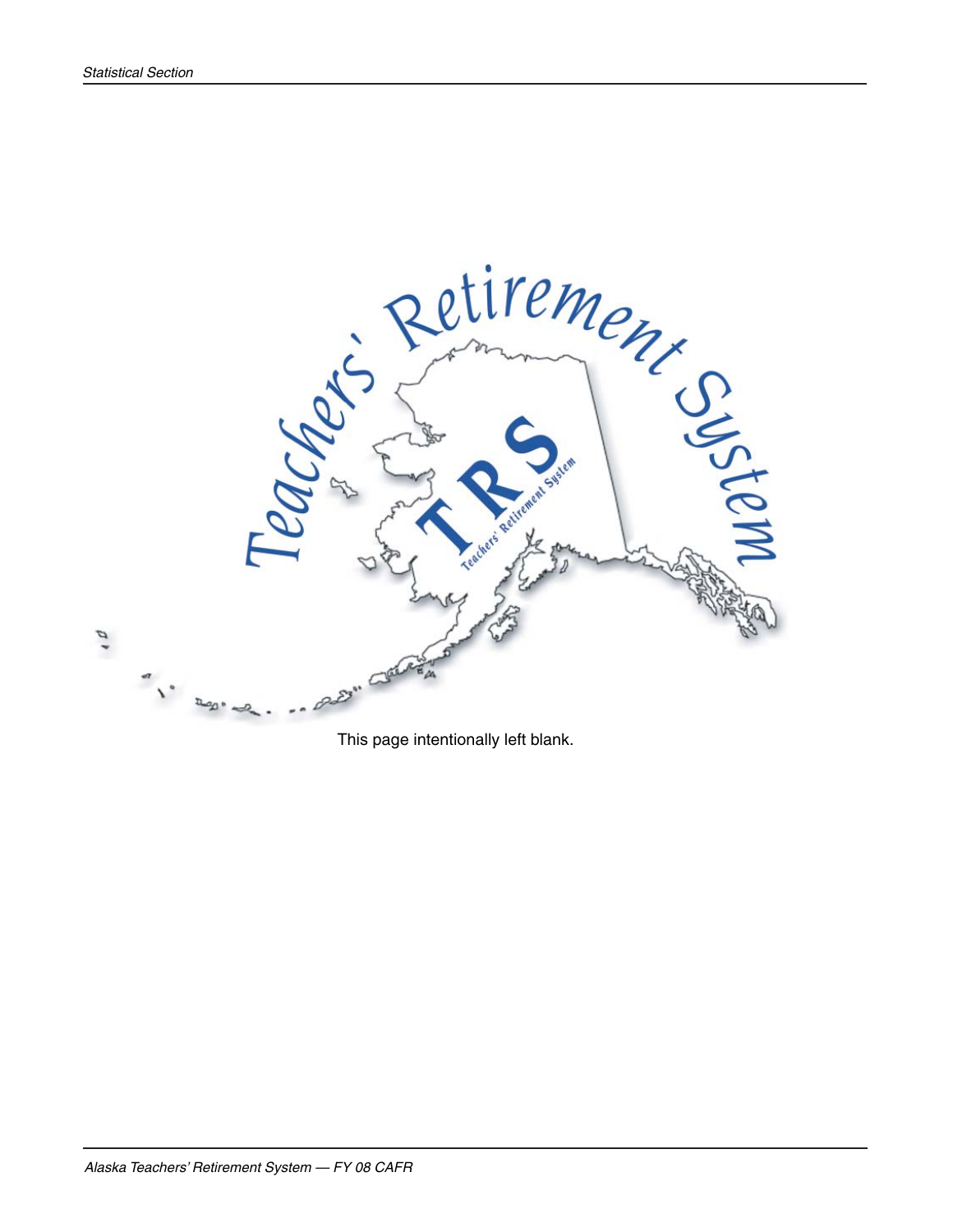|                                 | <b>Teachers' Retirement System</b><br><b>Changes in Net Assets</b><br>(In thousands) |                                          |           |            |           |  |  |  |  |  |
|---------------------------------|--------------------------------------------------------------------------------------|------------------------------------------|-----------|------------|-----------|--|--|--|--|--|
| Year<br><b>Ended</b><br>June 30 | Increase /<br>(Decrease) in Net<br><b>Assets</b>                                     | <b>Net Assets,</b><br><b>End of Year</b> |           |            |           |  |  |  |  |  |
| 1999                            | 3,915,235                                                                            | 512,068                                  | 223,284   | 288,784    | 4,204,019 |  |  |  |  |  |
| 2000                            | 4,204,019                                                                            | 529,828                                  | 248,945   | 280,883    | 4,484,902 |  |  |  |  |  |
| 2001                            | 4,484,902                                                                            | (132, 501)                               | 265,553   | (398, 054) | 4,086,848 |  |  |  |  |  |
| 2002                            | 4,086,848                                                                            | (112, 754)                               | 285,058   | (397, 812) | 3,689,036 |  |  |  |  |  |
| 2003                            | 3,689,036                                                                            | 230,234                                  | 316,651   | (86, 417)  | 3,602,619 |  |  |  |  |  |
| 2004                            | 3,602,619                                                                            | 646,298                                  | 337,402   | 308,896    | 3,911,515 |  |  |  |  |  |
| 2005                            | 3,911,515                                                                            | 476,969                                  | 361,489   | 115,480    | 4,026,995 |  |  |  |  |  |
| 2006                            | 4,026,995                                                                            | 652,648                                  | 379,672   | 272,976    | 4,299,971 |  |  |  |  |  |
| 2007                            | 4,299,971                                                                            | 996,947                                  | 396,733   | 600,214    | 4,900,185 |  |  |  |  |  |
| 2008                            | 4,900,185                                                                            | 1,353,371                                | 1,430,309 | (76, 938)  | 4,823,247 |  |  |  |  |  |

# **10-YEAR COMPARISON OF ADDITIONS AND DEDUCTIONS**

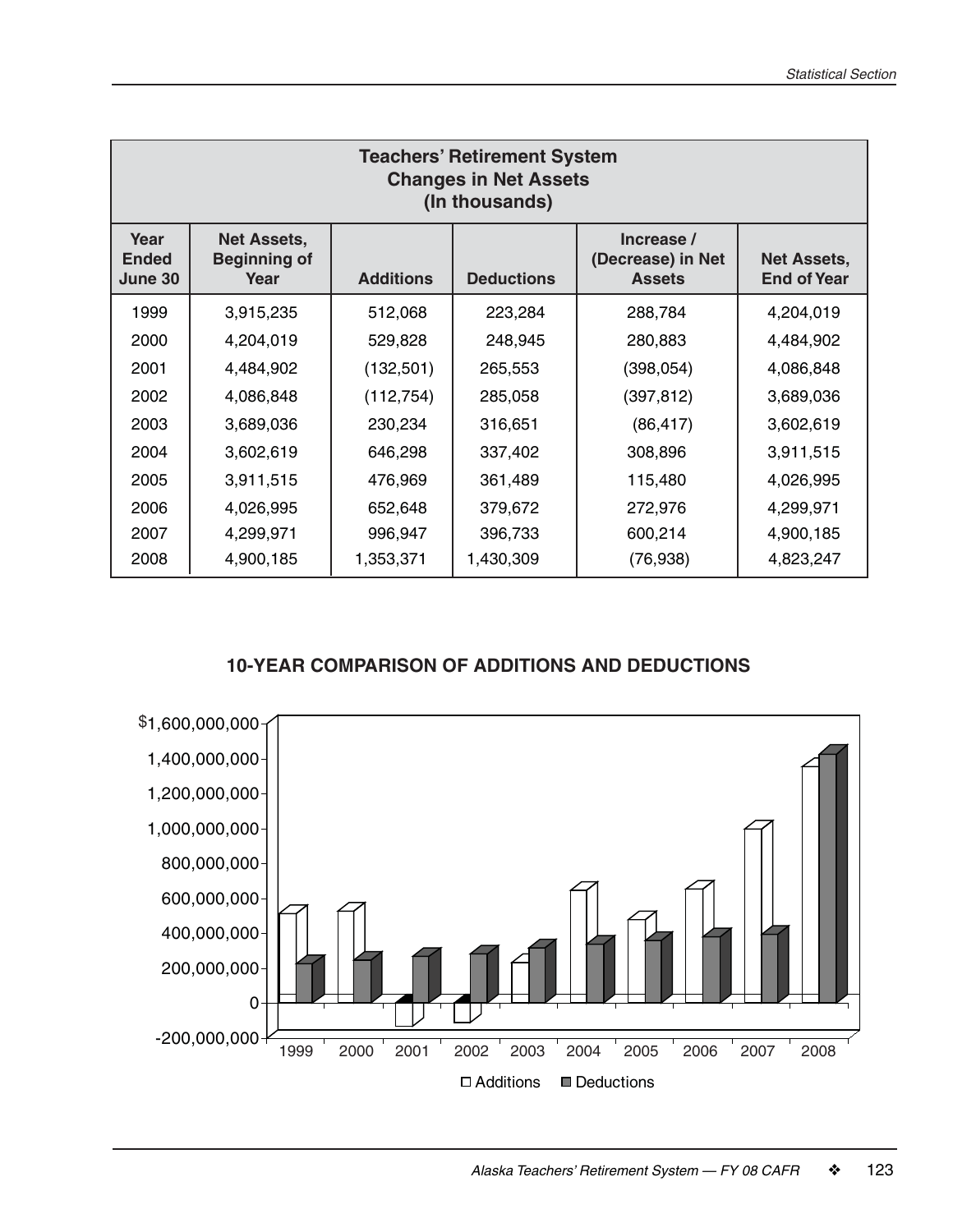|                                 | <b>Teachers' Retirement System</b><br><b>Additions by Source (In thousands)</b> |                                         |                                     |                                                            |                 |                              |              |  |  |  |
|---------------------------------|---------------------------------------------------------------------------------|-----------------------------------------|-------------------------------------|------------------------------------------------------------|-----------------|------------------------------|--------------|--|--|--|
| Year<br><b>Ended</b><br>June 30 | Plan<br><b>Member</b><br><b>Contributions</b>                                   | <b>Employer</b><br><b>Contributions</b> | <b>State</b><br>of<br><b>Alaska</b> | <b>Net</b><br><b>Investment</b><br><b>Income</b><br>(Loss) | <b>Transfer</b> | <b>Other</b>                 | <b>Total</b> |  |  |  |
| 1999                            | \$48,302                                                                        | 66,266<br>\$                            | \$<br>$\blacksquare$                | \$<br>397,499                                              | 1\$             | $\boldsymbol{\hat{\varphi}}$ | \$512,068    |  |  |  |
| 2000                            | 48,505                                                                          | 74,714                                  |                                     | 406,609                                                    |                 |                              | 529,828      |  |  |  |
| 2001                            | 48,725                                                                          | 64,141                                  |                                     | (245, 363)                                                 |                 | (4)                          | (132, 501)   |  |  |  |
| 2002                            | 51,074                                                                          | 61,402                                  |                                     | (225, 234)                                                 |                 | 4                            | (112, 754)   |  |  |  |
| 2003                            | 55,789                                                                          | 62,856                                  |                                     | 111,575                                                    |                 | 14                           | 230,234      |  |  |  |
| 2004                            | 57,365                                                                          | 68,692                                  |                                     | 513,964                                                    |                 | 6,277                        | 646,298      |  |  |  |
| 2005                            | 55,993                                                                          | 93,540                                  |                                     | 327,425                                                    |                 | 10                           | 476,968      |  |  |  |
| 2006                            | 57,802                                                                          | 127,967                                 |                                     | 451,689                                                    |                 | 15,190                       | 652,648      |  |  |  |
| 2007                            | 58,516                                                                          | 157,605                                 |                                     | 780,805                                                    |                 | 21                           | 966,947      |  |  |  |
| 2008                            | 59,579                                                                          | 82,913                                  | 269,992                             | (145, 767)                                                 | 1,086,620       | 34                           | 1,353,371    |  |  |  |

### **10-YEAR COMPARISON OF ADDITIONS BY SOURCE**

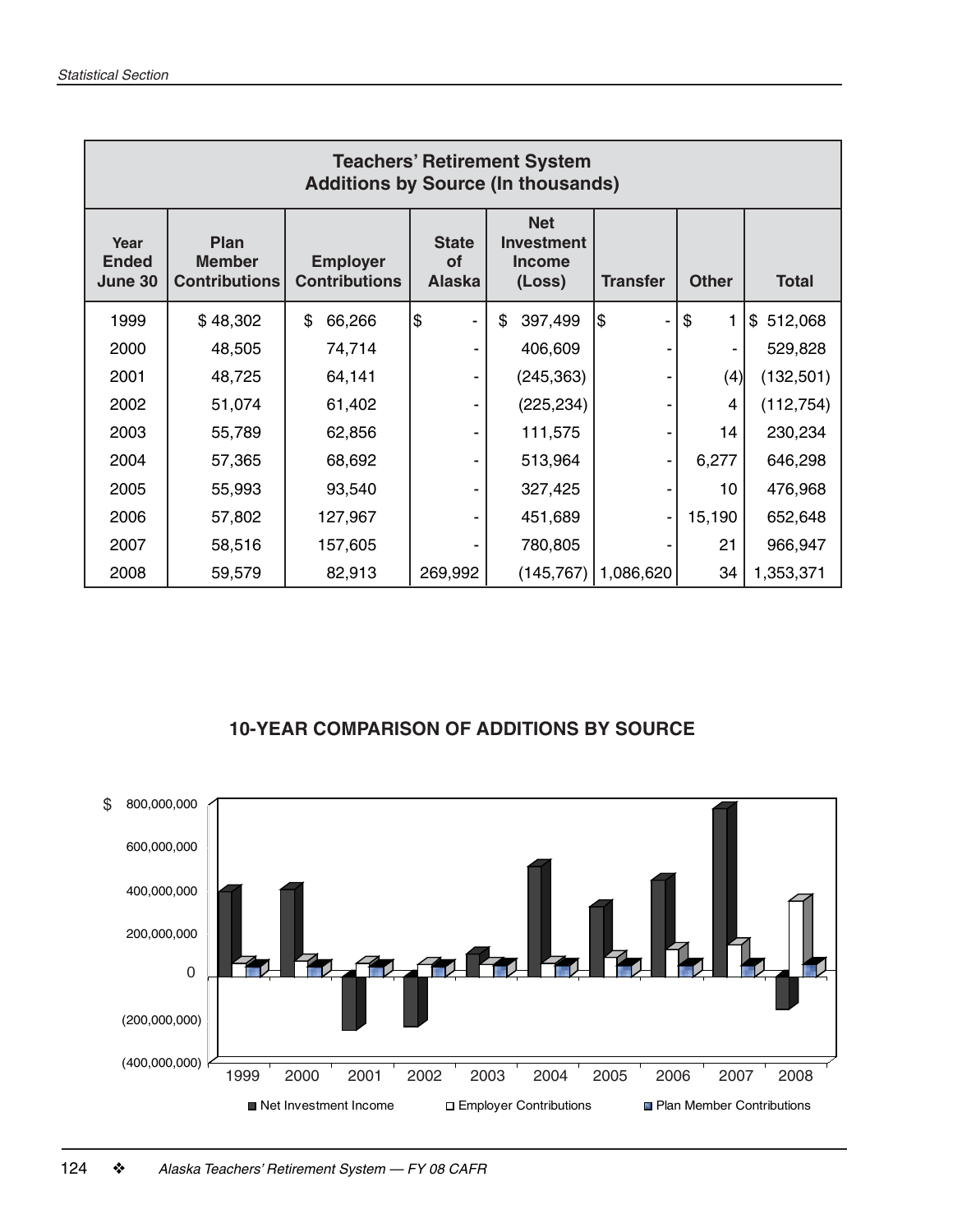|                              | <b>Teachers' Retirement System</b><br>Deductions by Type (In thousands) |                   |                                           |                                            |                 |               |  |  |  |  |
|------------------------------|-------------------------------------------------------------------------|-------------------|-------------------------------------------|--------------------------------------------|-----------------|---------------|--|--|--|--|
| <b>Year Ended</b><br>June 30 | <b>Pension</b><br><b>Benefits</b>                                       | <b>Healthcare</b> | <b>Refunds of</b><br><b>Contributions</b> | <b>Administrative</b><br><b>Deductions</b> | <b>Transfer</b> | <b>Total</b>  |  |  |  |  |
| 1999                         | \$187,085                                                               | \$30,987          | \$3,490                                   | \$1,722                                    | \$              | \$<br>223,284 |  |  |  |  |
| 2000                         | 202,927                                                                 | 40,183            | 4,118                                     | 1,717                                      |                 | 248,945       |  |  |  |  |
| 2001                         | 210,945                                                                 | 48,928            | 3,742                                     | 1,938                                      |                 | 265,553       |  |  |  |  |
| 2002                         | 222,897                                                                 | 56,946            | 3,120                                     | 2,095                                      |                 | 285,058       |  |  |  |  |
| 2003                         | 244,518                                                                 | 65,898            | 3,840                                     | 2,395                                      | -               | 316,651       |  |  |  |  |
| 2004                         | 255,409                                                                 | 75,601            | 4,189                                     | 2,203                                      |                 | 337,402       |  |  |  |  |
| 2005                         | 269,414                                                                 | 85,670            | 4,376                                     | 2,029                                      |                 | 361,489       |  |  |  |  |
| 2006                         | 281,205                                                                 | 92,462            | 3,832                                     | 2,173                                      |                 | 379,672       |  |  |  |  |
| 2007                         | 293,224                                                                 | 96,544            | 4,555                                     | 2,410                                      |                 | 396,733       |  |  |  |  |
| 2008                         | 306,689                                                                 | 29,494            | 3,963                                     | 3,543                                      | 1,086,620       | 1,430,309     |  |  |  |  |

**10-YEAR COMPARISON OF DEDUCTIONS BY TYPE**

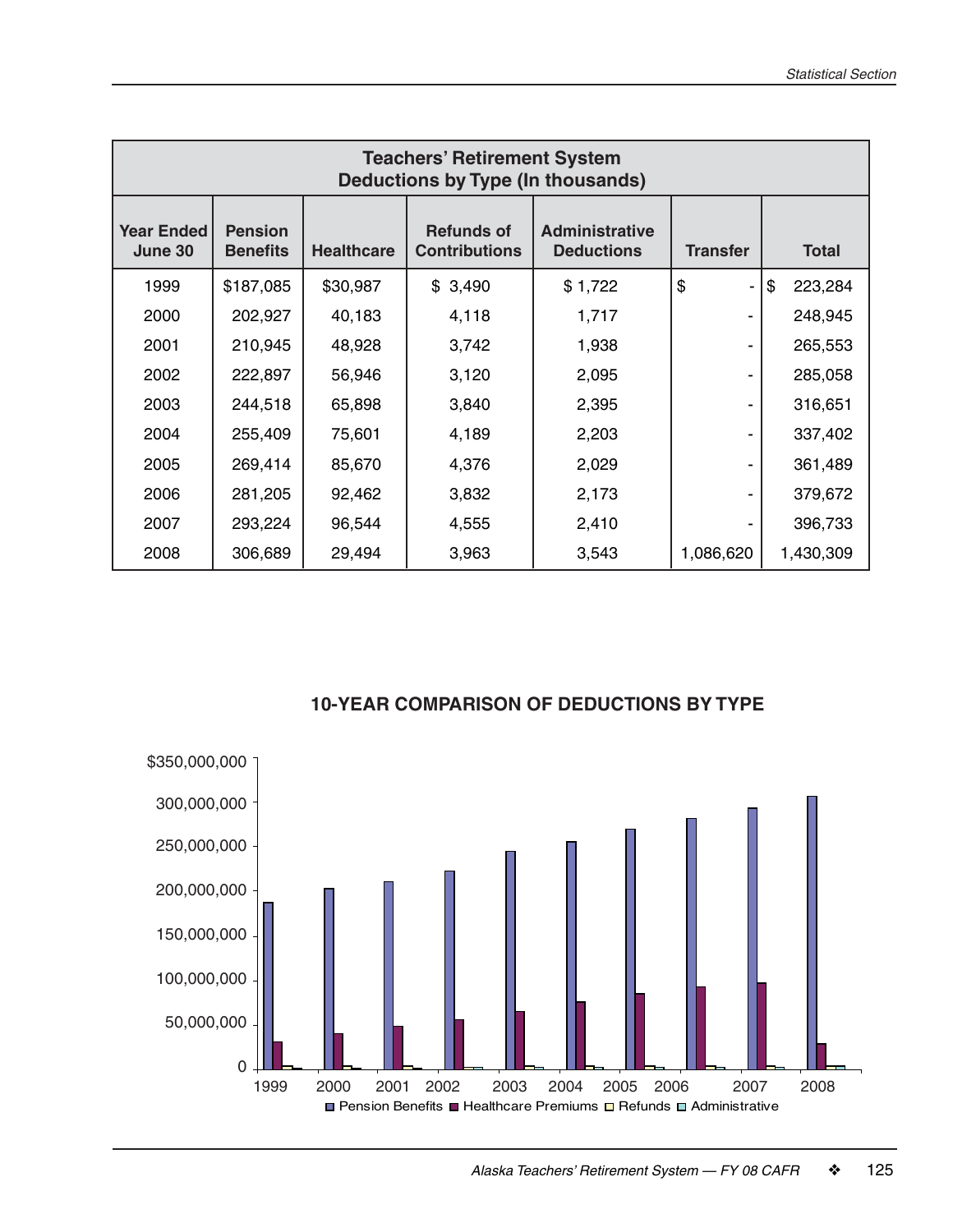| <b>Teachers' Retirement System</b><br><b>Schedule of Benefit Deductions by Type</b><br>(In thousands) |                                                                                                                 |         |         |          |          |           |  |  |  |  |  |
|-------------------------------------------------------------------------------------------------------|-----------------------------------------------------------------------------------------------------------------|---------|---------|----------|----------|-----------|--|--|--|--|--|
| Year<br><b>Ended</b><br>June 30                                                                       | <b>Survivor</b><br><b>Healthcare</b><br><b>Service</b><br><b>Disability</b><br><b>Dependent</b><br><b>Total</b> |         |         |          |          |           |  |  |  |  |  |
| 1999                                                                                                  | \$176,830                                                                                                       | \$3,775 | \$6,384 | \$<br>96 | \$30,987 | \$218,072 |  |  |  |  |  |
| 2000                                                                                                  | 191,138                                                                                                         | 4,601   | 7,059   | 129      | 40,183   | 243,110   |  |  |  |  |  |
| 2001                                                                                                  | 201,338                                                                                                         | 3,410   | 5,784   | 413      | 48,928   | 259,873   |  |  |  |  |  |
| 2002                                                                                                  | 213,106                                                                                                         | 2,979   | 6,320   | 492      | 56,946   | 279,843   |  |  |  |  |  |
| 2003                                                                                                  | 234,253                                                                                                         | 2,872   | 6,901   | 492      | 65,898   | 310,416   |  |  |  |  |  |
| 2004                                                                                                  | 245,122                                                                                                         | 2,483   | 7,345   | 459      | 75,601   | 331,010   |  |  |  |  |  |
| 2005                                                                                                  | 258,998                                                                                                         | 2,400   | 7,695   | 321      | 85,670   | 355,084   |  |  |  |  |  |
| 2006                                                                                                  | 270,504                                                                                                         | 2,342   | 8,353   | 6        | 92,462   | 373,667   |  |  |  |  |  |
| 2007                                                                                                  | 281,879                                                                                                         | 2,193   | 9,146   | 6        | 96,544   | 389,768   |  |  |  |  |  |
| 2008                                                                                                  | 294,807                                                                                                         | 1,889   | 9,974   | 18       | 99,583   | 406,271   |  |  |  |  |  |

### **20-YEAR COMPARISON OF RETIREE MONTHLY HEALTHCARE PREMIUMS**

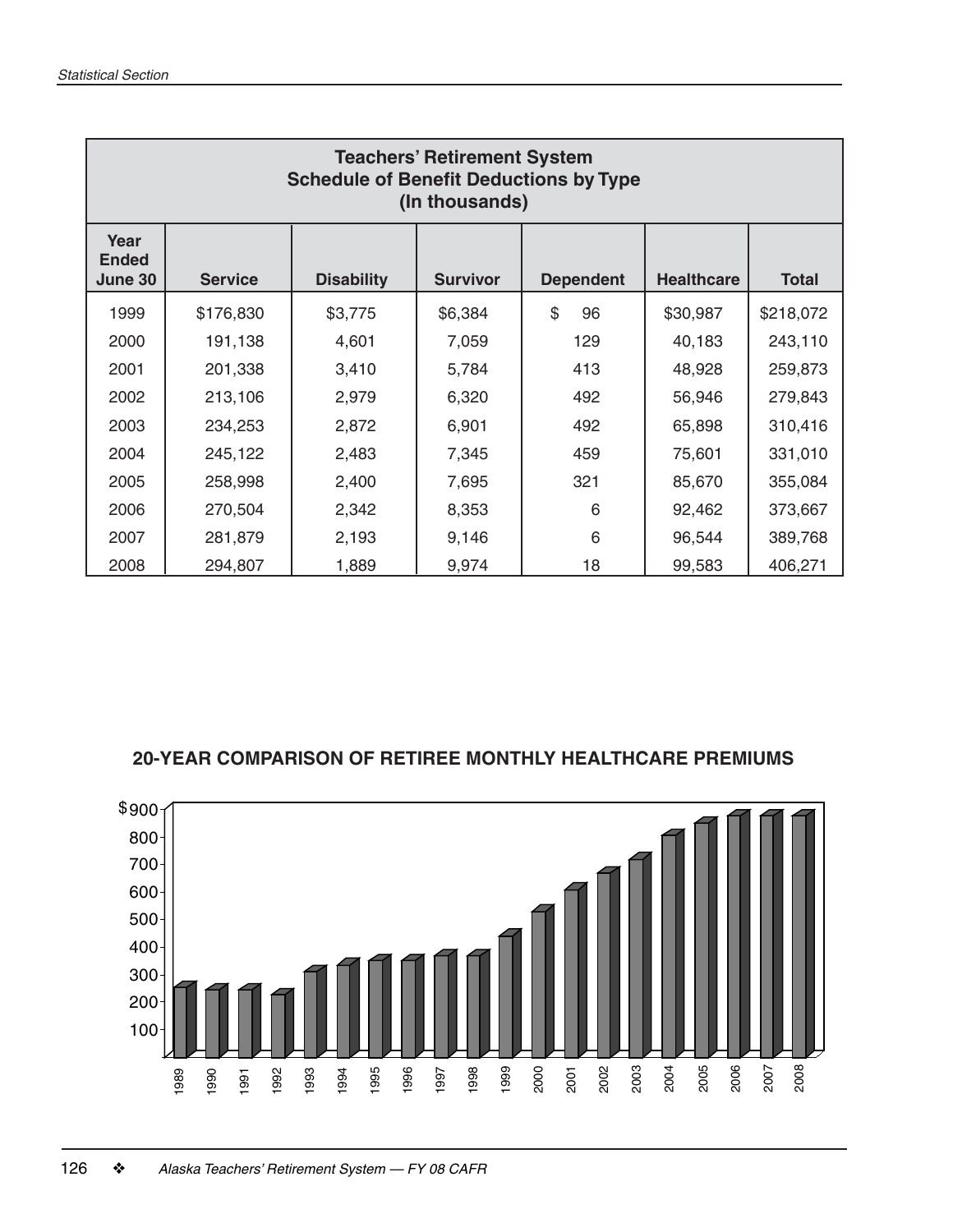| <b>Teachers' Retirement System</b><br><b>System Membership by Status</b> |               |                                               |                                      |                                                      |              |  |
|--------------------------------------------------------------------------|---------------|-----------------------------------------------|--------------------------------------|------------------------------------------------------|--------------|--|
| <b>Year Ended</b><br>June 30                                             | <b>Active</b> | <b>Retirees &amp;</b><br><b>Beneficiaries</b> | <b>Vested</b><br><b>Terminations</b> | <b>Nonvested</b><br><b>Terminations</b><br>w/Balance | <b>Total</b> |  |
| 1999                                                                     | 9,396         | 6,486                                         | 1,150                                | 1,297                                                | 18,329       |  |
| 2000                                                                     | 9,529         | 6,887                                         | 610                                  | 2,353                                                | 19,379       |  |
| 2001                                                                     | 9,815         | 7,333                                         | 767                                  | 2,207                                                | 20,122       |  |
| 2002                                                                     | 9,690         | 7,804                                         | 783                                  | 2,447                                                | 20,724       |  |
| 2003                                                                     | 9,873         | 8,312                                         | 708                                  | 2,327                                                | 21,220       |  |
| 2004                                                                     | 9,688         | 8,707                                         | 724                                  | 2,746                                                | 21,865       |  |
| 2005                                                                     | 9,656         | 9,020                                         | 826                                  | 2,874                                                | 22,376       |  |
| 2006                                                                     | 9,835         | 9,349                                         | 734                                  | 3,027                                                | 22,945       |  |
| 2007                                                                     | 9,710         | 9,386                                         | 795                                  | 3,085                                                | 22,976       |  |
| 2008                                                                     | 9,107         | 9,678                                         | 846                                  | 3,044                                                | 22,675       |  |

**10-YEAR COMPARISON OF ACTIVE AND RETIRED MEMBERS**

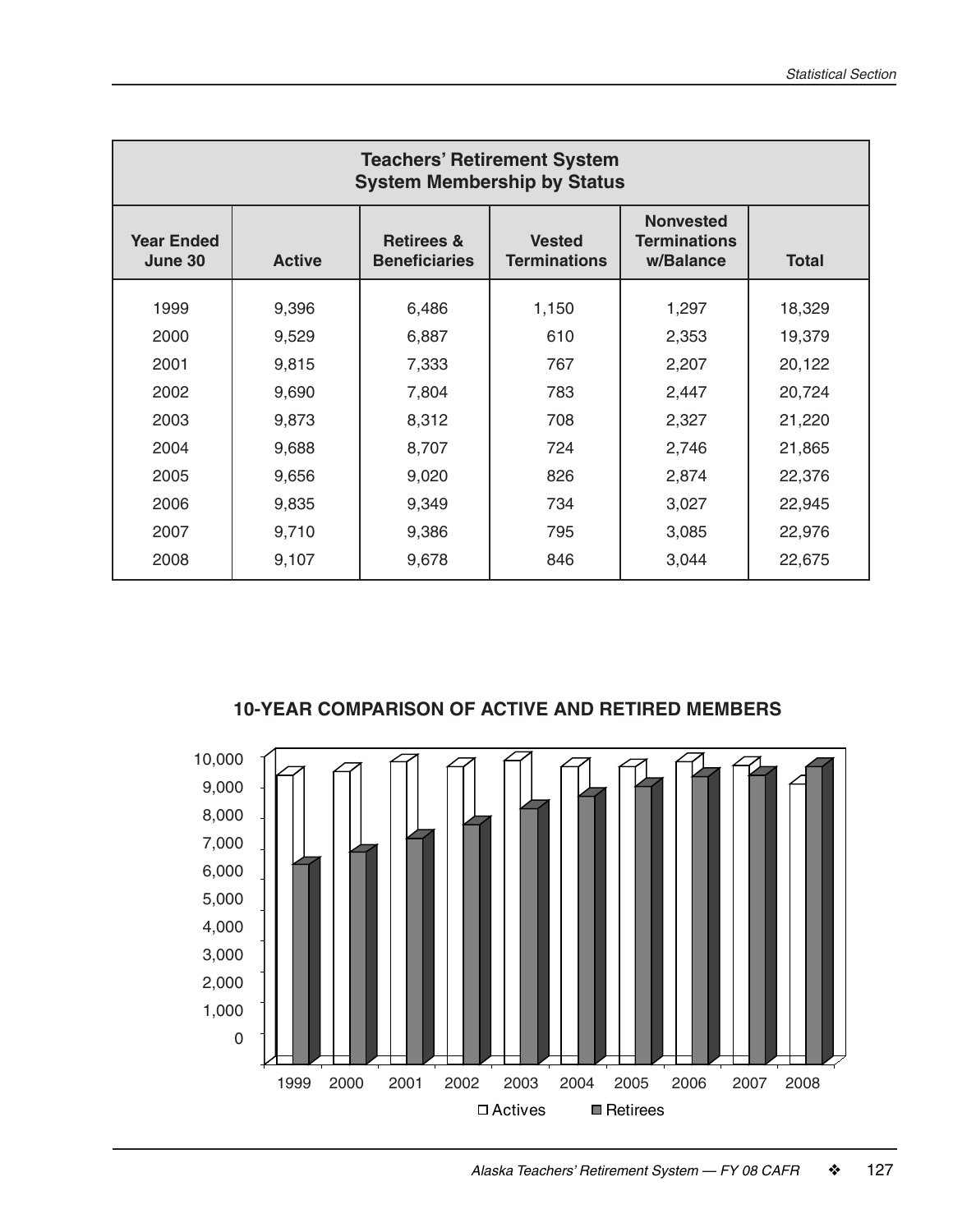| <b>Teachers' Retirement System</b><br><b>Schedule of Benefit Recipients by Type</b><br><b>June 30, 2008</b>                                                                                                                                                                   |                                                                                                         |                                                                                                         |                                                                                  |                                                         |  |
|-------------------------------------------------------------------------------------------------------------------------------------------------------------------------------------------------------------------------------------------------------------------------------|---------------------------------------------------------------------------------------------------------|---------------------------------------------------------------------------------------------------------|----------------------------------------------------------------------------------|---------------------------------------------------------|--|
| <b>Amount of</b><br><b>Monthly</b><br><b>Benefit</b>                                                                                                                                                                                                                          | <b>Number</b><br><b>of</b><br><b>Recipients</b>                                                         | <b>Type of Benefit</b><br><b>Service</b><br><b>Survivor/QDRO</b><br><b>Disability</b>                   |                                                                                  |                                                         |  |
| \$<br>300<br>600<br>$301 -$<br>$601 -$<br>900<br>$901 -$<br>1,200<br>1,500<br>$1,201 -$<br>$1,501 -$<br>1,800<br>$1,801 - 2,100$<br>2,101 - 2,400<br>2,401 - 2,700<br>2,701 - 3,000<br>$3,001 - 3,300$<br>$3,301 - 3,600$<br>$3,601 - 3,900$<br>$3,901 - 4,200$<br>over 4,200 | 154<br>315<br>569<br>588<br>569<br>567<br>648<br>854<br>973<br>878<br>812<br>718<br>562<br>392<br>1,079 | 121<br>248<br>449<br>486<br>462<br>482<br>572<br>802<br>934<br>857<br>791<br>706<br>559<br>386<br>1,071 | 33<br>67<br>120<br>102<br>107<br>85<br>72<br>44<br>29<br>13<br>13<br>5<br>3<br>3 | 4<br>8<br>10<br>8<br>8<br>7<br>0<br>3<br>$\overline{7}$ |  |
| <b>Totals</b>                                                                                                                                                                                                                                                                 | 9,678                                                                                                   | 8,926                                                                                                   | 697                                                                              | 55                                                      |  |

| <b>Schedule of Benefit Recipients by Option Selected</b><br><b>June 30, 2008</b> |               |                        |                |       |                |  |
|----------------------------------------------------------------------------------|---------------|------------------------|----------------|-------|----------------|--|
| <b>Amount of</b>                                                                 | <b>Number</b> | <b>Option Selected</b> |                |       |                |  |
| <b>Monthly Benefit</b>                                                           | of Recipients | 1                      | $\overline{2}$ | 3     | 4              |  |
| ا\$<br>300                                                                       | 154           | 83                     | 33             | 28    | 10             |  |
| 600<br>301                                                                       | 315           | 164                    | 68             | 66    | 17             |  |
| 601<br>900                                                                       | 569           | 306                    | 121            | 116   | 26             |  |
| 901<br>1,200<br>-                                                                | 588           | 345                    | 132            | 90    | 21             |  |
| 1,201<br>1,500                                                                   | 569           | 306                    | 115            | 126   | 22             |  |
| 1,501<br>1,800                                                                   | 567           | 315                    | 111            | 125   | 16             |  |
| 1,801<br>2,100                                                                   | 648           | 343                    | 136            | 151   | 18             |  |
| 2,101<br>2,400<br>$\blacksquare$                                                 | 854           | 441                    | 181            | 206   | 26             |  |
| 2,401<br>2,700                                                                   | 973           | 497                    | 193            | 251   | 32             |  |
| 2,701<br>3,000                                                                   | 878           | 461                    | 161            | 239   | 17             |  |
| 3,001<br>3,300<br>$\overline{\phantom{a}}$                                       | 812           | 443                    | 126            | 222   | 21             |  |
| 3,301<br>3,600<br>$\blacksquare$                                                 | 718           | 423                    | 112            | 173   | 10             |  |
| 3,601<br>3,900                                                                   | 562           | 312                    | 64             | 177   | 9              |  |
| 3,901<br>4,200<br>$\blacksquare$                                                 | 392           | 218                    | 53             | 116   | $\overline{5}$ |  |
| over 4,200                                                                       | 1,079         | 596                    | 126            | 328   | 29             |  |
| Totals                                                                           | 9,678         | 5,253                  | 1,732          | 2,414 | 279            |  |

Options

1 - Whole Life Annuity

2 - 75% Joint and Survivor Annuity

3 - 50% Joint and Survivor Annuity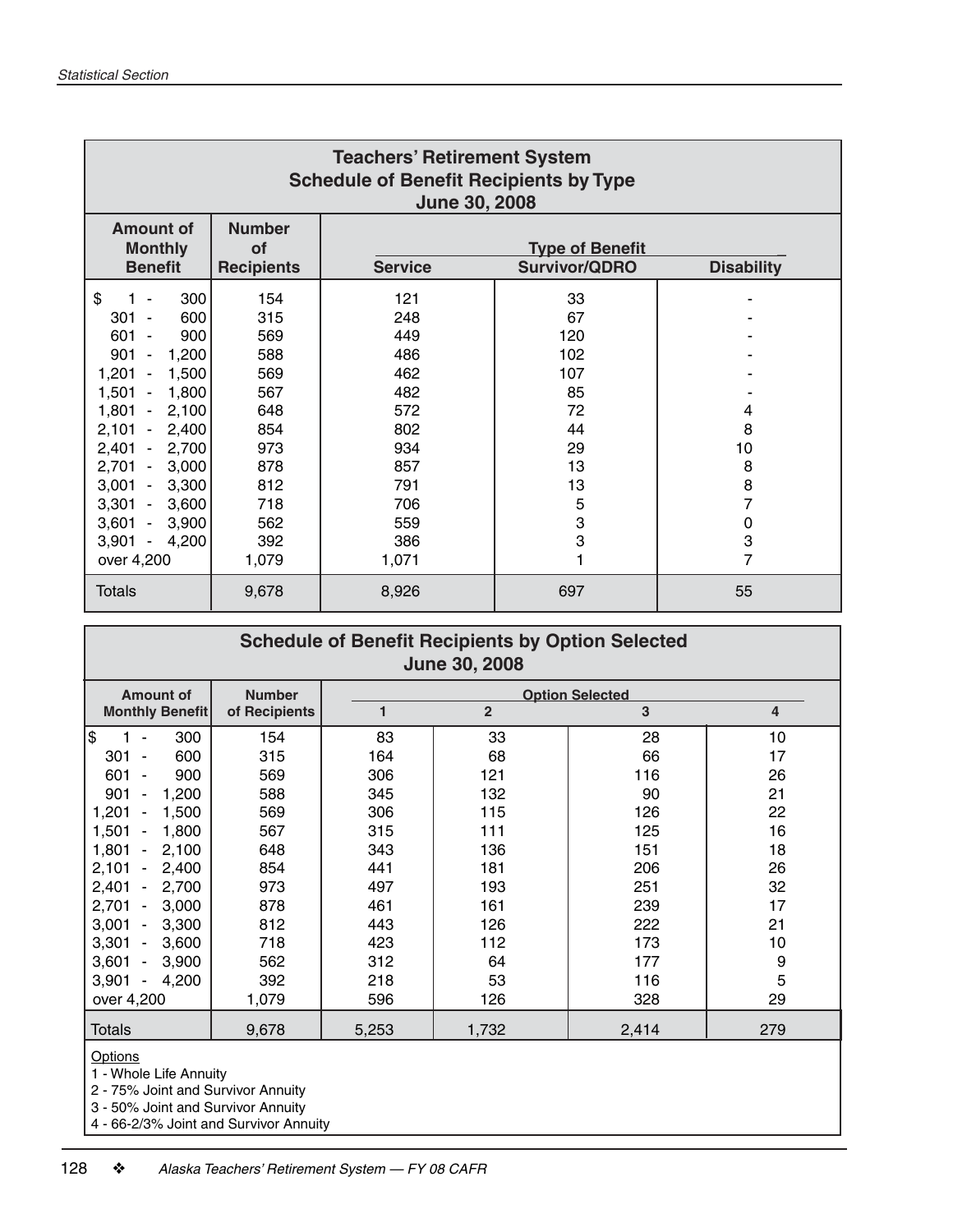| <b>Teachers' Retirement System</b><br><b>Schedule of Average Benefit Payments</b>                    |                                                                                                                     |                 |                |                |                |                |                |
|------------------------------------------------------------------------------------------------------|---------------------------------------------------------------------------------------------------------------------|-----------------|----------------|----------------|----------------|----------------|----------------|
| <b>New Benefit Recipients</b>                                                                        |                                                                                                                     |                 |                |                |                |                |                |
|                                                                                                      | <b>Years of Credited Service</b><br>$0 - 4$<br>$10 - 14$<br>$15 - 19$<br>$5 - 9$<br>$20 - 24$<br>$25 - 29$<br>$30+$ |                 |                |                |                |                |                |
| Period 7/1/99 - 6/30/01:<br><b>Average Monthly Benefit</b><br>Number of Recipients                   | \$1,514<br>2                                                                                                        | \$1,021<br>33   | \$1,488<br>101 | \$1,935<br>237 | \$2,435<br>374 | \$2,551<br>201 | \$2,864<br>109 |
| Period 7/1/01 - 6/30/02:<br><b>Average Monthly Benefit</b><br><b>Number of Recipients</b>            | \$<br>532<br>4                                                                                                      | \$<br>795<br>36 | \$1,168<br>62  | \$1,706<br>78  | \$2,455<br>180 | \$3,126<br>137 | \$3,915<br>92  |
| Period 7/1/02 - 6/30/03:<br><b>Average Monthly Benefit</b><br><b>Number of Recipients</b>            | \$<br>236<br>16                                                                                                     | \$ 899<br>40    | \$1,153<br>69  | \$2,350<br>91  | \$2,835<br>264 | \$3,969<br>87  | \$5,133<br>32  |
| Period 7/1/03 - 6/30/04:<br><b>Average Monthly Benefit</b><br><b>Number of Recipients</b>            | \$<br>251<br>21                                                                                                     | \$ 896<br>51    | \$1,243<br>75  | \$2,044<br>85  | \$2,782<br>178 | \$3,640<br>64  | \$4,860<br>17  |
| Period 7/1/04 - 6/30/05:<br><b>Average Monthly Benefit</b><br><b>Number of Recipients</b>            | \$1,287<br>119                                                                                                      | \$1,106<br>24   | \$1,575<br>33  | \$2,255<br>69  | \$2,932<br>105 | \$3,534<br>31  | \$4,018<br>16  |
| Period 7/1/05 - 6/30/06:<br><b>Average Monthly Benefit</b><br><b>Number of Recipients</b>            | \$1,078<br>9                                                                                                        | \$<br>960<br>50 | \$1,110<br>63  | \$1,982<br>90  | \$2,695<br>124 | \$3,388<br>68  | \$4,563<br>26  |
| Period 7/1/06 - 6/30/07:<br><b>Average Monthly Benefit</b><br>Number of Recipients                   | \$<br>214<br>9                                                                                                      | \$<br>798<br>41 | \$1,249<br>54  | \$2,250<br>69  | \$2,909<br>102 | \$3,709<br>68  | \$5,109<br>28  |
| "Average Monthly Benefit" includes post-retirement pension adjustments and cost-of-living increases. |                                                                                                                     |                 |                |                |                |                |                |